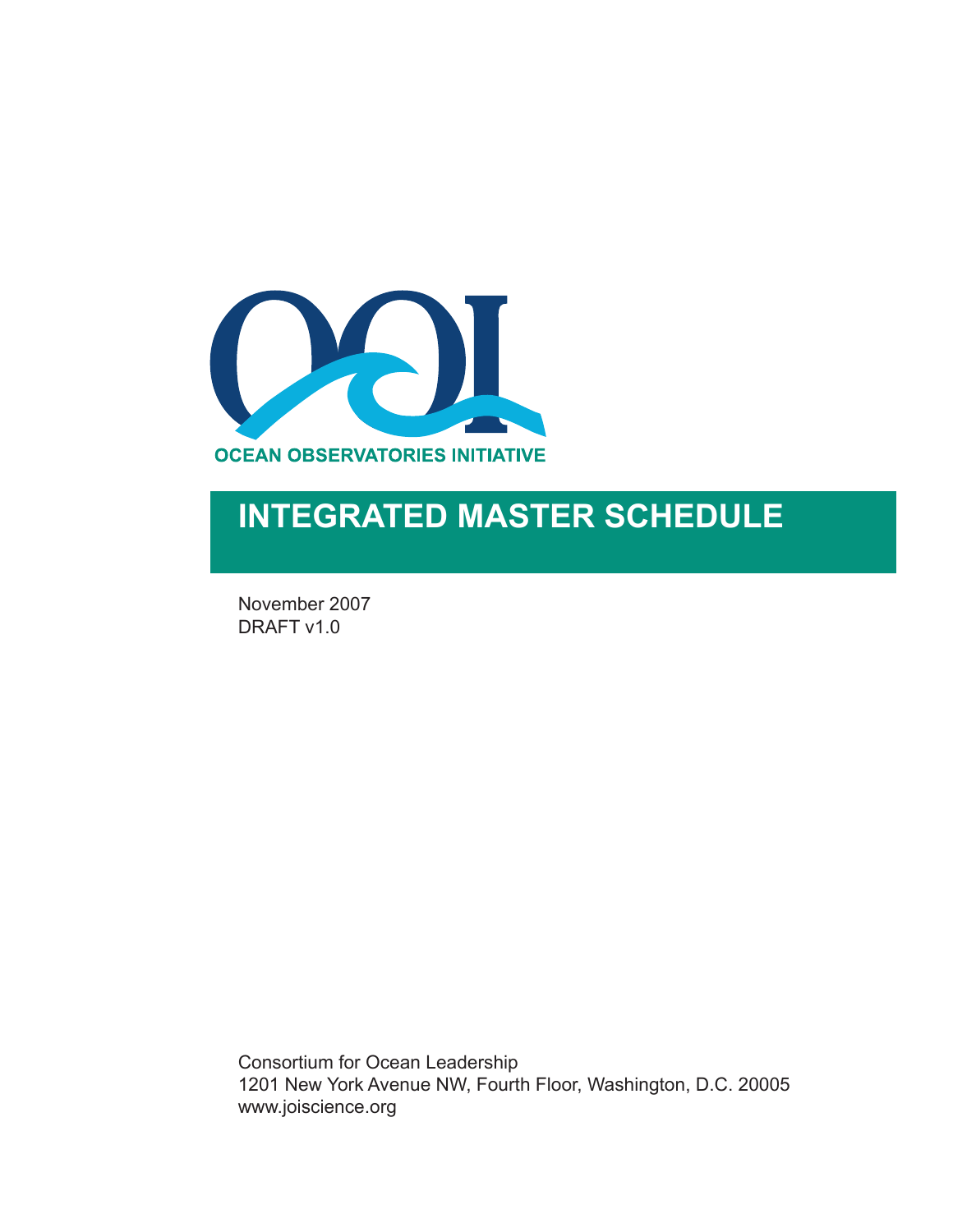|                |                         |                                          | OOI Integrated Master Schedule |              |                |      |                                                                    |      |                |      |
|----------------|-------------------------|------------------------------------------|--------------------------------|--------------|----------------|------|--------------------------------------------------------------------|------|----------------|------|
| ID             | <b>WBS</b>              | <b>Task Name</b>                         | Start                          | Finish       | $ 2008\rangle$ | 2009 | 2010<br>Q4Q1Q2Q3Q4Q1Q2Q3Q4Q1Q2Q3Q4Q1Q2Q3Q4Q1Q2Q3Q4Q1Q2Q3Q4Q1Q2Q3Q4 | 2011 | $ 2012\rangle$ | 2013 |
| $\mathbf{1}$   | $\vert$ 1               | <b>OOI Master Schedule</b>               | Tue 7/1/08                     | Mon 7/1/13   |                |      |                                                                    |      |                |      |
| $\overline{2}$ | 1.1                     | <b>OOI</b> Integration                   | Tue 7/1/08                     | Fri 6/28/13  |                |      |                                                                    |      |                |      |
| $\mathbf{1}$   | $\vert$ 1               | OOI                                      | Tue 7/1/08                     | Fri 6/28/13  |                |      |                                                                    |      |                |      |
| $\overline{2}$ | 1.1                     | <b>System Integration</b>                | Tue 7/1/08                     | Fri 6/28/13  |                |      |                                                                    |      |                |      |
| 3              | 1.1.1                   | <b>Project Management</b>                | Tue 7/1/08                     | Fri 6/28/13  |                |      |                                                                    |      |                |      |
| 4              | 1.1.1.1                 | 2008 Support                             | Tue 7/1/08                     | Wed 12/31/08 |                |      |                                                                    |      |                |      |
| 5              | 1.1.1.1.1               | Project management and controls          | Tue 7/1/08                     | Wed 12/31/08 |                |      |                                                                    |      |                |      |
| 6              | 1.1.1.1.1.1             | Program Executive Staff                  | Tue 7/1/08                     | Wed 12/31/08 |                |      |                                                                    |      |                |      |
| $\overline{7}$ | 1.1.1.1.1.2             | <b>Project Management COTRs</b>          | Tue 7/1/08                     | Wed 12/31/08 |                |      |                                                                    |      |                |      |
| 8              | 1.1.1.1.1.3             | Program Planning and Controls            | Tue 7/1/08                     | Wed 12/31/08 |                |      |                                                                    |      |                |      |
| 9              | 1.1.1.1.2               | <b>Science Outreach and Education</b>    | Tue 7/1/08                     | Wed 12/31/08 |                |      |                                                                    |      |                |      |
| 10             | 1.1.1.1.2.1             | <b>Principal Investigator Activities</b> | Tue 7/1/08                     | Wed 12/31/08 |                |      |                                                                    |      |                |      |
| 11             | 1.1.1.1.2.2             | <b>Science Staff</b>                     | Tue 7/1/08                     | Wed 12/31/08 |                |      |                                                                    |      |                |      |
| 12             | 1.1.1.1.2.3             | Science Advisor                          | Tue 7/1/08                     | Wed 12/31/08 |                |      |                                                                    |      |                |      |
| 13             | 1.1.1.1.3               | Quality_Health_and Safety                | Tue 7/1/08                     | Wed 12/31/08 |                |      |                                                                    |      |                |      |
| 14             | 1.1.1.2                 | 2009 Support                             | Thu 1/1/09                     | Thu 12/31/09 |                |      |                                                                    |      |                |      |
| 15             | 1.1.1.2.1               | Project management and controls          | Thu 1/1/09                     | Thu 12/31/09 |                |      |                                                                    |      |                |      |
|                |                         |                                          |                                |              |                |      |                                                                    |      |                |      |
|                | OOI_IMS 2007-11-19a.mpp |                                          | Page 1                         |              |                |      |                                                                    |      |                |      |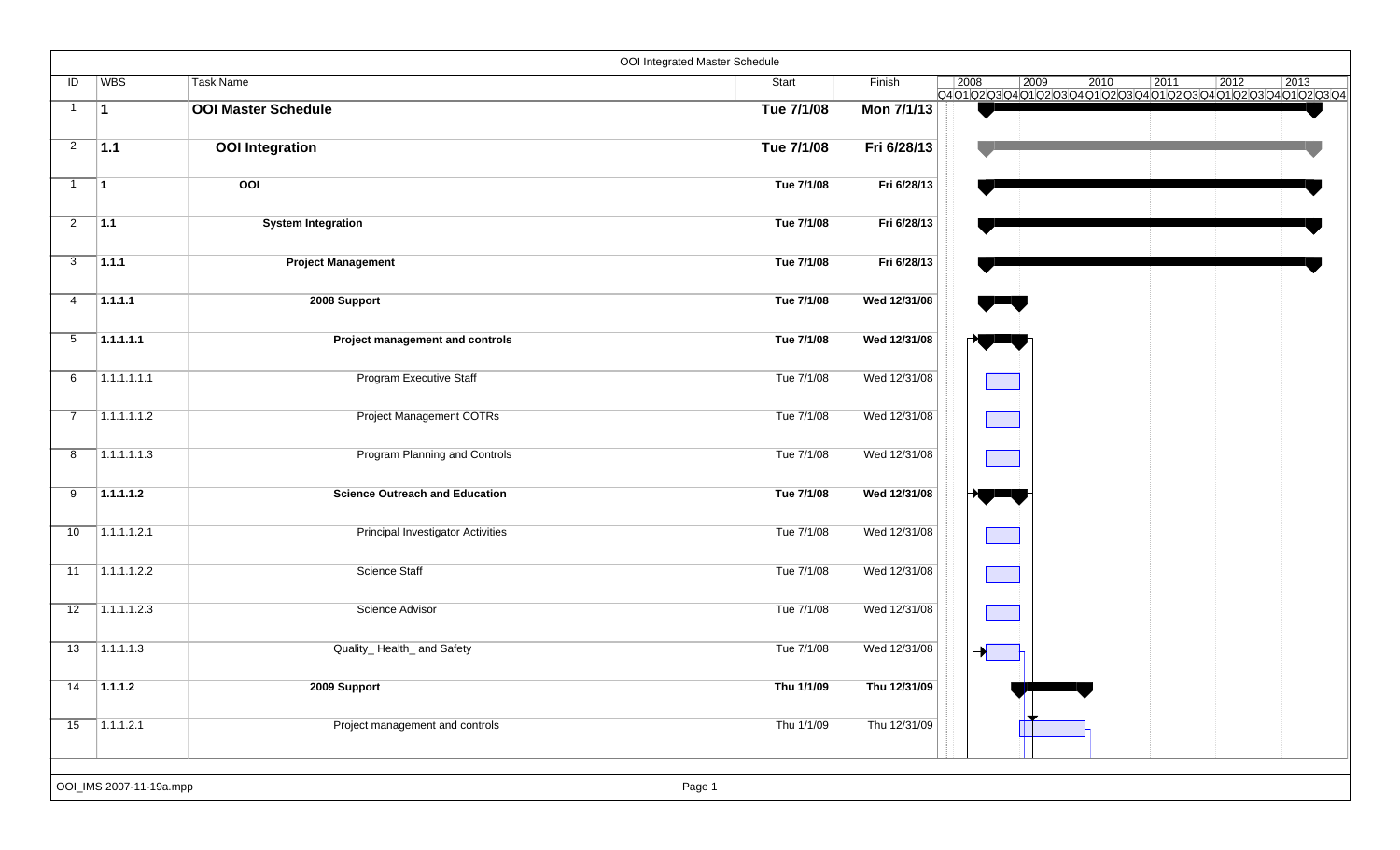|    |                         |                                 | OOI Integrated Master Schedule |              |                |      |                |      |                |                                                                        |
|----|-------------------------|---------------------------------|--------------------------------|--------------|----------------|------|----------------|------|----------------|------------------------------------------------------------------------|
| ID | WBS                     | Task Name                       | Start                          | Finish       | $ 2008\rangle$ | 2009 | $ 2010\rangle$ | 2011 | $ 2012\rangle$ | 2013<br>Q4Q1Q2Q3Q4Q1Q2Q3Q4Q1Q2Q3Q4Q1JQ2Q3Q4Q1 Q2Q3Q4Q1 Q2Q3Q4Q1 Q2Q3Q4 |
| 16 | 1.1.1.2.2               | Science Outreach and Education  | Thu 1/1/09                     | Thu 12/31/09 |                |      |                |      |                |                                                                        |
| 17 | 1.1.1.2.3               | Quality_Health_and Safety       | Thu 1/1/09                     | Thu 12/31/09 |                |      |                |      |                |                                                                        |
| 18 | 1.1.1.3                 | 2010 Support                    | Fri 1/1/10                     | Fri 12/31/10 |                |      |                |      |                |                                                                        |
| 19 | 1.1.1.3.1               | Project management and controls | Fri 1/1/10                     | Fri 12/31/10 |                |      |                |      |                |                                                                        |
| 20 | 1.1.1.3.2               | Science Outreach and Education  | Fri 1/1/10                     | Fri 12/31/10 |                |      |                |      |                |                                                                        |
| 21 | 1.1.1.3.3               | Quality_Health_and Safety       | Fri 1/1/10                     | Fri 12/31/10 |                |      |                |      |                |                                                                        |
| 22 | 1.1.1.4                 | 2011 Support                    | Mon 1/3/11                     | Fri 12/30/11 |                |      |                |      |                |                                                                        |
| 23 | 1.1.1.4.1               | Project management and controls | Mon 1/3/11                     | Fri 12/30/11 |                |      |                |      |                |                                                                        |
| 24 | 1.1.1.4.2               | Science Outreach and Education  | Mon 1/3/11                     | Fri 12/30/11 |                |      |                |      |                |                                                                        |
| 25 | 1.1.1.4.3               | Quality_Health_and Safety       | Mon 1/3/11                     | Fri 12/30/11 |                |      |                |      |                |                                                                        |
| 26 | 1.1.1.5                 | 2012 Support                    | Mon 1/2/12                     | Mon 12/31/12 |                |      |                |      |                |                                                                        |
| 27 | 1.1.1.5.1               | Project management and controls | Mon 1/2/12                     | Mon 12/31/12 |                |      |                |      |                |                                                                        |
| 28 | 1.1.1.5.2               | Science Outreach and Education  | Mon 1/2/12                     | Mon 12/31/12 |                |      |                |      |                |                                                                        |
| 29 | 1.1.1.5.3               | Quality_Health_and Safety       | Mon 1/2/12                     | Mon 12/31/12 |                |      |                |      |                |                                                                        |
| 30 | 1.1.1.6                 | 2013 Support                    | Tue 1/1/13                     | Fri 6/28/13  |                |      |                |      |                |                                                                        |
| 31 | 1.1.1.6.1               | Project management and controls | Tue 1/1/13                     | Fri 6/28/13  |                |      |                |      |                |                                                                        |
| 32 | 1.1.1.6.2               | Science Outreach and Education  | Tue 1/1/13                     | Fri 6/28/13  |                |      |                |      |                |                                                                        |
|    | OOI_IMS 2007-11-19a.mpp |                                 | Page 2                         |              |                |      |                |      |                |                                                                        |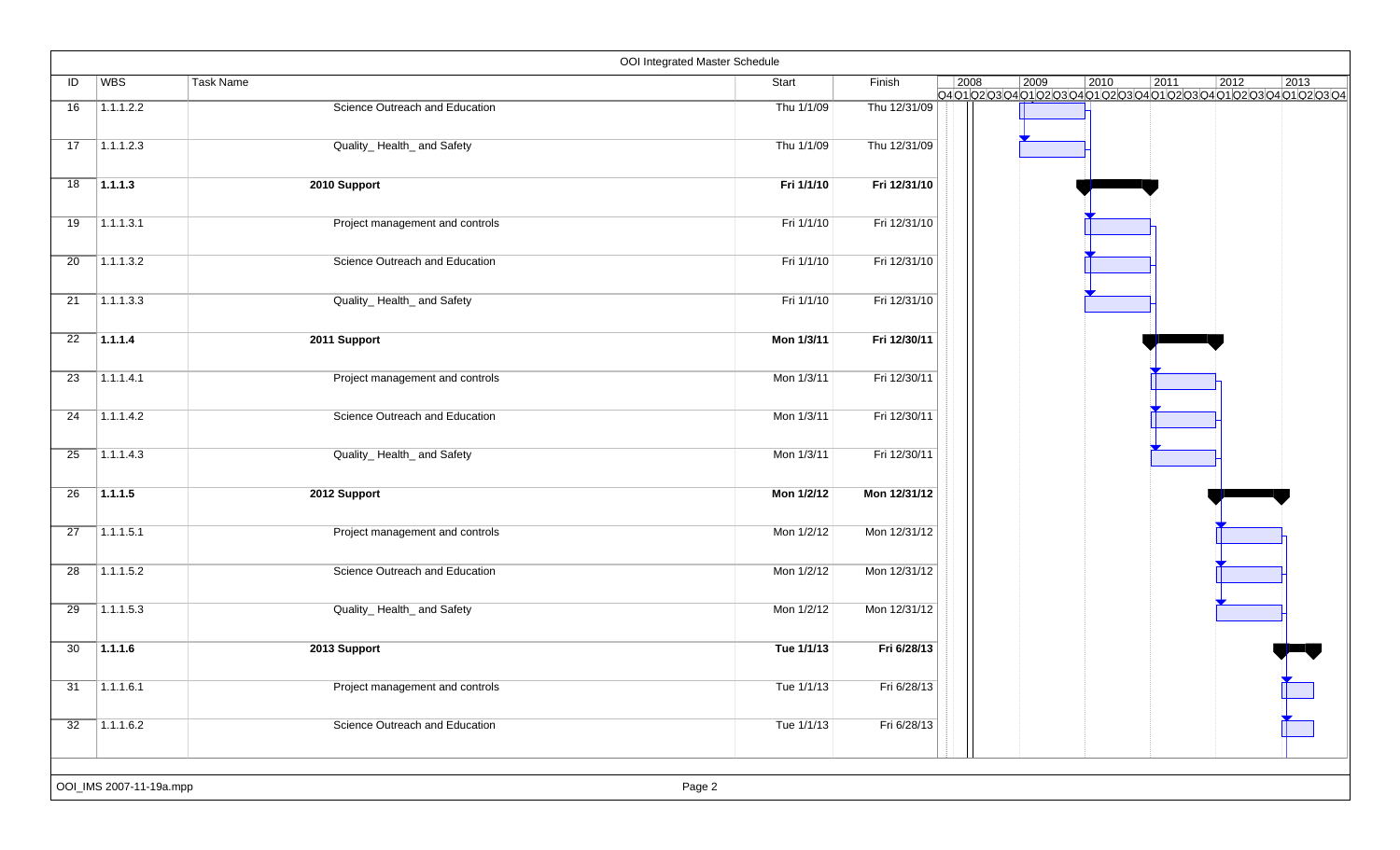|    |                         |                                                | OOI Integrated Master Schedule |              |      |      |      |      |                                                                    |      |  |
|----|-------------------------|------------------------------------------------|--------------------------------|--------------|------|------|------|------|--------------------------------------------------------------------|------|--|
| ID | <b>WBS</b>              | Task Name                                      | Start                          | Finish       | 2008 | 2009 | 2010 | 2011 | 2012<br>Q4Q1Q2Q3Q4Q1Q2Q3Q4Q1Q2Q3Q4Q1Q2Q3Q4Q1Q2Q3Q4Q1Q2Q3Q4Q1Q2Q3Q4 | 2013 |  |
| 33 | 1.1.1.6.3               | Quality_Health_and Safety                      | Tue 1/1/13                     | Fri 6/28/13  |      |      |      |      |                                                                    |      |  |
| 34 | $\vert$ 1.1.2           | <b>System Engineering</b>                      | Tue 7/1/08                     | Fri 6/28/13  |      |      |      |      |                                                                    |      |  |
| 35 | 1.1.2.1                 | 2008 SE Support                                | Tue 7/1/08                     | Wed 12/31/08 |      |      |      |      |                                                                    |      |  |
| 36 | 1.1.2.1.1               | <b>Systems Engineering Oversight / Support</b> | Tue 7/1/08                     | Wed 12/31/08 |      |      |      |      |                                                                    |      |  |
| 37 | 1.1.2.1.1.1             | <b>Systems Engineering Management</b>          | Tue 7/1/08                     | Wed 12/31/08 |      |      |      |      |                                                                    |      |  |
| 38 | 1.1.2.1.1.2             | <b>Design Engineering Activities</b>           | Tue 7/1/08                     | Wed 12/31/08 |      |      |      |      |                                                                    |      |  |
| 39 | 1.1.2.1.1.3             | <b>COTR Interface and Management</b>           | Tue 7/1/08                     | Wed 12/31/08 |      |      |      |      |                                                                    |      |  |
| 40 | 1.1.2.1.2               | <b>Requirements Management</b>                 | Tue 7/1/08                     | Wed 12/31/08 |      |      |      |      |                                                                    |      |  |
| 41 | 1.1.2.1.3               | Systems Integration                            | Tue 7/1/08                     | Wed 12/31/08 |      |      |      |      |                                                                    |      |  |
| 42 | 1.1.2.1.4               | <b>Technical Change Control Process</b>        | Tue 7/1/08                     | Wed 12/31/08 |      |      |      |      |                                                                    |      |  |
| 43 | 1.1.2.1.5               | Systems Integration Test and Evaluation        | Tue 7/1/08                     | Wed 12/31/08 |      |      |      |      |                                                                    |      |  |
| 44 | 1.1.2.2                 | 2009 SE Support                                | Thu 1/1/09                     | Thu 12/31/09 |      |      |      |      |                                                                    |      |  |
| 45 | 1.1.2.2.1               | Systems Engineering Oversight / Support        | Thu 1/1/09                     | Thu 12/31/09 |      |      |      |      |                                                                    |      |  |
| 46 | 1.1.2.2.2               | Requirements Management                        | Thu 1/1/09                     | Thu 12/31/09 |      |      |      |      |                                                                    |      |  |
| 47 | 1.1.2.2.3               | Systems Integration                            | Thu 1/1/09                     | Thu 12/31/09 |      |      |      |      |                                                                    |      |  |
| 48 | 1.1.2.2.4               | <b>Technical Change Control Process</b>        | Thu 1/1/09                     | Thu 12/31/09 |      |      |      |      |                                                                    |      |  |
| 49 | 1.1.2.2.5               | Systems Integration Test and Evaluation        | Thu 1/1/09                     | Thu 12/31/09 |      |      |      |      |                                                                    |      |  |
|    |                         |                                                |                                |              |      |      |      |      |                                                                    |      |  |
|    | OOI_IMS 2007-11-19a.mpp |                                                | Page 3                         |              |      |      |      |      |                                                                    |      |  |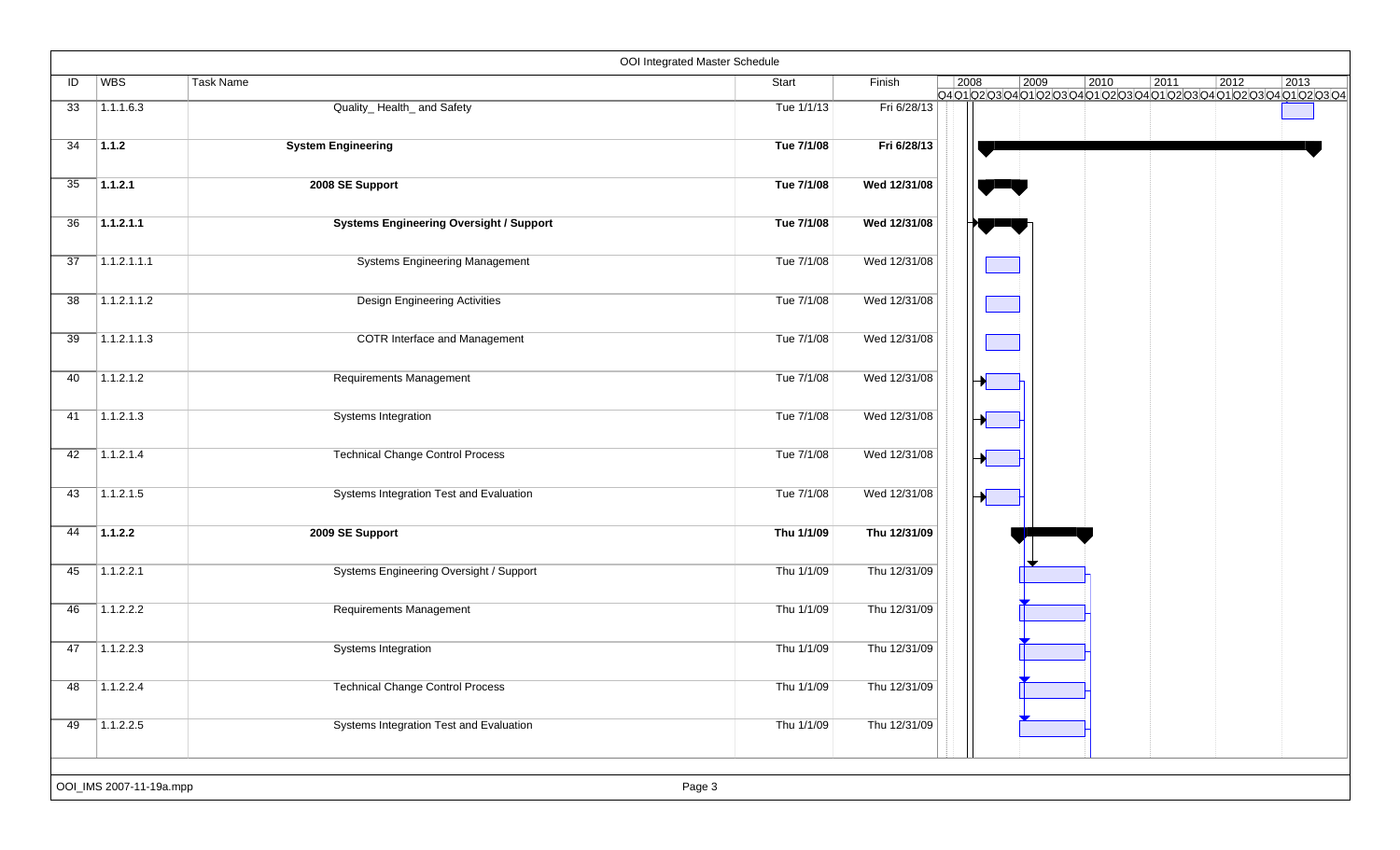|    |                         |                                         | OOI Integrated Master Schedule |              |      |                                                                    |                |      |      |      |
|----|-------------------------|-----------------------------------------|--------------------------------|--------------|------|--------------------------------------------------------------------|----------------|------|------|------|
| ID | WBS                     | Task Name                               | Start                          | Finish       | 2008 | 2009<br>Q4Q1Q2Q3Q4Q1Q2Q3Q4Q1Q2Q3Q4Q1Q2Q3Q4Q1Q2Q3Q4Q1Q2Q3Q4Q1Q2Q3Q4 | $ 2010\rangle$ | 2011 | 2012 | 2013 |
| 50 | 1.1.2.3                 | 2010 SE Support                         | Fri 1/1/10                     | Fri 12/31/10 |      |                                                                    |                |      |      |      |
| 51 | 1.1.2.3.1               | Systems Engineering Oversight / Support | Fri 1/1/10                     | Fri 12/31/10 |      |                                                                    |                |      |      |      |
| 52 | 1.1.2.3.2               | Requirements Management                 | Fri 1/1/10                     | Fri 12/31/10 |      |                                                                    |                |      |      |      |
| 53 | 1.1.2.3.3               | Systems Integration                     | Fri 1/1/10                     | Fri 12/31/10 |      |                                                                    |                |      |      |      |
| 54 | 1.1.2.3.4               | <b>Technical Change Control Process</b> | Fri 1/1/10                     | Fri 12/31/10 |      |                                                                    |                |      |      |      |
| 55 | 1.1.2.3.5               | Systems Integration Test and Evaluation | Fri 1/1/10                     | Fri 12/31/10 |      |                                                                    |                |      |      |      |
| 56 | 1.1.2.4                 | 2011 SE Support                         | Mon 1/3/11                     | Fri 12/30/11 |      |                                                                    |                |      |      |      |
| 57 | 1.1.2.4.1               | Systems Engineering Oversight / Support | Mon 1/3/11                     | Fri 12/30/11 |      |                                                                    |                |      |      |      |
| 58 | 1.1.2.4.2               | Requirements Management                 | Mon 1/3/11                     | Fri 12/30/11 |      |                                                                    |                |      |      |      |
| 59 | 1.1.2.4.3               | Systems Integration                     | Mon 1/3/11                     | Fri 12/30/11 |      |                                                                    |                |      |      |      |
| 60 | 1.1.2.4.4               | <b>Technical Change Control Process</b> | Mon 1/3/11                     | Fri 12/30/11 |      |                                                                    |                |      |      |      |
| 61 | 1.1.2.4.5               | Systems Integration Test and Evaluation | Mon 1/3/11                     | Fri 12/30/11 |      |                                                                    |                |      |      |      |
| 62 | 1.1.2.5                 | 2012 SE Support                         | Mon 1/2/12                     | Mon 12/31/12 |      |                                                                    |                |      |      |      |
| 63 | 1.1.2.5.1               | Systems Engineering Oversight / Support | Mon 1/2/12                     | Mon 12/31/12 |      |                                                                    |                |      |      |      |
| 64 | 1.1.2.5.2               | Requirements Management                 | Mon 1/2/12                     | Mon 12/31/12 |      |                                                                    |                |      |      |      |
| 65 | 1.1.2.5.3               | Systems Integration                     | Mon 1/2/12                     | Mon 12/31/12 |      |                                                                    |                |      |      |      |
| 66 | 1.1.2.5.4               | <b>Technical Change Control Process</b> | Mon 1/2/12                     | Mon 12/31/12 |      |                                                                    |                |      |      |      |
|    |                         |                                         |                                |              |      |                                                                    |                |      |      |      |
|    | OOI_IMS 2007-11-19a.mpp |                                         | Page 4                         |              |      |                                                                    |                |      |      |      |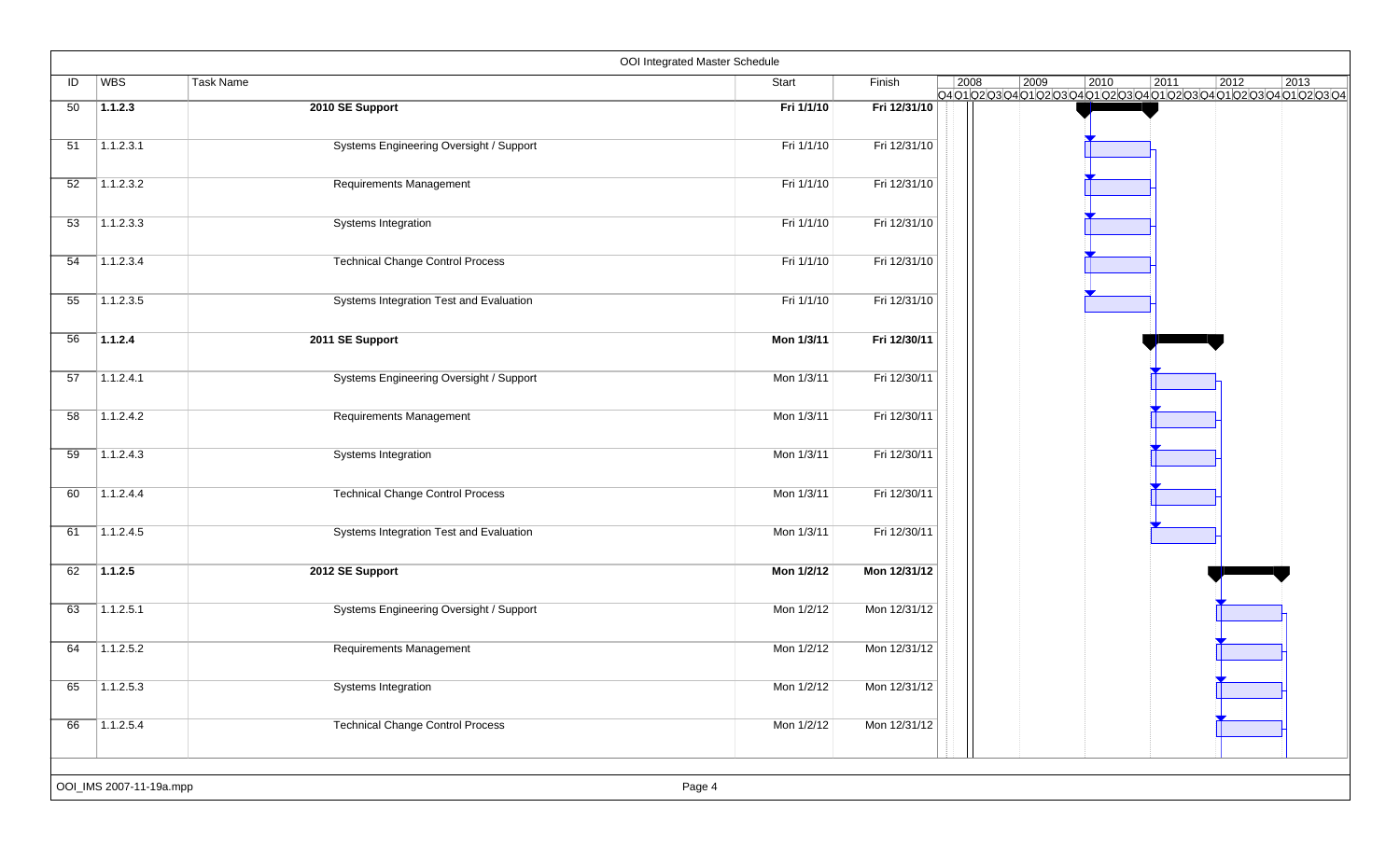|    |                         | OOI Integrated Master Schedule                                              |            |              |      |                                                                    |                |      |                |      |
|----|-------------------------|-----------------------------------------------------------------------------|------------|--------------|------|--------------------------------------------------------------------|----------------|------|----------------|------|
| ID | WBS                     | Task Name                                                                   | Start      | Finish       | 2008 | 2009<br>Q401020304010203040102030401020304010203040102030401020304 | $ 2010\rangle$ | 2011 | $ 2012\rangle$ | 2013 |
| 67 | 1.1.2.5.5               | Systems Integration Test and Evaluation                                     | Mon 1/2/12 | Mon 12/31/12 |      |                                                                    |                |      |                |      |
| 68 | 1.1.2.6                 | 2013 SE Support                                                             | Tue 1/1/13 | Fri 6/28/13  |      |                                                                    |                |      |                |      |
| 69 | 1.1.2.6.1               | Systems Engineering Oversight / Support                                     | Tue 1/1/13 | Fri 6/28/13  |      |                                                                    |                |      |                |      |
| 70 | 1.1.2.6.2               | <b>Requirements Management</b>                                              | Tue 1/1/13 | Fri 6/28/13  |      |                                                                    |                |      |                |      |
| 71 | 1.1.2.6.3               | Systems Integration                                                         | Tue 1/1/13 | Fri 6/28/13  |      |                                                                    |                |      |                |      |
| 72 | 1.1.2.6.4               | <b>Technical Change Control Process</b>                                     | Tue 1/1/13 | Fri 6/28/13  |      |                                                                    |                |      |                |      |
| 73 | 1.1.2.6.5               | Systems Integration Test and Evaluation                                     | Tue 1/1/13 | Fri 6/28/13  |      |                                                                    |                |      |                |      |
| 74 | $\vert$ 1.1.3           | <b>Operations Planning</b>                                                  | Tue 7/1/08 | Tue 6/30/09  |      |                                                                    |                |      |                |      |
| 75 | 1.1.3.1                 | <b>Operations Planning Documentation</b>                                    | Tue 7/1/08 | Tue 6/30/09  |      |                                                                    |                |      |                |      |
| 76 | 1.1.3.2                 | <b>Transition to Operations</b>                                             | Tue 7/1/08 | Tue 6/30/09  |      |                                                                    |                |      |                |      |
| 77 | 1.1.4                   | <b>Education and Public Awareness</b>                                       | Tue 7/1/08 | Thu 6/27/13  |      |                                                                    |                |      |                |      |
| 78 | 1.1.4.1                 | 2008 Education and Public Awareness                                         | Tue 7/1/08 | Wed 12/31/08 |      |                                                                    |                |      |                |      |
| 79 | 1.1.4.1.1               | <b>Community Interest and Information</b>                                   | Tue 7/1/08 | Wed 12/31/08 |      |                                                                    |                |      |                |      |
| 80 | 1.1.4.1.1.1             | National and International Meeting Representation                           | Tue 7/1/08 | Wed 12/31/08 |      |                                                                    |                |      |                |      |
| 81 | 1.1.4.1.1.2             | Informational Material and Website                                          | Tue 7/1/08 | Wed 12/31/08 |      |                                                                    |                |      |                |      |
| 82 | 1.1.4.1.2               | <b>Extramural Coordination and Liaison</b>                                  | Tue 7/1/08 | Wed 12/31/08 |      |                                                                    |                |      |                |      |
| 83 | 1.1.4.1.2.1             | Coordination and Liason with Federal and International Science Organization | Tue 7/1/08 | Wed 12/31/08 |      |                                                                    |                |      |                |      |
|    | OOI_IMS 2007-11-19a.mpp | Page 5                                                                      |            |              |      |                                                                    |                |      |                |      |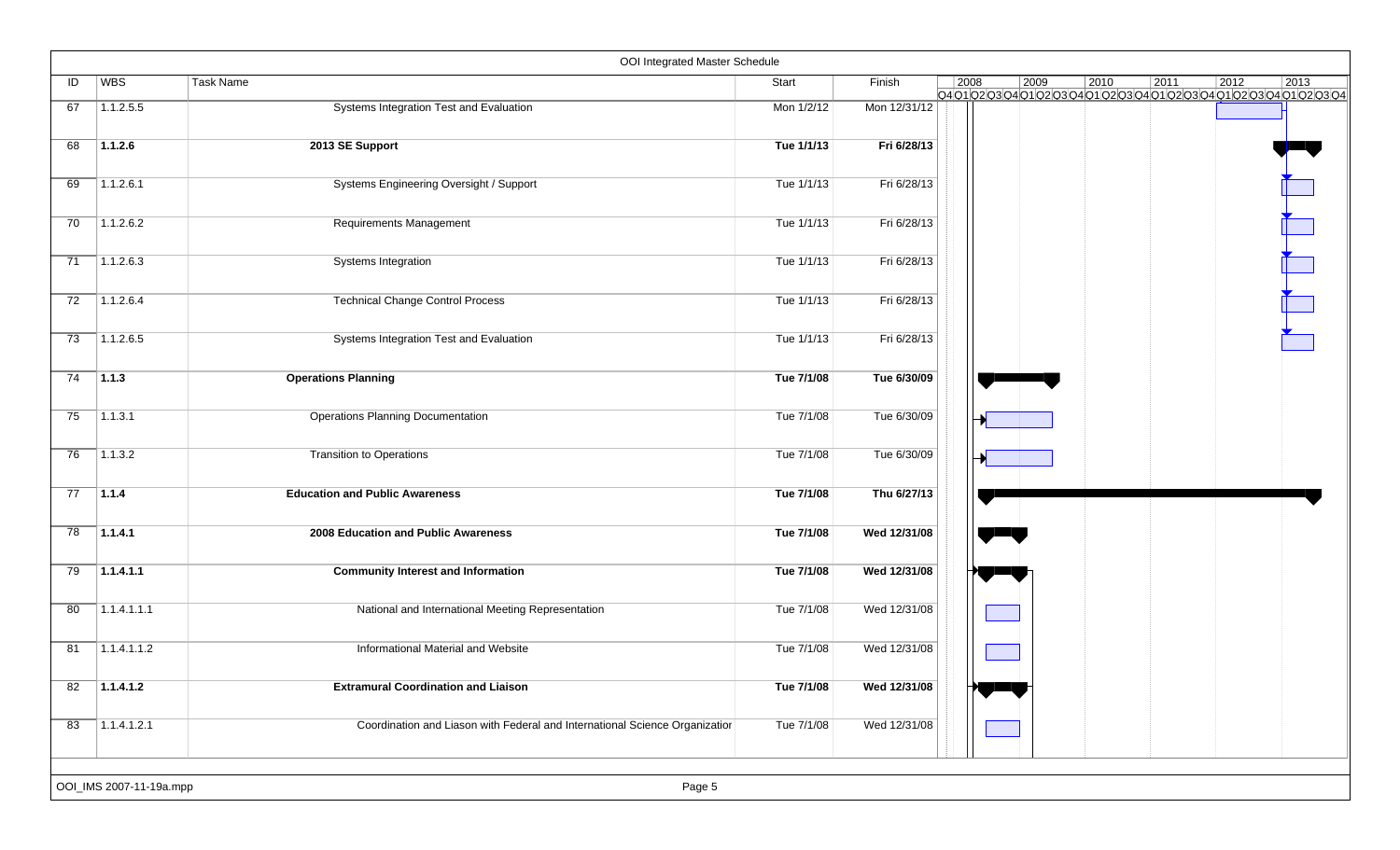|     |                         |                                                | OOI Integrated Master Schedule |              |      |                |                                                                    |      |                |      |
|-----|-------------------------|------------------------------------------------|--------------------------------|--------------|------|----------------|--------------------------------------------------------------------|------|----------------|------|
| ID  | WBS                     | Task Name                                      | Start                          | Finish       | 2008 | $ 2009\rangle$ | 2010<br>Q4Q1Q2Q3Q4Q1Q2Q3Q4Q1Q2Q3Q4Q1Q2Q3Q4Q1Q2Q3Q4Q1Q2Q3Q4Q1Q2Q3Q4 | 2011 | $ 2012\rangle$ | 2013 |
| 84  | 1.1.4.1.3               | <b>Communication and Outreach</b>              | Tue 7/1/08                     | Wed 12/31/08 |      |                |                                                                    |      |                |      |
| 85  | 1.1.4.1.3.1             | <b>Education and Public Awareness Planning</b> | Tue 7/1/08                     | Wed 12/31/08 |      |                |                                                                    |      |                |      |
| 86  | 1.1.4.2                 | 2009 Education and Public Awareness            | Thu 1/1/09                     | Thu 12/31/09 |      |                |                                                                    |      |                |      |
| 87  | 1.1.4.2.1               | Community Interest and Information             | Thu 1/1/09                     | Thu 12/31/09 |      |                |                                                                    |      |                |      |
| 88  | 1.1.4.2.2               | <b>Extramural Coordination and Liaison</b>     | Thu 1/1/09                     | Thu 12/31/09 |      |                |                                                                    |      |                |      |
| 89  | 1.1.4.2.3               | Communication and Outreach                     | Thu 1/1/09                     | Thu 12/31/09 |      |                |                                                                    |      |                |      |
| 90  | 1.1.4.3                 | 2010 Education and Public Awareness            | Fri 1/1/10                     | Fri 12/31/10 |      |                |                                                                    |      |                |      |
| 91  | 1.1.4.3.1               | Community Interest and Information             | Fri 1/1/10                     | Fri 12/31/10 |      |                |                                                                    |      |                |      |
| 92  | 1.1.4.3.2               | <b>Extramural Coordination and Liaison</b>     | Fri 1/1/10                     | Fri 12/31/10 |      |                |                                                                    |      |                |      |
| 93  | 1.1.4.3.3               | Communication and Outreach                     | Fri 1/1/10                     | Fri 12/31/10 |      |                |                                                                    |      |                |      |
| 94  | 1.1.4.4                 | 2011 Education and Public Awareness            | Mon 1/3/11                     | Fri 12/30/11 |      |                |                                                                    |      |                |      |
| 95  | 1.1.4.4.1               | Community Interest and Information             | Mon 1/3/11                     | Fri 12/30/11 |      |                |                                                                    |      |                |      |
| 96  | 1.1.4.4.2               | <b>Extramural Coordination and Liaison</b>     | Mon 1/3/11                     | Fri 12/30/11 |      |                |                                                                    |      |                |      |
| 97  | 1.1.4.4.3               | Communication and Outreach                     | Mon 1/3/11                     | Fri 12/30/11 |      |                |                                                                    |      |                |      |
| 98  | 1.1.4.5                 | 2012 Education and Public Awareness            | Mon 1/2/12                     | Mon 12/31/12 |      |                |                                                                    |      |                |      |
| 99  | 1.1.4.5.1               | Community Interest and Information             | Mon 1/2/12                     | Mon 12/31/12 |      |                |                                                                    |      |                |      |
| 100 | 1.1.4.5.2               | <b>Extramural Coordination and Liaison</b>     | Mon 1/2/12                     | Mon 12/31/12 |      |                |                                                                    |      |                |      |
|     |                         |                                                |                                |              |      |                |                                                                    |      |                |      |
|     | OOI_IMS 2007-11-19a.mpp |                                                | Page 6                         |              |      |                |                                                                    |      |                |      |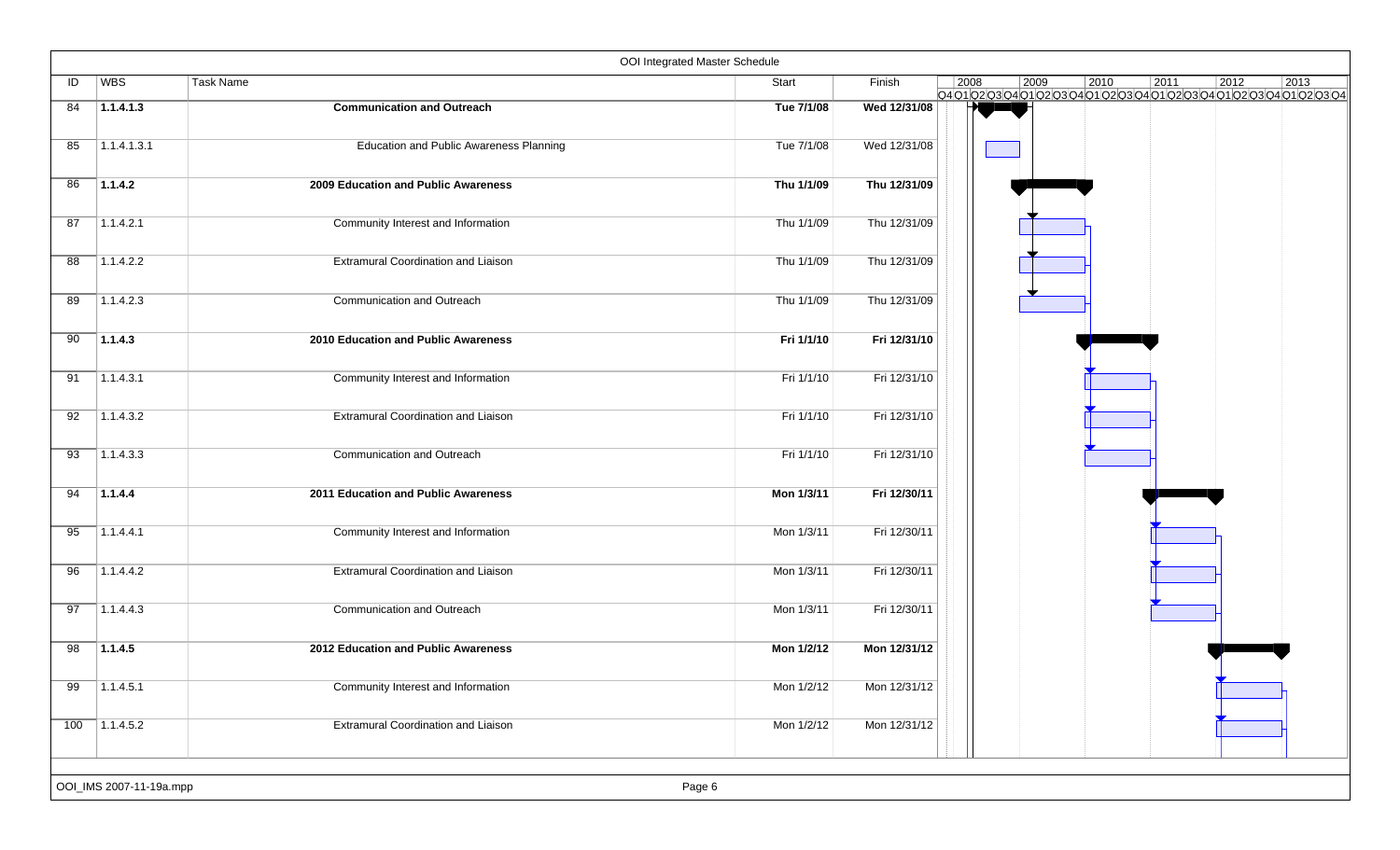|                  |                         |                                                          | OOI Integrated Master Schedule |              |      |                |      |      |                                                                                            |      |
|------------------|-------------------------|----------------------------------------------------------|--------------------------------|--------------|------|----------------|------|------|--------------------------------------------------------------------------------------------|------|
| ID               | <b>WBS</b>              | Task Name                                                | Start                          | Finish       | 2008 | $ 2009\rangle$ | 2010 | 2011 | $ 2012\rangle$<br>Q4Q1\Q2\Q3\Q4\Q1\Q2\Q3\Q4\Q1\Q2\Q3\Q4\Q1\Q2\Q3\Q4\Q1\Q2\Q3\Q4Q1\Q2\Q3\Q4 | 2013 |
| 101              | 1.1.4.5.3               | Communication and Outreach                               | Mon 1/2/12                     | Mon 12/31/12 |      |                |      |      |                                                                                            |      |
| 102              | 7.1.4.6                 | 2013 Education and Public Awareness                      | Tue 1/1/13                     | Thu 6/27/13  |      |                |      |      |                                                                                            |      |
| 103              | 1.1.4.6.1               | Community Interest and Information                       | Tue 1/1/13                     | Thu 6/27/13  |      |                |      |      |                                                                                            |      |
| 104              | 1.1.4.6.2               | Extramural Coordination and Liaison                      | Tue 1/1/13                     | Thu 6/27/13  |      |                |      |      |                                                                                            |      |
| 105              | 1.1.4.6.3               | Communication and Outreach                               | Tue 1/1/13                     | Thu 6/27/13  |      |                |      |      |                                                                                            |      |
| 106              | 71.1.5                  | <b>Environmental Management</b>                          | Tue 7/1/08                     | Wed 6/30/10  |      |                |      |      |                                                                                            |      |
| 107              | 1.1.5.1                 | Environmental Permitting Compliance (7/1/08 - 6/30/09)   | Tue 7/1/08                     | Fri 7/3/09   |      |                |      |      |                                                                                            |      |
| 108              | 1.1.5.1.1               | Licence Application                                      | Tue 7/1/08                     | Wed 12/31/08 |      |                |      |      |                                                                                            |      |
| 109              | 71.1.5.1.2              | <b>Permit Application Review</b>                         | Thu 1/1/09                     | Tue 6/30/09  |      |                |      |      |                                                                                            |      |
| 110              | 1.1.5.1.3               | Environmental due Dilligence                             | Thu 1/1/09                     | Fri 7/3/09   |      |                |      |      |                                                                                            |      |
| 111              | 1.1.5.2                 | Environmental Permitting Compliance (7/1/09 - 6/30/10)   | Wed 7/1/09                     | Wed 6/30/10  |      |                |      |      |                                                                                            |      |
| 112              | $\overline{)1.1.5.2.1}$ | Licences and Permit Application maintenance              | Wed 7/1/09                     | Wed 6/30/10  |      |                |      |      |                                                                                            |      |
| 113              | 1.1.5.2.2               | Environmental due Dilligence and biological monitoring   | Wed 7/1/09                     | Wed 6/30/10  |      |                |      |      |                                                                                            |      |
| 114              |                         | <b>Milestone List</b>                                    | Tue 7/1/08                     | Mon 6/3/13   |      |                |      |      |                                                                                            |      |
| 115              |                         | Project Start - Authorization to proceed                 | Tue 7/1/08                     | Tue 7/1/08   |      |                |      |      |                                                                                            |      |
| $\overline{116}$ |                         | Release RFP for Education                                | Mon 3/2/09                     | Mon 3/2/09   |      |                |      |      |                                                                                            |      |
| 117              |                         | <b>Conract Award - Education Infrastructure Facility</b> | Mon 6/1/09                     | Mon 6/1/09   |      |                |      |      |                                                                                            |      |
|                  | OOI_IMS 2007-11-19a.mpp |                                                          | Page 7                         |              |      |                |      |      |                                                                                            |      |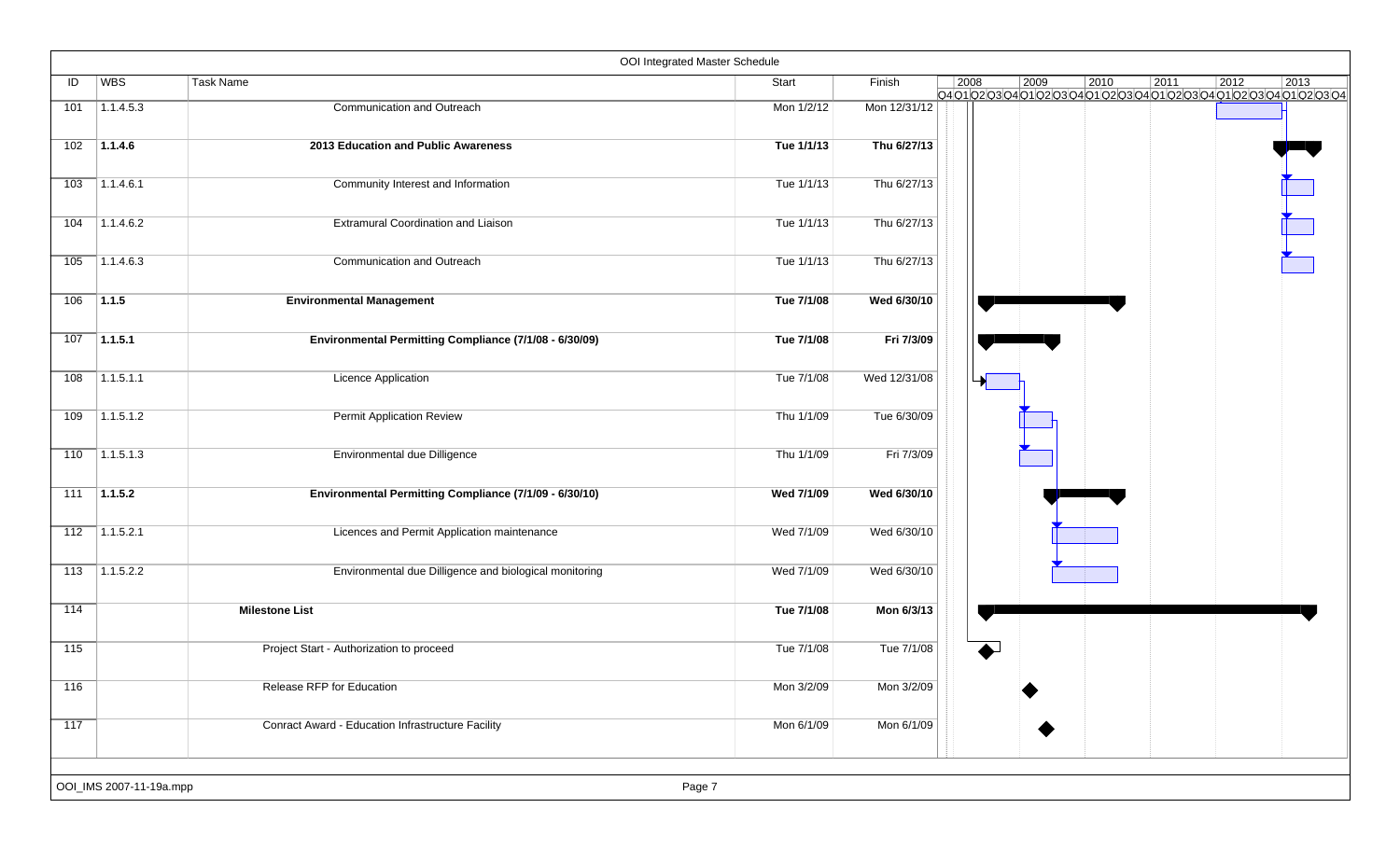|                |                         | OOI Integrated Master Schedule                                            |             |             |      |      |                |                                                                                 |                |      |
|----------------|-------------------------|---------------------------------------------------------------------------|-------------|-------------|------|------|----------------|---------------------------------------------------------------------------------|----------------|------|
| ID             | <b>WBS</b>              | <b>Task Name</b>                                                          | Start       | Finish      | 2008 | 2009 | $ 2010\rangle$ | 2011<br>Q4Q1Q2\Q3\Q4\Q1\Q2\Q3\Q4\Q1\Q2\Q3\Q4\Q1\Q2\Q3\Q4\Q1\Q2\Q3\Q4Q1\Q2\Q3\Q4 | $\boxed{2012}$ | 2013 |
| 118            |                         | <b>Education Infrastructure Requirements Workshop</b>                     | Mon 11/2/09 | Mon 11/2/09 |      |      |                |                                                                                 |                |      |
| 119            |                         | Issue Infrastructure System Engineering Plan                              | Mon 5/3/10  | Mon 5/3/10  |      |      |                |                                                                                 |                |      |
| 120            |                         | Complete Design - Free Choice learning and post-secondary training        | Mon 5/2/11  | Mon 5/2/11  |      |      |                |                                                                                 |                |      |
| 121            |                         | Beta Test - Free Choice learning and post-secondary training environments | Tue 5/1/12  | Tue 5/1/12  |      |      |                |                                                                                 |                |      |
| 122            |                         | <b>Education Infrastructure Operational</b>                               | Mon 6/3/13  | Mon 6/3/13  |      |      |                |                                                                                 |                |      |
| 3              | 1.2                     | <b>CI IMS</b>                                                             | Tue 7/1/08  | Fri 6/28/13 |      |      |                |                                                                                 |                |      |
| $\mathbf{1}$   | 11                      | 00I                                                                       | Tue 7/1/08  | Fri 6/28/13 |      |      |                |                                                                                 |                |      |
| $\overline{2}$ | $\overline{1.1}$        | System Integration                                                        | Tue 7/1/08  | Tue 7/1/08  |      |      |                |                                                                                 |                |      |
| 3              | 1.2                     | Cyberinfrastructure                                                       | Tue 7/1/08  | Fri 6/28/13 |      |      |                |                                                                                 |                |      |
| 4              | 1.2.1                   | <b>Project Management</b>                                                 | Tue 7/1/08  | Wed 6/5/13  |      |      |                |                                                                                 |                |      |
| 5              | 1.2.1.1                 | <b>Project Management</b>                                                 | Tue 7/1/08  | Wed 6/5/13  |      |      |                |                                                                                 |                |      |
| 6              | 1.2.1.2                 | <b>Business Operations</b>                                                | Tue 7/1/08  | Wed 6/5/13  |      |      |                |                                                                                 |                |      |
| $\overline{7}$ | 1.2.1.3                 | Risk and Opportunity Management                                           | Tue 7/1/08  | Wed 6/5/13  |      |      |                |                                                                                 |                |      |
| 8              | 1.2.1.4                 | <b>Communication &amp; Outreach</b>                                       | Tue 7/1/08  | Wed 6/5/13  |      |      |                |                                                                                 |                |      |
| 9              | 1.2.2                   | <b>System Engineering</b>                                                 | Tue 7/1/08  | Wed 6/5/13  |      |      |                |                                                                                 |                |      |
| 10             | 1.2.2.1                 | <b>System Engineering Management</b>                                      | Tue 7/1/08  | Wed 6/5/13  |      |      |                |                                                                                 |                |      |
| 11             | 1.2.2.2                 | Requirements Management                                                   | Tue 7/1/08  | Wed 6/5/13  |      |      |                |                                                                                 |                |      |
|                |                         |                                                                           |             |             |      |      |                |                                                                                 |                |      |
|                | OOI_IMS 2007-11-19a.mpp |                                                                           | Page 8      |             |      |      |                |                                                                                 |                |      |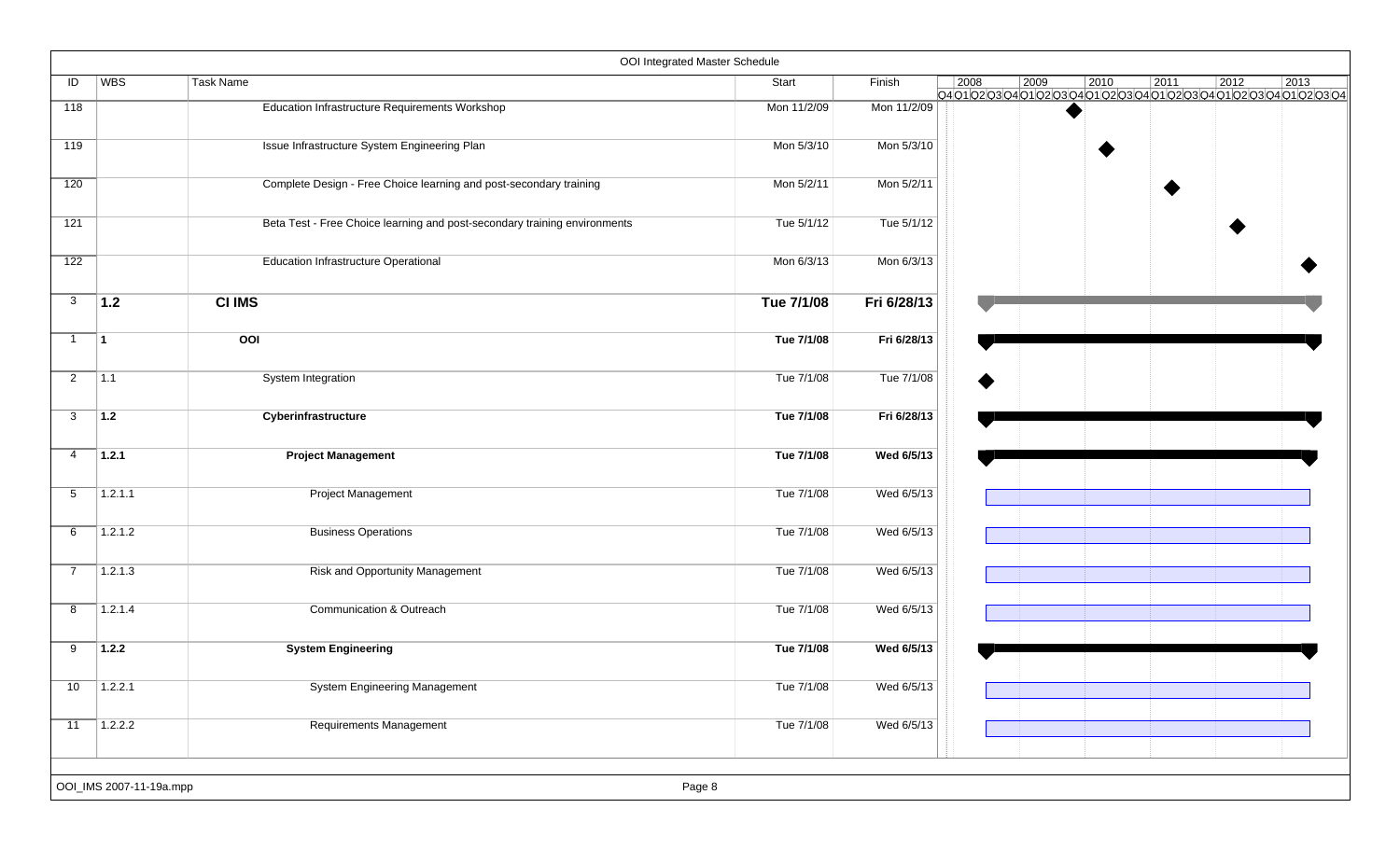|    |                         | OOI Integrated Master Schedule             |            |              |      |      |                                                                                                |      |      |                |
|----|-------------------------|--------------------------------------------|------------|--------------|------|------|------------------------------------------------------------------------------------------------|------|------|----------------|
| ID | WBS                     | <b>Task Name</b>                           | Start      | Finish       | 2008 | 2009 | 2010<br>Q4 Q1 Q2 Q3 Q4 Q1 Q2 Q3 Q4 Q1 Q2 Q3 Q4 Q1 Q2 Q3 Q4 Q1 Q2 Q3 Q4 Q1 Q2 Q3 Q4 Q1 Q2 Q3 Q4 | 2011 | 2012 | $ 2013\rangle$ |
| 12 | 1.2.2.3                 | <b>Interoperability Management</b>         | Tue 7/1/08 | Wed 6/5/13   |      |      |                                                                                                |      |      |                |
| 13 | 1.2.2.4                 | <b>System Design</b>                       | Tue 7/1/08 | Wed 6/5/13   |      |      |                                                                                                |      |      |                |
| 14 | 1.2.2.5                 | <b>Change Control Management</b>           | Tue 7/1/08 | Wed 6/5/13   |      |      |                                                                                                |      |      |                |
| 15 | 1.2.2.6                 | <b>Integrated Logistics Support</b>        | Tue 7/1/08 | Wed 6/5/13   |      |      |                                                                                                |      |      |                |
| 16 | 1.2.2.7                 | Community Involvement & Support            | Tue 7/1/08 | Wed 6/5/13   |      |      |                                                                                                |      |      |                |
| 17 | $\vert$ 1.2.3           | <b>System Development</b>                  | Tue 7/1/08 | Fri 6/28/13  |      |      |                                                                                                |      |      |                |
| 18 | 1.2.3.1                 | <b>Sensing and Acquisition</b>             | Tue 7/1/08 | Wed 6/5/13   |      |      |                                                                                                |      |      |                |
| 19 | 1.2.3.1.1               | <b>Marine Facility Services</b>            | Wed 7/1/09 | Sun 10/24/10 |      |      |                                                                                                |      |      |                |
| 20 | 1.2.3.1.2               | <b>Instrument Direct Access</b>            | Tue 7/1/08 | Sat 10/24/09 |      |      |                                                                                                |      |      |                |
| 21 | 1.2.3.1.3               | <b>Instrument Management Services</b>      | Tue 7/1/08 | Sat 10/24/09 |      |      |                                                                                                |      |      |                |
| 22 | 1.2.3.1.4               | Instrument and Data Process Repository     | Tue 7/1/08 | Sat 10/24/09 |      |      |                                                                                                |      |      |                |
| 23 | 1.2.3.1.5               | <b>Instrument Activation Services</b>      | Wed 7/1/09 | Sun 10/24/10 |      |      |                                                                                                |      |      |                |
| 24 | 1.2.3.1.6               | <b>Data Acquisition Services</b>           | Tue 7/1/08 | Sat 10/24/09 |      |      |                                                                                                |      |      |                |
| 25 | 1.2.3.1.7               | Data Processing Services                   | Wed 7/1/09 | Sun 10/24/10 |      |      |                                                                                                |      |      |                |
| 26 | 1.2.3.1.8               | Data Calibration & Validation Services     | Thu 7/1/10 | Mon 10/24/11 |      |      |                                                                                                |      |      |                |
| 27 | 1.2.3.1.9               | Marine Resource Scheduling Services        | Thu 7/1/10 | Mon 10/24/11 |      |      |                                                                                                |      |      |                |
| 28 | 1.2.3.1.10              | Data Product Catalog & Repository Services | Wed 7/1/09 | Sun 10/24/10 |      |      |                                                                                                |      |      |                |
|    | OOI_IMS 2007-11-19a.mpp | Page 9                                     |            |              |      |      |                                                                                                |      |      |                |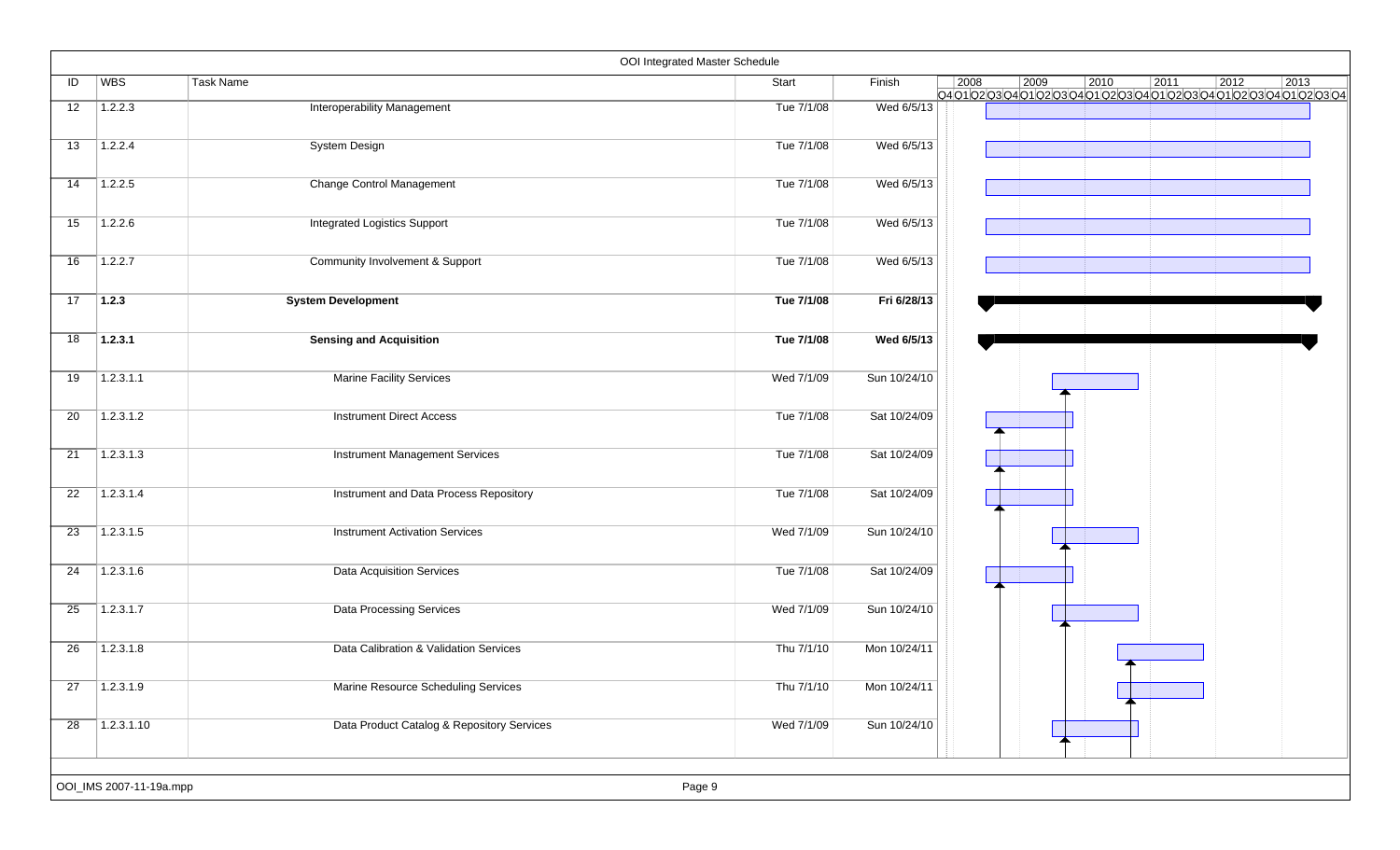|    |                         | OOI Integrated Master Schedule                   |            |              |      |      |                |                                                                 |      |      |
|----|-------------------------|--------------------------------------------------|------------|--------------|------|------|----------------|-----------------------------------------------------------------|------|------|
| ID | <b>WBS</b>              | Task Name                                        | Start      | Finish       | 2008 | 2009 | $ 2010\rangle$ | $\boxed{2011}$<br>Q4Q1Q2Q3Q4Q1Q2Q3Q4Q1Q2Q3Q4Q1JQ2Q3Q4Q1Q2Q3Q4Q1 | 2012 | 2013 |
| 29 | 1.2.3.1.11              | <b>Data Product Activation Services</b>          | Thu 7/1/10 | Mon 10/24/11 |      |      |                |                                                                 |      |      |
| 30 | 1.2.3.1.12              | Spiral Development System Reviews                | Tue 7/1/08 | Wed 6/5/13   |      |      |                |                                                                 |      |      |
| 31 | 1.2.3.2                 | <b>Analysis and Synthesis</b>                    | Tue 7/1/08 | Fri 6/28/13  |      |      |                |                                                                 |      |      |
| 32 | 1.2.3.2.1               | Laboratory & Classroom Facility Services         | Thu 7/1/10 | Mon 10/24/11 |      |      |                |                                                                 |      |      |
| 33 | 1.2.3.2.2               | Data Analysis & Visualization Services           | Wed 7/1/09 | Sun 10/24/10 |      |      |                |                                                                 |      |      |
| 34 | 1.2.3.2.3               | <b>Event Detection Services</b>                  | Thu 7/1/10 | Mon 10/24/11 |      |      |                |                                                                 |      |      |
| 35 | 1.2.3.2.4               | Model Catalog & Repository Services              | Thu 7/1/10 | Mon 10/24/11 |      |      |                |                                                                 |      |      |
| 36 | 1.2.3.2.5               | <b>Modeling Services</b>                         | Thu 7/1/10 | Mon 10/24/11 |      |      |                |                                                                 |      |      |
| 37 | 1.2.3.2.6               | <b>Model Activation Services</b>                 | Fri 7/1/11 | Tue 10/23/12 |      |      |                |                                                                 |      |      |
| 38 | 1.2.3.2.7               | Virtual Ocean Simulator                          | Fri 7/1/11 | Tue 10/23/12 |      |      |                |                                                                 |      |      |
| 39 | 1.2.3.2.8               | Ocean System Simulation Experiments              | Tue 7/3/12 | Fri 6/28/13  |      |      |                |                                                                 |      |      |
| 40 | 1.2.3.2.9               | Spiral Development System Reviews                | Tue 7/1/08 | Wed 6/5/13   |      |      |                |                                                                 |      |      |
| 41 | 1.2.3.3                 | <b>Planning and Prosecution</b>                  | Tue 7/1/08 | Thu 6/27/13  |      |      |                |                                                                 |      |      |
| 42 | 1.2.3.3.1               | <b>Interactive Observatory Facility Services</b> | Fri 7/1/11 | Tue 10/23/12 |      |      |                |                                                                 |      |      |
| 43 | 1.2.3.3.2               | <b>Event Response Services</b>                   | Thu 7/1/10 | Mon 10/24/11 |      |      |                |                                                                 |      |      |
| 44 | 1.2.3.3.3               | Portable Control Software                        | Fri 7/1/11 | Tue 10/23/12 |      |      |                |                                                                 |      |      |
| 45 | 1.2.3.3.4               | Mission Catalog & Repository Services            | Fri 7/1/11 | Tue 10/23/12 |      |      |                |                                                                 |      |      |
|    | OOI_IMS 2007-11-19a.mpp | Page 10                                          |            |              |      |      |                |                                                                 |      |      |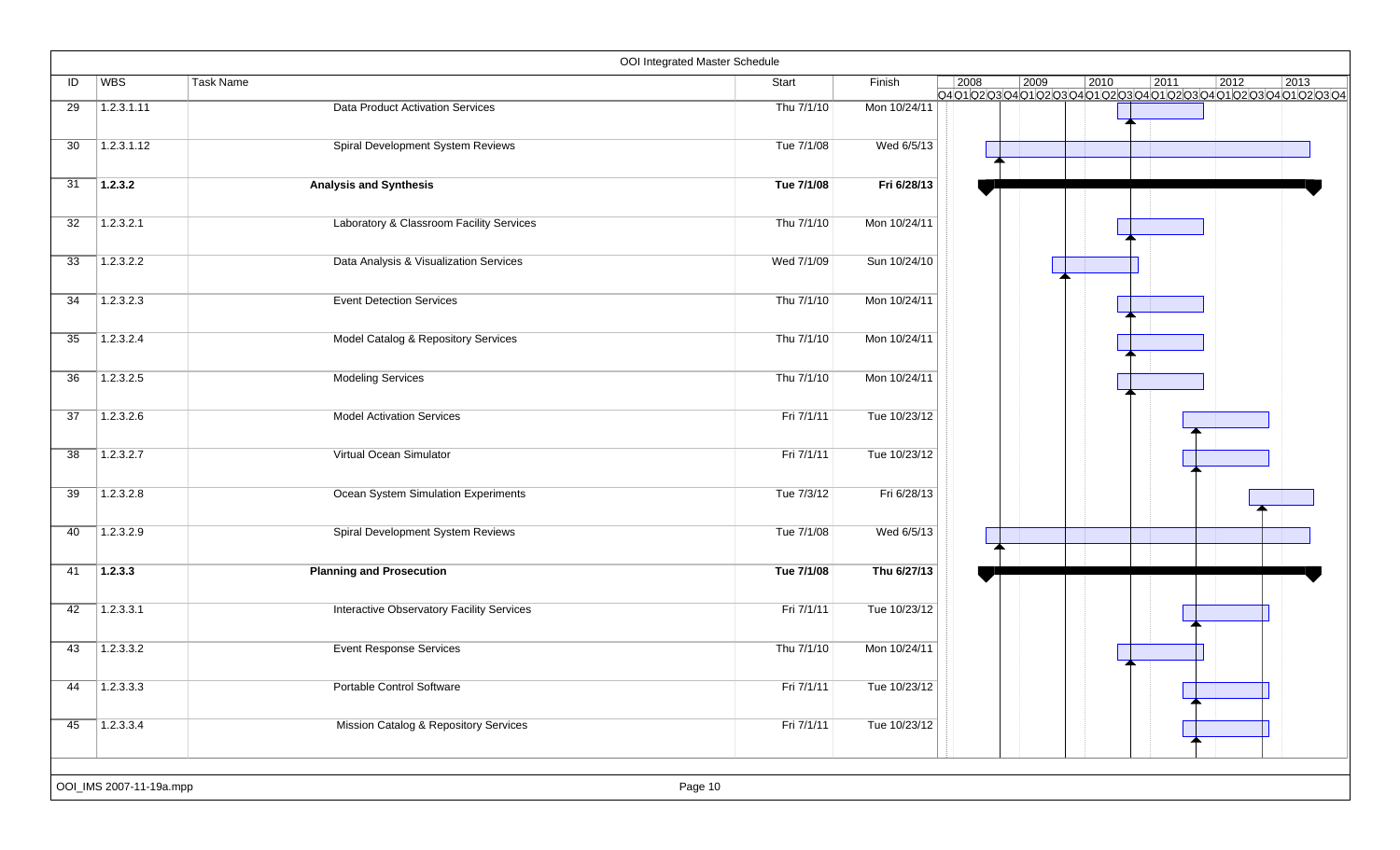|    |                         | OOI Integrated Master Schedule                    |            |              |                |      |      |      |                |                                                                    |
|----|-------------------------|---------------------------------------------------|------------|--------------|----------------|------|------|------|----------------|--------------------------------------------------------------------|
| ID | <b>WBS</b>              | Task Name                                         | Start      | Finish       | $ 2008\rangle$ | 2009 | 2010 | 2011 | $ 2012\rangle$ | 2013<br>Q4Q1Q2Q3Q4Q1Q2Q3Q4Q1Q2Q3Q4Q1Q2Q3Q4Q1Q2Q3Q4Q1Q2Q3Q4Q1Q2Q3Q4 |
| 46 | 1.2.3.3.5               | <b>Planning Services</b>                          | Fri 7/1/11 | Tue 10/23/12 |                |      |      |      |                |                                                                    |
| 47 | 1.2.3.3.6               | <b>Mission Coordination Services</b>              | Mon 7/2/12 | Thu 6/27/13  |                |      |      |      |                |                                                                    |
| 48 | 1.2.3.3.7               | <b>Mission Simulator</b>                          | Mon 7/2/12 | Thu 6/27/13  |                |      |      |      |                |                                                                    |
| 49 | 1.2.3.3.8               | Spiral Development System Reviews                 | Tue 7/1/08 | Wed 6/5/13   |                |      |      |      |                |                                                                    |
| 50 | 1.2.3.4                 | <b>Data Management</b>                            | Tue 7/1/08 | Wed 6/5/13   |                |      |      |      |                |                                                                    |
| 51 | 1.2.3.4.1               | OOI Common Data & Metadata Model                  | Tue 7/1/08 | Tue 10/19/10 |                |      |      |      |                |                                                                    |
| 52 | 1.2.3.4.2               | <b>Dynamic Data Distribution Services</b>         | Tue 7/1/08 | Sat 10/24/09 |                |      |      |      |                |                                                                    |
| 53 | 1.2.3.4.3               | Data Catalog & Repository Services                | Tue 7/1/08 | Sat 10/24/09 |                |      |      |      |                |                                                                    |
| 54 | 1.2.3.4.4               | <b>Persistent Archive Services</b>                | Tue 7/1/08 | Sat 10/24/09 |                |      |      |      |                |                                                                    |
| 55 | 1.2.3.4.5               | Search & Navigation Services                      | Wed 7/1/09 | Sun 10/24/10 |                |      |      |      |                |                                                                    |
| 56 | 1.2.3.4.6               | <b>External Data Access Services</b>              | Wed 7/1/09 | Sun 10/24/10 |                |      |      |      |                |                                                                    |
| 57 | 1.2.3.4.7               | <b>Aggregation Service</b>                        | Thu 7/1/10 | Mon 10/24/11 |                |      |      |      |                |                                                                    |
| 58 | 1.2.3.4.8               | Attribution & Association Services                | Thu 7/1/10 | Mon 10/24/11 |                |      |      |      |                |                                                                    |
| 59 | 1.2.3.4.9               | Spiral Development System Reviews                 | Tue 7/1/08 | Wed 6/5/13   |                |      |      |      |                |                                                                    |
| 60 | 1.2.3.5                 | <b>Common Operating Infrastructure</b>            | Tue 7/1/08 | Wed 6/5/13   |                |      |      |      |                |                                                                    |
| 61 | 1.2.3.5.1               | Fedrated Facility (Virtual Organization) Services | Tue 7/1/08 | Tue 10/19/10 |                |      |      |      |                |                                                                    |
| 62 | 1.2.3.5.2               | <b>Enterprise Service Bus &amp; Container</b>     | Wed 7/1/09 | Wed 10/19/11 |                |      |      |      |                |                                                                    |
|    | OOI_IMS 2007-11-19a.mpp | Page 11                                           |            |              |                |      |      |      |                |                                                                    |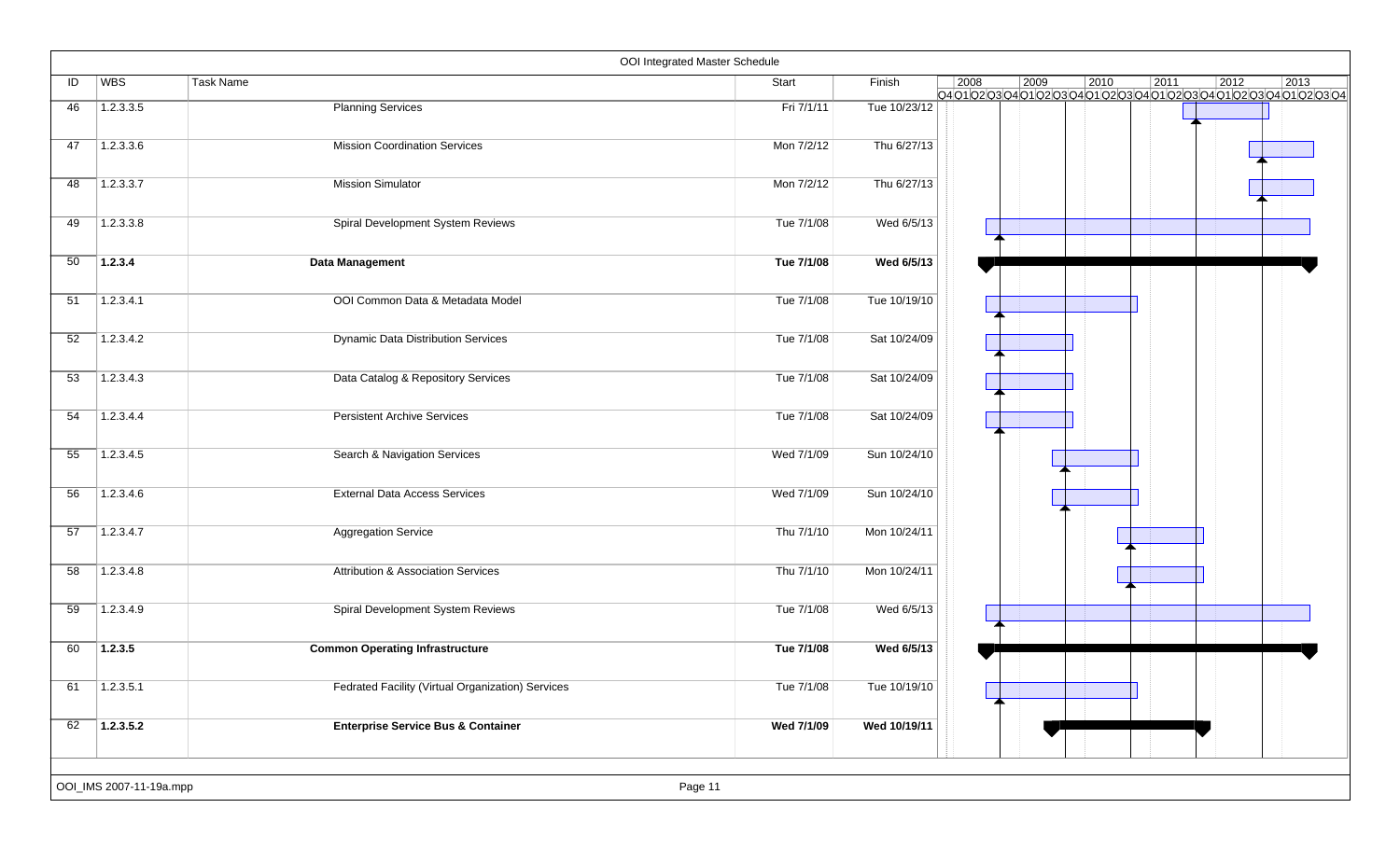|                 |                         |                                                           | OOI Integrated Master Schedule |              |      |      |      |      |                |                                                                    |
|-----------------|-------------------------|-----------------------------------------------------------|--------------------------------|--------------|------|------|------|------|----------------|--------------------------------------------------------------------|
| ID              | WBS                     | Task Name                                                 | Start                          | Finish       | 2008 | 2009 | 2010 | 2011 | $ 2012\rangle$ | 2013<br>Q401020304010203040102030401020304010203040102030401020304 |
| 63              | 1.2.3.5.2.1             | <b>Presentation Framework</b>                             | Wed 7/1/09                     | Wed 10/19/11 |      |      |      |      |                |                                                                    |
| 64              | 1.2.3.5.2.2             | Governance Framework                                      | Wed 7/1/09                     | Wed 10/19/11 |      |      |      |      |                |                                                                    |
| 65              | 1.2.3.5.2.3             | Service Framework                                         | Wed 7/1/09                     | Wed 10/19/11 |      |      |      |      |                |                                                                    |
| 66              | 1.2.3.5.2.4             | Resource Framework                                        | Wed 7/1/09                     | Wed 10/19/11 |      |      |      |      |                |                                                                    |
| 67              | 1.2.3.5.2.5             | <b>Distributed State Management</b>                       | Wed 7/1/09                     | Wed 10/19/11 |      |      |      |      |                |                                                                    |
| 68              | 1.2.3.5.2.6             | Communication Infrastructure                              | Wed 7/1/09                     | Wed 10/19/11 |      |      |      |      |                |                                                                    |
| 69              | 1.2.3.5.3               | Identity & Policy Management Services                     | Tue 7/1/08                     | Sat 10/24/09 |      |      |      |      |                |                                                                    |
| 70              | 1.2.3.5.4               | <b>Resource Catalog &amp; Repository Services</b>         | Tue 7/1/08                     | Sat 10/24/09 |      |      |      |      |                |                                                                    |
| $\overline{71}$ | 1.2.3.5.5               | Resource Lifecycle Services                               | Wed 7/1/09                     | Sun 10/24/10 |      |      |      |      |                |                                                                    |
| 72              | 1.2.3.5.6               | <b>Resource Activation Services</b>                       | Wed 7/1/09                     | Sun 10/24/10 |      |      |      |      |                |                                                                    |
| 73              | 1.2.3.5.7               | <b>Resource Collaboration Services</b>                    | Tue 7/1/08                     | Sat 10/24/09 |      |      |      |      |                |                                                                    |
| 74              | 1.2.3.5.8               | Spiral Development System Reviews                         | Tue 7/1/08                     | Wed 6/5/13   |      |      |      |      |                |                                                                    |
| 75              | 1.2.3.6                 | <b>Common Execution Infrastructure</b>                    | Tue 7/1/08                     | Wed 6/5/13   |      |      |      |      |                |                                                                    |
| 76              | 1.2.3.6.1               | <b>Elastic Computing Services</b>                         | Wed 7/1/09                     | Sun 10/24/10 |      |      |      |      |                |                                                                    |
| 77              | 1.2.3.6.2               | <b>Execution Engine Catalog &amp; Repository Services</b> | Wed 7/1/09                     | Sun 10/24/10 |      |      |      |      |                |                                                                    |
| $\overline{78}$ | 1.2.3.6.3               | <b>Resource Management Services</b>                       | Wed 7/1/09                     | Sun 10/24/10 |      |      |      |      |                |                                                                    |
| 79              | 1.2.3.6.4               | <b>Process Management Services</b>                        | Thu 7/1/10                     | Mon 10/24/11 |      |      |      |      |                |                                                                    |
|                 | OOI_IMS 2007-11-19a.mpp |                                                           | Page 12                        |              |      |      |      |      |                |                                                                    |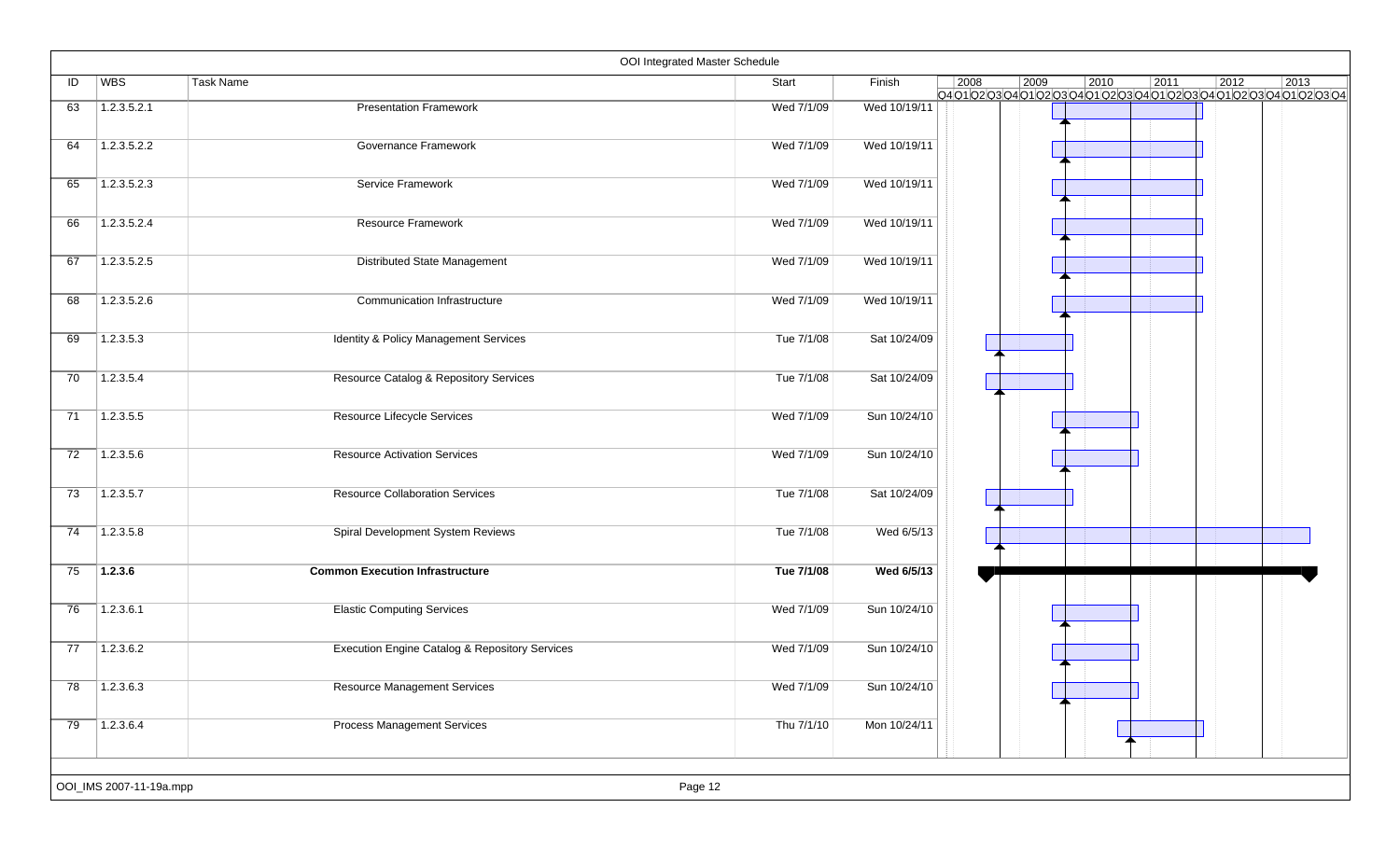|    |                         |                                                  | OOI Integrated Master Schedule |              |                                                                                                                     |
|----|-------------------------|--------------------------------------------------|--------------------------------|--------------|---------------------------------------------------------------------------------------------------------------------|
| ID | WBS                     | <b>Task Name</b>                                 | Start                          | Finish       | 2008<br>2010<br>$\vert 2011$<br>2012<br> 2009<br>2013<br>Q401020304010203040102030401020304010203040102030401020304 |
| 80 | 1.2.3.6.5               | <b>Process Catalog &amp; Repository Services</b> | Thu 7/1/10                     | Mon 10/24/11 |                                                                                                                     |
| 81 | 1.2.3.6.6               | Integration w/ National Computing Infrastructure | Thu 7/1/10                     | Mon 10/24/11 |                                                                                                                     |
| 82 | 1.2.3.6.7               | Spiral Development System Reviews                | Tue 7/1/08                     | Wed 6/5/13   |                                                                                                                     |
| 83 | 1.2.3.7                 | <b>System Integration, Test, and Validation</b>  | Tue 7/1/08                     | Wed 6/5/13   |                                                                                                                     |
| 84 | 1.2.3.7.1               | <b>IT&amp;V Management</b>                       | Tue 7/1/08                     | Wed 6/5/13   |                                                                                                                     |
| 85 | 1.2.3.7.2               | System Integration                               | Tue 7/1/08                     | Wed 6/5/13   |                                                                                                                     |
| 86 | 1.2.3.7.3               | System Test & Validation                         | Tue 7/1/08                     | Wed 6/5/13   |                                                                                                                     |
| 87 | 1.2.3.7.4               | Spiral Development System Reviews                | Tue 7/1/08                     | Wed 6/5/13   |                                                                                                                     |
| 88 | 1.2.4                   | Hardware Development                             | Tue 7/1/08                     | Tue 7/1/08   |                                                                                                                     |
| 89 | 1.2.5                   | Implementation                                   | Tue 7/1/08                     | Thu 6/27/13  |                                                                                                                     |
| 90 | 1.2.5.1                 | <b>Marine Observatory Node Activation</b>        | Wed 7/1/09                     | Wed 7/25/12  |                                                                                                                     |
| 91 | 1.2.5.1.1               | Integration of Core Instrumention                | Wed 7/1/09                     | Fri 6/15/12  |                                                                                                                     |
| 92 | 1.2.5.1.2               | Mid Atlantic Bight - Pioneer Array               | Thu 7/1/10                     | Tue 12/28/10 |                                                                                                                     |
| 93 | 1.2.5.1.3               | Pacific Northwest - Endurance Array              | Fri 7/1/11                     | Wed 12/28/11 |                                                                                                                     |
| 94 | 1.2.5.1.4               | Station Papa - Discus Buoy                       | Thu 7/1/10                     | Wed 9/29/10  |                                                                                                                     |
| 95 | 1.2.5.1.5               | Southern Ocean 55 S - Discus Buoy                | Thu 1/27/11                    | Wed 4/27/11  |                                                                                                                     |
| 96 | 1.2.5.1.6               | Irminger Sea - Discus Buoy                       | Wed 4/27/11                    | Tue 7/26/11  | $\sum_{i=1}^{n}$                                                                                                    |
|    | OOI_IMS 2007-11-19a.mpp |                                                  | Page 13                        |              |                                                                                                                     |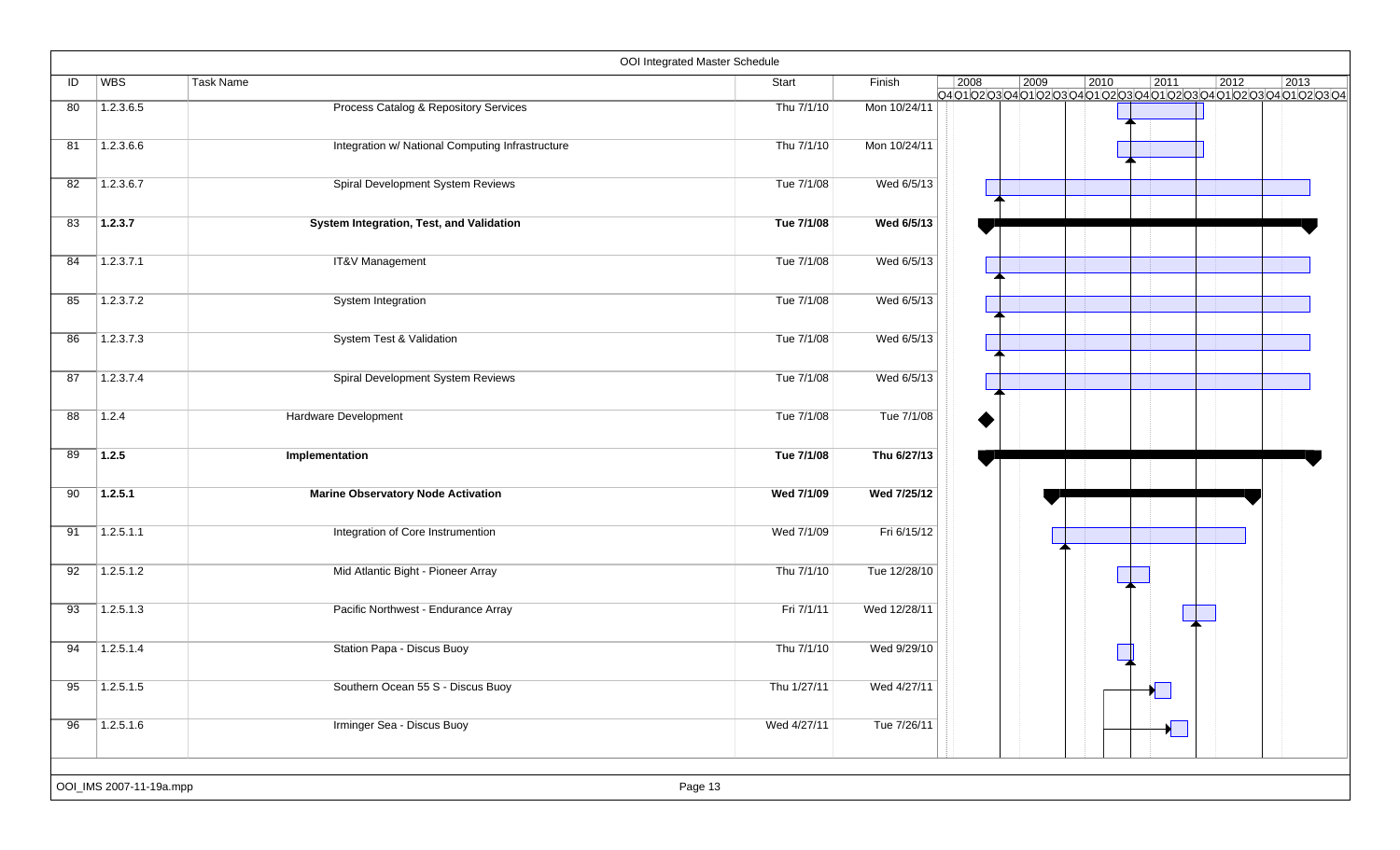|     |                         | OOI Integrated Master Schedule                             |              |             |      |      |                |      |                |                                                                    |
|-----|-------------------------|------------------------------------------------------------|--------------|-------------|------|------|----------------|------|----------------|--------------------------------------------------------------------|
| ID  | WBS                     | Task Name                                                  | Start        | Finish      | 2008 | 2009 | $ 2010\rangle$ | 2011 | $ 2012\rangle$ | 2013<br>Q4Q1Q2Q3Q4Q1Q2Q3Q4Q1Q2Q3Q4Q1Q2Q3Q4Q1Q2Q3Q4Q1Q2Q3Q4Q1Q2Q3Q4 |
| 97  | 1.2.5.1.7               | Mid Atlantic - Extended Draft Platform                     | Thu 7/1/10   | Wed 9/29/10 |      |      |                |      |                |                                                                    |
| 98  | 1.2.5.1.8               | Hydrate Ridge - Cabled Node                                | Wed 4/27/11  | Tue 7/26/11 |      |      |                | ×    |                |                                                                    |
| 99  | 1.2.5.1.9               | Blanco - Cabled Node                                       | Fri 7/1/11   | Thu 9/29/11 |      |      |                |      |                |                                                                    |
| 100 | 1.2.5.1.10              | Axial - Cabled Node                                        | Fri 7/1/11   | Thu 9/29/11 |      |      |                |      |                |                                                                    |
| 101 | 1.2.5.1.11              | Midplate - Cabled Node                                     | Wed 12/28/11 | Tue 3/27/12 |      |      |                |      |                |                                                                    |
| 102 | 1.2.5.1.12              | Subduction Zone - Cabled Node                              | Thu 4/26/12  | Wed 7/25/12 |      |      |                |      |                |                                                                    |
| 103 | 1.2.5.2                 | Terrestrial Cyber Points of Presence (CyberPoP) Activation | Tue 7/1/08   | Thu 6/27/13 |      |      |                |      |                |                                                                    |
| 104 | 1.2.5.2.1               | <b>Integrated Observatory Communication Network</b>        | Tue 7/1/08   | Mon 9/29/08 |      |      |                |      |                |                                                                    |
| 105 | 1.2.5.2.2               | San Diego CyberPoP - Observatory & Marine Functionality    | Tue 7/1/08   | Mon 9/29/08 |      |      |                |      |                |                                                                    |
| 106 | 1.2.5.2.3               | Boulder(tbd) CyberPoP - Observatory Functionality          | Mon 7/2/12   | Sun 9/30/12 |      |      |                |      |                |                                                                    |
| 107 | 1.2.5.2.4               | Portland CyberPoP - Marine Facility Functionality          | Fri 7/1/11   | Thu 9/29/11 |      |      |                |      |                |                                                                    |
| 108 | 1.2.5.2.5               | Wood Hole CyberPoP - Marine Facility Functionality         | Sun 3/28/10  | Sat 6/26/10 |      |      |                |      |                |                                                                    |
| 109 | 1.2.5.2.6               | CI Operations Center                                       | Tue 7/1/08   | Mon 9/29/08 |      |      |                |      |                |                                                                    |
| 110 | 1.2.5.2.7               | <b>CGSN Woods Hole Operations Center</b>                   | Sun 3/28/10  | Sat 6/26/10 |      |      |                |      |                |                                                                    |
| 111 | 1.2.5.2.8               | <b>CGSN Corvallis Operations Center</b>                    | Sat 10/29/11 | Fri 1/27/12 |      |      |                |      |                |                                                                    |
| 112 | 1.2.5.2.9               | <b>RSN Seattle Operations Center</b>                       | Sat 10/29/11 | Fri 1/27/12 |      |      |                |      |                |                                                                    |
| 113 | 7.2.5.2.10              | RSN Portland High Bandwidth Stream Processor               | Fri 3/29/13  | Thu 6/27/13 |      |      |                |      |                |                                                                    |
|     | OOI_IMS 2007-11-19a.mpp | Page 14                                                    |              |             |      |      |                |      |                |                                                                    |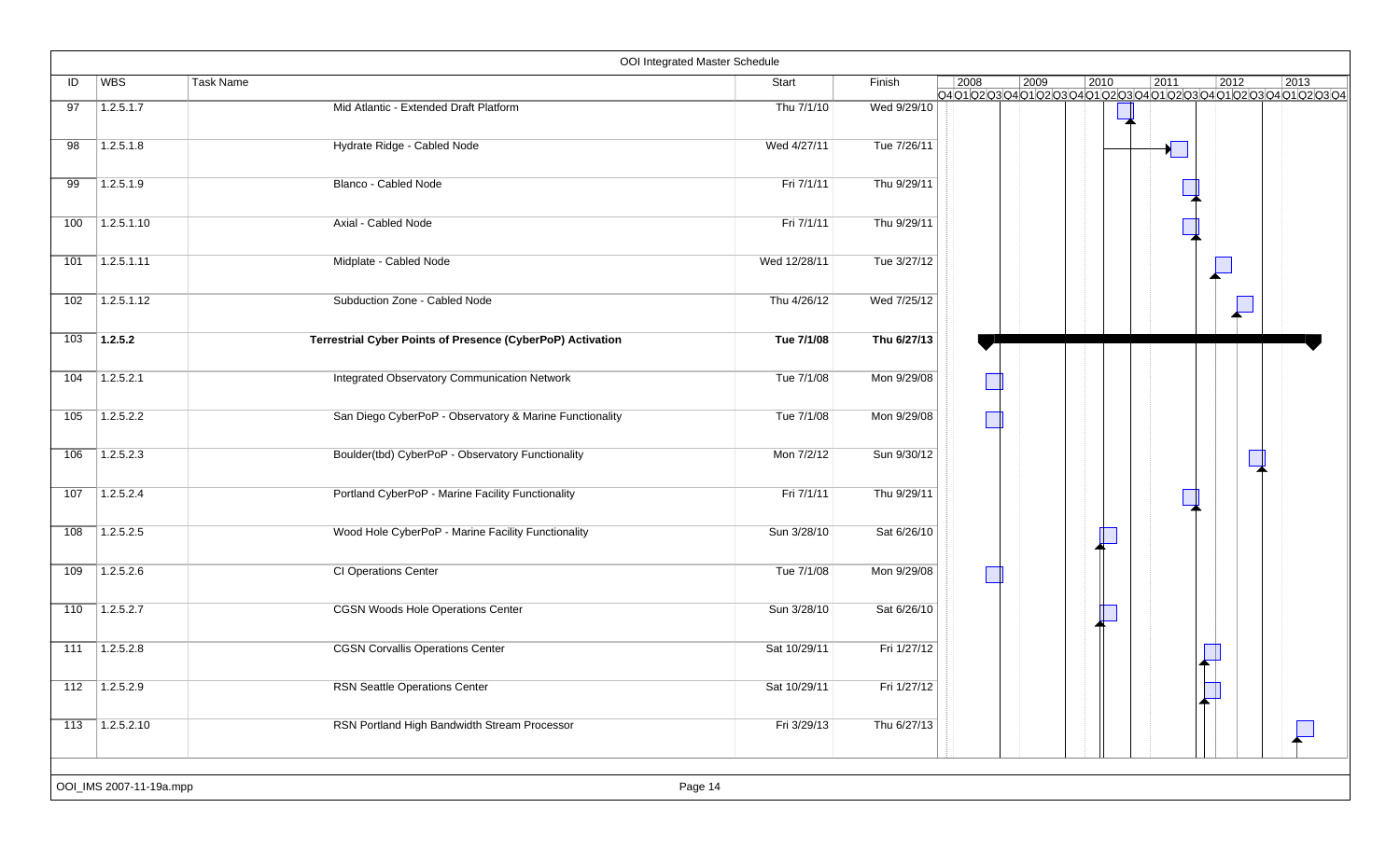|                |                         |                                               | OOI Integrated Master Schedule |              |                                                                                                                                              |
|----------------|-------------------------|-----------------------------------------------|--------------------------------|--------------|----------------------------------------------------------------------------------------------------------------------------------------------|
| ID             | WBS                     | <b>Task Name</b>                              | Start                          | Finish       | $\vert$ 2008<br>2009<br>2010<br> 2011<br>$ 2012\rangle$<br>2013<br>Q4Q1\Q2\Q3\Q4\Q1\Q2\Q3\Q4\Q1\Q2\Q3\Q4\Q1\Q2\Q3\Q4\Q1\Q2\Q3\Q4\Q1\Q2\Q3\Q4 |
| 114            | 1.2.5.3                 | <b>External Observatory Interfaces</b>        | Tue 7/1/08                     | Fri 6/15/12  |                                                                                                                                              |
| 115            | 1.2.5.3.1               | Neptune Canada                                | Tue 7/1/08                     | Mon 6/21/10  |                                                                                                                                              |
| 116            | 1.2.5.3.2               | <b>IOOS</b>                                   | Wed 7/1/09                     | Fri 6/15/12  |                                                                                                                                              |
|                | $117$ 1.2.5.3.3         | WMO/IOC formats and standards                 | Thu 7/1/10                     | Sun 6/26/11  |                                                                                                                                              |
| $118$ 2        |                         | <b>Cyberinfrastructure Project Milestones</b> | Tue 7/1/08                     | Mon 7/2/12   |                                                                                                                                              |
| 119            | $\sqrt{2.1}$            | Release 1 start                               | Tue 7/1/08                     | Tue 7/1/08   |                                                                                                                                              |
| 120            | $\overline{2.2}$        | Release 2 start                               | Wed 7/1/09                     | Wed 7/1/09   |                                                                                                                                              |
| $121$ 2.3      |                         | Release 3 start                               | Thu 7/1/10                     | Thu 7/1/10   |                                                                                                                                              |
| 122            | $\sqrt{2.4}$            | Release 4 start                               | Fri 7/1/11                     | Fri 7/1/11   |                                                                                                                                              |
| 123            | $\vert$ 2.5             | Release 5 start                               | Mon 7/2/12                     | Mon 7/2/12   |                                                                                                                                              |
| 4              | 1.3                     | <b>CG IMS</b>                                 | Tue 7/1/08                     | Mon 7/1/13   |                                                                                                                                              |
| $\mathbf{1}$   | $\vert$ 1               | OOI                                           | Tue 7/1/08                     | Fri 6/28/13  |                                                                                                                                              |
| $\overline{2}$ | 7.1                     | System Integration                            | Tue 7/1/08                     | Tue 7/1/08   | ∧♦                                                                                                                                           |
| 3              | $\vert$ 1.2             | Cyberinfrastructure                           | Tue 7/1/08                     | Tue 7/1/08   | ₩                                                                                                                                            |
| $\overline{4}$ | $\vert$ 1.3             | <b>Coastal / Global Observatory</b>           | Tue 7/1/08                     | Fri 6/28/13  |                                                                                                                                              |
| $\overline{5}$ | 1.3.1                   | <b>Project Management</b>                     | Tue 7/1/08                     | Fri 6/28/13  |                                                                                                                                              |
| 6              | 1.3.1.1                 | 2008 Support                                  | Tue 7/1/08                     | Wed 12/31/08 |                                                                                                                                              |
|                | OOI_IMS 2007-11-19a.mpp |                                               | Page 15                        |              |                                                                                                                                              |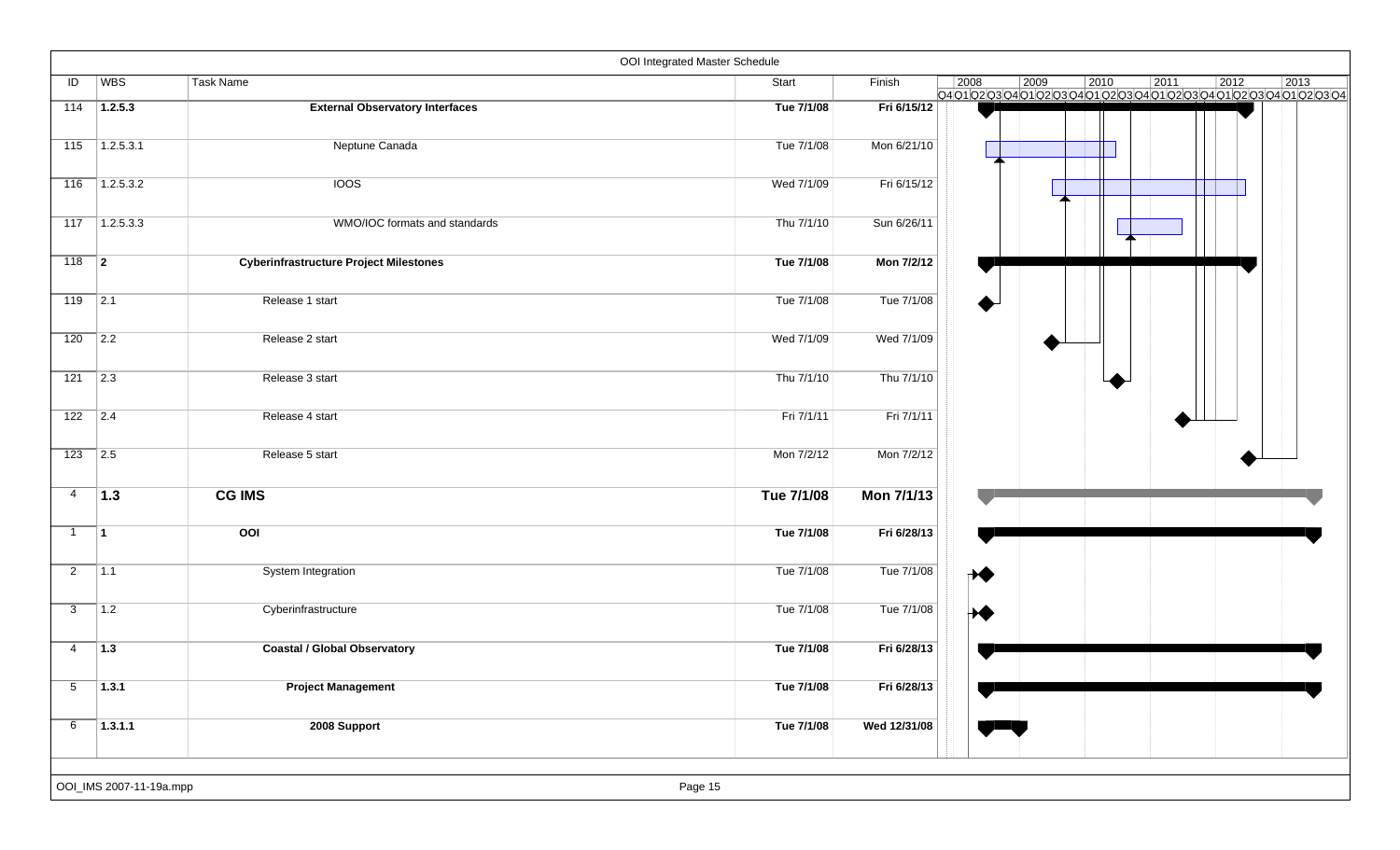| WBS<br>ID<br>Task Name<br>Start<br>PM and Controls<br>Tue 7/1/08<br>1.3.1.1.1<br>$\overline{7}$<br>1.3.1.1.2<br>Science Outreach and Education<br>Tue 7/1/08<br>8<br>9<br>1.3.1.2<br>Thu 1/1/09<br>2009 Support<br>1.3.1.2.1<br>PM and Controls<br>Thu 1/1/09<br>10<br>1.3.1.2.2<br>Science Outreach and Education<br>Thu 1/1/09<br>11<br>1.3.1.3<br>Fri 1/1/10<br>12<br>2010 Support | Finish<br>$\vert$ 2008<br>Wed 12/31/08<br>Wed 12/31/08<br>Thu 12/31/09<br>Thu 12/31/09<br>Thu 12/31/09<br>Fri 12/31/10 | $ 2009\rangle$ | $\boxed{2011}$<br>$ 2010\rangle$<br>Q4Q1Q2Q3Q4Q1Q2Q3Q4Q1Q2Q3Q4Q1Q2Q3Q4Q1Q2Q3Q4Q1Q2Q3Q4Q1Q2Q3Q4 | $ 2012\rangle$ | $ 2013\rangle$ |
|---------------------------------------------------------------------------------------------------------------------------------------------------------------------------------------------------------------------------------------------------------------------------------------------------------------------------------------------------------------------------------------|------------------------------------------------------------------------------------------------------------------------|----------------|------------------------------------------------------------------------------------------------|----------------|----------------|
|                                                                                                                                                                                                                                                                                                                                                                                       |                                                                                                                        |                |                                                                                                |                |                |
|                                                                                                                                                                                                                                                                                                                                                                                       |                                                                                                                        |                |                                                                                                |                |                |
|                                                                                                                                                                                                                                                                                                                                                                                       |                                                                                                                        |                |                                                                                                |                |                |
|                                                                                                                                                                                                                                                                                                                                                                                       |                                                                                                                        |                |                                                                                                |                |                |
|                                                                                                                                                                                                                                                                                                                                                                                       |                                                                                                                        |                |                                                                                                |                |                |
|                                                                                                                                                                                                                                                                                                                                                                                       |                                                                                                                        |                |                                                                                                |                |                |
|                                                                                                                                                                                                                                                                                                                                                                                       |                                                                                                                        |                |                                                                                                |                |                |
| 1.3.1.3.1<br>PM and Controls<br>Fri 1/1/10<br>13                                                                                                                                                                                                                                                                                                                                      | Fri 12/31/10                                                                                                           |                |                                                                                                |                |                |
| 1.3.1.3.2<br>14<br>Science Outreach and Education<br>Fri 1/1/10                                                                                                                                                                                                                                                                                                                       | Fri 12/31/10                                                                                                           |                |                                                                                                |                |                |
| 15<br>1.3.1.4<br>Mon 1/3/11<br>2011 Support                                                                                                                                                                                                                                                                                                                                           | Fri 12/30/11                                                                                                           |                |                                                                                                |                |                |
| 1.3.1.4.1<br>PM and Controls<br>16<br>Mon 1/3/11                                                                                                                                                                                                                                                                                                                                      | Fri 12/30/11                                                                                                           |                |                                                                                                |                |                |
| 17<br>1.3.1.4.2<br>Science Outreach and Education<br>Mon 1/3/11                                                                                                                                                                                                                                                                                                                       | Fri 12/30/11                                                                                                           |                |                                                                                                |                |                |
| 18<br>1.3.1.5<br>Mon 1/2/12<br>2012 Support                                                                                                                                                                                                                                                                                                                                           | Mon 12/31/12                                                                                                           |                |                                                                                                |                |                |
| 1.3.1.5.1<br>PM and Controls<br>Mon 1/2/12<br>19                                                                                                                                                                                                                                                                                                                                      | Mon 12/31/12                                                                                                           |                |                                                                                                |                |                |
| 1.3.1.5.2<br>Science Outreach and Education<br>20<br>Mon 1/2/12                                                                                                                                                                                                                                                                                                                       | Mon 12/31/12                                                                                                           |                |                                                                                                |                |                |
| 21<br>1.3.1.6<br>2013 Support<br>Tue 1/1/13                                                                                                                                                                                                                                                                                                                                           | Fri 6/28/13                                                                                                            |                |                                                                                                |                |                |
| PM and Controls<br>Tue 1/1/13<br>22<br>1.3.1.6.1                                                                                                                                                                                                                                                                                                                                      | Fri 6/28/13                                                                                                            |                |                                                                                                |                |                |
| 1.3.1.6.2<br>Science Outreach and Education<br>Tue 1/1/13<br>23                                                                                                                                                                                                                                                                                                                       | Fri 6/28/13                                                                                                            |                |                                                                                                |                |                |
| OOI_IMS 2007-11-19a.mpp<br>Page 16                                                                                                                                                                                                                                                                                                                                                    |                                                                                                                        |                |                                                                                                |                |                |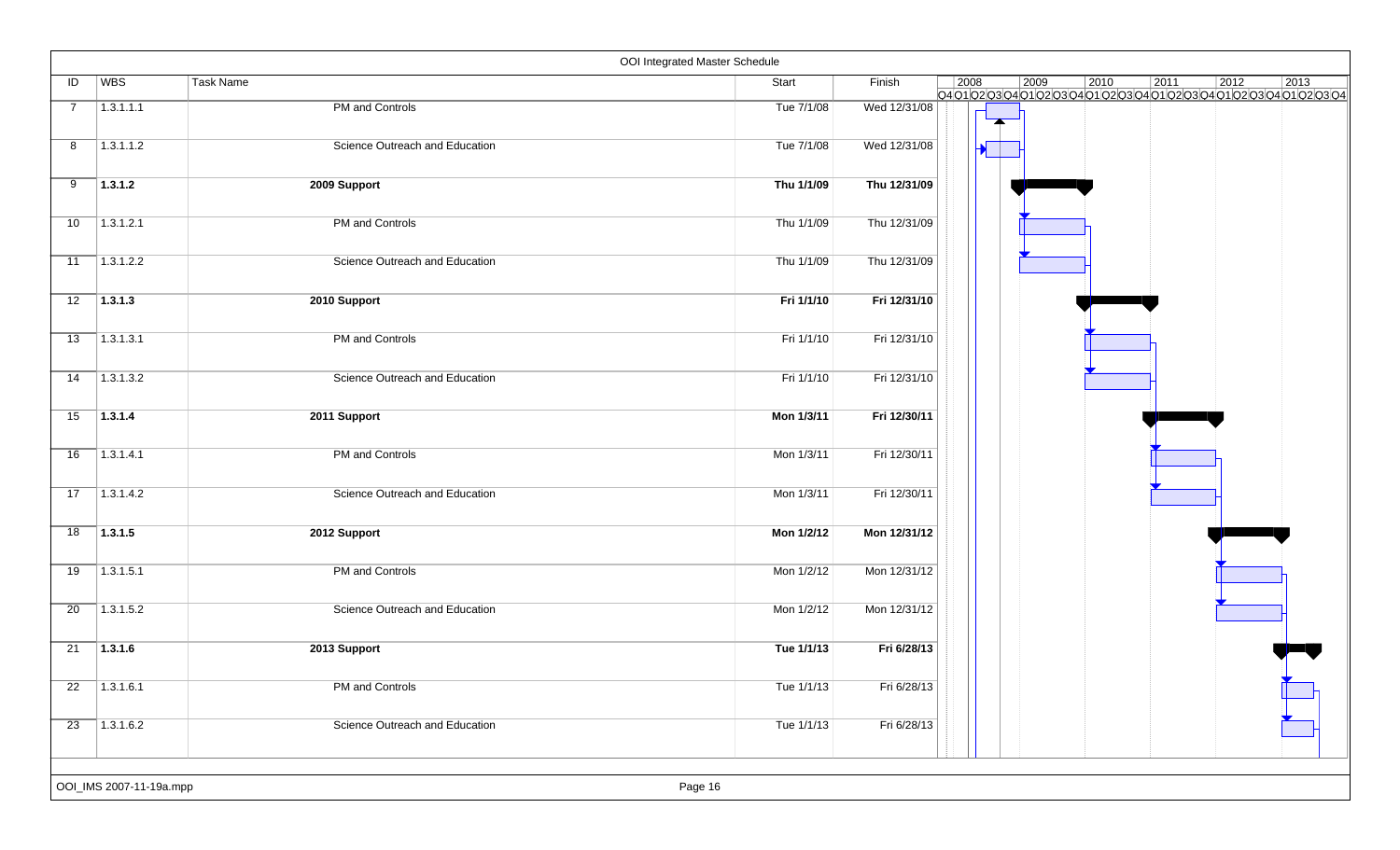|                 |                         | OOI Integrated Master Schedule                         |            |              |                       |      |                                                                          |      |                |                |  |
|-----------------|-------------------------|--------------------------------------------------------|------------|--------------|-----------------------|------|--------------------------------------------------------------------------|------|----------------|----------------|--|
| ID              | <b>WBS</b>              | <b>Task Name</b>                                       | Start      | Finish       | 2008                  | 2009 | $ 2010\rangle$<br>Q4Q1Q2Q3Q4Q1Q2Q3Q4Q1Q2Q3Q4Q1Q2Q3Q4Q1Q2Q3Q4Q1Q2Q3Q4Q1Q2 | 2011 | $ 2012\rangle$ | $ 2013\rangle$ |  |
| 24              | 1.3.1.7                 | <b>Environmental Compliance and Permitting</b>         | Tue 7/1/08 | Fri 6/28/13  |                       |      |                                                                          |      |                |                |  |
|                 |                         |                                                        |            |              |                       |      |                                                                          |      |                |                |  |
| 25              | 1.3.1.7.1               | 2008 Support                                           | Tue 7/1/08 | Wed 12/31/08 |                       |      |                                                                          |      |                |                |  |
| 26              | 1.3.1.7.1.1             |                                                        | Tue 7/1/08 |              |                       |      |                                                                          |      |                |                |  |
|                 |                         | Environmental Compliance and Permitting Support        |            | Wed 12/31/08 | $\blacktriangleright$ |      |                                                                          |      |                |                |  |
| 27              | 1.3.1.7.2               | 2009 Support                                           | Thu 1/1/09 | Thu 12/31/09 |                       |      |                                                                          |      |                |                |  |
|                 |                         |                                                        |            |              |                       |      |                                                                          |      |                |                |  |
| $\overline{28}$ | 1.3.1.7.2.1             | <b>Environmental Compliance and Permitting Support</b> | Thu 1/1/09 | Thu 12/31/09 |                       |      |                                                                          |      |                |                |  |
|                 |                         |                                                        |            |              |                       |      |                                                                          |      |                |                |  |
| 29              | 1.3.1.7.3               | 2010 Support                                           | Fri 1/1/10 | Fri 12/31/10 |                       |      |                                                                          |      |                |                |  |
|                 |                         |                                                        |            |              |                       |      |                                                                          |      |                |                |  |
| 30              | 1.3.1.7.3.1             | <b>Environmental Compliance and Permitting Support</b> | Fri 1/1/10 | Fri 12/31/10 |                       |      |                                                                          |      |                |                |  |
| 31              | 1.3.1.7.4               | 2011 Support                                           | Mon 1/3/11 | Fri 12/30/11 |                       |      |                                                                          |      |                |                |  |
|                 |                         |                                                        |            |              |                       |      |                                                                          |      |                |                |  |
| $\overline{32}$ | 1.3.1.7.4.1             | <b>Environmental Compliance and Permitting Support</b> | Mon 1/3/11 | Fri 12/30/11 |                       |      |                                                                          |      |                |                |  |
|                 |                         |                                                        |            |              |                       |      |                                                                          |      |                |                |  |
| 33              | 1.3.1.7.5               | 2012 Support                                           | Mon 1/2/12 | Mon 12/31/12 |                       |      |                                                                          |      |                |                |  |
|                 |                         |                                                        |            |              |                       |      |                                                                          |      |                |                |  |
| 34              | 1.3.1.7.5.1             | Environmental Compliance and Permitting Support        | Mon 1/2/12 | Mon 12/31/12 |                       |      |                                                                          |      |                |                |  |
| 35              | 1.3.1.7.6               |                                                        | Tue 1/1/13 | Fri 6/28/13  |                       |      |                                                                          |      |                |                |  |
|                 |                         | 2013 Support                                           |            |              |                       |      |                                                                          |      |                |                |  |
| $\overline{36}$ | 1.3.1.7.6.1             | <b>Environmental Compliance and Permitting Support</b> | Tue 1/1/13 | Fri 6/28/13  |                       |      |                                                                          |      |                |                |  |
|                 |                         |                                                        |            |              |                       |      |                                                                          |      |                |                |  |
| 37              | 1.3.2                   | <b>Systems Engineering</b>                             | Tue 7/1/08 | Fri 6/28/13  |                       |      |                                                                          |      |                |                |  |
|                 |                         |                                                        |            |              |                       |      |                                                                          |      |                |                |  |
| 38              | 1.3.2.1                 | 2008 SE Support                                        | Tue 7/1/08 | Wed 12/31/08 |                       |      |                                                                          |      |                |                |  |
|                 |                         |                                                        |            |              |                       |      |                                                                          |      |                |                |  |
| 39              | 1.3.2.1.1               | Requirements Management                                | Tue 7/1/08 | Wed 12/31/08 |                       |      |                                                                          |      |                |                |  |
| 40              | 1.3.2.1.2               | <b>Detailed Performance Requirements</b>               | Tue 7/1/08 | Wed 12/31/08 |                       |      |                                                                          |      |                |                |  |
|                 |                         |                                                        |            |              |                       |      |                                                                          |      |                |                |  |
|                 |                         |                                                        |            |              |                       |      |                                                                          |      |                |                |  |
|                 | OOI_IMS 2007-11-19a.mpp | Page 17                                                |            |              |                       |      |                                                                          |      |                |                |  |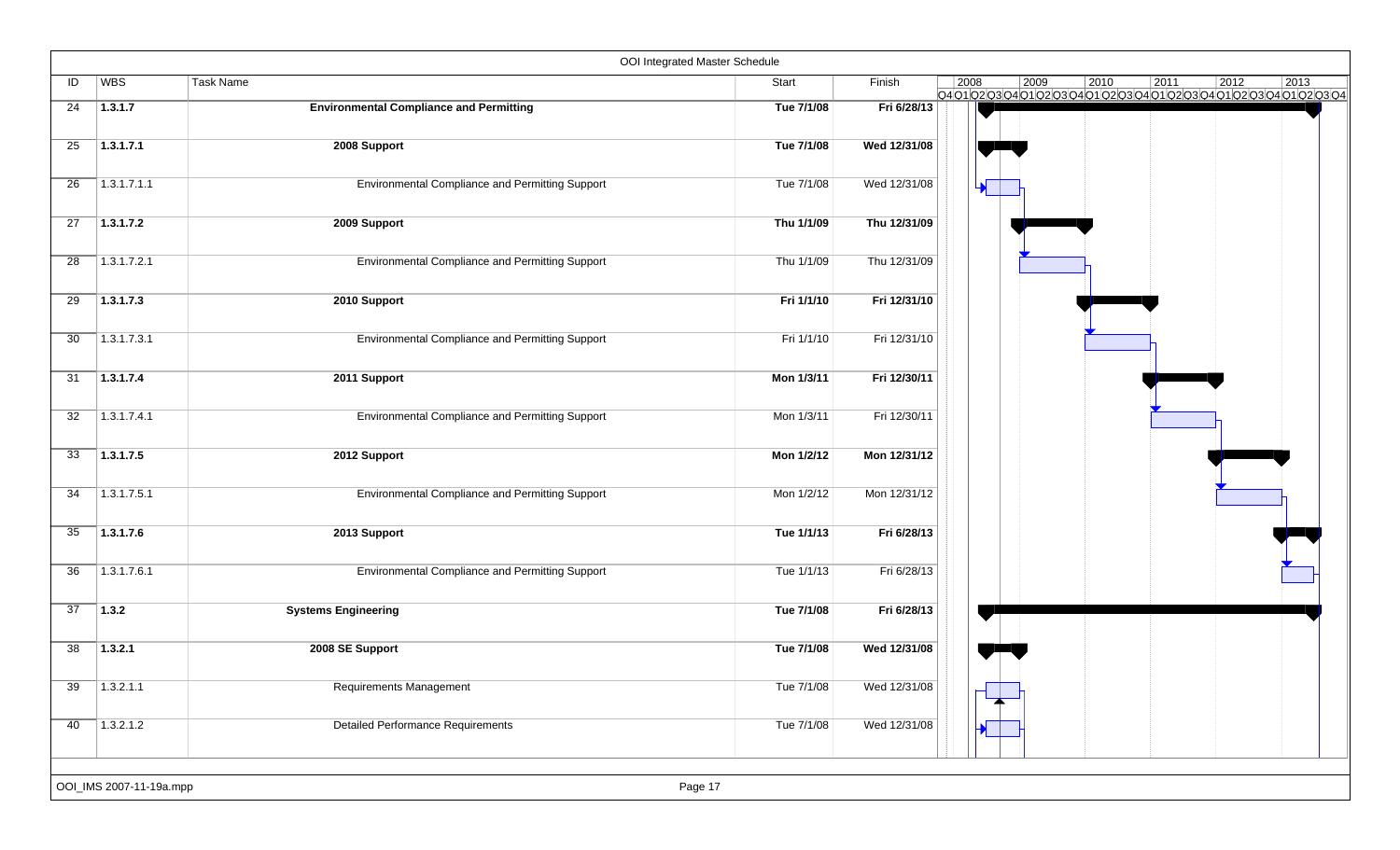|    |                         | OOI Integrated Master Schedule                        |            |              |      |                       |      |      |      |                                                                                             |      |  |
|----|-------------------------|-------------------------------------------------------|------------|--------------|------|-----------------------|------|------|------|---------------------------------------------------------------------------------------------|------|--|
| ID | <b>WBS</b>              | Task Name                                             | Start      | Finish       | 2008 |                       | 2009 | 2010 | 2011 | $ 2012\rangle$<br>Q4Q1\Q2\Q3\Q4\Q1\Q2\Q3\Q4\Q1\Q2\Q3\Q4\Q1\Q2\Q3\Q4\Q1\Q2\Q3\Q4\Q1\Q2\Q3\Q4 | 2013 |  |
| 41 | 1.3.2.1.3               | <b>Integration and Test Planning</b>                  | Tue 7/1/08 | Wed 12/31/08 |      | ┪                     |      |      |      |                                                                                             |      |  |
| 42 | 1.3.2.1.4               | Systems Engineering Oversight / Support               | Tue 7/1/08 | Wed 12/31/08 |      |                       |      |      |      |                                                                                             |      |  |
| 43 | 1.3.2.1.5               | <b>Engineering Information Management Methodology</b> | Tue 7/1/08 | Wed 12/31/08 |      | $\blacklozenge$       |      |      |      |                                                                                             |      |  |
| 44 | 1.3.2.1.6               | <b>Software Development Practices</b>                 | Tue 7/1/08 | Wed 12/31/08 |      |                       |      |      |      |                                                                                             |      |  |
| 45 | 1.3.2.1.7               | Hardware Development Practices                        | Tue 7/1/08 | Wed 12/31/08 |      | $\blacktriangleright$ |      |      |      |                                                                                             |      |  |
| 46 | 1.3.2.1.8               | <b>Technical Change Control Process</b>               | Tue 7/1/08 | Wed 12/31/08 |      | $\blacktriangleright$ |      |      |      |                                                                                             |      |  |
| 47 | 1.3.2.2                 | 2009 SE Support                                       | Thu 1/1/09 | Thu 12/31/09 |      |                       |      |      |      |                                                                                             |      |  |
| 48 | 1.3.2.2.1               | <b>Requirements Management</b>                        | Thu 1/1/09 | Thu 12/31/09 |      |                       |      |      |      |                                                                                             |      |  |
| 49 | 1.3.2.2.2               | <b>Detailed Performance Requirements</b>              | Thu 1/1/09 | Thu 12/31/09 |      |                       |      |      |      |                                                                                             |      |  |
| 50 | 1.3.2.2.3               | Integration and Test Planning                         | Thu 1/1/09 | Thu 12/31/09 |      |                       |      |      |      |                                                                                             |      |  |
| 51 | 1.3.2.2.4               | Systems Engineering Oversight / Support               | Thu 1/1/09 | Thu 12/31/09 |      |                       |      |      |      |                                                                                             |      |  |
| 52 | 1.3.2.2.5               | <b>Engineering Information Management Methodology</b> | Thu 1/1/09 | Thu 12/31/09 |      |                       |      |      |      |                                                                                             |      |  |
| 53 | 1.3.2.2.6               | <b>Software Development Practices</b>                 | Thu 1/1/09 | Thu 12/31/09 |      |                       |      |      |      |                                                                                             |      |  |
| 54 | 1.3.2.2.7               | Hardware Development Practices                        | Thu 1/1/09 | Thu 12/31/09 |      |                       |      |      |      |                                                                                             |      |  |
| 55 | 1.3.2.2.8               | <b>Technical Change Control Process</b>               | Thu 1/1/09 | Thu 12/31/09 |      |                       |      |      |      |                                                                                             |      |  |
| 56 | 1.3.2.3                 | 2010 SE Support                                       | Fri 1/1/10 | Fri 12/31/10 |      |                       |      |      |      |                                                                                             |      |  |
| 57 | 1.3.2.3.1               | Requirements Management                               | Fri 1/1/10 | Fri 12/31/10 |      |                       |      |      |      |                                                                                             |      |  |
|    | OOI_IMS 2007-11-19a.mpp | Page 18                                               |            |              |      |                       |      |      |      |                                                                                             |      |  |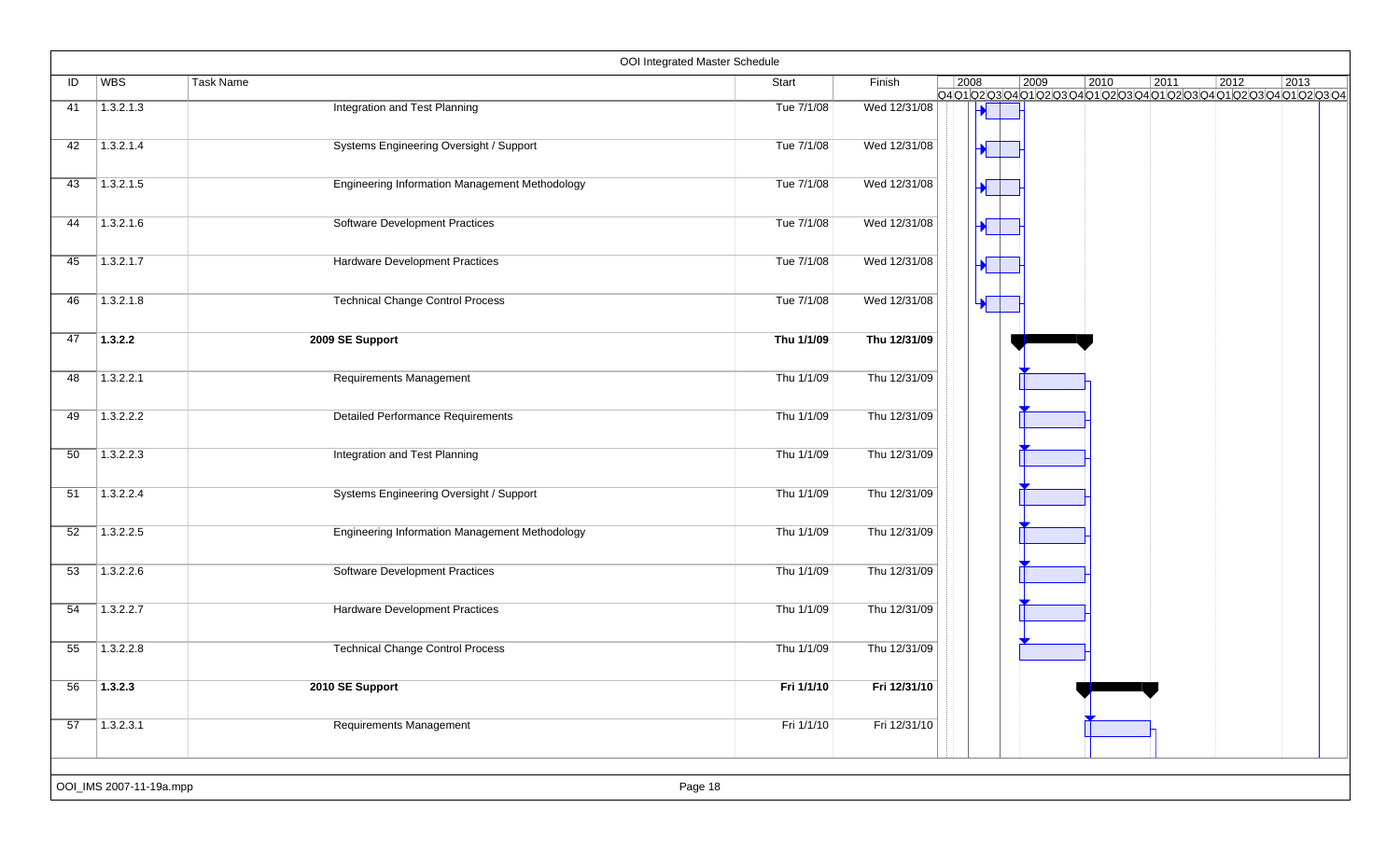|                 |                         |                                                       | OOI Integrated Master Schedule |              |                |      |                                                                                  |      |                |      |  |
|-----------------|-------------------------|-------------------------------------------------------|--------------------------------|--------------|----------------|------|----------------------------------------------------------------------------------|------|----------------|------|--|
| ID              | WBS                     | Task Name                                             | Start                          | Finish       | $ 2008\rangle$ | 2009 | $ 2010\rangle$<br>Q4Q1Q2Q3Q4Q1Q2Q3Q4Q1Q2Q3Q4Q1 Q2Q3Q4Q1 Q2Q3Q4Q1 Q2Q3Q4Q1Q2 Q3Q4 | 2011 | $ 2012\rangle$ | 2013 |  |
| 58              | 1.3.2.3.2               | <b>Detailed Performance Requirements</b>              | Fri 1/1/10                     | Fri 12/31/10 |                |      |                                                                                  |      |                |      |  |
| 59              | 1.3.2.3.3               | Integration and Test Planning                         | Fri 1/1/10                     | Fri 12/31/10 |                |      |                                                                                  |      |                |      |  |
| 60              | 1.3.2.3.4               | Systems Engineering Oversight / Support               | Fri 1/1/10                     | Fri 12/31/10 |                |      |                                                                                  |      |                |      |  |
| 61              | 1.3.2.3.5               | <b>Engineering Information Management Methodology</b> | Fri 1/1/10                     | Fri 12/31/10 |                |      |                                                                                  |      |                |      |  |
| 62              | 1.3.2.3.6               | <b>Software Development Practices</b>                 | Fri 1/1/10                     | Fri 12/31/10 |                |      |                                                                                  |      |                |      |  |
| 63              | 1.3.2.3.7               | Hardware Development Practices                        | Fri 1/1/10                     | Fri 12/31/10 |                |      |                                                                                  |      |                |      |  |
| 64              | 1.3.2.3.8               | <b>Technical Change Control Process</b>               | Fri 1/1/10                     | Fri 12/31/10 |                |      |                                                                                  |      |                |      |  |
| 65              | 1.3.2.4                 | 2011 SE Support                                       | Mon 1/3/11                     | Fri 12/30/11 |                |      |                                                                                  |      |                |      |  |
| 66              | 1.3.2.4.1               | Requirements Management                               | Mon 1/3/11                     | Fri 12/30/11 |                |      |                                                                                  |      |                |      |  |
| 67              | 1.3.2.4.2               | <b>Detailed Performance Requirements</b>              | Mon 1/3/11                     | Fri 12/30/11 |                |      |                                                                                  |      |                |      |  |
| 68              | 1.3.2.4.3               | Integration and Test Planning                         | Mon 1/3/11                     | Fri 12/30/11 |                |      |                                                                                  |      |                |      |  |
| 69              | 1.3.2.4.4               | Systems Engineering Oversight / Support               | Mon 1/3/11                     | Fri 12/30/11 |                |      |                                                                                  |      |                |      |  |
| 70              | 1.3.2.4.5               | <b>Engineering Information Management Methodology</b> | Mon 1/3/11                     | Fri 12/30/11 |                |      |                                                                                  |      |                |      |  |
| 71              | 1.3.2.4.6               | Software Development Practices                        | Mon 1/3/11                     | Fri 12/30/11 |                |      |                                                                                  |      |                |      |  |
| 72              | 1.3.2.4.7               | Hardware Development Practices                        | Mon 1/3/11                     | Fri 12/30/11 |                |      |                                                                                  |      |                |      |  |
| $\overline{73}$ | 1.3.2.4.8               | <b>Technical Change Control Process</b>               | Mon 1/3/11                     | Fri 12/30/11 |                |      |                                                                                  |      |                |      |  |
| 74              | 1.3.2.5                 | 2012 SE Support                                       | Mon 1/2/12                     | Mon 12/31/12 |                |      |                                                                                  |      |                |      |  |
|                 | OOI_IMS 2007-11-19a.mpp |                                                       | Page 19                        |              |                |      |                                                                                  |      |                |      |  |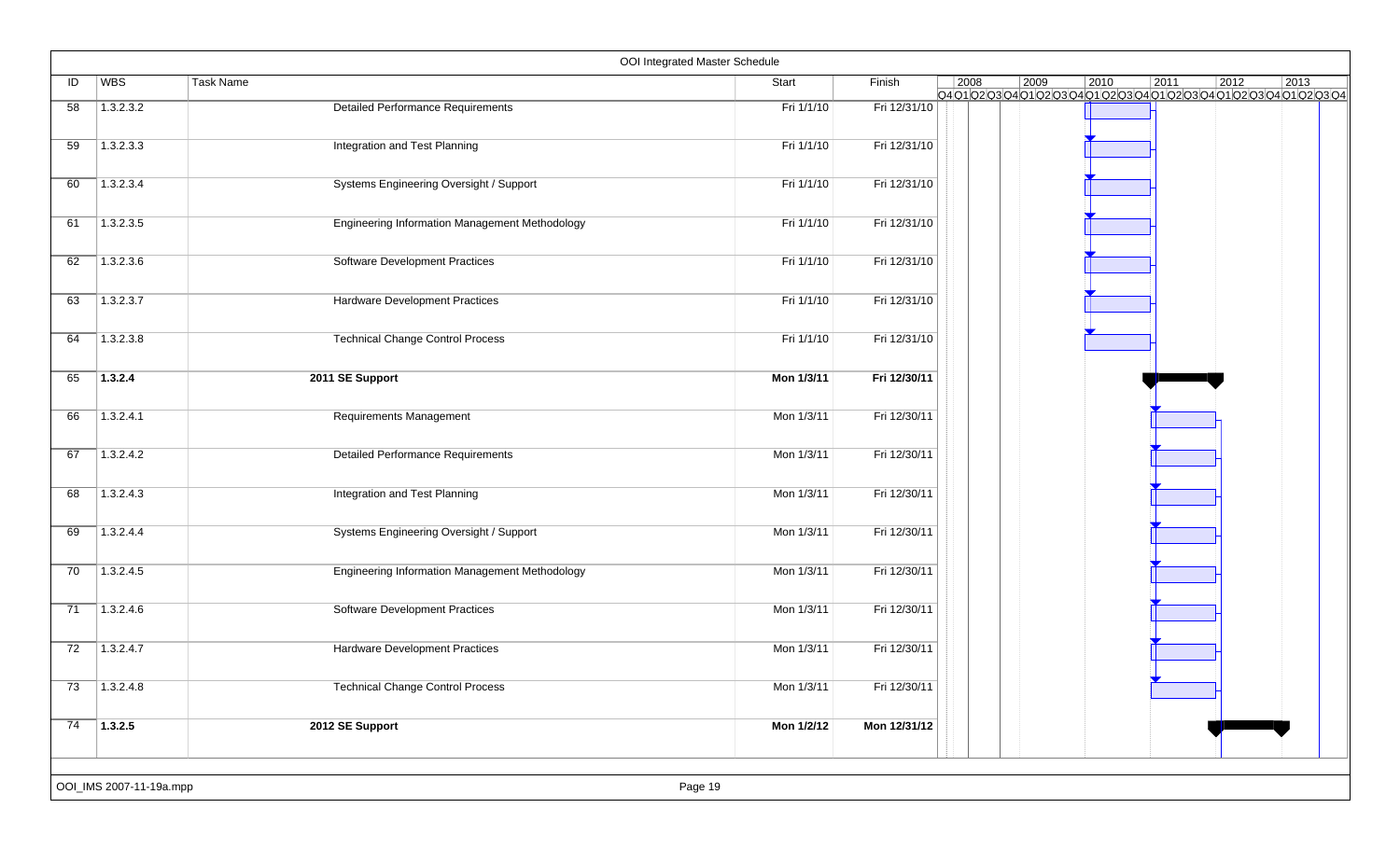|    |                         |                                                       | OOI Integrated Master Schedule |              |      |                                                                                   |      |      |                |                |  |
|----|-------------------------|-------------------------------------------------------|--------------------------------|--------------|------|-----------------------------------------------------------------------------------|------|------|----------------|----------------|--|
| ID | <b>WBS</b>              | Task Name                                             | Start                          | Finish       | 2008 | 2009<br>Q4Q1\Q2\Q3\Q4\Q1\Q2\Q3\Q4\Q1\Q2\Q3\Q4\Q1\Q2\Q3\Q4\Q1\Q2\Q3\Q4\Q1\Q2\Q3\Q4 | 2010 | 2011 | $ 2012\rangle$ | $ 2013\rangle$ |  |
| 75 | 1.3.2.5.1               | <b>Requirements Management</b>                        | Mon 1/2/12                     | Mon 12/31/12 |      |                                                                                   |      |      |                |                |  |
| 76 | 1.3.2.5.2               | <b>Detailed Performance Requirements</b>              | Mon 1/2/12                     | Mon 12/31/12 |      |                                                                                   |      |      |                |                |  |
| 77 | 1.3.2.5.3               | Integration and Test Planning                         | Mon 1/2/12                     | Mon 12/31/12 |      |                                                                                   |      |      |                |                |  |
| 78 | 1.3.2.5.4               | Systems Engineering Oversight / Support               | Mon 1/2/12                     | Mon 12/31/12 |      |                                                                                   |      |      |                |                |  |
| 79 | 1.3.2.5.5               | <b>Engineering Information Management Methodology</b> | Mon 1/2/12                     | Mon 12/31/12 |      |                                                                                   |      |      |                |                |  |
| 80 | 1.3.2.5.6               | Software Development Practices                        | Mon 1/2/12                     | Mon 12/31/12 |      |                                                                                   |      |      |                |                |  |
| 81 | 1.3.2.5.7               | <b>Hardware Development Practices</b>                 | Mon 1/2/12                     | Mon 12/31/12 |      |                                                                                   |      |      |                |                |  |
| 82 | 1.3.2.5.8               | <b>Technical Change Control Process</b>               | Mon 1/2/12                     | Mon 12/31/12 |      |                                                                                   |      |      |                |                |  |
| 83 | 1.3.2.6                 | 2013 SE Support                                       | Tue 1/1/13                     | Fri 6/28/13  |      |                                                                                   |      |      |                |                |  |
| 84 | 1.3.2.6.1               | Requirements Management                               | Tue 1/1/13                     | Fri 6/28/13  |      |                                                                                   |      |      |                |                |  |
| 85 | 1.3.2.6.2               | <b>Detailed Performance Requirements</b>              | Tue 1/1/13                     | Fri 6/28/13  |      |                                                                                   |      |      |                |                |  |
| 86 | 1.3.2.6.3               | Integration and Test Planning                         | Tue 1/1/13                     | Fri 6/28/13  |      |                                                                                   |      |      |                |                |  |
| 87 | 1.3.2.6.4               | Systems Engineering Oversight / Support               | Tue 1/1/13                     | Fri 6/28/13  |      |                                                                                   |      |      |                |                |  |
| 88 | 1.3.2.6.5               | <b>Engineering Information Management Methodology</b> | Tue 1/1/13                     | Fri 6/28/13  |      |                                                                                   |      |      |                |                |  |
| 89 | 1.3.2.6.6               | Software Development Practices                        | Tue 1/1/13                     | Fri 6/28/13  |      |                                                                                   |      |      |                |                |  |
| 90 | 1.3.2.6.7               | <b>Hardware Development Practices</b>                 | Tue 1/1/13                     | Fri 6/28/13  |      |                                                                                   |      |      |                |                |  |
| 91 | 1.3.2.6.8               | <b>Technical Change Control Process</b>               | Tue 1/1/13                     | Fri 6/28/13  |      |                                                                                   |      |      |                |                |  |
|    |                         |                                                       |                                |              |      |                                                                                   |      |      |                |                |  |
|    | OOI_IMS 2007-11-19a.mpp |                                                       | Page 20                        |              |      |                                                                                   |      |      |                |                |  |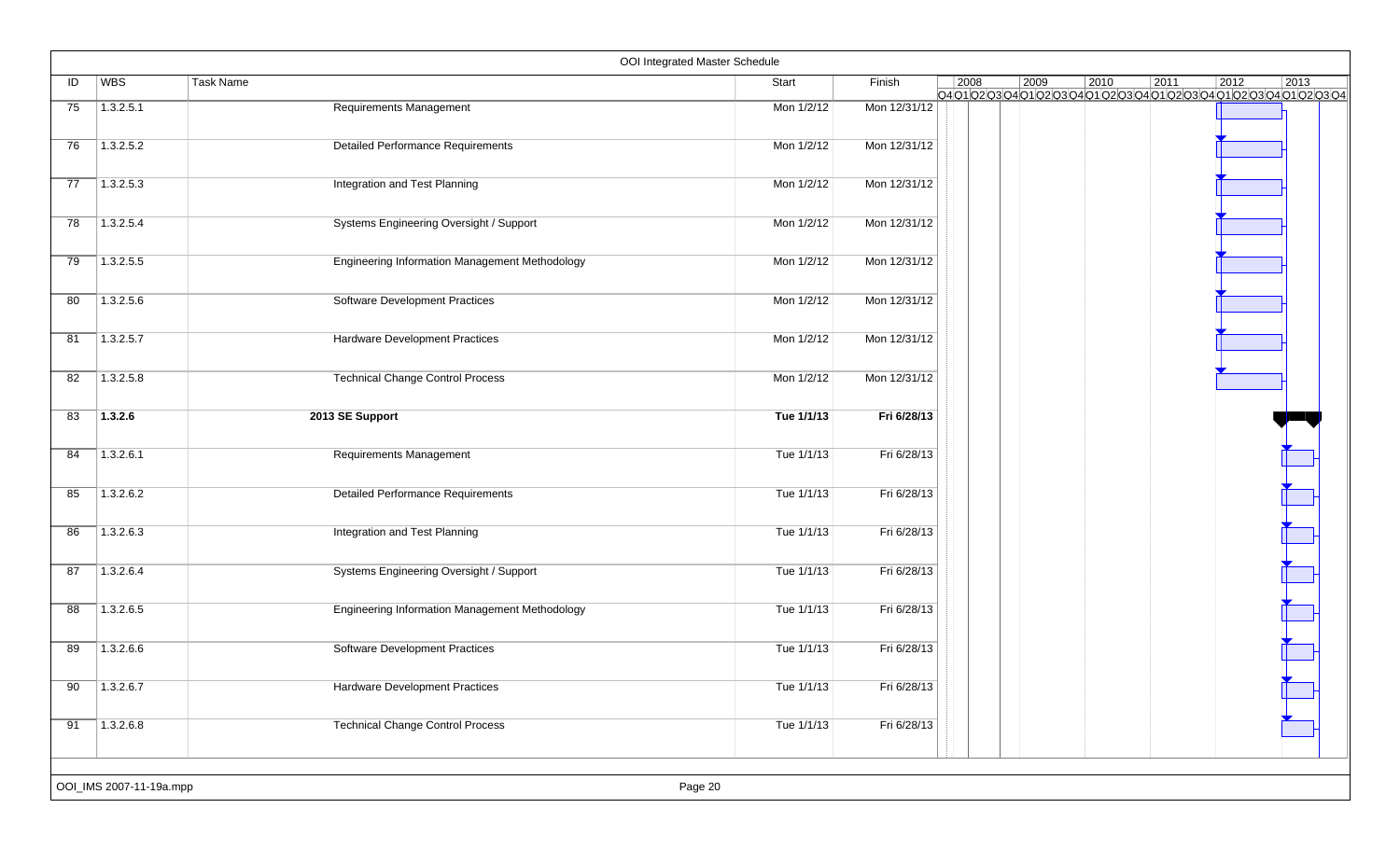|     |                         |                                        | OOI Integrated Master Schedule |             |      |                                                                                   |                |                |                |                |
|-----|-------------------------|----------------------------------------|--------------------------------|-------------|------|-----------------------------------------------------------------------------------|----------------|----------------|----------------|----------------|
| ID  | WBS                     | <b>Task Name</b>                       | Start                          | Finish      | 2008 | 2009<br>Q4Q1\Q2\Q3\Q4\Q1\Q2\Q3\Q4\Q1\Q2\Q3\Q4\Q1\Q2\Q3\Q4\Q1\Q2\Q3\Q4\Q1\Q2\Q3\Q4 | $ 2010\rangle$ | $\boxed{2011}$ | $\boxed{2012}$ | $ 2013\rangle$ |
| 92  | 1.3.3                   | <b>Subsystem Development</b>           | Tue 7/1/08                     | Tue 4/5/11  |      |                                                                                   |                |                |                |                |
| 93  | 1.3.3.1                 | <b>Buoy Design</b>                     | Wed 7/2/08                     | Tue 4/5/11  |      |                                                                                   |                |                |                |                |
| 94  | 1.3.3.1.1               | <b>Electrical</b>                      | Wed 7/2/08                     | Tue 4/5/11  |      |                                                                                   |                |                |                |                |
| 95  | 1.3.3.1.1.1             | Power System Design                    | Wed 7/2/08                     | Tue 4/5/11  |      |                                                                                   |                |                |                |                |
| 96  | 1.3.3.1.1.2             | <b>Telemetry Design</b>                | Wed 7/2/08                     | Tue 6/2/09  |      |                                                                                   |                |                |                |                |
| 97  | 1.3.3.1.1.3             | Mooring System Controller              | Wed 7/2/08                     | Tue 6/2/09  |      |                                                                                   |                |                |                |                |
| 98  | 1.3.3.1.1.4             | Data Concentrator & Logger (DCL)       | Wed 7/2/08                     | Tue 6/2/09  |      |                                                                                   |                |                |                |                |
| 99  | 1.3.3.1.1.5             | <b>EOM Design</b>                      | Wed 7/2/08                     | Tue 6/2/09  |      |                                                                                   |                |                |                |                |
| 100 | 1.3.3.1.2               | Interface to CI                        | Wed 7/2/08                     | Tue 5/4/10  |      |                                                                                   |                |                |                |                |
| 101 | 1.3.3.1.3               | <b>Mechanical Design</b>               | Wed 7/2/08                     | Tue 6/2/09  |      |                                                                                   |                |                |                |                |
| 102 | 1.3.3.2                 | Mooring Component Design               | Tue 7/1/08                     | Tue 7/1/08  |      | ₩                                                                                 |                |                |                |                |
| 103 | 1.3.3.3                 | <b>Profiling Mooring Design</b>        | Wed 7/2/08                     | Tue 5/4/10  |      |                                                                                   |                |                |                |                |
| 104 | 1.3.3.3.1               | <b>Global Hybrid Profiler Mooring</b>  | Wed 7/2/08                     | Tue 6/2/09  |      |                                                                                   |                |                |                |                |
| 105 | 1.3.3.3.2               | <b>Coastal Profiler Mooring</b>        | Wed 3/11/09                    | Tue 8/25/09 |      |                                                                                   |                |                |                |                |
| 106 | 1.3.3.3.3               | Coastal Hybrid Profiler Mooring        | Wed 7/2/08                     | Tue 5/4/10  |      |                                                                                   |                |                |                |                |
| 107 | 1.3.3.3.4               | Coastal Cabled Hybrid Profiler Mooring | Wed 7/2/08                     | Tue 5/4/10  |      | $\blacktriangledown$                                                              |                |                |                |                |
| 108 | 1.3.3.4                 | Mesoscale Flanking Mooring Design      | Wed 7/2/08                     | Tue 6/2/09  |      |                                                                                   |                |                |                |                |
|     | OOI_IMS 2007-11-19a.mpp |                                        | Page 21                        |             |      |                                                                                   |                |                |                |                |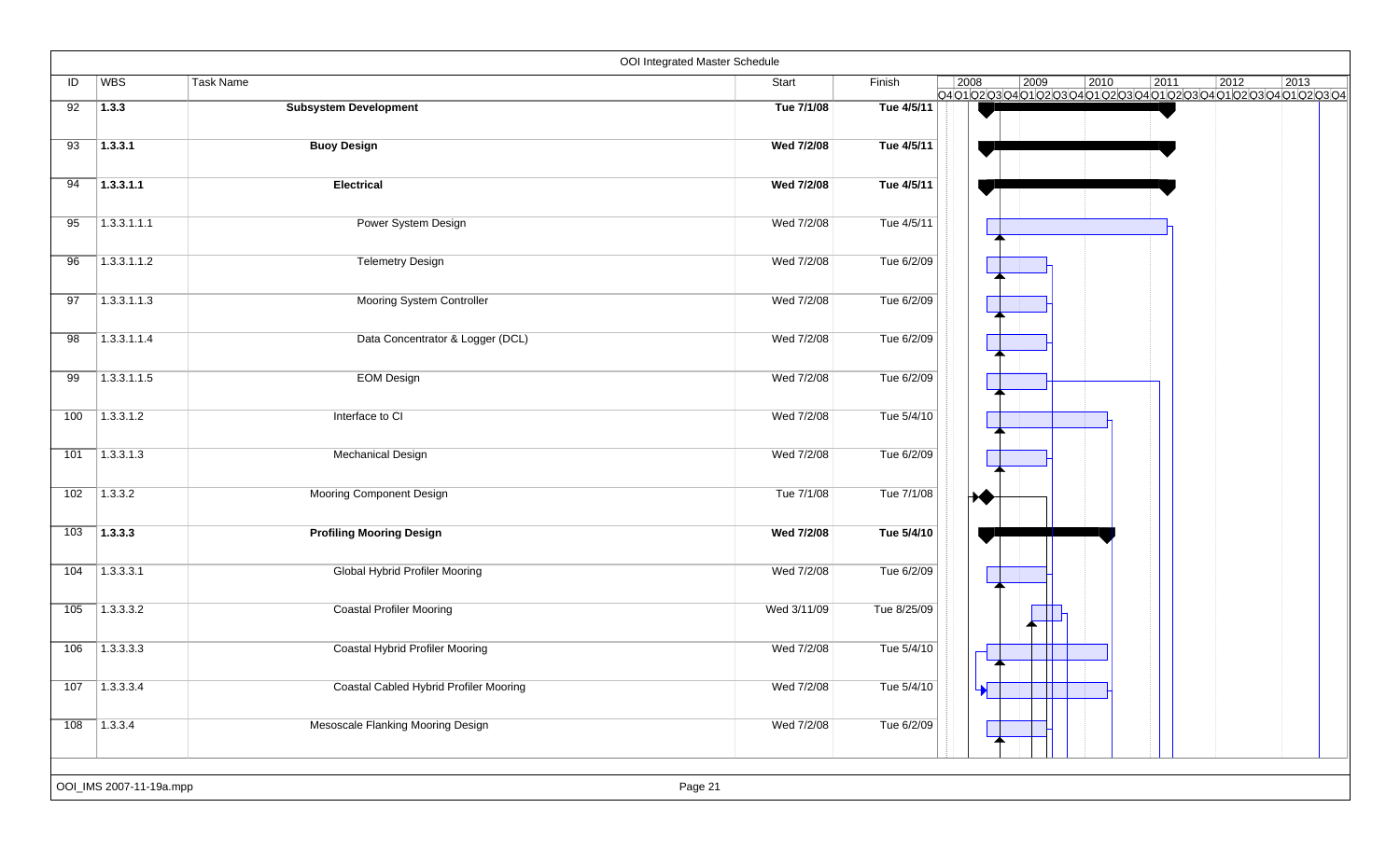|     |                         | OOI Integrated Master Schedule                |              |              |                |      |      |      |                |                                                                                   |
|-----|-------------------------|-----------------------------------------------|--------------|--------------|----------------|------|------|------|----------------|-----------------------------------------------------------------------------------|
| ID  | <b>WBS</b>              | Task Name                                     | Start        | Finish       | $ 2008\rangle$ | 2009 | 2010 | 2011 | $ 2012\rangle$ | 2013<br>Q4Q1\Q2\Q3\Q4\Q1\Q2\Q3\Q4\Q1\Q2\Q3\Q4\Q1\Q2\Q3\Q4\Q1\Q2\Q3\Q4\Q1\Q2\Q3\Q4 |
| 109 | 1.3.3.5                 | Near Shore Mooring Design                     | Wed 7/2/08   | Tue 5/4/10   |                |      |      |      |                |                                                                                   |
| 110 | 1.3.3.6                 | <b>Benthic Package Design</b>                 | Tue 7/1/08   | Tue 5/4/10   |                |      |      |      |                |                                                                                   |
| 111 | 1.3.3.6.1               | <b>EDP Junction Box Design</b>                | Tue 7/1/08   | Tue 7/1/08   | ₩.             |      |      |      |                |                                                                                   |
| 112 | 1.3.3.6.2               | <b>MFN Design</b>                             | Wed 12/17/08 | Tue 11/17/09 |                |      |      |      |                |                                                                                   |
| 113 | 1.3.3.6.3               | Benthic Experiment Node Design                | Wed 12/17/08 | Tue 8/25/09  |                |      |      |      |                |                                                                                   |
| 114 | 1.3.3.6.4               | Cabled Benthic Experiment Node Design         | Wed 12/17/08 | Tue 8/25/09  |                |      |      |      |                |                                                                                   |
| 115 | 1.3.3.6.5               | Low Voltage Node Design                       | Wed 7/2/08   | Tue 5/4/10   |                |      |      |      |                |                                                                                   |
| 116 | 1.3.3.6.6               | Medium Voltage Node Design                    | Wed 7/2/08   | Tue 5/4/10   |                |      |      |      |                |                                                                                   |
| 117 | 1.3.3.7                 | <b>Vehicle Design</b>                         | Wed 7/2/08   | Tue 4/5/11   |                |      |      |      |                |                                                                                   |
| 118 | 1.3.3.7.1               | <b>AUV</b>                                    | Wed 6/3/09   | Tue 4/5/11   |                |      |      |      |                |                                                                                   |
| 119 | 1.3.3.7.1.1             | <b>AUV Design</b>                             | Wed 5/5/10   | Tue 4/5/11   |                |      |      |      |                |                                                                                   |
| 120 | 1.3.3.7.1.2             | <b>AUV Dock Design</b>                        | Wed 6/3/09   | Tue 4/5/11   |                |      |      |      |                |                                                                                   |
| 121 | 1.3.3.7.2               | <b>Global Winched Profiler Design</b>         | Wed 7/2/08   | Tue 6/2/09   |                |      |      |      |                |                                                                                   |
| 122 | 1.3.3.7.3               | <b>Coastal Winched Profiler</b>               | Wed 7/2/08   | Tue 5/4/10   |                |      |      |      |                |                                                                                   |
| 123 | 1.3.3.7.3.1             | Profiler Design                               | Wed 7/2/08   | Tue 5/4/10   |                |      |      |      |                |                                                                                   |
| 124 | 1.3.3.7.4               | <b>Glider Design</b>                          | Wed 7/2/08   | Tue 11/17/09 |                |      |      |      |                |                                                                                   |
| 125 | 1.3.3.7.4.1             | Extension of Endurance and Payload Capability | Wed 7/2/08   | Tue 6/2/09   |                |      |      |      |                |                                                                                   |
|     | OOI_IMS 2007-11-19a.mpp | Page 22                                       |              |              |                |      |      |      |                |                                                                                   |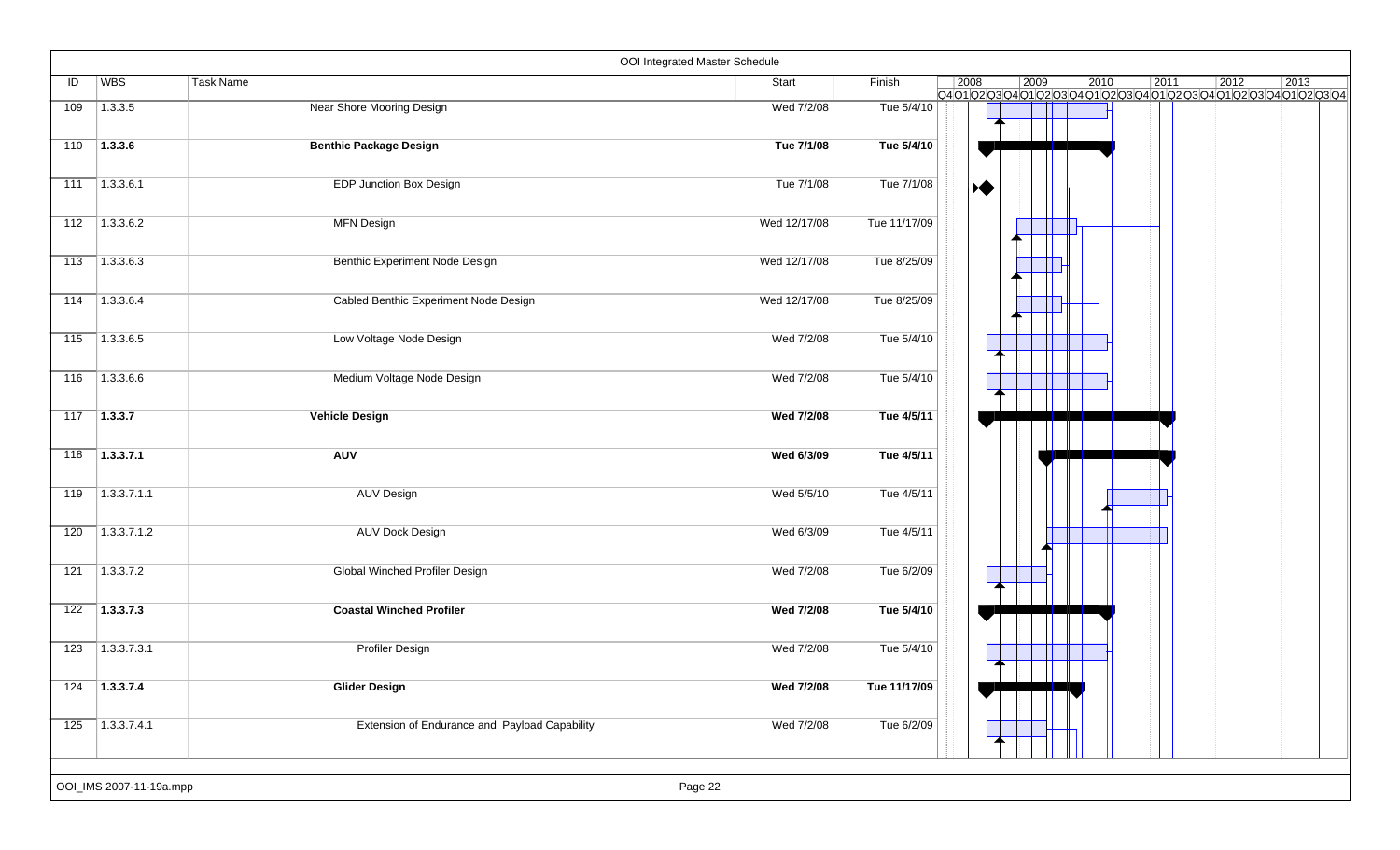|     |                         |                                                  | OOI Integrated Master Schedule |              |      |      |                |                |                |                                                                              |
|-----|-------------------------|--------------------------------------------------|--------------------------------|--------------|------|------|----------------|----------------|----------------|------------------------------------------------------------------------------|
| ID  | <b>WBS</b>              | Task Name                                        | Start                          | Finish       | 2008 | 2009 | $ 2010\rangle$ | $\boxed{2011}$ | $ 2012\rangle$ | $ 2013\rangle$<br>Q4Q1Q2Q3Q4Q1Q2Q3Q4Q1Q2Q3Q4Q1Q2Q3Q4Q1Q2Q3Q4Q1Q2Q3Q4Q1Q2Q3Q4 |
| 126 | 1.3.3.7.4.2             | <b>Biofouling Mitigation</b>                     | Wed 7/2/08                     | Tue 11/17/09 |      |      |                |                |                |                                                                              |
| 127 | 1.3.3.8                 | Design Integration and Test                      | Wed 6/3/09                     | Tue 11/17/09 |      |      |                |                |                |                                                                              |
| 128 | 1.3.3.9                 | <b>Shore Station Design</b>                      | Wed 7/2/08                     | Tue 11/17/09 |      |      |                |                |                |                                                                              |
| 129 | 1.3.3.9.1               | Cyber Infrastructure Incorporation Design        | Wed 7/2/08                     | Tue 11/17/09 |      |      |                |                |                |                                                                              |
| 130 | 1.3.3.9.2               | Operations Management System Design              | Wed 7/2/08                     | Tue 11/17/09 |      |      |                |                |                |                                                                              |
| 131 | 1.3.3.9.3               | Change Management System Design                  | Wed 7/2/08                     | Tue 11/17/09 |      |      |                |                |                |                                                                              |
| 132 | 1.3.3.9.4               | Operations Management Centers Design             | Wed 7/2/08                     | Tue 11/17/09 |      |      |                |                |                |                                                                              |
| 133 | 1.3.3.9.5               | Data Acquisition Management Design               | Wed 7/2/08                     | Tue 11/17/09 |      |      |                |                |                |                                                                              |
| 134 | 1.3.3.10                | <b>EDP Design</b>                                | Tue 7/1/08                     | Tue 7/1/08   | ₩    |      |                |                |                |                                                                              |
| 135 | $\vert$ 1.3.4           | Implementation                                   | Tue 7/1/08                     | Tue 3/5/13   |      |      |                |                |                |                                                                              |
| 136 | 1.3.4.1                 | <b>Global Sites</b>                              | Tue 7/1/08                     | Tue 3/5/13   |      |      |                |                |                |                                                                              |
| 137 | 1.3.4.1.1               | <b>Station Papa</b>                              | Wed 7/2/08                     | Tue 9/20/11  |      |      |                |                |                |                                                                              |
| 138 | 1.3.4.1.1.1             | <b>Station Papa Site Survey</b>                  | Wed 7/2/08                     | Tue 7/15/08  |      |      |                |                |                |                                                                              |
| 139 | 1.3.4.1.1.2             | Station Papa Site Design                         | Wed 11/18/09                   | Tue 12/15/09 |      |      |                |                |                |                                                                              |
| 140 | 1.3.4.1.1.3             | AL Discus Mooring Procure, Build, Inspect & Test | Tue 12/15/09                   | Tue 12/15/09 |      |      |                |                |                |                                                                              |
| 141 | 1.3.4.1.1.3.1           | <b>Electrical Build</b>                          | Tue 12/15/09                   | Tue 12/15/09 |      |      | $\mathbb{R}$   |                |                |                                                                              |
| 142 | $\sqrt{1.3.4.1.1.3.2}$  | <b>Mechanical Build</b>                          | Tue 12/15/09                   | Tue 12/15/09 |      |      |                |                |                |                                                                              |
|     | OOI_IMS 2007-11-19a.mpp |                                                  | Page 23                        |              |      |      |                |                |                |                                                                              |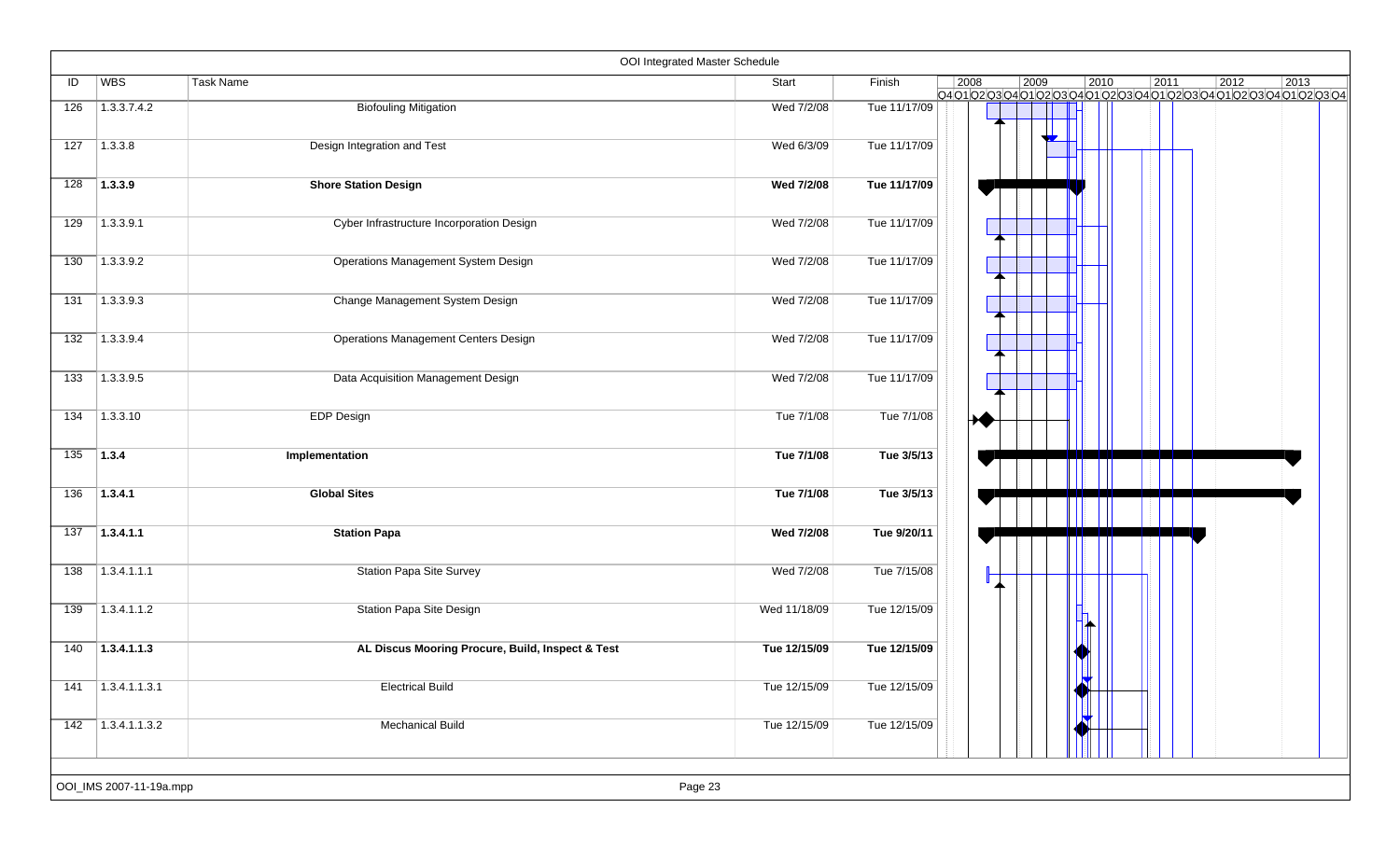|     |                         | OOI Integrated Master Schedule                                |              |              |      |      |                                                                                   |      |                |      |
|-----|-------------------------|---------------------------------------------------------------|--------------|--------------|------|------|-----------------------------------------------------------------------------------|------|----------------|------|
| ID  | WBS                     | Task Name                                                     | Start        | Finish       | 2008 | 2009 | 2010<br>Q4Q1\Q2\Q3\Q4\Q1\Q2\Q3\Q4\Q1\Q2\Q3\Q4\Q1\Q2\Q3\Q4\Q1\Q2\Q3\Q4\Q1\Q2\Q3\Q4 | 2011 | $ 2012\rangle$ | 2013 |
| 143 | 1.3.4.1.1.3.3           | <b>Rigging Shop</b>                                           | Tue 12/15/09 | Tue 12/15/09 |      |      |                                                                                   |      |                |      |
| 144 | 1.3.4.1.1.3.4           | <b>DCL Build</b>                                              | Tue 12/15/09 | Tue 12/15/09 |      |      |                                                                                   |      |                |      |
| 145 | 1.3.4.1.1.3.5           | Sensors                                                       | Tue 12/15/09 | Tue 12/15/09 |      |      |                                                                                   |      |                |      |
| 146 | 1.3.4.1.1.4             | Global Hybrid Profiler Mooring Procure, Build, Inspect & Test | Wed 12/16/09 | Tue 11/16/10 |      |      |                                                                                   |      |                |      |
| 147 | 1.3.4.1.1.4.1           | Procure, Build, Inspect & Test                                | Wed 12/16/09 | Tue 7/27/10  |      |      |                                                                                   |      |                |      |
| 148 | 1.3.4.1.1.4.2           | Sensors                                                       | Wed 7/28/10  | Tue 11/16/10 |      |      |                                                                                   |      |                |      |
| 149 | 1.3.4.1.1.5             | Mesoscale Flanking Mooring Procure, Build, Inspect & Test     | Wed 12/16/09 | Tue 12/14/10 |      |      |                                                                                   |      |                |      |
| 150 | 1.3.4.1.1.5.1           | <b>Electrical Build</b>                                       | Wed 12/16/09 | Tue 8/24/10  |      |      |                                                                                   |      |                |      |
| 151 | 1.3.4.1.1.5.2           | Sensors                                                       | Wed 8/25/10  | Tue 12/14/10 |      |      |                                                                                   |      |                |      |
| 152 | 1.3.4.1.1.6             | Glider Procure, Build, Inspect & Test                         | Tue 11/17/09 | Tue 10/19/10 |      |      |                                                                                   |      |                |      |
| 153 | 1.3.4.1.1.6.1           | <b>Electrical Build</b>                                       | Tue 11/17/09 | Tue 11/17/09 |      |      |                                                                                   |      |                |      |
| 154 | 1.3.4.1.1.6.2           | <b>Mechanical Build</b>                                       | Tue 11/17/09 | Tue 11/17/09 |      |      | М                                                                                 |      |                |      |
| 155 | 1.3.4.1.1.6.3           | Sensors                                                       | Wed 11/18/09 | Tue 10/19/10 |      |      |                                                                                   |      |                |      |
| 156 | 1.3.4.1.1.7             | Pre-Installation Integration Test                             | Wed 12/15/10 | Tue 5/31/11  |      |      |                                                                                   |      |                |      |
| 157 | 1.3.4.1.1.8             | Installation and Test                                         | Wed 6/1/11   | Tue 8/23/11  |      |      |                                                                                   |      |                |      |
| 158 | 1.3.4.1.1.9             | Commissioning & Acceptance                                    | Wed 8/24/11  | Tue 9/20/11  |      |      |                                                                                   |      |                |      |
| 159 | $\sqrt{1.3.4.1.2}$      | Southern Ocean 55 S                                           | Wed 7/2/08   | Tue 3/5/13   |      |      |                                                                                   |      |                |      |
|     | OOI_IMS 2007-11-19a.mpp | Page 24                                                       |              |              |      |      |                                                                                   |      |                |      |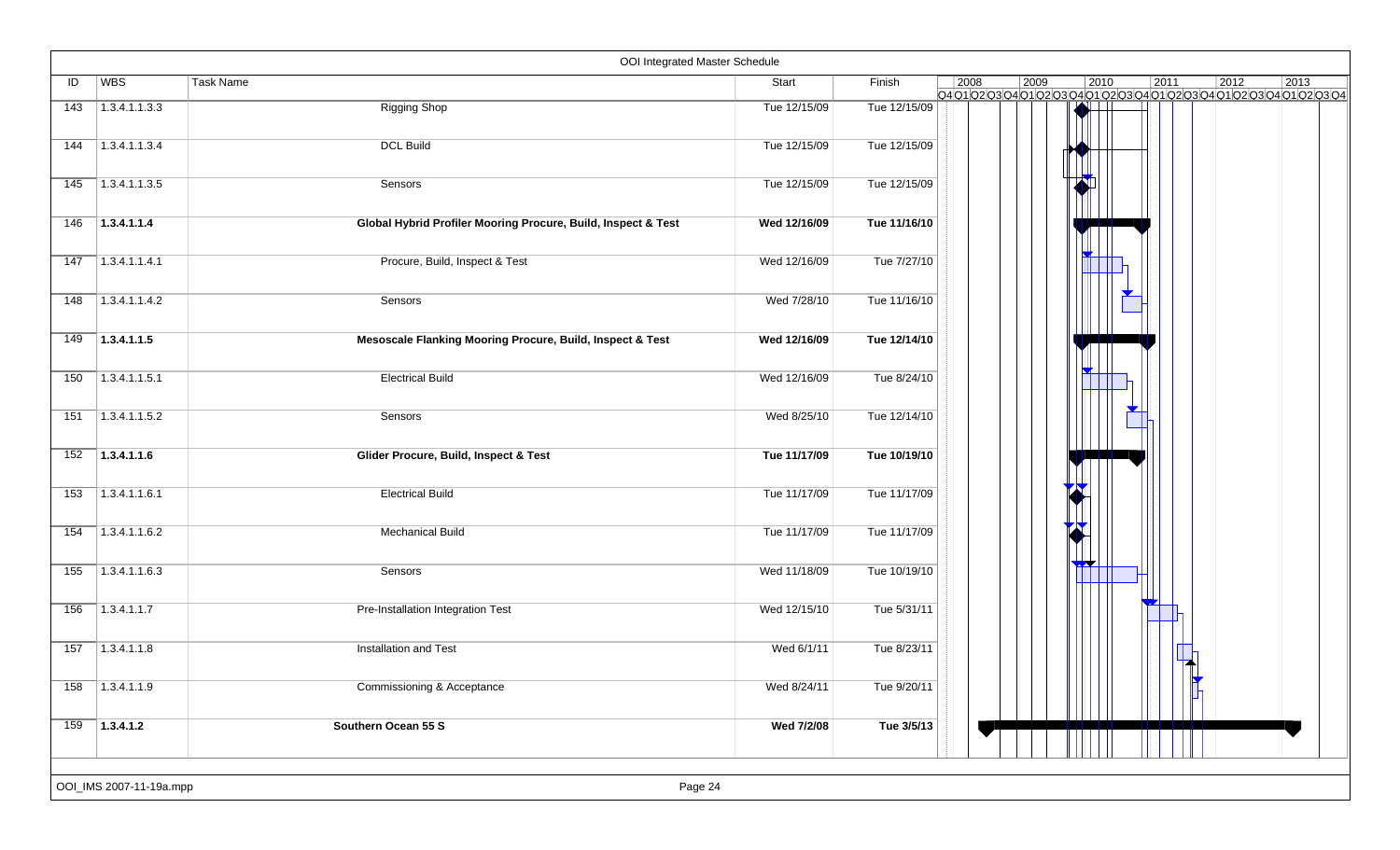|     |                         | OOI Integrated Master Schedule                                |              |              |      |      |      |      |                |                                                                                             |
|-----|-------------------------|---------------------------------------------------------------|--------------|--------------|------|------|------|------|----------------|---------------------------------------------------------------------------------------------|
| ID  | WBS                     | <b>Task Name</b>                                              | Start        | Finish       | 2008 | 2009 | 2010 | 2011 | $ 2012\rangle$ | $ 2013\rangle$<br>Q4Q1\Q2\Q3\Q4\Q1\Q2\Q3\Q4\Q1\Q2\Q3\Q4\Q1\Q2\Q3\Q4\Q1\Q2\Q3\Q4\Q1\Q2\Q3\Q4 |
| 160 | 1.3.4.1.2.1             | Southern Ocean 55 S Site Survey                               | Wed 7/2/08   | Tue 7/15/08  |      |      |      |      |                |                                                                                             |
| 161 | 1.3.4.1.2.2             | Southern Ocean 55 S Site Design                               | Wed 4/6/11   | Tue 5/31/11  |      |      |      |      |                |                                                                                             |
| 162 | 1.3.4.1.2.3             | Advanced Discus Mooring Procure, Build, Inspect & Test        | Wed 6/1/11   | Tue 5/1/12   |      |      |      |      |                |                                                                                             |
| 163 | 1.3.4.1.2.3.1           | <b>Electrical Build</b>                                       | Wed 6/1/11   | Tue 5/1/12   |      |      |      |      |                |                                                                                             |
| 164 | 1.3.4.1.2.3.2           | <b>Mechanical Build</b>                                       | Wed 6/1/11   | Tue 2/7/12   |      |      |      |      |                |                                                                                             |
| 165 | 1.3.4.1.2.3.3           | Rigging Shop                                                  | Wed 6/1/11   | Tue 8/23/11  |      |      |      |      |                |                                                                                             |
| 166 | 1.3.4.1.2.3.4           | <b>MFN Build</b>                                              | Wed 6/1/11   | Tue 1/10/12  |      |      |      |      |                |                                                                                             |
| 167 | 1.3.4.1.2.3.5           | <b>DCL Build</b>                                              | Wed 9/21/11  | Tue 5/1/12   |      |      |      |      |                |                                                                                             |
| 168 | 1.3.4.1.2.3.6           | Sensors                                                       | Wed 6/1/11   | Tue 9/20/11  |      |      |      |      |                |                                                                                             |
| 169 | 1.3.4.1.2.4             | Global Hybrid Profiler Mooring Procure, Build, Inspect & Test | Wed 8/24/11  | Tue 5/29/12  |      |      |      |      |                |                                                                                             |
| 170 | 1.3.4.1.2.4.1           | Procure, Build, Inspect & Test                                | Wed 8/24/11  | Tue 2/7/12   |      |      |      |      |                |                                                                                             |
| 171 | 1.3.4.1.2.4.2           | Sensors                                                       | Wed 2/8/12   | Tue 5/29/12  |      |      |      |      |                |                                                                                             |
| 172 | 7.3.4.1.2.5             | Mesoscale Flanking Mooring Procure, Build, Inspect & Test     | Wed 4/6/11   | Tue 4/3/12   |      |      |      |      |                |                                                                                             |
| 173 | 1.3.4.1.2.5.1           | Procure, Build, Inspect & Test                                | Wed 4/6/11   | Tue 12/13/11 |      |      |      |      |                |                                                                                             |
| 174 | 1.3.4.1.2.5.2           | Sensors                                                       | Wed 12/14/11 | Tue 4/3/12   |      |      |      |      |                |                                                                                             |
| 175 | 1.3.4.1.2.6             | Glider Procure, Build, Inspect & Test                         | Tue 11/17/09 | Tue 10/19/10 |      |      |      |      |                |                                                                                             |
| 176 | $\boxed{1.3.4.1.2.6.1}$ | <b>Electrical Build</b>                                       | Tue 11/17/09 | Tue 11/17/09 |      |      |      |      |                |                                                                                             |
|     | OOI_IMS 2007-11-19a.mpp | Page 25                                                       |              |              |      |      |      |      |                |                                                                                             |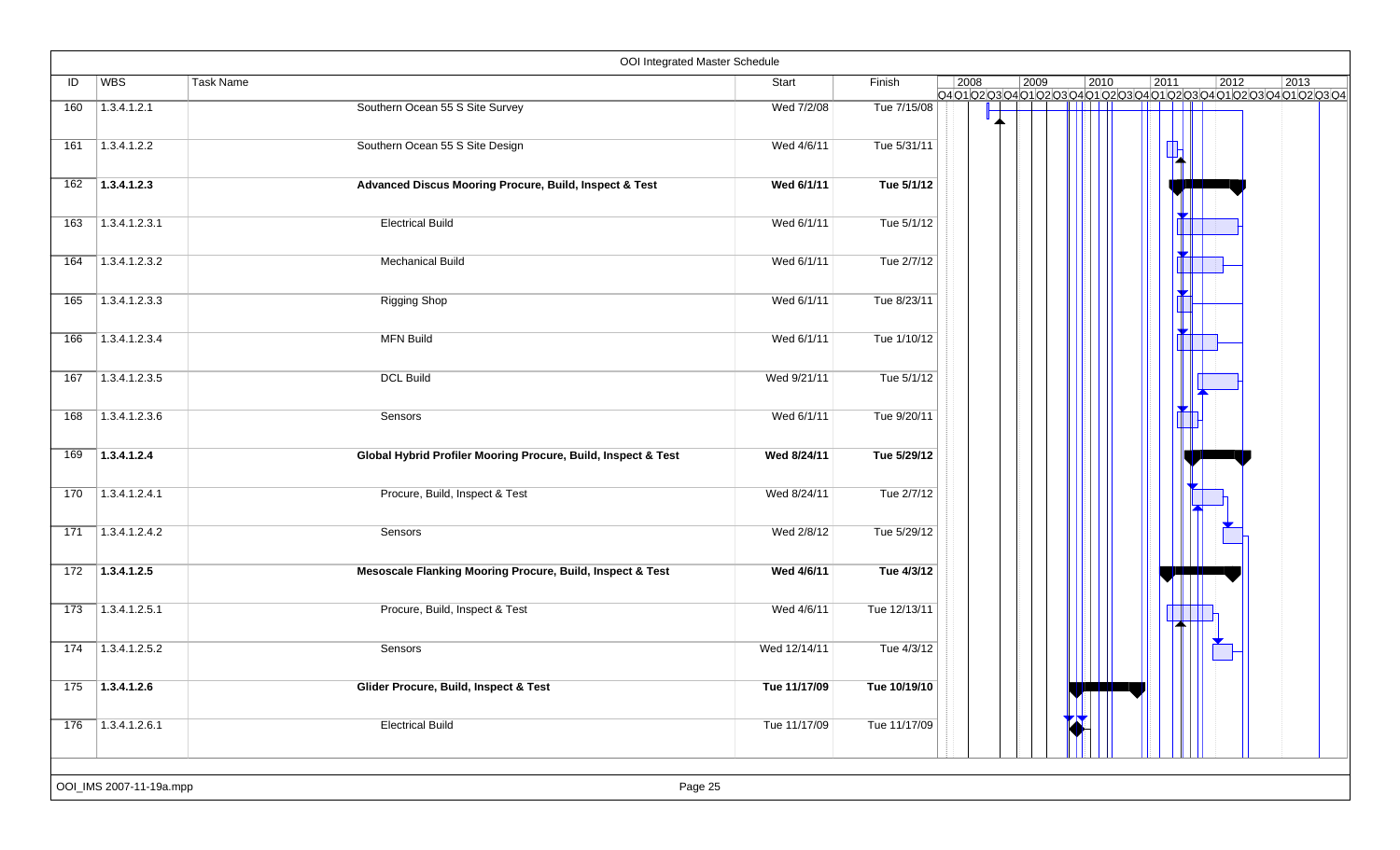|     |                             | OOI Integrated Master Schedule                                |              |              |      |      |                |      |                |                                                                                                          |
|-----|-----------------------------|---------------------------------------------------------------|--------------|--------------|------|------|----------------|------|----------------|----------------------------------------------------------------------------------------------------------|
| ID  | WBS                         | <b>Task Name</b>                                              | Start        | Finish       | 2008 | 2009 | $ 2010\rangle$ | 2011 | $ 2012\rangle$ | $ 2013\rangle$<br>Q4 Q1 Q2 Q3 Q4 Q1 Q2 Q3 Q4 Q1 Q2 Q3 Q4 Q1 Q2 Q3 Q4 Q1 Q2 Q3 Q4 Q1 Q2 Q3 Q4 Q1 Q2 Q3 Q4 |
| 177 | 1.3.4.1.2.6.2               | <b>Mechanical Build</b>                                       | Tue 11/17/09 | Tue 11/17/09 |      |      |                |      |                |                                                                                                          |
| 178 | 1.3.4.1.2.6.3               | Sensors                                                       | Wed 11/18/09 | Tue 10/19/10 |      |      |                |      |                |                                                                                                          |
| 179 | 1.3.4.1.2.7                 | Pre-Installation Integration and Test                         | Wed 5/30/12  | Tue 11/13/12 |      |      |                |      |                |                                                                                                          |
| 180 | 1.3.4.1.2.8                 | Installation and Test                                         | Wed 11/14/12 | Tue 2/5/13   |      |      |                |      |                |                                                                                                          |
| 181 | 1.3.4.1.2.9                 | Commisioning                                                  | Wed 2/6/13   | Tue 3/5/13   |      |      |                |      |                |                                                                                                          |
| 182 | 1.3.4.1.3                   | <b>Iminger Sea</b>                                            | Wed 7/2/08   | Tue 5/29/12  |      |      |                |      |                |                                                                                                          |
| 183 | 1.3.4.1.3.1                 | Site Survey                                                   | Wed 7/2/08   | Tue 7/15/08  |      |      |                |      |                |                                                                                                          |
| 184 | 1.3.4.1.3.2                 | Site Design                                                   | Wed 11/18/09 | Tue 1/12/10  |      |      |                |      |                |                                                                                                          |
| 185 | 1.3.4.1.3.3                 | AL Discus Node Procure, Build, Inspect & Test                 | Wed 1/13/10  | Tue 5/31/11  |      |      |                |      |                |                                                                                                          |
| 186 | 1.3.4.1.3.3.1               | <b>Electrical Build</b>                                       | Wed 1/13/10  | Tue 5/31/11  |      |      |                |      |                |                                                                                                          |
| 187 | 1.3.4.1.3.3.2               | <b>Mechanical Build</b>                                       | Wed 1/13/10  | Tue 9/21/10  |      |      |                |      |                |                                                                                                          |
| 188 | 1.3.4.1.3.3.3               | <b>Rigging Shop</b>                                           | Wed 1/13/10  | Tue 4/6/10   |      |      |                |      |                |                                                                                                          |
| 189 | 1.3.4.1.3.3.4               | <b>DCL Build</b>                                              | Wed 8/25/10  | Tue 4/5/11   |      |      |                |      |                |                                                                                                          |
| 190 | 1.3.4.1.3.3.5               | Sensors                                                       | Wed 1/13/10  | Tue 8/24/10  |      |      |                |      |                |                                                                                                          |
| 191 | 1.3.4.1.3.4                 | Global Hybrid Profiler Mooring Procure, Build, Inspect & Test | Wed 11/17/10 | Tue 8/23/11  |      |      |                |      |                |                                                                                                          |
| 192 | 1.3.4.1.3.4.1               | Procure, Build, Inspect & Test                                | Wed 11/17/10 | Tue 5/3/11   |      |      |                |      |                |                                                                                                          |
| 193 | $\overline{)1.3.4.1.3.4.2}$ | Sensors                                                       | Wed 5/4/11   | Tue 8/23/11  |      |      |                |      |                |                                                                                                          |
|     | OOI_IMS 2007-11-19a.mpp     | Page 26                                                       |              |              |      |      |                |      |                |                                                                                                          |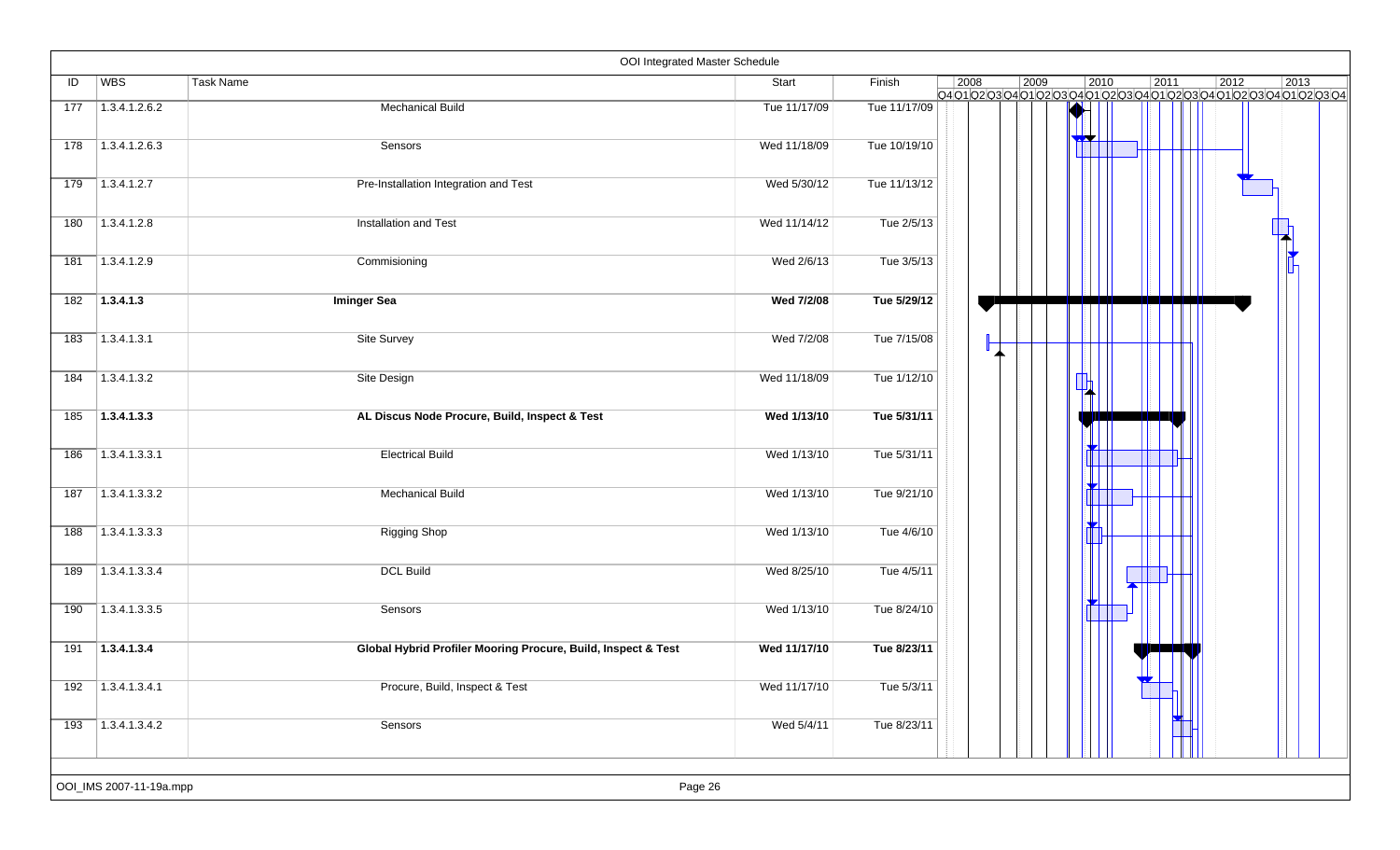|     |                             | OOI Integrated Master Schedule                            |              |              |                |               |                |      |                |                                                                                            |
|-----|-----------------------------|-----------------------------------------------------------|--------------|--------------|----------------|---------------|----------------|------|----------------|--------------------------------------------------------------------------------------------|
| ID  | WBS                         | Task Name                                                 | Start        | Finish       | $ 2008\rangle$ | 2009          | $ 2010\rangle$ | 2011 | $ 2012\rangle$ | $ 2013\rangle$<br>Q4Q1Q2\Q3\Q4\Q1\Q2\Q3\Q4\Q1\Q2\Q3\Q4\Q1\Q2\Q3\Q4\Q1\Q2\Q3\Q4\Q1\Q2\Q3\Q4 |
| 194 | 1.3.4.1.3.5                 | Mesoscale Flanking Mooring Procure, Build, Inspect & Test | Wed 11/18/09 | Tue 11/16/10 |                |               |                |      |                |                                                                                            |
| 195 | 1.3.4.1.3.5.1               | Procure, Build, Inspect & Test                            | Wed 11/18/09 | Tue 7/27/10  |                |               |                |      |                |                                                                                            |
| 196 | 1.3.4.1.3.5.2               | Sensors                                                   | Wed 7/28/10  | Tue 11/16/10 |                |               |                |      |                |                                                                                            |
| 197 | 1.3.4.1.3.6                 | Glider Procure, Build, Inspect & Test                     | Tue 11/17/09 | Tue 10/19/10 |                |               |                |      |                |                                                                                            |
| 198 | 1.3.4.1.3.6.1               | <b>Electrical Build</b>                                   | Tue 11/17/09 | Tue 11/17/09 |                |               |                |      |                |                                                                                            |
| 199 | 1.3.4.1.3.6.2               | <b>Mechanical Build</b>                                   | Tue 11/17/09 | Tue 11/17/09 |                |               |                |      |                |                                                                                            |
| 200 | 1.3.4.1.3.6.3               | Sensors                                                   | Wed 11/18/09 | Tue 10/19/10 |                |               |                |      |                |                                                                                            |
| 201 | 1.3.4.1.3.7                 | Pre-Installation Integration Test                         | Wed 8/24/11  | Tue 2/7/12   |                |               |                |      |                |                                                                                            |
| 202 | 1.3.4.1.3.8                 | Installation and Test                                     | Wed 2/8/12   | Tue 5/1/12   |                |               |                |      |                |                                                                                            |
| 203 | 1.3.4.1.3.9                 | Commissioning & Acceptance                                | Wed 5/2/12   | Tue 5/29/12  |                |               |                |      |                |                                                                                            |
| 204 | 1.3.4.1.4                   | <b>Mid Atlantic</b>                                       | Tue 7/1/08   | Wed 5/5/10   |                |               |                |      |                |                                                                                            |
| 205 | 1.3.4.1.4.1                 | Mid Atlantic Site Survey                                  | Tue 7/1/08   | Tue 7/1/08   | ₩              |               |                |      |                |                                                                                            |
| 206 | 1.3.4.1.4.2                 | Mid Atlantic Site Design                                  | Wed 11/18/09 | Wed 11/18/09 |                |               |                |      |                |                                                                                            |
| 207 | 1.3.4.1.4.3                 | EDP Procure, Build, Inspect & Test                        | Wed 11/18/09 | Wed 11/18/09 |                |               |                |      |                |                                                                                            |
| 208 | 1.3.4.1.4.3.1               | Build, Inspect, Manufacturing Test                        | Wed 11/18/09 | Wed 11/18/09 |                |               |                |      |                |                                                                                            |
| 209 | 1.3.4.1.4.3.2               | Platform Hull Mods                                        | Wed 11/18/09 | Wed 11/18/09 |                | $\frac{1}{2}$ |                |      |                |                                                                                            |
| 210 | $\overline{)1.3.4.1.4.3.3}$ | Mooring                                                   | Wed 11/18/09 | Wed 11/18/09 |                |               |                |      |                |                                                                                            |
|     | OOI_IMS 2007-11-19a.mpp     | Page 27                                                   |              |              |                |               |                |      |                |                                                                                            |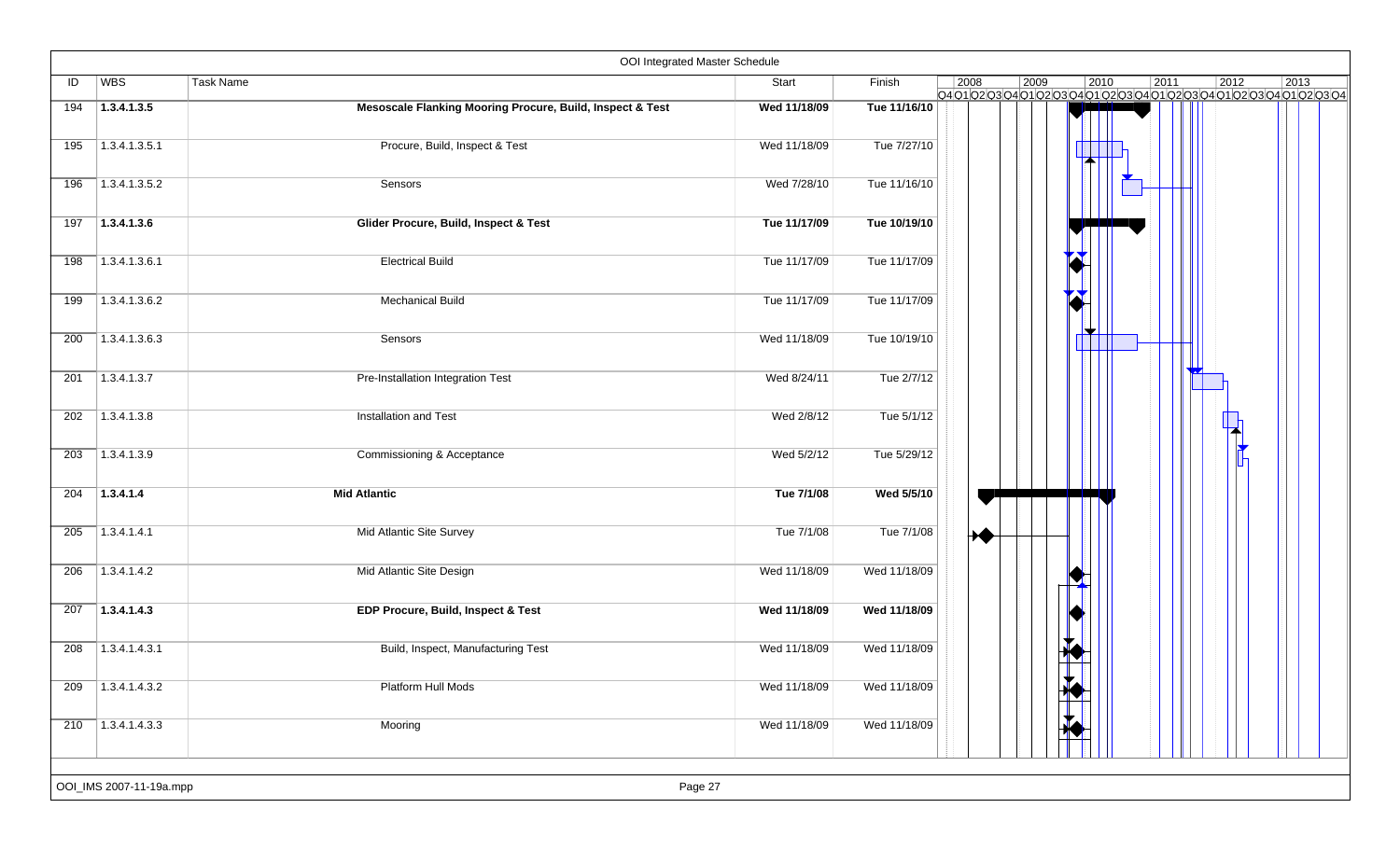|     |                         | OOI Integrated Master Schedule                            |              |              |      |      |                        |      |      |                |                                                                                             |
|-----|-------------------------|-----------------------------------------------------------|--------------|--------------|------|------|------------------------|------|------|----------------|---------------------------------------------------------------------------------------------|
| ID  | <b>WBS</b>              | Task Name                                                 | Start        | Finish       | 2008 | 2009 |                        | 2010 | 2011 | $ 2012\rangle$ | $ 2013\rangle$<br>Q4Q1\Q2\Q3\Q4\Q1\Q2\Q3\Q4\Q1\Q2\Q3\Q4\Q1\Q2\Q3\Q4\Q1\Q2\Q3\Q4\Q1\Q2\Q3\Q4 |
| 211 | 1.3.4.1.4.3.4           | Power System                                              | Wed 11/18/09 | Wed 11/18/09 |      |      | ₩₩                     |      |      |                |                                                                                             |
| 212 | 1.3.4.1.4.3.5           | Satellite Communicaitons                                  | Wed 11/18/09 | Wed 11/18/09 |      |      |                        |      |      |                |                                                                                             |
| 213 | 1.3.4.1.4.3.6           | Sensors                                                   | Wed 11/18/09 | Wed 11/18/09 |      |      |                        |      |      |                |                                                                                             |
| 214 | 1.3.4.1.4.3.7           | <b>Build Labor</b>                                        | Wed 11/18/09 | Wed 11/18/09 |      |      | $\frac{1}{\mathbf{K}}$ |      |      |                |                                                                                             |
| 215 | 1.3.4.1.4.3.8           | Test (FAT)                                                | Wed 11/18/09 | Wed 11/18/09 |      |      |                        |      |      |                |                                                                                             |
| 216 | 1.3.4.1.4.4             | Global Profiler Mooring Procure, Build, Inspect & Test    | Tue 7/1/08   | Wed 11/18/09 |      |      |                        |      |      |                |                                                                                             |
| 217 | 1.3.4.1.4.4.1           | Procure, Build, Inspect & Test                            | Wed 11/18/09 | Wed 11/18/09 |      |      |                        |      |      |                |                                                                                             |
| 218 | 1.3.4.1.4.4.2           | Sensors                                                   | Tue 7/1/08   | Tue 7/1/08   | ₩    |      |                        |      |      |                |                                                                                             |
| 219 | 1.3.4.1.4.5             | Mesoscale Flanking Mooring Procure, Build, Inspect & Test | Tue 7/1/08   | Wed 11/18/09 |      |      |                        |      |      |                |                                                                                             |
| 220 | 1.3.4.1.4.5.1           | Procure, Build, Inspect & Test                            | Wed 11/18/09 | Wed 11/18/09 |      |      |                        |      |      |                |                                                                                             |
| 221 | 1.3.4.1.4.5.2           | Sensors                                                   | Tue 7/1/08   | Tue 7/1/08   | ₩    |      |                        |      |      |                |                                                                                             |
| 222 | 1.3.4.1.4.6             | Glider Procure, Build, Inspect & Test                     | Wed 11/18/09 | Wed 11/18/09 |      |      |                        |      |      |                |                                                                                             |
| 223 | 1.3.4.1.4.6.1           | <b>Electrical Build</b>                                   | Wed 11/18/09 | Wed 11/18/09 |      |      |                        |      |      |                |                                                                                             |
| 224 | 1.3.4.1.4.6.2           | <b>Mechanical Build</b>                                   | Wed 11/18/09 | Wed 11/18/09 |      |      |                        |      |      |                |                                                                                             |
| 225 | 1.3.4.1.4.6.3           | Sensors                                                   | Wed 11/18/09 | Wed 11/18/09 |      |      |                        |      |      |                |                                                                                             |
| 226 | 1.3.4.1.4.7             | Pre-Installation Integration Test                         | Wed 11/18/09 | Wed 11/18/09 |      |      | Lio                    |      |      |                |                                                                                             |
| 227 | 1.3.4.1.4.8             | Installation and Test                                     | Wed 5/5/10   | Wed 5/5/10   |      |      |                        |      |      |                |                                                                                             |
|     | OOI_IMS 2007-11-19a.mpp | Page 28                                                   |              |              |      |      |                        |      |      |                |                                                                                             |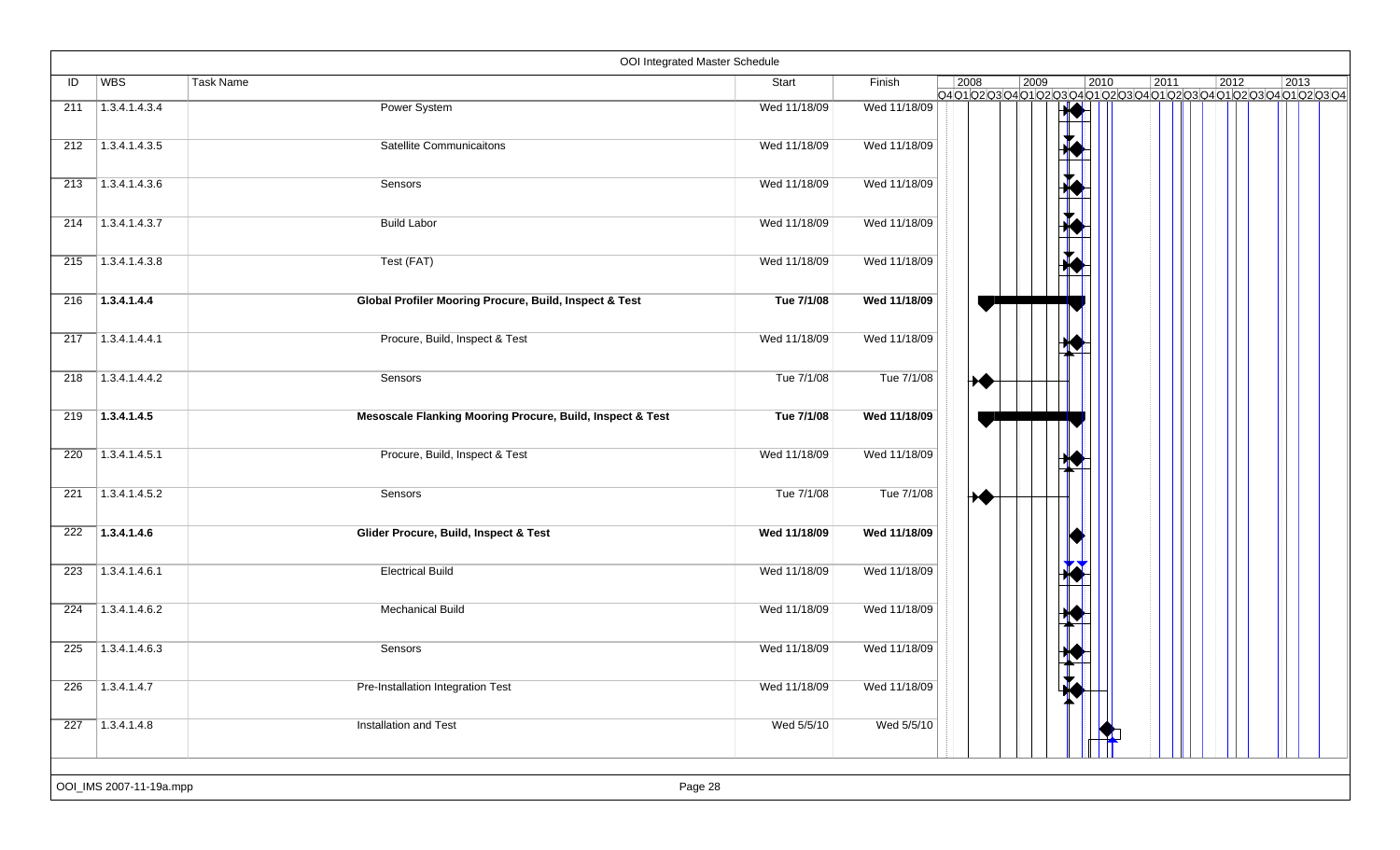|     |                         | OOI Integrated Master Schedule                                        |              |              |      |      |      |      |              |                                                                              |
|-----|-------------------------|-----------------------------------------------------------------------|--------------|--------------|------|------|------|------|--------------|------------------------------------------------------------------------------|
| ID  | WBS                     | Task Name                                                             | Start        | Finish       | 2008 | 2009 | 2010 | 2011 | 2012         | $ 2013\rangle$<br>Q4Q1Q2Q3Q4Q1Q2Q3Q4Q1Q2Q3Q4Q1Q2Q3Q4Q1Q2Q3Q4Q1Q2Q3Q4Q1Q2Q3Q4 |
| 228 | 1.3.4.1.4.9             | <b>Commissioning &amp; Acceptance</b>                                 | Wed 5/5/10   | Wed 5/5/10   |      |      |      |      | $\mathbf{I}$ |                                                                              |
| 229 | 1.3.4.2                 | <b>PNW Endurance Array</b>                                            | Tue 7/1/08   | Tue 1/10/12  |      |      |      |      |              |                                                                              |
| 230 | 1.3.4.2.1               | <b>OR 80m</b>                                                         | Wed 7/2/08   | Tue 1/10/12  |      |      |      |      |              |                                                                              |
| 231 | 1.3.4.2.1.1             | OR 80m Site Survey                                                    | Wed 7/2/08   | Tue 5/4/10   |      |      |      |      |              |                                                                              |
| 232 | 1.3.4.2.1.2             | OR 80m Site Design                                                    | Wed 5/5/10   | Tue 6/1/10   |      |      |      |      |              |                                                                              |
| 233 | 1.3.4.2.1.3             | <b>Coastal Mooring Procure, Build, Inspect &amp; Test</b>             | Wed 5/5/10   | Tue 2/8/11   |      |      |      |      |              |                                                                              |
| 234 | 1.3.4.2.1.3.1           | <b>Electrical Build</b>                                               | Wed 5/5/10   | Tue 10/19/10 |      |      |      |      |              |                                                                              |
| 235 | 1.3.4.2.1.3.2           | <b>Mechanical Build</b>                                               | Wed 5/5/10   | Tue 10/19/10 |      |      |      |      |              |                                                                              |
| 236 | 1.3.4.2.1.3.3           | <b>Rigging Shop</b>                                                   | Wed 5/5/10   | Tue 7/27/10  |      |      |      |      |              |                                                                              |
| 237 | 1.3.4.2.1.3.4           | <b>DCL Build</b>                                                      | Wed 8/25/10  | Tue 2/8/11   |      |      |      |      |              |                                                                              |
| 238 | 1.3.4.2.1.3.5           | Sensors                                                               | Wed 5/5/10   | Tue 8/24/10  |      |      |      |      |              |                                                                              |
| 239 | 1.3.4.2.1.4             | Cabled Coastal Winched Profiler Mooring Procure, Build, Inspect & Tes | Wed 5/5/10   | Tue 2/8/11   |      |      |      |      |              |                                                                              |
| 240 | 1.3.4.2.1.4.1           | Procure, Build, Inspect & Test                                        | Wed 5/5/10   | Tue 10/19/10 |      |      |      |      |              |                                                                              |
| 241 | 1.3.4.2.1.4.2           | Sensors                                                               | Wed 10/20/10 | Tue 2/8/11   |      |      |      |      |              |                                                                              |
| 242 | 1.3.4.2.1.5             | Cabled Benthic Experiment Node Procure, Build, Inspect & Test         | Wed 5/5/10   | Tue 2/8/11   |      |      |      |      |              |                                                                              |
| 243 | 1.3.4.2.1.5.1           | Procure, Build, Inspect & Test                                        | Wed 5/5/10   | Tue 10/19/10 |      |      |      |      |              |                                                                              |
| 244 | 1.3.4.2.1.5.2           | Sensors                                                               | Wed 10/20/10 | Tue 2/8/11   |      |      |      |      |              |                                                                              |
|     | OOI_IMS 2007-11-19a.mpp | Page 29                                                               |              |              |      |      |      |      |              |                                                                              |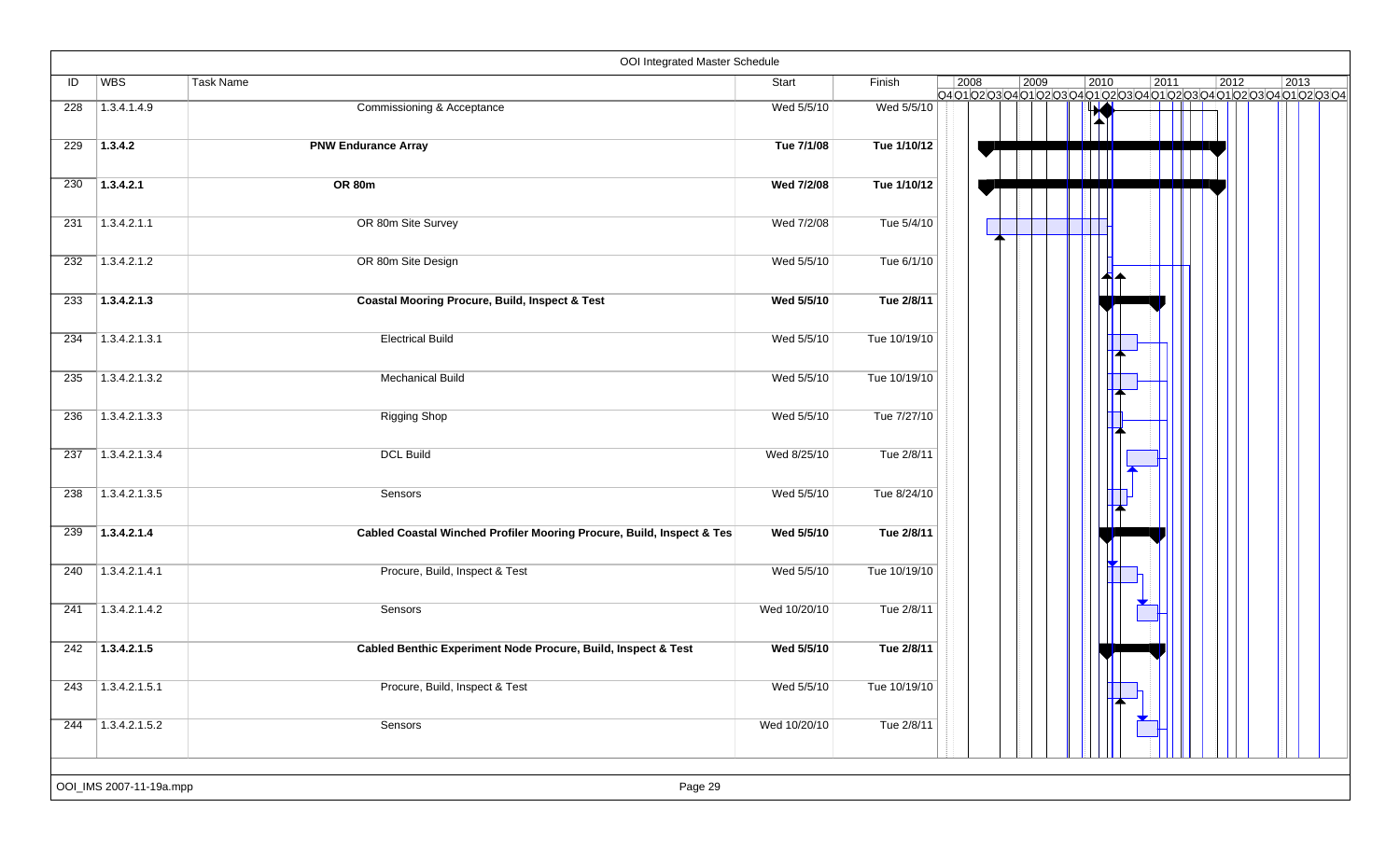|     |                         | OOI Integrated Master Schedule                                  |              |              |      |      |                      |      |                |                                                                    |
|-----|-------------------------|-----------------------------------------------------------------|--------------|--------------|------|------|----------------------|------|----------------|--------------------------------------------------------------------|
| ID  | WBS                     | Task Name                                                       | Start        | Finish       | 2008 | 2009 | 2010                 | 2011 | $ 2012\rangle$ | 2013<br>Q4Q1Q2Q3Q4Q1Q2Q3Q4Q1Q2Q3Q4Q1Q2Q3Q4Q1Q2Q3Q4Q1Q2Q3Q4Q1Q2Q3Q4 |
| 245 | 1.3.4.2.1.6             | Cabling                                                         | Wed 5/5/10   | Tue 4/5/11   |      |      |                      |      |                |                                                                    |
| 246 | 1.3.4.2.1.6.1           | Cable Procure and Install                                       | Wed 5/5/10   | Tue 4/5/11   |      |      |                      |      |                |                                                                    |
| 247 | 1.3.4.2.1.6.2           | Medium Voltage Node                                             | Wed 5/5/10   | Tue 4/5/11   |      |      | $\mathbf{A}$         |      |                |                                                                    |
| 248 | 1.3.4.2.1.6.3           | Low Voltage Node                                                | Wed 5/5/10   | Tue 4/5/11   |      |      | E                    |      |                |                                                                    |
| 249 | 1.3.4.2.1.7             | Pre-Installation Integration Test                               | Wed 4/6/11   | Tue 9/20/11  |      |      |                      |      |                |                                                                    |
| 250 | 1.3.4.2.1.8             | Installation and Test                                           | Wed 9/21/11  | Tue 12/13/11 |      |      |                      |      |                |                                                                    |
| 251 | 1.3.4.2.1.9             | Commissioning & Acceptance                                      | Wed 12/14/11 | Tue 1/10/12  |      |      |                      |      |                |                                                                    |
| 252 | 1.3.4.2.2               | <b>OR 25m</b>                                                   | Tue 7/1/08   | Tue 11/15/11 |      |      |                      |      |                |                                                                    |
| 253 | 1.3.4.2.2.1             | OR 25m Site Survey                                              | Tue 7/1/08   | Tue 7/1/08   | ₩    |      |                      |      |                |                                                                    |
| 254 | 1.3.4.2.2.2             | OR 25m Site Design                                              | Wed 11/18/09 | Tue 12/15/09 |      |      |                      |      |                |                                                                    |
| 255 | 1.3.4.2.2.3             | Near Shore Mooring Procure, Build, Inspect & Test               | Wed 5/5/10   | Tue 11/16/10 |      |      |                      |      |                |                                                                    |
| 256 | 1.3.4.2.2.3.1           | Electrical / Mechanical Build                                   | Wed 5/5/10   | Tue 10/19/10 |      |      |                      |      |                |                                                                    |
| 257 | 1.3.4.2.2.3.2           | Sensors                                                         | Wed 5/5/10   | Tue 8/24/10  |      |      |                      |      |                |                                                                    |
| 258 | 1.3.4.2.2.3.3           | <b>MFN Build</b>                                                | Wed 5/5/10   | Tue 10/19/10 |      |      |                      |      |                |                                                                    |
| 259 | 1.3.4.2.2.3.4           | <b>DCL Build</b>                                                | Wed 8/25/10  | Tue 11/16/10 |      |      | $\blacktriangledown$ |      |                |                                                                    |
| 260 | 1.3.4.2.2.4             | Coastal Winched Profiler Mooring Procure, Build, Inspect & Test | Wed 5/5/10   | Tue 2/8/11   |      |      |                      |      |                |                                                                    |
| 261 | 1.3.4.2.2.4.1           | Procure, Build, Inspect & Test                                  | Wed 5/5/10   | Tue 10/19/10 |      |      |                      |      |                |                                                                    |
|     | OOI_IMS 2007-11-19a.mpp | Page 30                                                         |              |              |      |      |                      |      |                |                                                                    |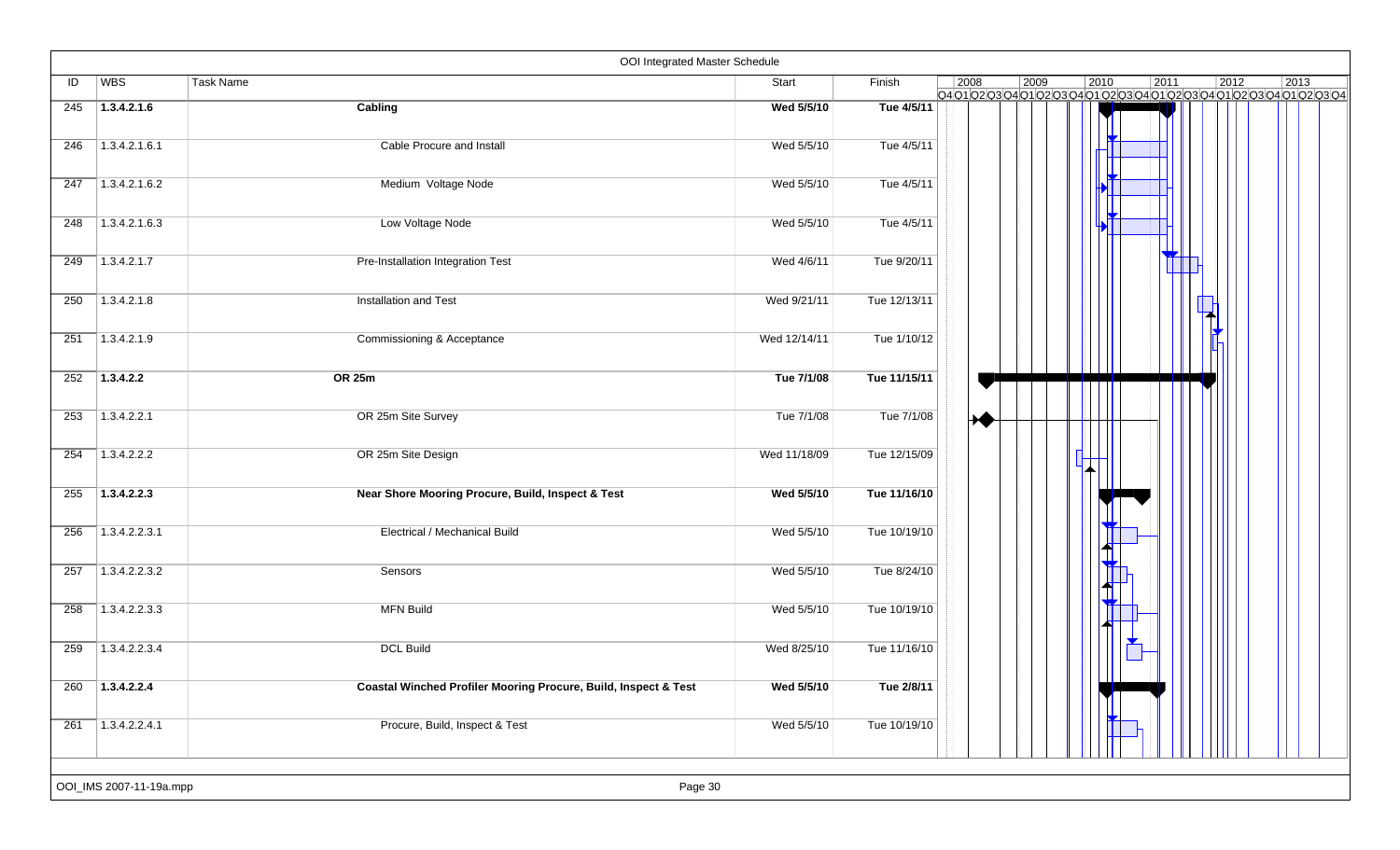|     |                         | OOI Integrated Master Schedule                                        |              |              |      |                |      |      |      |                                                                    |
|-----|-------------------------|-----------------------------------------------------------------------|--------------|--------------|------|----------------|------|------|------|--------------------------------------------------------------------|
| ID  | <b>WBS</b>              | <b>Task Name</b>                                                      | Start        | Finish       | 2008 | $ 2009\rangle$ | 2010 | 2011 | 2012 | 2013<br>Q4Q1Q2Q3Q4Q1Q2Q3Q4Q1Q2Q3Q4Q1Q2Q3Q4Q1Q2Q3Q4Q1Q2Q3Q4Q1Q2Q3Q4 |
| 262 | 1.3.4.2.2.4.2           | Sensors                                                               | Wed 10/20/10 | Tue 2/8/11   |      |                |      |      |      |                                                                    |
| 263 | 1.3.4.2.2.5             | Benthic Experiment Node Procure, Build, Inspect & Test                | Wed 11/18/09 | Tue 8/24/10  |      |                |      |      |      |                                                                    |
| 264 | 1.3.4.2.2.5.1           | Procure, Build, Inspect & Test                                        | Wed 11/18/09 | Tue 5/4/10   |      |                |      |      |      |                                                                    |
| 265 | 1.3.4.2.2.5.2           | Sensors                                                               | Wed 5/5/10   | Tue 8/24/10  |      |                |      |      |      |                                                                    |
| 266 | 1.3.4.2.2.6             | Pre-Installation Integration Test                                     | Wed 2/9/11   | Tue 7/26/11  |      |                |      |      |      |                                                                    |
| 267 | 1.3.4.2.2.7             | Installation and Test                                                 | Wed 7/27/11  | Tue 10/18/11 |      |                |      |      |      |                                                                    |
| 268 | 1.3.4.2.2.8             | Commissioning & Acceptance                                            | Wed 10/19/11 | Tue 11/15/11 |      |                |      |      |      |                                                                    |
| 269 | 1.3.4.2.3               | <b>OR 500m</b>                                                        | Tue 7/1/08   | Tue 1/10/12  |      |                |      |      |      |                                                                    |
| 270 | 1.3.4.2.3.1             | OR 500m Site Survey                                                   | Tue 7/1/08   | Tue 7/1/08   | ₩    |                |      |      |      |                                                                    |
| 271 | 1.3.4.2.3.2             | OR 500m Site Design                                                   | Wed 5/5/10   | Tue 6/1/10   |      |                |      |      |      |                                                                    |
| 272 | 1.3.4.2.3.3             | Coastal Mooring Procure, Build, Inspect & Test                        | Wed 5/5/10   | Tue 2/8/11   |      |                |      |      |      |                                                                    |
| 273 | 1.3.4.2.3.3.1           | <b>Electrical Build</b>                                               | Wed 5/5/10   | Tue 10/19/10 |      |                |      |      |      |                                                                    |
| 274 | 1.3.4.2.3.3.2           | <b>Mechanical Build</b>                                               | Wed 5/5/10   | Tue 10/19/10 |      |                |      |      |      |                                                                    |
| 275 | 1.3.4.2.3.3.3           | <b>Rigging Shop</b>                                                   | Wed 5/5/10   | Tue 7/27/10  |      |                |      |      |      |                                                                    |
| 276 | 1.3.4.2.3.3.4           | <b>DCL Build</b>                                                      | Wed 8/25/10  | Tue 2/8/11   |      |                |      |      |      |                                                                    |
| 277 | 1.3.4.2.3.3.5           | Sensors                                                               | Wed 5/5/10   | Tue 8/24/10  |      |                |      |      |      |                                                                    |
| 278 | 1.3.4.2.3.4             | Cabled Coastal Hybrid Profiler Mooring Procure, Build, Inspect & Test | Wed 5/5/10   | Tue 2/8/11   |      |                |      |      |      |                                                                    |
|     | OOI_IMS 2007-11-19a.mpp | Page 31                                                               |              |              |      |                |      |      |      |                                                                    |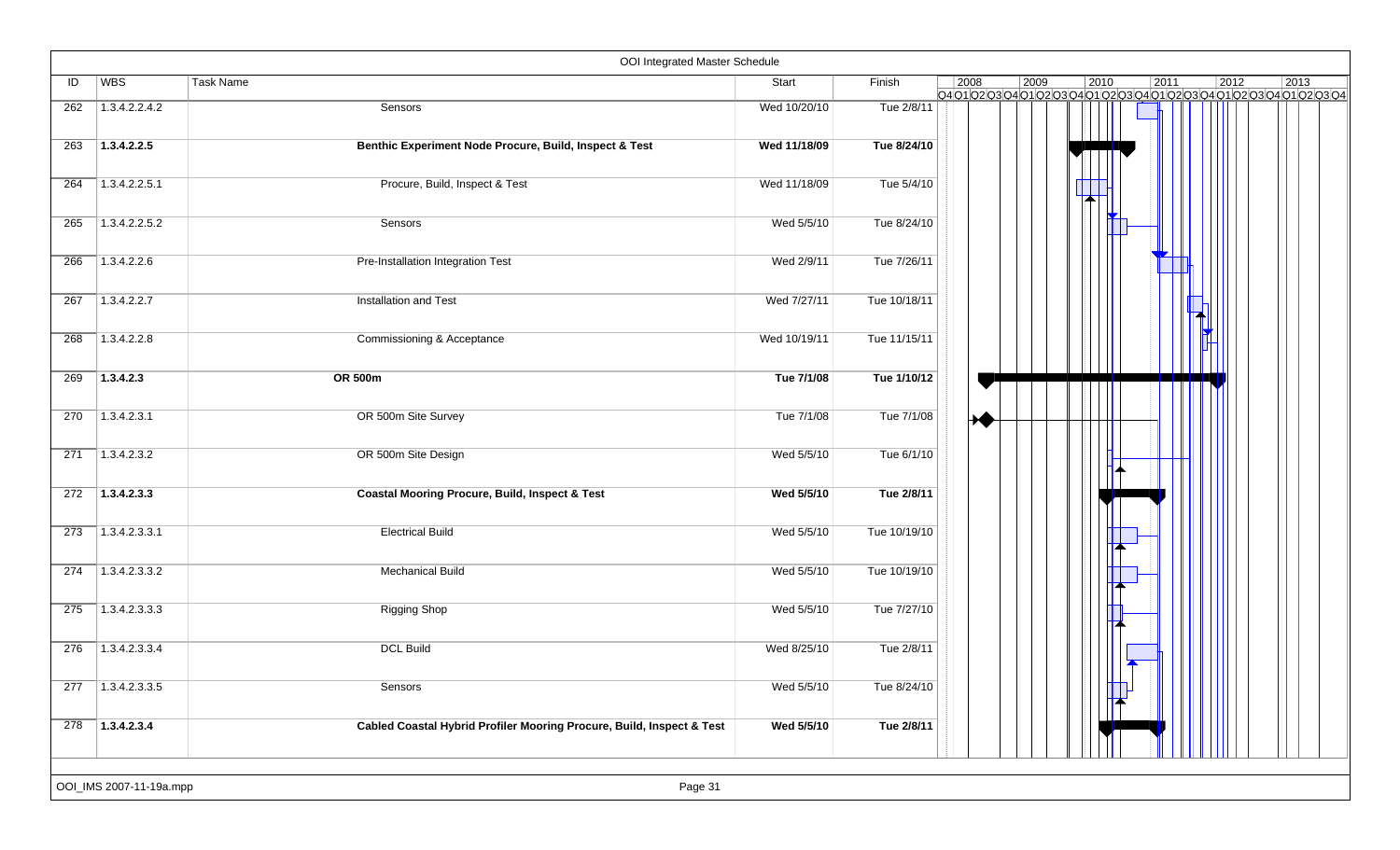|     |                         | OOI Integrated Master Schedule                                |              |              |      |      |           |      |                |                                                                                             |
|-----|-------------------------|---------------------------------------------------------------|--------------|--------------|------|------|-----------|------|----------------|---------------------------------------------------------------------------------------------|
| ID  | WBS                     | <b>Task Name</b>                                              | Start        | Finish       | 2008 | 2009 | 2010      | 2011 | $ 2012\rangle$ | $ 2013\rangle$<br>Q4Q1\Q2\Q3\Q4\Q1\Q2\Q3\Q4\Q1\Q2\Q3\Q4\Q1\Q2\Q3\Q4\Q1\Q2\Q3\Q4\Q1\Q2\Q3\Q4 |
| 279 | 1.3.4.2.3.4.1           | Procure, Build, Inspect & Test                                | Wed 5/5/10   | Tue 10/19/10 |      |      |           |      |                |                                                                                             |
| 280 | 1.3.4.2.3.4.2           | Sensors                                                       | Wed 10/20/10 | Tue 2/8/11   |      |      |           |      |                |                                                                                             |
| 281 | 1.3.4.2.3.5             | Cabled Benthic Experiment Node Procure, Build, Inspect & Test | Wed 5/5/10   | Tue 2/8/11   |      |      |           |      |                |                                                                                             |
| 282 | 1.3.4.2.3.5.1           | Procure, Build, Inspect & Test                                | Wed 5/5/10   | Tue 10/19/10 |      |      |           |      |                |                                                                                             |
| 283 | 1.3.4.2.3.5.2           | Sensors                                                       | Wed 10/20/10 | Tue 2/8/11   |      |      |           |      |                |                                                                                             |
| 284 | 1.3.4.2.3.6             | Cabling                                                       | Tue 7/1/08   | Mon 6/1/09   |      |      |           |      |                |                                                                                             |
| 285 | 1.3.4.2.3.7             | Pre-Installation Integration Test                             | Wed 2/9/11   | Tue 7/26/11  |      |      |           |      |                |                                                                                             |
| 286 | 1.3.4.2.3.8             | Installation and Test                                         | Wed 9/21/11  | Tue 12/13/11 |      |      |           |      | 7              |                                                                                             |
| 287 | 1.3.4.2.3.9             | Commissioning & Acceptance                                    | Wed 12/14/11 | Tue 1/10/12  |      |      |           |      |                |                                                                                             |
| 288 | 1.3.4.2.4               | <b>WA 80m</b>                                                 | Tue 7/1/08   | Wed 5/5/10   |      |      |           |      |                |                                                                                             |
| 289 | 1.3.4.2.4.1             | WA 80m Site Survey                                            | Tue 5/4/10   | Tue 5/4/10   |      |      | Ж         |      |                |                                                                                             |
| 290 | 1.3.4.2.4.2             | WA 80m Site Design                                            | Tue 5/4/10   | Tue 5/4/10   |      |      |           |      |                |                                                                                             |
| 291 | 1.3.4.2.4.3             | <b>Coastal Mooring Procure, Build, Inspect &amp; Test</b>     | Tue 5/4/10   | Tue 5/4/10   |      |      |           |      |                |                                                                                             |
| 292 | 1.3.4.2.4.3.1           | <b>Electrical Build</b>                                       | Tue 5/4/10   | Tue 5/4/10   |      |      | Ж         |      |                |                                                                                             |
| 293 | 1.3.4.2.4.3.2           | <b>Mechanical Build</b>                                       | Tue 5/4/10   | Tue 5/4/10   |      |      |           |      |                |                                                                                             |
| 294 | 1.3.4.2.4.3.3           | <b>Rigging Shop</b>                                           | Tue 5/4/10   | Tue 5/4/10   |      |      | <b>XX</b> |      |                |                                                                                             |
| 295 | 1.3.4.2.4.3.4           | <b>DCL Build</b>                                              | Tue 5/4/10   | Tue 5/4/10   |      |      | Ķ         |      |                |                                                                                             |
|     | OOI_IMS 2007-11-19a.mpp | Page 32                                                       |              |              |      |      |           |      |                |                                                                                             |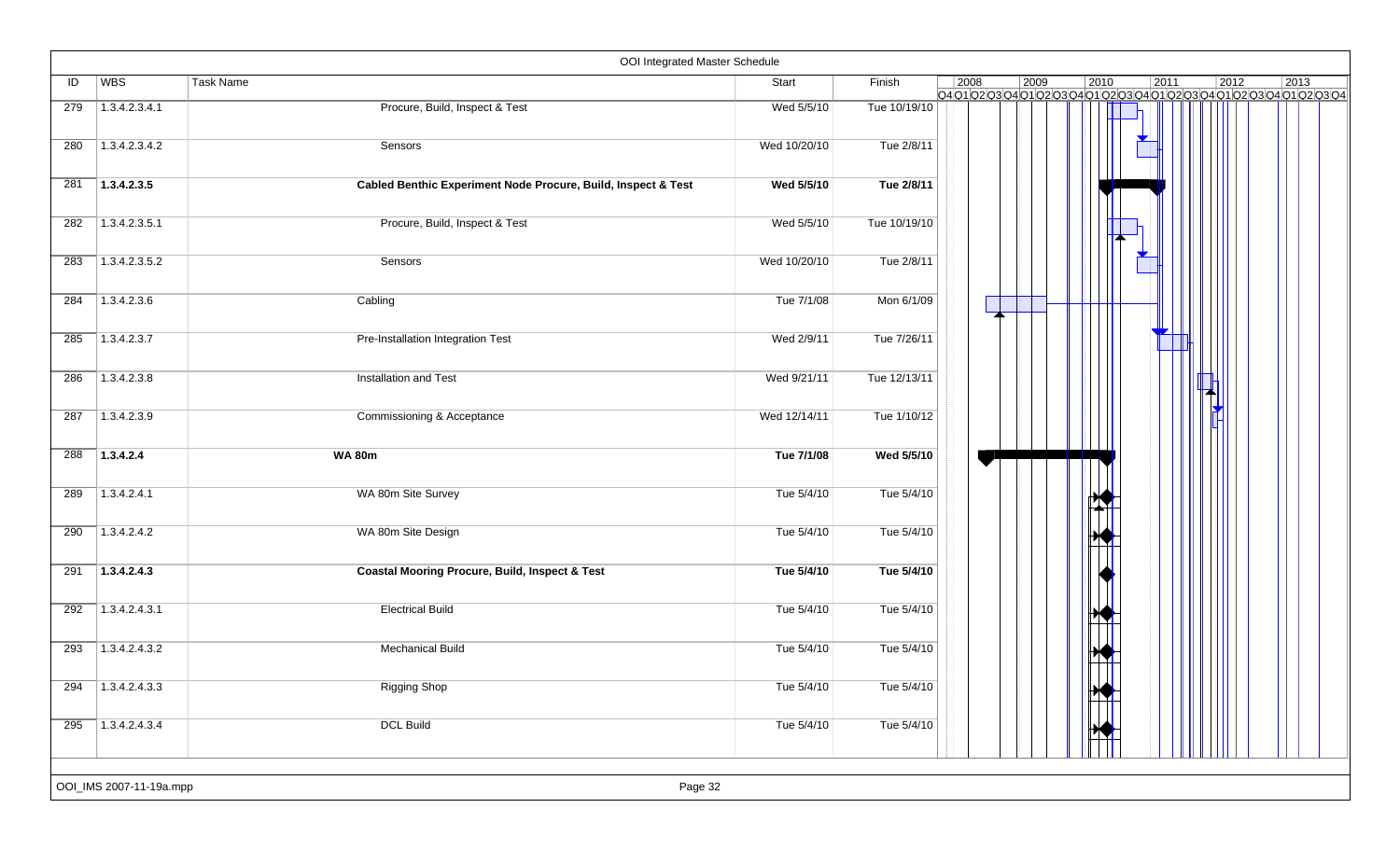|     |                         | <b>OOI Integrated Master Schedule</b>                           |            |            |           |                |                       |      |      |                                                                                                |
|-----|-------------------------|-----------------------------------------------------------------|------------|------------|-----------|----------------|-----------------------|------|------|------------------------------------------------------------------------------------------------|
| ID  | <b>WBS</b>              | <b>Task Name</b>                                                | Start      | Finish     | 2008      | $ 2009\rangle$ | 2010                  | 2011 | 2012 | 2013<br>Q4 Q1 Q2 Q3 Q4 Q1 Q2 Q3 Q4 Q1 Q2 Q3 Q4 Q1 Q2 Q3 Q4 Q1 Q2 Q3 Q4 Q1 Q2 Q3 Q4 Q1 Q2 Q3 Q4 |
| 296 | 1.3.4.2.4.3.5           | Sensors                                                         | Tue 5/4/10 | Tue 5/4/10 |           |                | HO                    |      |      |                                                                                                |
| 297 | 1.3.4.2.4.3.6           | <b>MFN Build</b>                                                | Tue 5/4/10 | Tue 5/4/10 |           |                |                       |      |      |                                                                                                |
| 298 | 1.3.4.2.4.4             | Coastal Winched Profiler Mooring Procure, Build, Inspect & Test | Tue 7/1/08 | Tue 7/1/08 | ♦         |                |                       |      |      |                                                                                                |
| 299 | 1.3.4.2.4.4.1           | <b>Electrical /Mechanical Build</b>                             | Tue 7/1/08 | Tue 7/1/08 | ₩         |                |                       |      |      |                                                                                                |
| 300 | 1.3.4.2.4.4.2           | Sensors                                                         | Tue 7/1/08 | Tue 7/1/08 | ₩         |                |                       |      |      |                                                                                                |
| 301 | 1.3.4.2.4.5             | Benthic Experiment Node Procure, Build, Inspect & Test          | Tue 7/1/08 | Tue 7/1/08 | $\bullet$ |                |                       |      |      |                                                                                                |
| 302 | 1.3.4.2.4.5.1           | Electrical / Mechanical Build                                   | Tue 7/1/08 | Tue 7/1/08 | ₩         |                |                       |      |      |                                                                                                |
| 303 | 1.3.4.2.4.5.2           | Sensors                                                         | Tue 7/1/08 | Tue 7/1/08 | ₩         |                |                       |      |      |                                                                                                |
| 304 | 1.3.4.2.4.6             | Pre-Installation Integration Test                               | Tue 5/4/10 | Tue 5/4/10 |           |                |                       |      |      |                                                                                                |
| 305 | 1.3.4.2.4.7             | Installation and Test                                           | Wed 5/5/10 | Wed 5/5/10 |           |                |                       |      |      |                                                                                                |
| 306 | 1.3.4.2.4.8             | Commissioning & Acceptance                                      | Wed 5/5/10 | Wed 5/5/10 |           |                |                       |      |      |                                                                                                |
| 307 | 1.3.4.2.5               | <b>WA 25m</b>                                                   | Tue 7/1/08 | Tue 5/4/10 |           |                |                       |      |      |                                                                                                |
| 308 | 1.3.4.2.5.1             | WA 25m Site Survey                                              | Tue 5/4/10 | Tue 5/4/10 |           |                |                       |      |      |                                                                                                |
| 309 | 1.3.4.2.5.2             | WA 25m Site Design                                              | Tue 5/4/10 | Tue 5/4/10 |           |                |                       |      |      |                                                                                                |
| 310 | 1.3.4.2.5.3             | Near Shore Mooring Procure, Build, Inspect & Test               | Tue 5/4/10 | Tue 5/4/10 |           |                |                       |      |      |                                                                                                |
| 311 | 1.3.4.2.5.3.1           | Electrical / Mechanical Build                                   | Tue 5/4/10 | Tue 5/4/10 |           |                | $\blacktriangleright$ |      |      |                                                                                                |
|     | $312$ 1.3.4.2.5.3.2     | Sensors                                                         | Tue 5/4/10 | Tue 5/4/10 |           |                |                       |      |      |                                                                                                |
|     | OOI_IMS 2007-11-19a.mpp | Page 33                                                         |            |            |           |                |                       |      |      |                                                                                                |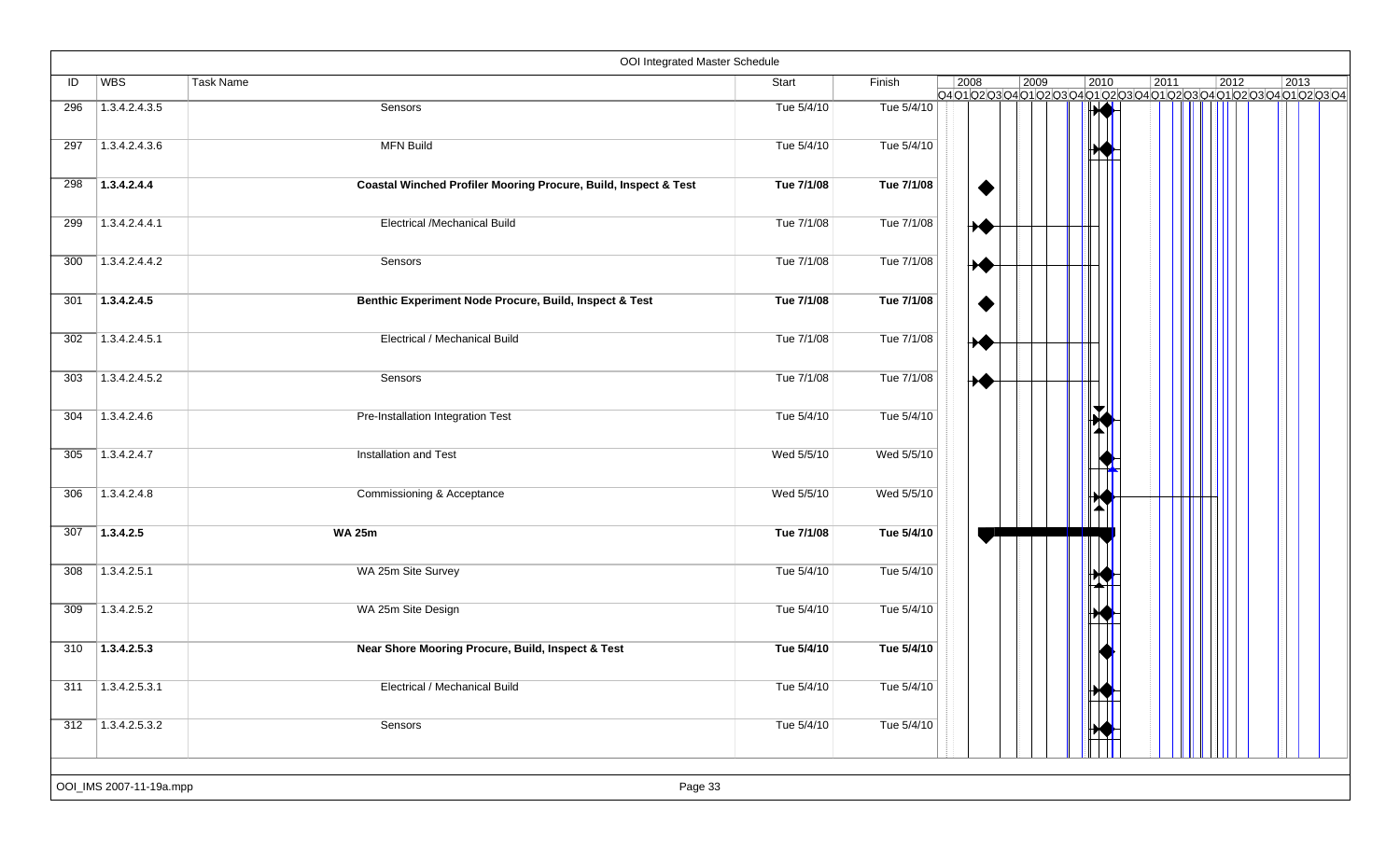|     |                         | OOI Integrated Master Schedule                                        |            |            |      |      |                |      |                |                                                                                                |
|-----|-------------------------|-----------------------------------------------------------------------|------------|------------|------|------|----------------|------|----------------|------------------------------------------------------------------------------------------------|
| ID  | <b>WBS</b>              | Task Name                                                             | Start      | Finish     | 2008 | 2009 | 2010           | 2011 | $ 2012\rangle$ | 2013<br>Q4 Q1 Q2 Q3 Q4 Q1 Q2 Q3 Q4 Q1 Q2 Q3 Q4 Q1 Q2 Q3 Q4 Q1 Q2 Q3 Q4 Q1 Q2 Q3 Q4 Q1 Q2 Q3 Q4 |
| 313 | 1.3.4.2.5.3.3           | <b>MFN Build</b>                                                      | Tue 5/4/10 | Tue 5/4/10 |      |      | $\blacksquare$ |      |                |                                                                                                |
| 314 | 1.3.4.2.5.3.4           | <b>DCL Build</b>                                                      | Tue 5/4/10 | Tue 5/4/10 |      |      |                |      |                |                                                                                                |
| 315 | 1.3.4.2.5.4             | Coastal Winched Profiler Mooring Procure, Build, Inspect & Test       | Tue 5/4/10 | Tue 5/4/10 |      |      |                |      |                |                                                                                                |
| 316 | 1.3.4.2.5.4.1           | Procure, Build, Inspect & Test                                        | Tue 5/4/10 | Tue 5/4/10 |      |      |                |      |                |                                                                                                |
| 317 | 1.3.4.2.5.4.2           | Sensors                                                               | Tue 5/4/10 | Tue 5/4/10 |      |      |                |      |                |                                                                                                |
| 318 | 1.3.4.2.5.5             | Benthic Experiment Node Procure, Build, Inspect & Test                | Tue 5/4/10 | Tue 5/4/10 |      |      |                |      |                |                                                                                                |
| 319 | 1.3.4.2.5.5.1           | Procure, Build, Inspect & Test                                        | Tue 5/4/10 | Tue 5/4/10 |      |      |                |      |                |                                                                                                |
| 320 | 1.3.4.2.5.5.2           | Sensors                                                               | Tue 5/4/10 | Tue 5/4/10 |      |      |                |      |                |                                                                                                |
| 321 | 1.3.4.2.5.6             | Pre-Installation Integration Test                                     | Tue 5/4/10 | Tue 5/4/10 |      |      |                |      |                |                                                                                                |
| 322 | 1.3.4.2.5.7             | Installation and Test                                                 | Tue 7/1/08 | Tue 7/1/08 | ₩    |      |                |      |                |                                                                                                |
| 323 | 1.3.4.2.5.8             | Commissioning & Acceptance                                            | Tue 7/1/08 | Tue 7/1/08 | ₩    |      |                |      |                |                                                                                                |
| 324 | 1.3.4.2.6               | OR 150m                                                               | Tue 5/4/10 | Wed 5/5/10 |      |      |                |      |                |                                                                                                |
| 325 | 1.3.4.2.6.1             | OR 150m Site Survey                                                   | Tue 5/4/10 | Tue 5/4/10 |      |      |                |      |                |                                                                                                |
| 326 | 1.3.4.2.6.2             | OR 150m Site Design                                                   | Tue 5/4/10 | Tue 5/4/10 |      |      |                |      |                |                                                                                                |
| 327 | 1.3.4.2.6.3             | Cabled Coastal Winched Profiler Mooring Procure, Build, Inspect & Tes | Tue 5/4/10 | Tue 5/4/10 |      |      |                |      |                |                                                                                                |
| 328 | 1.3.4.2.6.3.1           | Procure, Build, Inspect & Test                                        | Tue 5/4/10 | Tue 5/4/10 |      |      | $\mathbf{W}$   |      |                |                                                                                                |
| 329 | 1.3.4.2.6.3.2           | Sensors                                                               | Tue 5/4/10 | Tue 5/4/10 |      |      |                |      |                |                                                                                                |
|     | OOI_IMS 2007-11-19a.mpp | Page 34                                                               |            |            |      |      |                |      |                |                                                                                                |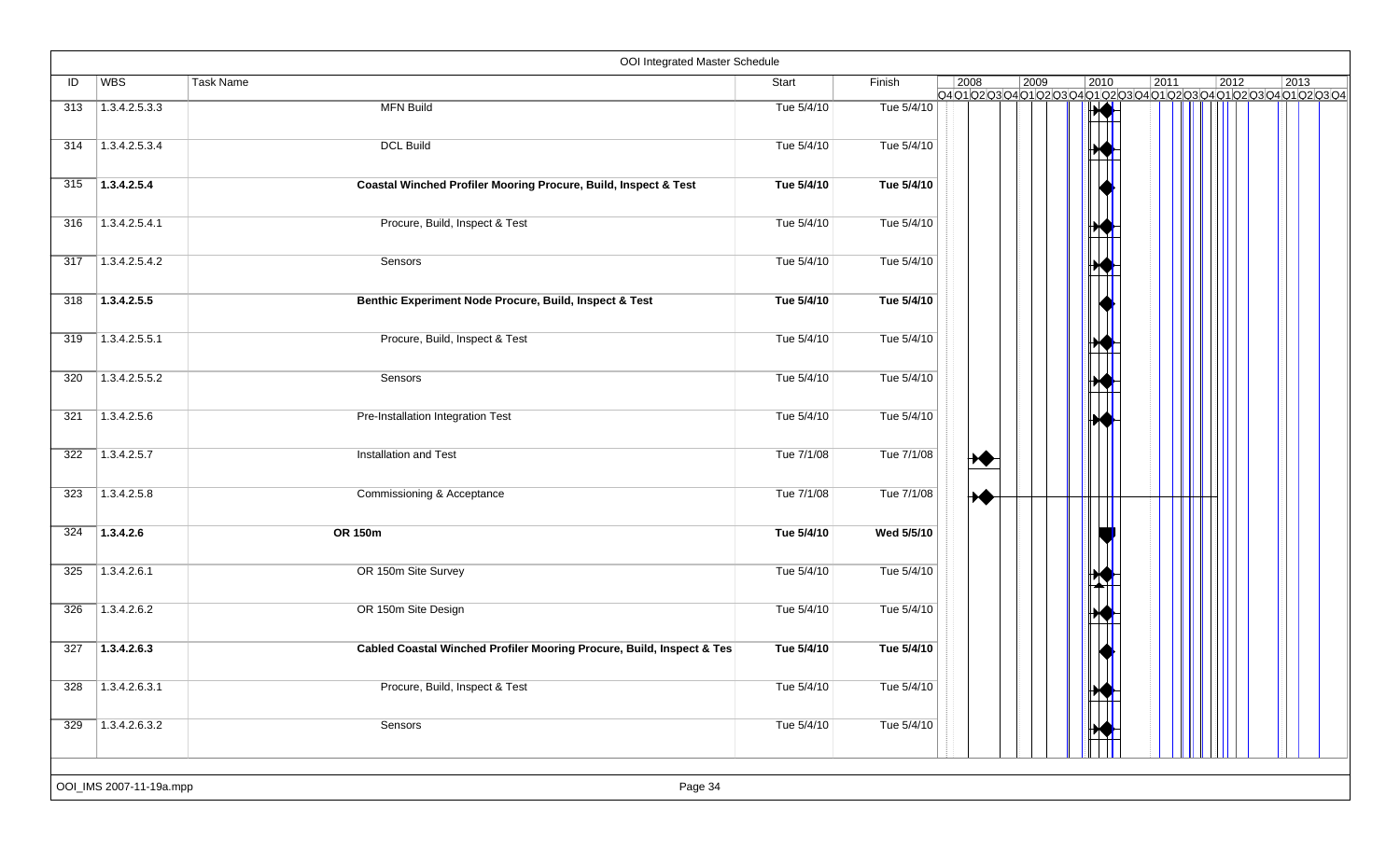|     |                         | OOI Integrated Master Schedule                                |            |            |      |      |           |      |                |                                                                    |
|-----|-------------------------|---------------------------------------------------------------|------------|------------|------|------|-----------|------|----------------|--------------------------------------------------------------------|
| ID  | <b>WBS</b>              | <b>Task Name</b>                                              | Start      | Finish     | 2008 | 2009 | 2010      | 2011 | $ 2012\rangle$ | 2013<br>Q4Q1Q2Q3Q4Q1Q2Q3Q4Q1Q2Q3Q4Q1Q2Q3Q4Q1Q2Q3Q4Q1Q2Q3Q4Q1Q2Q3Q4 |
| 330 | 1.3.4.2.6.4             | Cabled Benthic Experiment Node Procure, Build, Inspect & Test | Tue 5/4/10 | Tue 5/4/10 |      |      |           |      |                |                                                                    |
| 331 | 1.3.4.2.6.4.1           | Procure, Build, Inspect & Test                                | Tue 5/4/10 | Tue 5/4/10 |      |      |           |      |                |                                                                    |
| 332 | 1.3.4.2.6.4.2           | Sensors                                                       | Tue 5/4/10 | Tue 5/4/10 |      |      |           |      |                |                                                                    |
| 333 | 1.3.4.2.6.5             | Cabling                                                       | Tue 5/4/10 | Tue 5/4/10 |      |      |           |      |                |                                                                    |
| 334 | 1.3.4.2.6.6             | Pre-Installation Integration Test                             | Tue 5/4/10 | Tue 5/4/10 |      |      |           |      |                |                                                                    |
| 335 | 1.3.4.2.6.7             | Installation and Test                                         | Wed 5/5/10 | Wed 5/5/10 |      |      |           |      |                |                                                                    |
| 336 | 1.3.4.2.6.8             | Commissioning & Acceptance                                    | Wed 5/5/10 | Wed 5/5/10 |      |      | ₩         |      |                |                                                                    |
| 337 | 1.3.4.2.7               | <b>WA 150m</b>                                                | Tue 5/4/10 | Wed 5/5/10 |      |      |           |      |                |                                                                    |
| 338 | 1.3.4.2.7.1             | WA 150m Site Survey                                           | Tue 5/4/10 | Tue 5/4/10 |      |      |           |      |                |                                                                    |
| 339 | 1.3.4.2.7.2             | WA 150m Site Design                                           | Tue 5/4/10 | Tue 5/4/10 |      |      |           |      |                |                                                                    |
| 340 | 1.3.4.2.7.3             | Procure, Build, Inspect & Test                                | Tue 5/4/10 | Tue 5/4/10 |      |      |           |      |                |                                                                    |
| 341 | 1.3.4.2.7.3.1           | <b>Electrical Build</b>                                       | Tue 5/4/10 | Tue 5/4/10 |      |      |           |      |                |                                                                    |
| 342 | 1.3.4.2.7.3.2           | <b>Mechanical Build</b>                                       | Tue 5/4/10 | Tue 5/4/10 |      |      |           |      |                |                                                                    |
| 343 | 1.3.4.2.7.3.3           | <b>Rigging Shop</b>                                           | Tue 5/4/10 | Tue 5/4/10 |      |      |           |      |                |                                                                    |
| 344 | 1.3.4.2.7.3.4           | Sensors                                                       | Tue 5/4/10 | Tue 5/4/10 |      |      |           |      |                |                                                                    |
| 345 | 1.3.4.2.7.4             | Pre-Installation Integration Test                             | Tue 5/4/10 | Tue 5/4/10 |      |      | <b>KJ</b> |      |                |                                                                    |
| 346 | 1.3.4.2.7.5             | Installation and Test                                         | Wed 5/5/10 | Wed 5/5/10 |      |      |           |      |                |                                                                    |
|     | OOI_IMS 2007-11-19a.mpp | Page 35                                                       |            |            |      |      |           |      |                |                                                                    |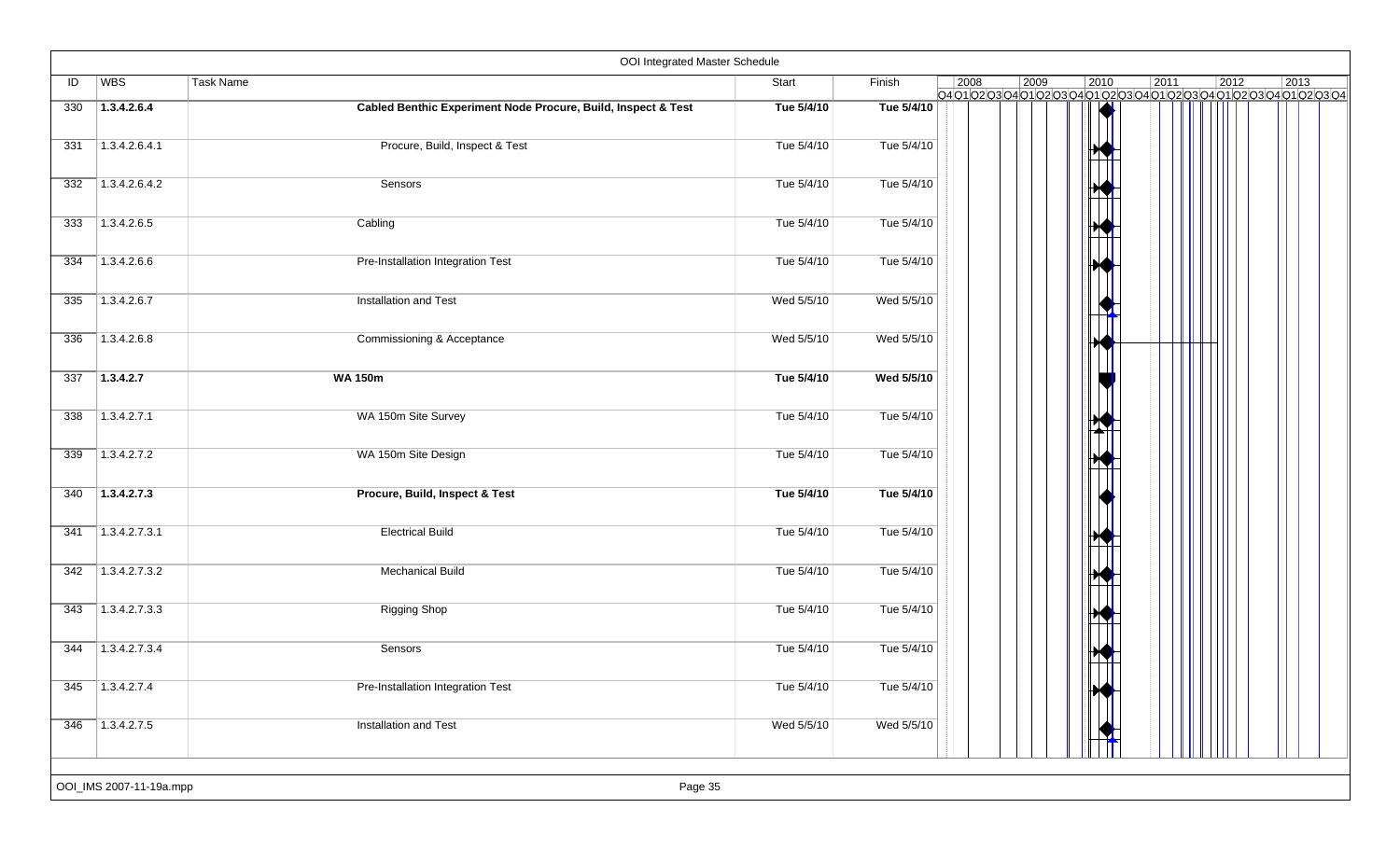|     |               |                                                     | OOI Integrated Master Schedule |              |                |                |                                                                                   |      |      |      |
|-----|---------------|-----------------------------------------------------|--------------------------------|--------------|----------------|----------------|-----------------------------------------------------------------------------------|------|------|------|
| ID  | WBS           | <b>Task Name</b>                                    | Start                          | Finish       | $ 2008\rangle$ | $ 2009\rangle$ | 2010<br>Q4Q1 Q2 Q3 Q4 Q1 Q2 Q3 Q4 Q1 Q2 Q3 Q4 Q1 Q2 Q3 Q4 Q1 Q2 Q3 Q4 Q1 Q2 Q3 Q4 | 2011 | 2012 | 2013 |
| 347 | 1.3.4.2.7.6   | Commissioning & Acceptance                          | Wed 5/5/10                     | Wed 5/5/10   |                |                | $\blacklozenge$                                                                   |      |      |      |
| 348 | 1.3.4.2.8     | Gliders                                             | Wed 11/18/09                   | Tue 5/3/11   |                |                |                                                                                   |      |      |      |
| 349 | 1.3.4.2.8.1   | Glider Procure, Build, Inspect & Test               | Wed 11/18/09                   | Tue 10/19/10 |                |                |                                                                                   |      |      |      |
| 350 | 1.3.4.2.8.2   | Pre-Installation Integration Test                   | Wed 10/20/10                   | Tue 1/11/11  |                |                |                                                                                   |      |      |      |
| 351 | 1.3.4.2.8.3   | Installation and Test                               | Wed 1/12/11                    | Tue 4/5/11   |                |                |                                                                                   |      |      |      |
| 352 | 1.3.4.2.8.4   | Commissioning & Acceptance                          | Wed 4/6/11                     | Tue 5/3/11   |                |                |                                                                                   |      |      |      |
| 353 | 1.3.4.3       | <b>Pioneer Array</b>                                | Tue 7/1/08                     | Tue 3/5/13   |                |                |                                                                                   |      |      |      |
| 354 | 1.3.4.3.1     | P1 - Central EM/MFN with winched profiler (150 m)   | Tue 7/1/08                     | Tue 12/11/12 |                |                |                                                                                   |      |      |      |
| 355 | 1.3.4.3.1.1   | P1 Site Survey                                      | Tue 7/1/08                     | Tue 7/1/08   | ₩              |                |                                                                                   |      |      |      |
| 356 | 1.3.4.3.1.2   | P1 Site Design                                      | Wed 4/6/11                     | Tue 5/3/11   |                |                |                                                                                   |      |      |      |
| 357 | 1.3.4.3.1.3   | Coastal Mooring, MFN Procure, Build, Inspect & Test | Tue 4/5/11                     | Tue 1/10/12  |                |                |                                                                                   |      |      |      |
| 358 | 1.3.4.3.1.3.1 | <b>Electrical Build</b>                             | Wed 4/6/11                     | Tue 9/20/11  |                |                |                                                                                   |      |      |      |
| 359 | 1.3.4.3.1.3.2 | <b>Mechanical Build</b>                             | Wed 4/6/11                     | Tue 9/20/11  |                |                |                                                                                   |      |      |      |
| 360 | 1.3.4.3.1.3.3 | <b>Rigging Shop</b>                                 | Tue 4/5/11                     | Tue 4/5/11   |                |                |                                                                                   |      |      |      |
| 361 | 1.3.4.3.1.3.4 | <b>MFN Build</b>                                    | Wed 4/6/11                     | Tue 11/15/11 |                |                |                                                                                   |      |      |      |
| 362 | 1.3.4.3.1.3.5 | <b>DCL Build</b>                                    | Wed 7/27/11                    | Tue 1/10/12  |                |                |                                                                                   |      |      |      |
| 363 | 1.3.4.3.1.3.6 | Sensors                                             | Wed 4/6/11                     | Tue 7/26/11  |                |                |                                                                                   |      |      |      |
|     |               |                                                     |                                |              |                |                |                                                                                   |      |      |      |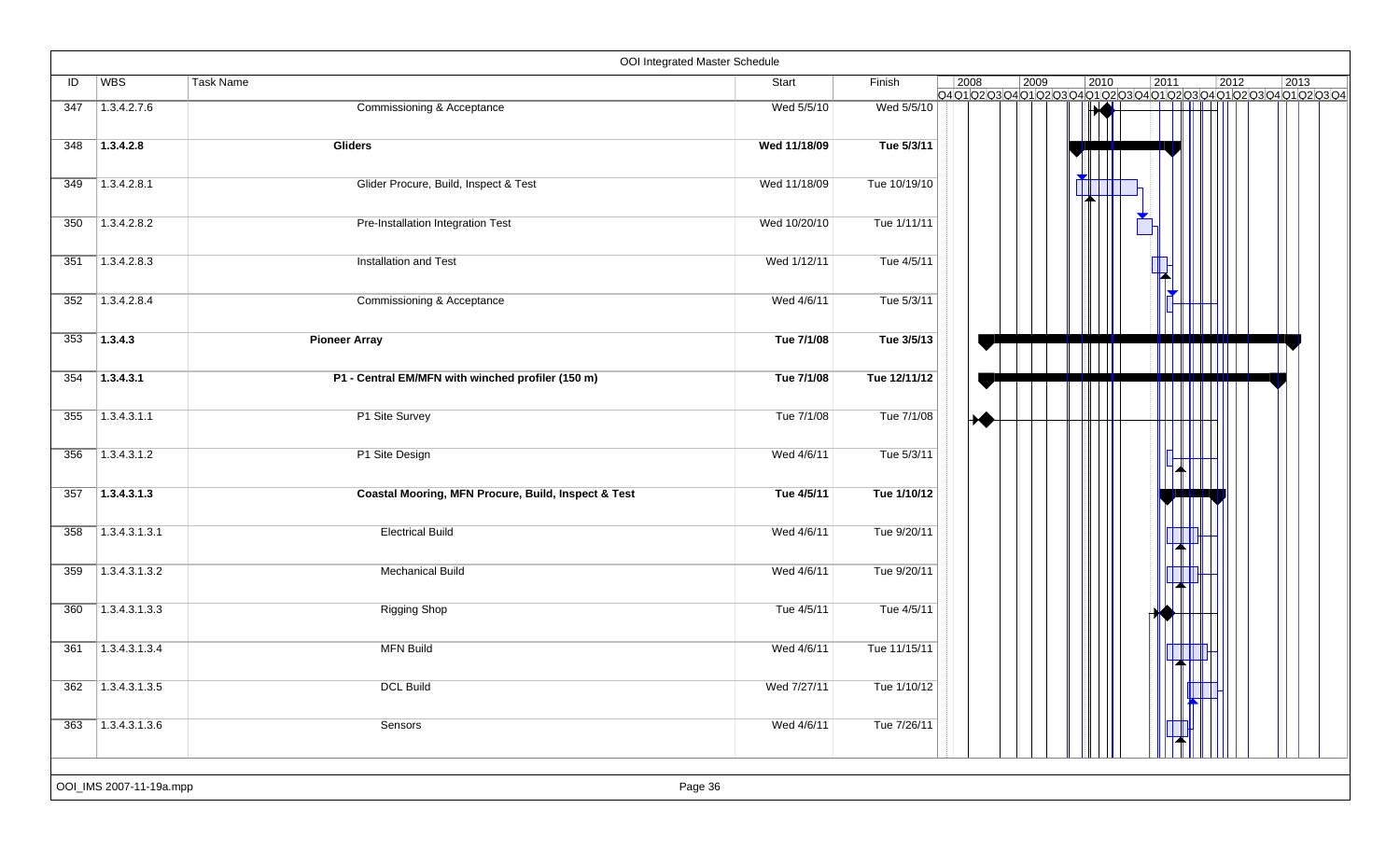|     |                         | OOI Integrated Master Schedule                                  |              |              |                |                |      |                             |      |                                                                                                |
|-----|-------------------------|-----------------------------------------------------------------|--------------|--------------|----------------|----------------|------|-----------------------------|------|------------------------------------------------------------------------------------------------|
| ID  | WBS                     | <b>Task Name</b>                                                | Start        | Finish       | $ 2008\rangle$ | $ 2009\rangle$ | 2010 | 2011                        | 2012 | 2013<br>Q4 Q1 Q2 Q3 Q4 Q1 Q2 Q3 Q4 Q1 Q2 Q3 Q4 Q1 Q2 Q3 Q4 Q1 Q2 Q3 Q4 Q1 Q2 Q3 Q4 Q1 Q2 Q3 Q4 |
| 364 | 1.3.4.3.1.4             | Coastal Winched Profiler Mooring Procure, Build, Inspect & Test | Wed 5/5/10   | Tue 2/8/11   |                |                |      |                             |      |                                                                                                |
| 365 | 1.3.4.3.1.4.1           | Procure, Build, Inspect & Test                                  | Wed 5/5/10   | Tue 10/19/10 |                |                |      |                             |      |                                                                                                |
| 366 | 1.3.4.3.1.4.2           | Sensors                                                         | Wed 10/20/10 | Tue 2/8/11   |                |                |      |                             |      |                                                                                                |
| 367 | 1.3.4.3.1.5             | Pre-Installation Integration Test                               | Wed 1/11/12  | Tue 6/26/12  |                |                |      |                             |      |                                                                                                |
| 368 | 1.3.4.3.1.6             | Installation and Test                                           | Wed 8/22/12  | Tue 11/13/12 |                |                |      |                             |      |                                                                                                |
| 369 | 1.3.4.3.1.7             | Commissioning & Acceptance                                      | Wed 11/14/12 | Tue 12/11/12 |                |                |      |                             |      |                                                                                                |
| 370 | 1.3.4.3.2               | P2 - Upstream EM/MFN with winched profiler (150 m)              | Tue 7/1/08   | Tue 4/5/11   |                |                |      |                             |      |                                                                                                |
| 371 | 1.3.4.3.2.1             | P2 Site Survey                                                  | Tue 7/1/08   | Tue 7/1/08   | ₩              |                |      |                             |      |                                                                                                |
| 372 | 1.3.4.3.2.2             | P2 Site Design                                                  | Tue 4/5/11   | Tue 4/5/11   |                |                |      | и                           |      |                                                                                                |
| 373 | 1.3.4.3.2.3             | Coastal Mooring, MFN Procure, Build, Inspect & Test             | Tue 4/5/11   | Tue 4/5/11   |                |                |      |                             |      |                                                                                                |
| 374 | 1.3.4.3.2.3.1           | <b>Electrical Build</b>                                         | Tue 4/5/11   | Tue 4/5/11   |                |                |      |                             |      |                                                                                                |
| 375 | 1.3.4.3.2.3.2           | <b>Mechanical Build</b>                                         | Tue 4/5/11   | Tue 4/5/11   |                |                |      |                             |      |                                                                                                |
| 376 | 1.3.4.3.2.3.3           | <b>Rigging Shop</b>                                             | Tue 4/5/11   | Tue 4/5/11   |                |                |      |                             |      |                                                                                                |
| 377 | 1.3.4.3.2.3.4           | <b>MFN Build</b>                                                | Tue 4/5/11   | Tue 4/5/11   |                |                |      |                             |      |                                                                                                |
| 378 | 1.3.4.3.2.3.5           | <b>DCL Build</b>                                                | Tue 4/5/11   | Tue 4/5/11   |                |                |      |                             |      |                                                                                                |
| 379 | 1.3.4.3.2.3.6           | Sensors                                                         | Tue 4/5/11   | Tue 4/5/11   |                |                |      | $\blacksquare$<br><b>KO</b> |      |                                                                                                |
| 380 | 1.3.4.3.2.4             | Coastal Winched Profiler Mooring Procure, Build, Inspect & Test | Tue 5/4/10   | Tue 4/5/11   |                |                |      |                             |      |                                                                                                |
|     | OOI_IMS 2007-11-19a.mpp | Page 37                                                         |              |              |                |                |      |                             |      |                                                                                                |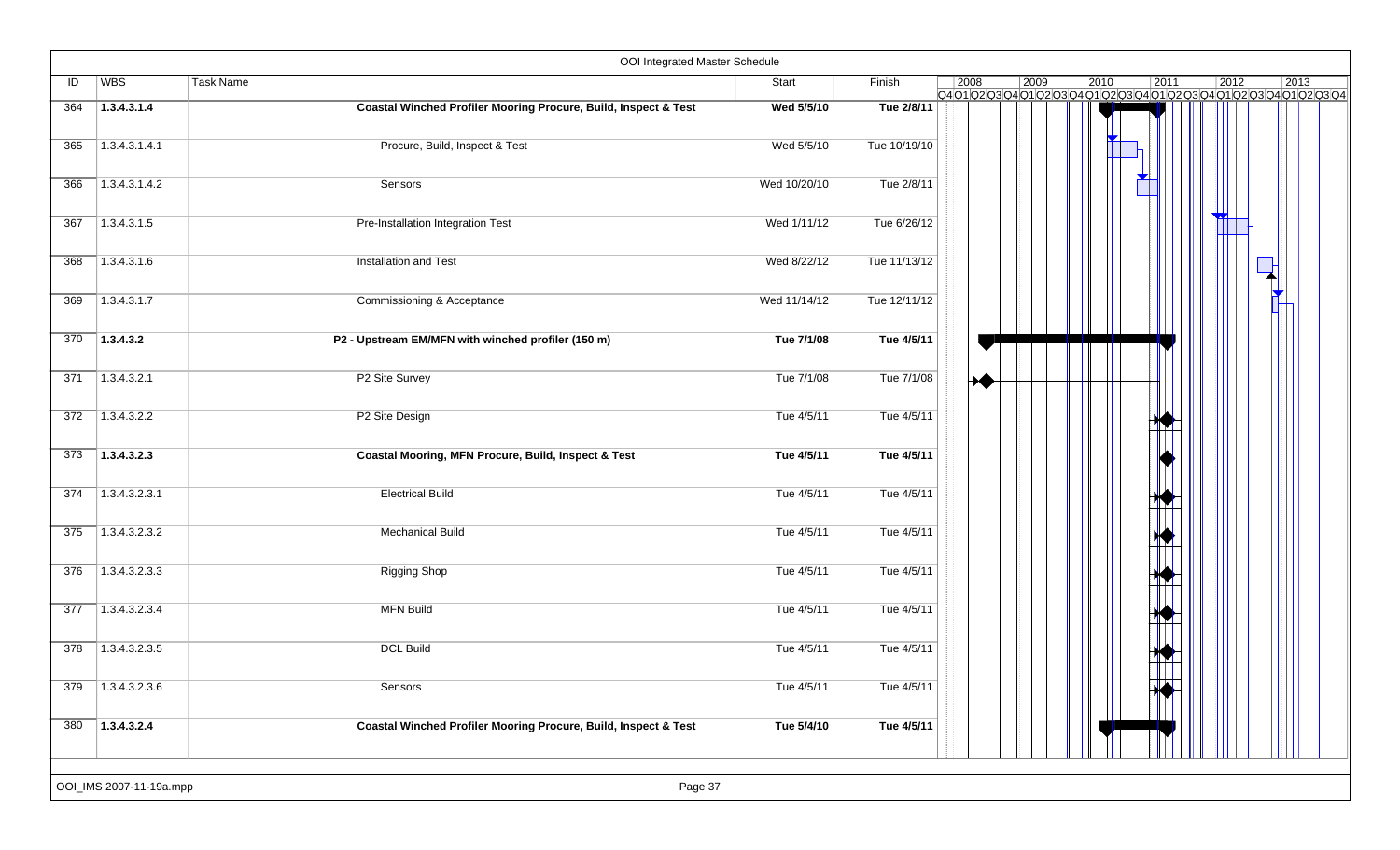| ID  | <b>WBS</b>    | Task Name                                                       | Start       | Finish       | 2008                               | 2009 | 2010<br>Q4 Q1 Q2 Q3 Q4 Q1 Q2 Q3 Q4 Q1 Q2 Q3 Q4 Q1 Q2 Q3 Q4 Q1 Q2 Q3 Q4 Q1 Q2 Q3 Q4 Q1 Q2 Q3 Q4 | 2011 | $ 2012\rangle$ | 2013 |
|-----|---------------|-----------------------------------------------------------------|-------------|--------------|------------------------------------|------|------------------------------------------------------------------------------------------------|------|----------------|------|
| 381 | 1.3.4.3.2.4.1 | Procure, Build, Inspect & Test                                  | Tue 5/4/10  | Tue 5/4/10   |                                    |      |                                                                                                |      |                |      |
| 382 | 1.3.4.3.2.4.2 | Sensors                                                         | Tue 4/5/11  | Tue 4/5/11   |                                    |      |                                                                                                | и у  |                |      |
| 383 | 1.3.4.3.2.5   | Pre-Installation Integration Test                               | Tue 4/5/11  | Tue 4/5/11   |                                    |      |                                                                                                |      |                |      |
| 384 | 1.3.4.3.2.6   | Installation and Test                                           | Tue 4/5/11  | Tue 4/5/11   |                                    |      |                                                                                                |      |                |      |
| 385 | 1.3.4.3.2.7   | Commissioning & Acceptance                                      | Tue 4/5/11  | Tue 4/5/11   |                                    |      |                                                                                                |      |                |      |
| 386 | 1.3.4.3.3     | P3 - Inshore EM/Dock with winched profiler (120 m)              | Tue 7/1/08  | Tue 12/11/12 |                                    |      |                                                                                                |      |                |      |
| 387 | 1.3.4.3.3.1   | P3 Site Survey                                                  | Tue 7/1/08  | Tue 7/1/08   | $\blacktriangleright\blacklozenge$ |      |                                                                                                |      |                |      |
| 388 | 1.3.4.3.3.2   | P3 Site Design                                                  | Wed 4/6/11  | Tue 5/3/11   |                                    |      |                                                                                                |      |                |      |
| 389 | 1.3.4.3.3.3   | <b>Coastal Mooring Procure, Build, Inspect &amp; Test</b>       | Tue 4/5/11  | Tue 1/10/12  |                                    |      |                                                                                                |      |                |      |
| 390 | 1.3.4.3.3.3.1 | <b>Electrical Build</b>                                         | Wed 4/6/11  | Tue 9/20/11  |                                    |      |                                                                                                |      |                |      |
| 391 | 1.3.4.3.3.3.2 | <b>Mechanical Build</b>                                         | Wed 4/6/11  | Tue 9/20/11  |                                    |      |                                                                                                |      |                |      |
| 392 | 1.3.4.3.3.3.3 | <b>Rigging Shop</b>                                             | Tue 4/5/11  | Tue 4/5/11   |                                    |      |                                                                                                |      |                |      |
| 393 | 1.3.4.3.3.3.4 | <b>MFN Build</b>                                                | Wed 4/6/11  | Tue 11/15/11 |                                    |      |                                                                                                |      |                |      |
| 394 | 1.3.4.3.3.3.5 | <b>DCL Build</b>                                                | Wed 7/27/11 | Tue 1/10/12  |                                    |      |                                                                                                |      |                |      |
| 395 | 1.3.4.3.3.3.6 | Sensors                                                         | Wed 4/6/11  | Tue 7/26/11  |                                    |      |                                                                                                |      |                |      |
| 396 | 1.3.4.3.3.4   | Coastal Winched Profiler Mooring Procure, Build, Inspect & Test | Wed 5/5/10  | Tue 2/8/11   |                                    |      | $\Box$                                                                                         |      |                |      |
| 397 | 1.3.4.3.3.4.1 | Procure, Build, Inspect & Test                                  | Wed 5/5/10  | Tue 10/19/10 |                                    |      |                                                                                                |      |                |      |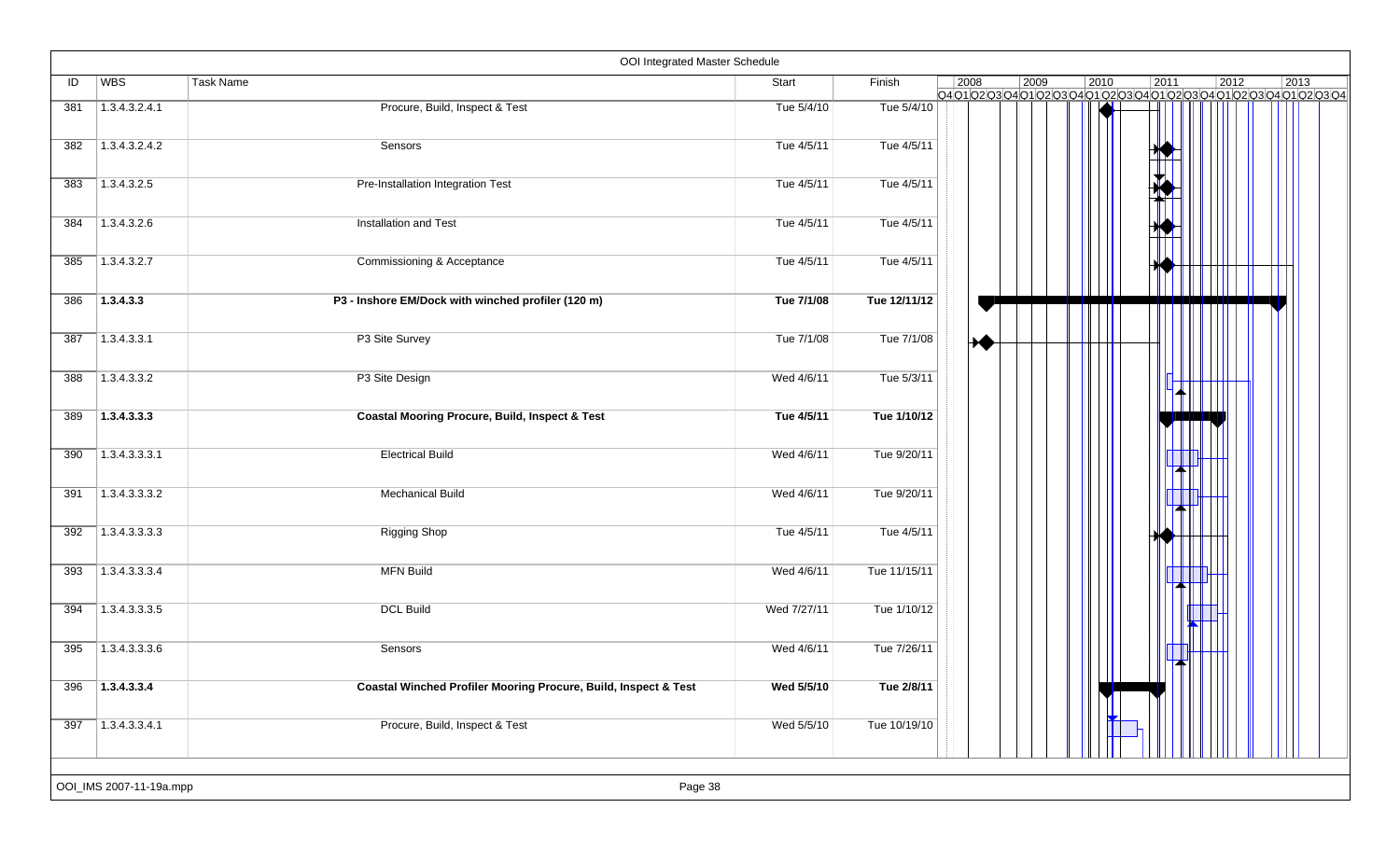|     |                         | OOI Integrated Master Schedule                                  |              |              |      |      |      |      |      |                                                                    |
|-----|-------------------------|-----------------------------------------------------------------|--------------|--------------|------|------|------|------|------|--------------------------------------------------------------------|
| ID  | <b>WBS</b>              | Task Name                                                       | Start        | Finish       | 2008 | 2009 | 2010 | 2011 | 2012 | 2013<br>Q4Q1Q2Q3Q4Q1Q2Q3Q4Q1Q2Q3Q4Q1Q2Q3Q4Q1Q2Q3Q4Q1Q2Q3Q4Q1Q2Q3Q4 |
| 398 | 1.3.4.3.3.4.2           | Sensors                                                         | Wed 10/20/10 | Tue 2/8/11   |      |      |      |      |      |                                                                    |
| 399 | 1.3.4.3.3.5             | Dock Procure, Build, Inspect & Test                             | Wed 4/6/11   | Tue 3/6/12   |      |      |      |      |      |                                                                    |
| 400 | 1.3.4.3.3.6             | Pre-Installation Integration Test                               | Wed 3/7/12   | Tue 8/21/12  |      |      |      |      |      |                                                                    |
| 401 | 1.3.4.3.3.7             | Installation and Test                                           | Wed 8/22/12  | Tue 11/13/12 |      |      |      |      |      |                                                                    |
| 402 | 1.3.4.3.3.8             | Commissioning & Acceptance                                      | Wed 11/14/12 | Tue 12/11/12 |      |      |      |      |      |                                                                    |
| 403 | 1.3.4.3.4               | P4 - Offshore EM/Dock with winched profiler (800 m)             | Tue 7/1/08   | Tue 12/11/12 |      |      |      |      |      |                                                                    |
| 404 | 1.3.4.3.4.1             | P4 Site Survey                                                  | Tue 7/1/08   | Tue 7/1/08   | ₩    |      |      |      |      |                                                                    |
| 405 | 1.3.4.3.4.2             | P4 Site Design                                                  | Wed 4/6/11   | Tue 5/3/11   |      |      |      |      |      |                                                                    |
| 406 | 1.3.4.3.4.3             | <b>Coastal Mooring Procure, Build, Inspect &amp; Test</b>       | Tue 4/5/11   | Tue 1/10/12  |      |      |      |      |      |                                                                    |
| 407 | 1.3.4.3.4.3.1           | <b>Electrical Build</b>                                         | Wed 4/6/11   | Tue 9/20/11  |      |      |      |      |      |                                                                    |
| 408 | 1.3.4.3.4.3.2           | <b>Mechanical Build</b>                                         | Wed 4/6/11   | Tue 9/20/11  |      |      |      |      |      |                                                                    |
| 409 | 1.3.4.3.4.3.3           | <b>Rigging Shop</b>                                             | Tue 4/5/11   | Tue 4/5/11   |      |      |      |      |      |                                                                    |
| 410 | 1.3.4.3.4.3.4           | <b>MFN Build</b>                                                | Wed 4/6/11   | Tue 11/15/11 |      |      |      |      |      |                                                                    |
| 411 | 1.3.4.3.4.3.5           | <b>DCL Build</b>                                                | Wed 7/27/11  | Tue 1/10/12  |      |      |      |      |      |                                                                    |
| 412 | 1.3.4.3.4.3.6           | Sensors                                                         | Wed 4/6/11   | Tue 7/26/11  |      |      |      |      |      |                                                                    |
| 413 | 1.3.4.3.4.4             | Coastal Winched Profiler Mooring Procure, Build, Inspect & Test | Tue 8/25/09  | Tue 2/9/10   |      |      |      |      |      |                                                                    |
| 414 | 1.3.4.3.4.4.1           | Procure, Build, Inspect & Test                                  | Wed 8/26/09  | Tue 2/9/10   |      |      |      |      |      |                                                                    |
|     | OOI_IMS 2007-11-19a.mpp | Page 39                                                         |              |              |      |      |      |      |      |                                                                    |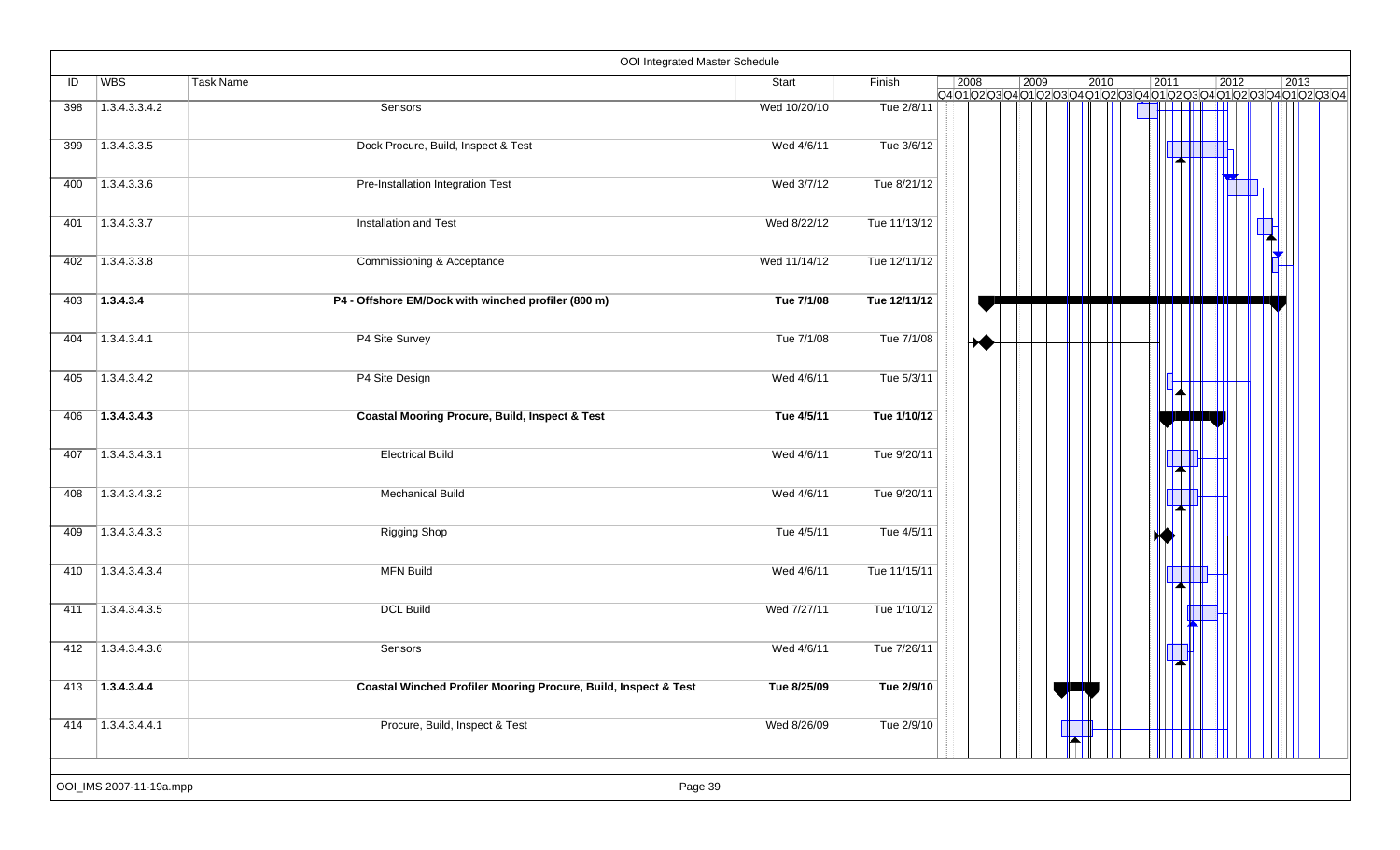|     |               | OOI Integrated Master Schedule                                     |              |              |      |      |      |      |      |                                                       |
|-----|---------------|--------------------------------------------------------------------|--------------|--------------|------|------|------|------|------|-------------------------------------------------------|
| ID  | WBS           | <b>Task Name</b>                                                   | Start        | Finish       | 2008 | 2009 | 2010 | 2011 | 2012 | 2013<br>Q4Q1Q2Q3Q4Q1Q2Q3Q4Q1Q2Q3Q4Q1JQ2Q3Q4Q1Q2Q3Q4Q1 |
| 415 | 1.3.4.3.4.4.2 | <b>Mechanical Build</b>                                            | Tue 8/25/09  | Tue 8/25/09  |      |      |      |      |      |                                                       |
| 416 | 1.3.4.3.4.4.3 | <b>Rigging Shop</b>                                                | Wed 8/26/09  | Tue 11/17/09 |      |      |      |      |      |                                                       |
| 417 | 1.3.4.3.4.4.4 | Sensors                                                            | Wed 8/26/09  | Tue 12/15/09 |      |      |      |      |      |                                                       |
| 418 | 1.3.4.3.4.5   | Dock Procure, Build, Inspect & Test                                | Wed 4/6/11   | Tue 3/6/12   |      |      |      |      |      |                                                       |
| 419 | 1.3.4.3.4.6   | Pre-Installation Integration Test                                  | Wed 3/7/12   | Tue 8/21/12  |      |      |      |      |      |                                                       |
| 420 | 1.3.4.3.4.7   | Installation and Test                                              | Wed 8/22/12  | Tue 11/13/12 |      |      |      |      |      |                                                       |
| 421 | 1.3.4.3.4.8   | Commissioning & Acceptance                                         | Wed 11/14/12 | Tue 12/11/12 |      |      |      |      |      |                                                       |
| 422 | 1.3.4.3.5     | <b>Coastal Profiler Moorings</b>                                   | Wed 7/2/08   | Tue 11/16/10 |      |      |      |      |      |                                                       |
| 423 | 1.3.4.3.5.1   | Site Survey                                                        | Wed 7/2/08   | Tue 7/29/08  |      |      |      |      |      |                                                       |
| 424 | 1.3.4.3.5.2   | Site Design                                                        | Wed 8/26/09  | Tue 10/20/09 |      |      |      |      |      |                                                       |
| 425 | 1.3.4.3.5.3   | <b>Coastal Profiler Mooring Procure, Build, Inspect &amp; Test</b> | Tue 8/25/09  | Tue 2/9/10   |      |      |      |      |      |                                                       |
| 426 | 1.3.4.3.5.3.1 | <b>Electrical Build</b>                                            | Wed 8/26/09  | Tue 2/9/10   |      |      |      |      |      |                                                       |
| 427 | 1.3.4.3.5.3.2 | <b>Mechanical Build</b>                                            | Tue 8/25/09  | Tue 8/25/09  |      |      |      |      |      |                                                       |
| 428 | 1.3.4.3.5.3.3 | <b>Rigging Shop</b>                                                | Wed 8/26/09  | Tue 11/17/09 |      |      |      |      |      |                                                       |
| 429 | 1.3.4.3.5.3.4 | Sensors                                                            | Wed 8/26/09  | Tue 12/15/09 |      |      |      |      |      |                                                       |
| 430 | 1.3.4.3.5.4   | Pre-Installation Integration Test                                  | Wed 2/10/10  | Tue 7/27/10  |      |      |      |      |      |                                                       |
| 431 | 1.3.4.3.5.5   | Installation and Test                                              | Wed 7/28/10  | Tue 10/19/10 |      |      |      |      |      |                                                       |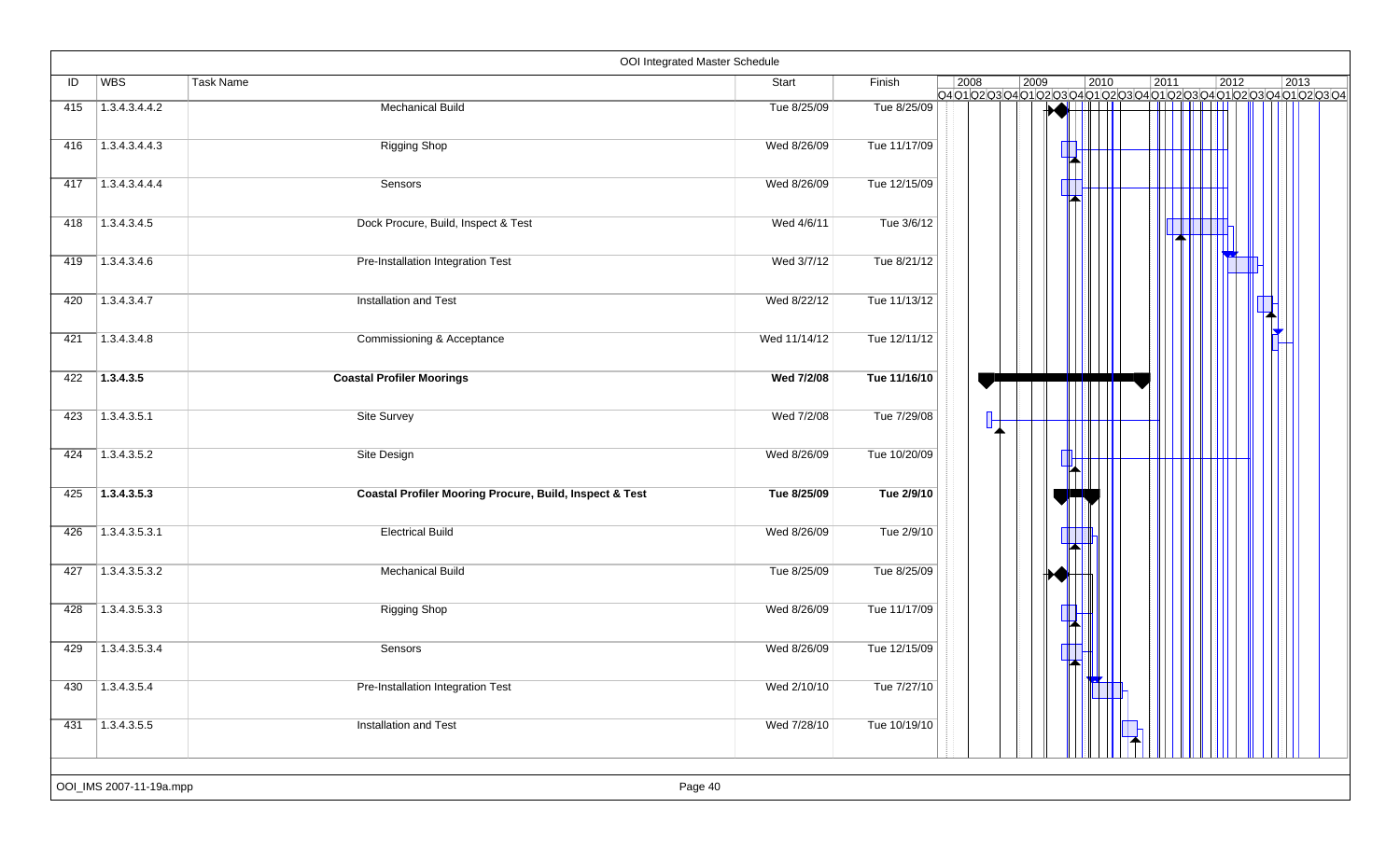| ID  | WBS         | <b>Task Name</b>                            | Start        | Finish       | 2008 | 2009 | 2010<br>Q4Q1Q2\Q3\Q4\Q1\Q2\Q3\Q4\Q1\Q2\Q3\Q4\Q1\Q2\Q3\Q4\Q1\Q2\Q3\Q4\Q1\Q2\Q3\Q4 | 2011 | 2012 | $ 2013\rangle$ |
|-----|-------------|---------------------------------------------|--------------|--------------|------|------|----------------------------------------------------------------------------------|------|------|----------------|
| 432 | 1.3.4.3.5.6 | Commissioning & Acceptance                  | Wed 10/20/10 | Tue 11/16/10 |      |      |                                                                                  |      |      |                |
| 433 | 1.3.4.3.6   | <b>Gliders</b>                              | Wed 11/18/09 | Tue 7/26/11  |      |      |                                                                                  |      |      |                |
| 434 | 1.3.4.3.6.1 | Glider Procure, Build, Inspect & Test       | Wed 11/18/09 | Tue 10/19/10 |      |      |                                                                                  |      |      |                |
| 435 | 1.3.4.3.6.2 | Pre-Installation Integration Test           | Wed 10/20/10 | Tue 1/11/11  |      |      |                                                                                  |      |      |                |
| 436 | 1.3.4.3.6.3 | Installation and Test                       | Wed 4/6/11   | Tue 6/28/11  |      |      |                                                                                  |      |      |                |
| 437 | 1.3.4.3.6.4 | Commissioning & Acceptance                  | Wed 6/29/11  | Tue 7/26/11  |      |      |                                                                                  |      |      |                |
| 438 | 1.3.4.3.7   | <b>AUV</b>                                  | Wed 4/6/11   | Tue 3/5/13   |      |      |                                                                                  |      |      |                |
| 439 | 1.3.4.3.7.1 | AUV Procure, Build, Inspect & Test          | Wed 4/6/11   | Tue 8/21/12  |      |      |                                                                                  |      |      |                |
| 440 | 1.3.4.3.7.2 | Pre-Installation Integration Test           | Wed 8/22/12  | Tue 11/13/12 |      |      |                                                                                  |      |      |                |
| 441 | 1.3.4.3.7.3 | Installation and Test                       | Wed 11/14/12 | Tue 2/5/13   |      |      |                                                                                  |      |      |                |
| 442 | 1.3.4.3.7.4 | Commissioning & Acceptance                  | Wed 2/6/13   | Tue 3/5/13   |      |      |                                                                                  |      |      |                |
| 443 | 1.3.4.4     | <b>Shore Station</b>                        | Wed 11/18/09 | Tue 1/11/11  |      |      |                                                                                  |      |      |                |
| 444 | 1.3.4.4.1   | Procure, Build, Inspect & Test              | Wed 11/18/09 | Tue 10/19/10 |      |      |                                                                                  |      |      |                |
| 445 | 1.3.4.4.1.1 | <b>Computing and Communications Centers</b> | Wed 5/5/10   | Tue 10/19/10 |      |      |                                                                                  |      |      |                |
| 446 | 1.3.4.4.1.2 | <b>Operations Centers</b>                   | Wed 11/18/09 | Tue 5/4/10   |      |      |                                                                                  |      |      |                |
| 447 | 1.3.4.4.1.3 | Scientific Data Management Systems          | Wed 11/18/09 | Tue 10/19/10 |      |      |                                                                                  |      |      |                |
| 448 | 1.3.4.4.2   | Integration                                 | Wed 10/20/10 | Tue 12/14/10 |      |      |                                                                                  |      |      |                |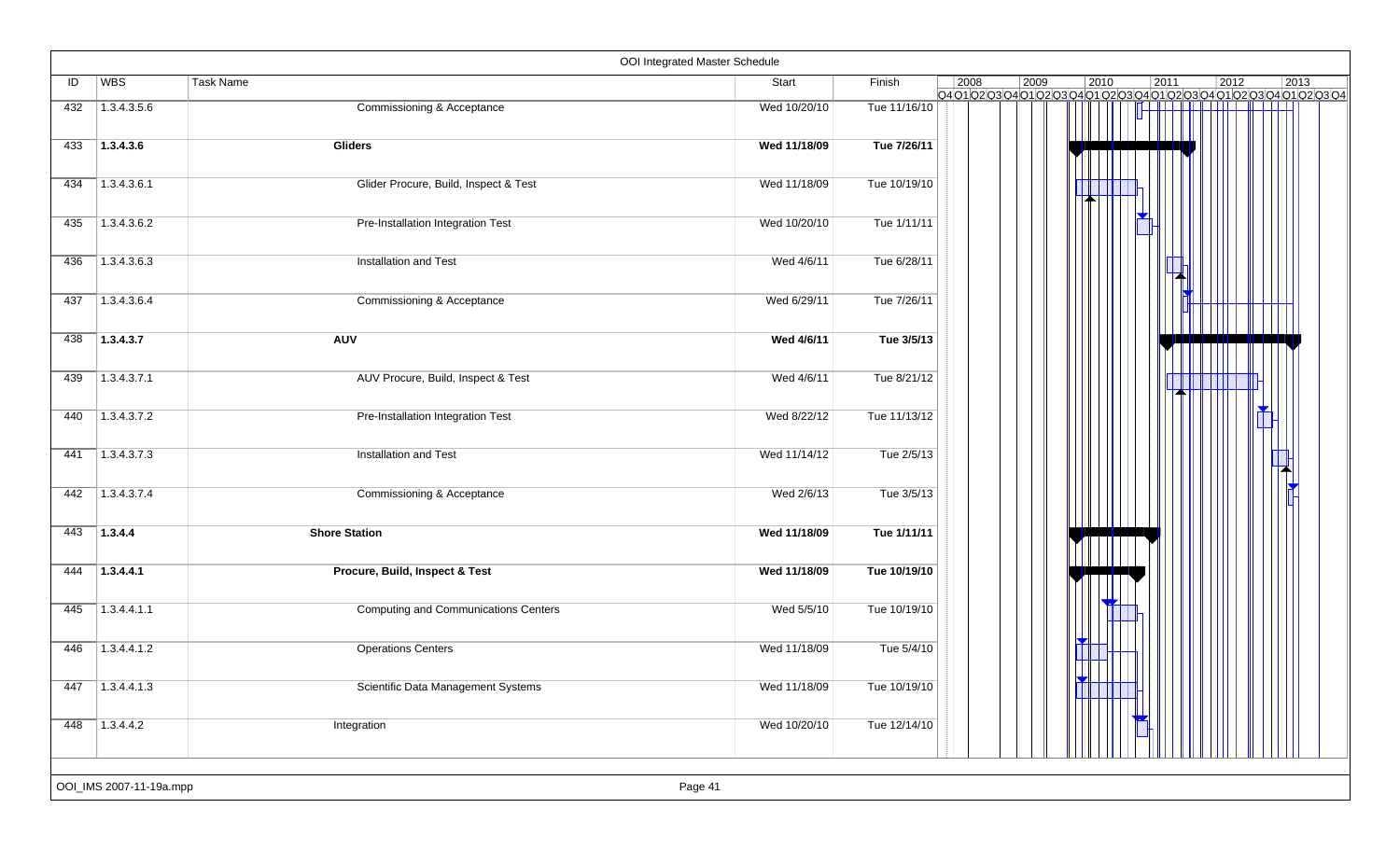|     |                         |                                                   | OOI Integrated Master Schedule |              |                       |      |                |                |      |                                                                              |
|-----|-------------------------|---------------------------------------------------|--------------------------------|--------------|-----------------------|------|----------------|----------------|------|------------------------------------------------------------------------------|
| ID  | WBS                     | Task Name                                         | Start                          | Finish       | 2008                  | 2009 | $ 2010\rangle$ | $\boxed{2011}$ | 2012 | $ 2013\rangle$<br>Q4Q1Q2Q3Q4Q1Q2Q3Q4Q1Q2Q3Q4Q1Q2Q3Q4Q1Q2Q3Q4Q1Q2Q3Q4Q1Q2Q3Q4 |
| 449 | 1.3.4.4.3               | Acceptance                                        | Wed 12/15/10                   | Tue 1/11/11  |                       |      |                |                |      |                                                                              |
| 450 |                         | <b>Coastal/ Global Milestones</b>                 | Tue 7/1/08                     | Mon 7/1/13   |                       |      |                |                |      |                                                                              |
| 451 |                         | Authorization to Procede                          | Tue 7/1/08                     | Tue 7/1/08   |                       |      |                |                |      |                                                                              |
| 452 |                         | Requirements Readiness Review                     | Tue 7/1/08                     | Tue 7/1/08   | $\blacktriangleright$ |      |                |                |      |                                                                              |
| 453 |                         | <b>Station Papa CDR</b>                           | Tue 11/17/09                   | Tue 11/17/09 |                       |      |                |                |      |                                                                              |
| 454 |                         | Station Papa Installation Readiness Review/ PCA   | Tue 5/31/11                    | Tue 5/31/11  |                       |      |                |                |      |                                                                              |
| 455 |                         | Station Papa Acceptance Complete                  | Tue 9/20/11                    | Tue 9/20/11  |                       |      |                |                |      |                                                                              |
| 456 |                         | Southern Ocean CDR                                | Tue 4/5/11                     | Tue 4/5/11   |                       |      |                |                |      |                                                                              |
| 457 |                         | Southern Ocean Installation Readiness Review/ PCA | Tue 11/13/12                   | Tue 11/13/12 |                       |      |                |                |      |                                                                              |
| 458 |                         | Southern Ocean Acceptance Complete                | Wed 3/6/13                     | Wed 3/6/13   |                       |      |                |                |      |                                                                              |
| 459 |                         | Irminger Sea CDR                                  | Tue 11/17/09                   | Tue 11/17/09 |                       |      |                |                |      |                                                                              |
| 460 |                         | Irminger Sea Installation Readiness Review/ PCA   | Tue 2/7/12                     | Tue 2/7/12   |                       |      |                |                |      |                                                                              |
| 461 |                         | Irminger Sea Acceptance Complete                  | Wed 5/30/12                    | Wed 5/30/12  |                       |      |                |                |      |                                                                              |
| 462 |                         | Mid Atlantic CDR                                  | Wed 11/18/09                   | Wed 11/18/09 |                       |      |                |                |      |                                                                              |
| 463 |                         | Mid Atlantic Installation Readiness Review/ PCA   | Wed 5/5/10                     | Wed 5/5/10   |                       |      |                |                |      |                                                                              |
| 464 |                         | Mid Atlantic Acceptance Complete                  | Wed 1/11/12                    | Wed 1/11/12  |                       |      |                |                | ₩    |                                                                              |
| 465 |                         | <b>PNW Uncabled Array CDR</b>                     | Tue 11/17/09                   | Tue 11/17/09 |                       |      |                |                |      |                                                                              |
|     | OOI_IMS 2007-11-19a.mpp |                                                   | Page 42                        |              |                       |      |                |                |      |                                                                              |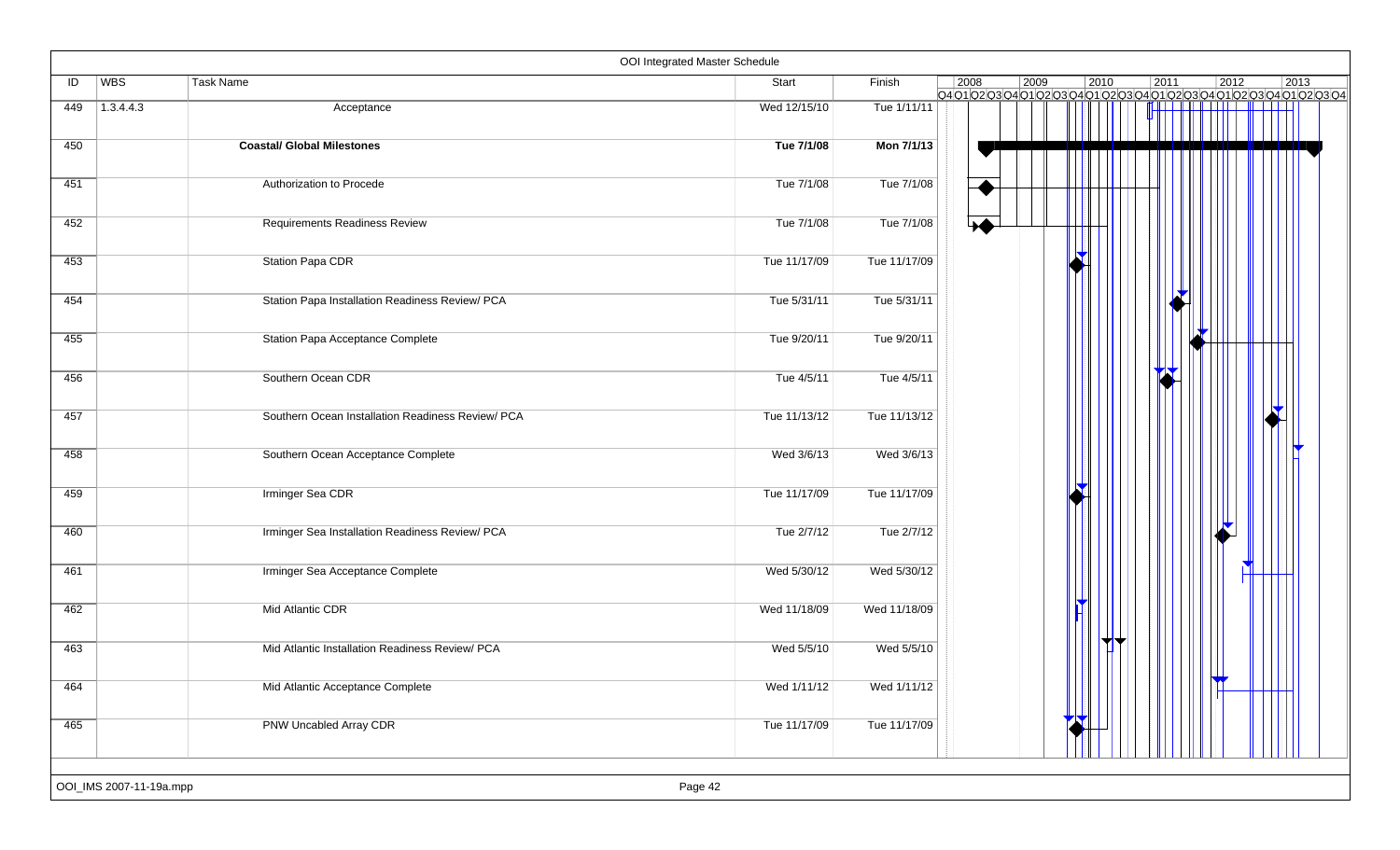|                 |                         |                                                                   | OOI Integrated Master Schedule |              |      |      |                |                |      |                                                                        |
|-----------------|-------------------------|-------------------------------------------------------------------|--------------------------------|--------------|------|------|----------------|----------------|------|------------------------------------------------------------------------|
| ID              | WBS                     | Task Name                                                         | Start                          | Finish       | 2008 | 2009 | $ 2010\rangle$ | $\boxed{2011}$ | 2012 | 2013<br>Q4Q1Q2Q3Q4Q1Q2Q3Q4Q1Q2Q3Q4Q1 Q2Q3Q4Q1 Q2Q3Q4Q1 Q2Q3Q4Q1 Q2Q3Q4 |
| 466             |                         | PNW Cabled Endurance Array CDR                                    | Tue 5/4/10                     | Tue 5/4/10   |      |      |                |                |      |                                                                        |
| 467             |                         | <b>Coastal Gliders CDR</b>                                        | Tue 11/17/09                   | Tue 11/17/09 |      |      |                |                |      |                                                                        |
| 468             |                         | PNW Endurance Array Installation Readiness Review/ PCA - Gliders  | Tue 1/11/11                    | Tue 1/11/11  |      |      |                |                |      |                                                                        |
| 469             |                         | PNW Endurance Array Installation Readiness Review/ PCA - Uncabled | Tue 7/26/11                    | Tue 7/26/11  |      |      |                |                |      |                                                                        |
| 470             |                         | PNW Endurance Array Installation Readiness Review/ PCA - Cabled   | Tue 9/20/11                    | Tue 9/20/11  |      |      |                |                |      |                                                                        |
| 471             |                         | PNW Endurance Array Acceptance Complete                           | Wed 1/11/12                    | Wed 1/11/12  |      |      |                |                |      |                                                                        |
| 472             |                         | Pioneer P1 - P4 CDR                                               | Tue 4/5/11                     | Tue 4/5/11   |      |      |                |                |      |                                                                        |
| 473             |                         | Pioneer Coastal Profiler CDR                                      | Tue 8/25/09                    | Tue 8/25/09  |      |      |                |                |      |                                                                        |
| 474             |                         | Pioneer P1 - P4 Installation Readiness Review/ PCA                | Tue 8/21/12                    | Tue 8/21/12  |      |      |                |                |      |                                                                        |
| 475             |                         | Pioneer Coastal Profiler Installation Readiness Revies/ PCA       | Tue 7/27/10                    | Tue 7/27/10  |      |      |                |                |      |                                                                        |
| 476             |                         | Pioneer Coastal Gliders Installation Readiness Review/ PCA        | Tue 4/5/11                     | Tue 4/5/11   |      |      |                |                |      |                                                                        |
| 477             |                         | Pioneer Array Acceptance Complete                                 | Wed 3/6/13                     | Wed 3/6/13   |      |      |                |                |      |                                                                        |
| 478             |                         | AUV and AUV Dock CDR                                              | Tue 4/5/11                     | Tue 4/5/11   |      |      |                |                |      |                                                                        |
| 479             |                         | AUV Installation Readiness Review/ PCA                            | Tue 11/13/12                   | Tue 11/13/12 |      |      |                |                |      |                                                                        |
| 480             |                         | End of Performance Period for LOE or "not yet in scope" items     | Mon 7/1/13                     | Mon 7/1/13   |      |      |                |                |      |                                                                        |
| 481             |                         | End of project                                                    | Thu 3/7/13                     | Thu 3/7/13   |      |      |                |                |      |                                                                        |
| $5\phantom{.0}$ | 1.4                     | <b>RSN IMS</b>                                                    | Tue 7/1/08                     | Fri 6/28/13  |      |      |                |                |      |                                                                        |
|                 | OOI_IMS 2007-11-19a.mpp |                                                                   | Page 43                        |              |      |      |                |                |      |                                                                        |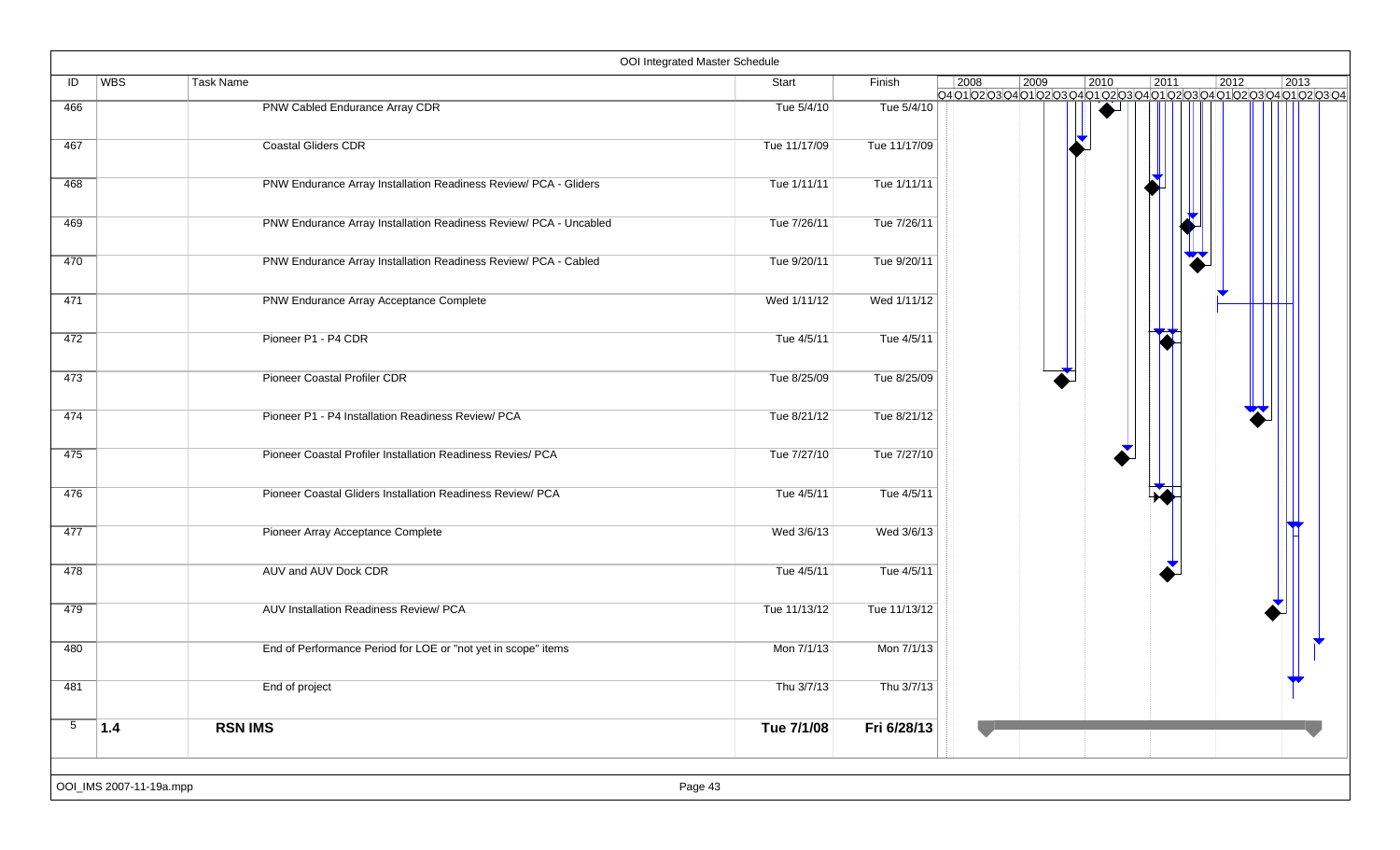|                |                         |                                     | OOI Integrated Master Schedule |              |      |      |                                                                                                         |      |      |
|----------------|-------------------------|-------------------------------------|--------------------------------|--------------|------|------|---------------------------------------------------------------------------------------------------------|------|------|
| ID             | WBS                     | Task Name                           | Start                          | Finish       | 2008 | 2009 | 2010<br> 2011<br>Q4 Q1 Q2 Q3 Q4 Q1 Q2 Q3 Q4 Q1 Q2 Q3 Q4 Q1 Q2 Q3 Q4 Q1 Q2 Q3 Q4 Q1 Q2 Q3 Q4 Q1 Q2 Q3 Q4 | 2012 | 2013 |
| $\mathbf{1}$   | 11.                     | $\overline{O}$                      | Tue 7/1/08                     | Fri 6/28/13  |      |      |                                                                                                         |      |      |
| 2              | 1.1                     | System Integration                  | Tue 7/1/08                     | Tue 7/1/08   |      |      |                                                                                                         |      |      |
| 3              | 1.2                     | Cyberinfrastructure                 | Tue 7/1/08                     | Tue 7/1/08   |      |      |                                                                                                         |      |      |
| $\overline{4}$ | 1.3                     | Coastal/ Global Observatory         | Tue 7/1/08                     | Tue 7/1/08   |      |      |                                                                                                         |      |      |
| 5              | $\vert$ 1.4             | <b>OOI_RSN</b>                      | Tue 7/1/08                     | Fri 6/28/13  |      |      |                                                                                                         |      |      |
| 6              | 1.4.1                   | <b>Project Management</b>           | Tue 7/1/08                     | Fri 6/28/13  |      |      |                                                                                                         |      |      |
| $\overline{7}$ | 1.4.1.1                 | 2008 Project Management and Support | Tue 7/1/08                     | Wed 12/31/08 |      |      |                                                                                                         |      |      |
| 8              | 1.4.1.1.1               | Project management and controls     | Tue 7/1/08                     | Wed 12/31/08 |      |      |                                                                                                         |      |      |
| 9              | 1.4.1.1.2               | Science Outreach and Education      | Tue 7/1/08                     | Wed 12/31/08 |      |      |                                                                                                         |      |      |
| 10             | 1.4.1.2                 | 2009 Project Management and Support | Thu 1/1/09                     | Thu 12/31/09 |      |      |                                                                                                         |      |      |
| 11             | 1.4.1.2.1               | Project management and controls     | Thu 1/1/09                     | Thu 12/31/09 |      |      |                                                                                                         |      |      |
| 12             | 1.4.1.2.2               | Science Outreach and Education      | Thu 1/1/09                     | Thu 12/31/09 |      |      |                                                                                                         |      |      |
| 13             | 1.4.1.3                 | 2010 Project Management and Support | Fri 1/1/10                     | Fri 12/31/10 |      |      |                                                                                                         |      |      |
| 14             | 1.4.1.3.1               | Project management and controls     | Fri 1/1/10                     | Fri 12/31/10 |      |      |                                                                                                         |      |      |
| 15             | 1.4.1.3.2               | Science Outreach and Education      | Fri 1/1/10                     | Fri 12/31/10 |      |      |                                                                                                         |      |      |
| 16             | 1.4.1.4                 | 2011 Project Management and Support | Mon 1/3/11                     | Fri 12/30/11 |      |      |                                                                                                         |      |      |
| 17             | 1.4.1.4.1               | Project management and controls     | Mon 1/3/11                     | Fri 12/30/11 |      |      |                                                                                                         |      |      |
|                |                         |                                     |                                |              |      |      |                                                                                                         |      |      |
|                | OOI_IMS 2007-11-19a.mpp |                                     | Page 44                        |              |      |      |                                                                                                         |      |      |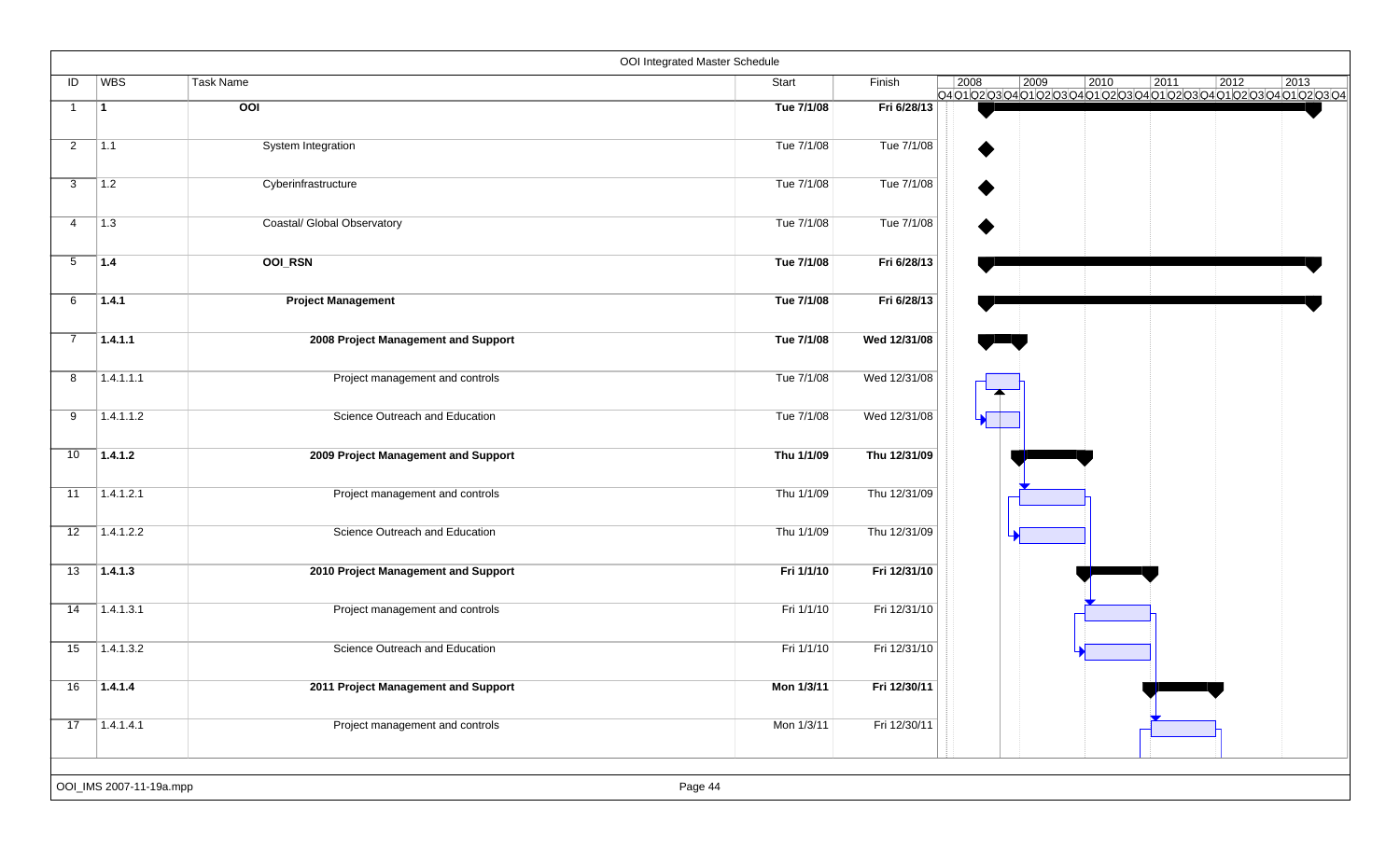|    |                         |                                         | OOI Integrated Master Schedule |              |                       |                                                                    |      |      |                |      |
|----|-------------------------|-----------------------------------------|--------------------------------|--------------|-----------------------|--------------------------------------------------------------------|------|------|----------------|------|
| ID | WBS                     | Task Name                               | Start                          | Finish       | 2008                  | 2009<br>Q401020304010203040102030401020304010203040102030401020304 | 2010 | 2011 | $\boxed{2012}$ | 2013 |
| 18 | 1.4.1.4.2               | Science Outreach and Education          | Mon 1/3/11                     | Fri 12/30/11 |                       |                                                                    |      |      |                |      |
| 19 | 1.4.1.5                 | 2012 Project Management and Support     | Mon 1/2/12                     | Mon 12/31/12 |                       |                                                                    |      |      |                |      |
| 20 | 1.4.1.5.1               | Project management and controls         | Mon 1/2/12                     | Mon 12/31/12 |                       |                                                                    |      |      |                |      |
| 21 | 1.4.1.5.2               | Science Outreach and Education          | Mon 1/2/12                     | Mon 12/31/12 |                       |                                                                    |      |      |                |      |
| 22 | 1.4.1.6                 | 2013 Project Management and Support     | Tue 1/1/13                     | Fri 6/28/13  |                       |                                                                    |      |      |                |      |
| 23 | 1.4.1.6.1               | Project management and controls         | Tue 1/1/13                     | Fri 6/28/13  |                       |                                                                    |      |      |                |      |
| 24 | 1.4.1.6.2               | Science Outreach and Education          | Tue 1/1/13                     | Fri 6/28/13  |                       |                                                                    |      |      |                |      |
| 25 | 1.4.1.7                 | <b>Permiting Process</b>                | Tue 7/1/08                     | Mon 2/15/10  |                       |                                                                    |      |      |                |      |
| 26 | 1.4.1.7.1               | <b>Permiting Acquisition</b>            | Tue 7/1/08                     | Mon 2/15/10  |                       |                                                                    |      |      |                |      |
| 27 | 1.4.1.7.1.1             | <b>Permit Strategy</b>                  | Tue 7/1/08                     | Mon 8/11/08  | $\blacksquare$        |                                                                    |      |      |                |      |
| 28 | 1.4.1.7.1.2             | Compile Permit List                     | Tue 8/12/08                    | Mon 11/3/08  |                       |                                                                    |      |      |                |      |
| 29 | 1.4.1.7.1.3             | Monitoring                              | Tue 11/4/08                    | Mon 2/15/10  |                       |                                                                    |      |      |                |      |
| 30 | 1.4.2                   | <b>System Engineering</b>               | Tue 7/1/08                     | Fri 6/28/13  |                       |                                                                    |      |      |                |      |
| 31 | 1.4.2.1                 | 2008 SE Management and Support          | Tue 7/1/08                     | Thu 1/1/09   |                       |                                                                    |      |      |                |      |
| 32 | 1.4.2.1.1               | Systems Engineering Oversight / Support | Tue 7/1/08                     | Wed 12/31/08 |                       |                                                                    |      |      |                |      |
| 33 | 1.4.2.1.2               | <b>Requirements Management</b>          | Tue 7/1/08                     | Thu 1/1/09   |                       |                                                                    |      |      |                |      |
| 34 | 1.4.2.1.2.1             | <b>System Requirements</b>              | Tue 7/1/08                     | Wed 12/31/08 | $\blacktriangleright$ |                                                                    |      |      |                |      |
|    |                         |                                         |                                |              |                       |                                                                    |      |      |                |      |
|    | OOI_IMS 2007-11-19a.mpp |                                         | Page 45                        |              |                       |                                                                    |      |      |                |      |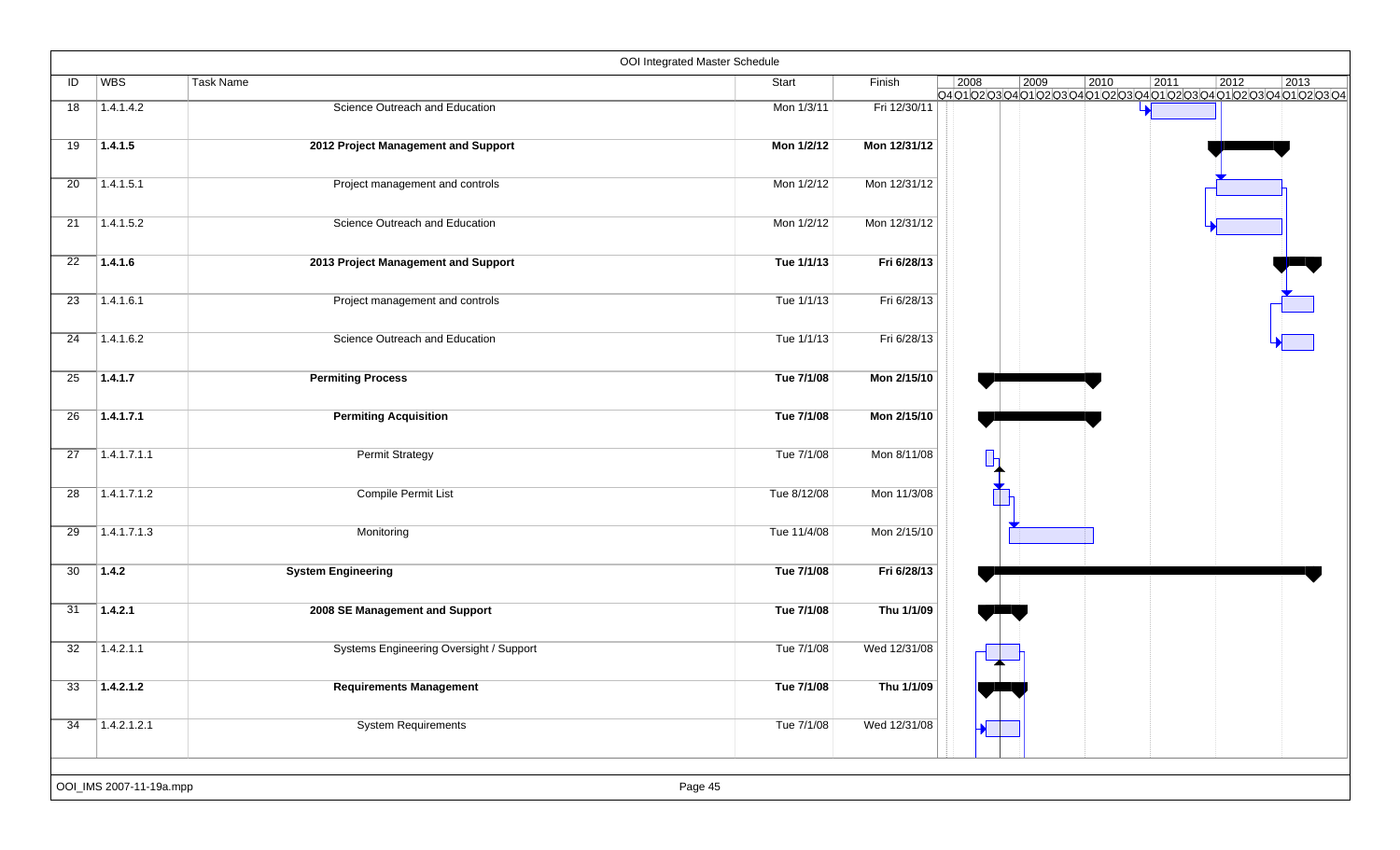|                 |                         | OOI Integrated Master Schedule                              |            |              |                       |                         |      |                                                                                                     |                |
|-----------------|-------------------------|-------------------------------------------------------------|------------|--------------|-----------------------|-------------------------|------|-----------------------------------------------------------------------------------------------------|----------------|
| ID              | <b>WBS</b>              | Task Name                                                   | Start      | Finish       | 2008                  | 2009                    | 2010 | 2011<br>$ 2012\rangle$<br>Q4Q1\Q2\Q3\Q4\Q1\Q2\Q3\Q4\Q1\Q2\Q3\Q4\Q1\Q2\Q3\Q4\Q1\Q2\Q3\Q4\Q1\Q2\Q3\Q4 | $ 2013\rangle$ |
| 35              | 1.4.2.1.2.2             | System Simulator for Pre-Installation Testing Requirements  | Tue 7/1/08 | Wed 12/31/08 |                       |                         |      |                                                                                                     |                |
| 36              | 1.4.2.1.2.3             | Primary and Secondary Node Requirements                     | Tue 7/1/08 | Wed 12/31/08 |                       |                         |      |                                                                                                     |                |
| 37              | 1.4.2.1.2.4             | LV Node Requirements                                        | Tue 7/1/08 | Wed 12/31/08 | $\blacktriangleright$ |                         |      |                                                                                                     |                |
| 38              | 1.4.2.1.2.5             | <b>Extension Cables including Terminations Requirements</b> | Tue 7/1/08 | Wed 12/31/08 |                       |                         |      |                                                                                                     |                |
| $\overline{39}$ | 1.4.2.1.2.6             | Vertical Mooring Requirements                               | Tue 7/1/08 | Wed 12/31/08 |                       |                         |      |                                                                                                     |                |
| 40              | 1.4.2.1.2.7             | Winch and Profiler Requirements                             | Tue 7/1/08 | Wed 12/31/08 |                       | $\blacktriangleright$   |      |                                                                                                     |                |
| 41              | 1.4.2.1.2.8             | J-Box Requirements                                          | Tue 7/1/08 | Wed 12/31/08 |                       |                         |      |                                                                                                     |                |
| 42              | 1.4.2.1.2.9             | <b>Shore Station Requirements</b>                           | Tue 7/1/08 | Wed 12/31/08 |                       | $\blacktriangleright$   |      |                                                                                                     |                |
| 43              | 1.4.2.1.2.10            | Network Management System Test Requiremenmts                | Tue 7/1/08 | Wed 12/31/08 | $\blacktriangleright$ |                         |      |                                                                                                     |                |
| 44              | 1.4.2.1.2.11            | <b>Back Haul Test Requirements</b>                          | Tue 7/1/08 | Wed 12/31/08 |                       |                         |      |                                                                                                     |                |
| 45              | 1.4.2.1.2.12            | <b>Logistics Depot Requirements</b>                         | Tue 7/1/08 | Wed 12/31/08 |                       |                         |      |                                                                                                     |                |
| 46              | 1.4.2.1.2.13            | <b>Core Instrument Package Requirements</b>                 | Tue 7/1/08 | Thu 1/1/09   |                       |                         |      |                                                                                                     |                |
| 47              | 1.4.2.1.2.13.1          | <b>Current Meter</b>                                        | Tue 7/1/08 | Wed 12/31/08 |                       |                         |      |                                                                                                     |                |
| 48              | 1.4.2.1.2.13.2          | <b>Bottom Pressure Sensor</b>                               | Tue 7/1/08 | Wed 12/31/08 |                       | $\overline{\mathbf{H}}$ |      |                                                                                                     |                |
| 49              | 1.4.2.1.2.13.3          | Hydrophone                                                  | Tue 7/1/08 | Wed 12/31/08 |                       |                         |      |                                                                                                     |                |
| 50              | 1.4.2.1.2.13.4          | <b>Broadband Seismometer</b>                                | Tue 7/1/08 | Wed 12/31/08 | $\blacktriangleright$ |                         |      |                                                                                                     |                |
| 51              | 1.4.2.1.2.13.5          | Surface Layer Core Instrument                               | Tue 7/1/08 | Wed 12/31/08 |                       | $\rightarrow$           |      |                                                                                                     |                |
|                 |                         |                                                             |            |              |                       |                         |      |                                                                                                     |                |
|                 | OOI_IMS 2007-11-19a.mpp | Page 46                                                     |            |              |                       |                         |      |                                                                                                     |                |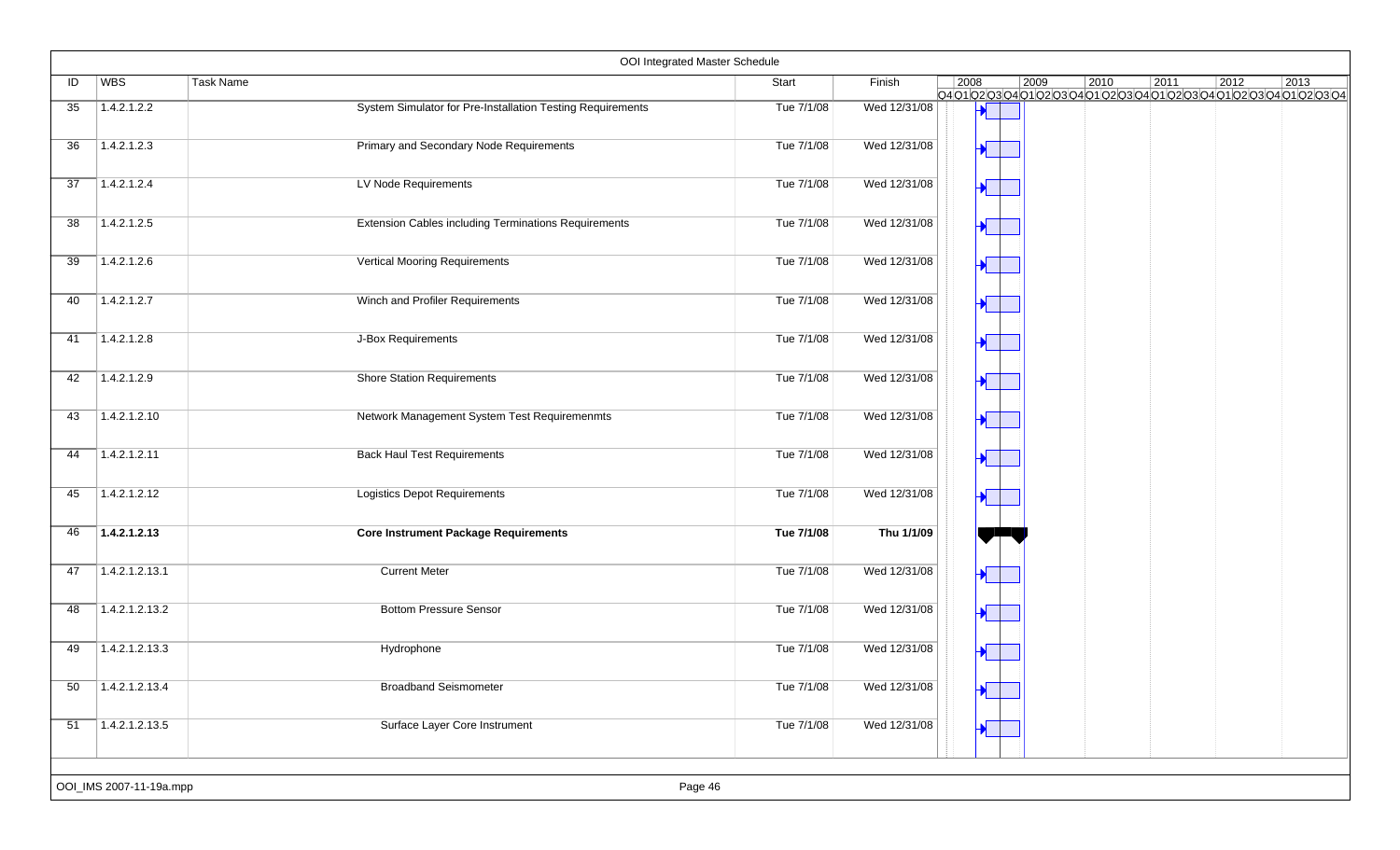|    |                         | OOI Integrated Master Schedule                          |            |              |                                |                |      |      |                |                                                                                            |
|----|-------------------------|---------------------------------------------------------|------------|--------------|--------------------------------|----------------|------|------|----------------|--------------------------------------------------------------------------------------------|
| ID | <b>WBS</b>              | <b>Task Name</b>                                        | Start      | Finish       | 2008                           | $ 2009\rangle$ | 2010 | 2011 | $ 2012\rangle$ | $ 2013\rangle$<br>Q4Q1Q2\Q3\Q4\Q1\Q2\Q3\Q4\Q1\Q2\Q3\Q4\Q1\Q2\Q3\Q4\Q1\Q2\Q3\Q4\Q1\Q2\Q3\Q4 |
| 52 | 1.4.2.1.2.13.6          | Mid Level Core Instrument                               | Tue 7/1/08 | Wed 12/31/08 |                                |                |      |      |                |                                                                                            |
| 53 | 1.4.2.1.2.13.7          | <b>Bottom Level Core Instrument</b>                     | Tue 7/1/08 | Thu 1/1/09   | $\blacktriangleright$          |                |      |      |                |                                                                                            |
| 54 | 1.4.2.1.2.14            | <b>Core Instrument PackageTest Plan</b>                 | Tue 7/1/08 | Wed 12/31/08 |                                |                |      |      |                |                                                                                            |
| 55 | 1.4.2.1.2.14.1          | <b>Current Meter</b>                                    | Tue 7/1/08 | Wed 12/31/08 |                                |                |      |      |                |                                                                                            |
| 56 | 1.4.2.1.2.14.2          | <b>Bottom Pressure Sensor</b>                           | Tue 7/1/08 | Wed 12/31/08 | $\blacktriangle^{\mathbb{P}}$  |                |      |      |                |                                                                                            |
| 57 | 1.4.2.1.2.14.3          | Hydrophone                                              | Tue 7/1/08 | Wed 12/31/08 | $\blacktriangleright$          |                |      |      |                |                                                                                            |
| 58 | 1.4.2.1.2.14.4          | <b>Broadband Seismometer</b>                            | Tue 7/1/08 | Wed 12/31/08 |                                |                |      |      |                |                                                                                            |
| 59 | 1.4.2.1.2.14.5          | Surface Layer Core Instrument                           | Tue 7/1/08 | Wed 12/31/08 |                                |                |      |      |                |                                                                                            |
| 60 | 1.4.2.1.2.14.6          | Mid Level Core Instrument                               | Tue 7/1/08 | Wed 12/31/08 | $\blacktriangleright$          |                |      |      |                |                                                                                            |
| 61 | 1.4.2.1.2.14.7          | <b>Bottom Level Core Instrument</b>                     | Tue 7/1/08 | Wed 12/31/08 |                                |                |      |      |                |                                                                                            |
| 62 | 1.4.2.1.3               | <b>Integration and Test Planning</b>                    | Tue 7/1/08 | Wed 12/31/08 |                                |                |      |      |                |                                                                                            |
| 63 | 1.4.2.1.3.1             | System Test Plan                                        | Tue 7/1/08 | Wed 12/31/08 |                                |                |      |      |                |                                                                                            |
| 64 | 1.4.2.1.3.2             | System Simulator for Pre-Installation Testing Test Plan | Tue 7/1/08 | Wed 12/31/08 |                                |                |      |      |                |                                                                                            |
| 65 | 1.4.2.1.3.3             | Primary and Secondary Node Test Plan                    | Tue 7/1/08 | Wed 12/31/08 | $\frac{1}{\sqrt{2}}$           |                |      |      |                |                                                                                            |
| 66 | 1.4.2.1.3.4             | LV Node Test Plan                                       | Tue 7/1/08 | Wed 12/31/08 | $\blacktriangleright$          |                |      |      |                |                                                                                            |
| 67 | 1.4.2.1.3.5             | Extension Cables including Terminations Test Plan       | Tue 7/1/08 | Wed 12/31/08 | $\blacktriangledown$           |                |      |      |                |                                                                                            |
| 68 | 1.4.2.1.3.6             | Vertical Mooring Test Plan                              | Tue 7/1/08 | Wed 12/31/08 | $\overline{\mathbf{a}^{\top}}$ |                |      |      |                |                                                                                            |
|    |                         |                                                         |            |              |                                |                |      |      |                |                                                                                            |
|    | OOI_IMS 2007-11-19a.mpp | Page 47                                                 |            |              |                                |                |      |      |                |                                                                                            |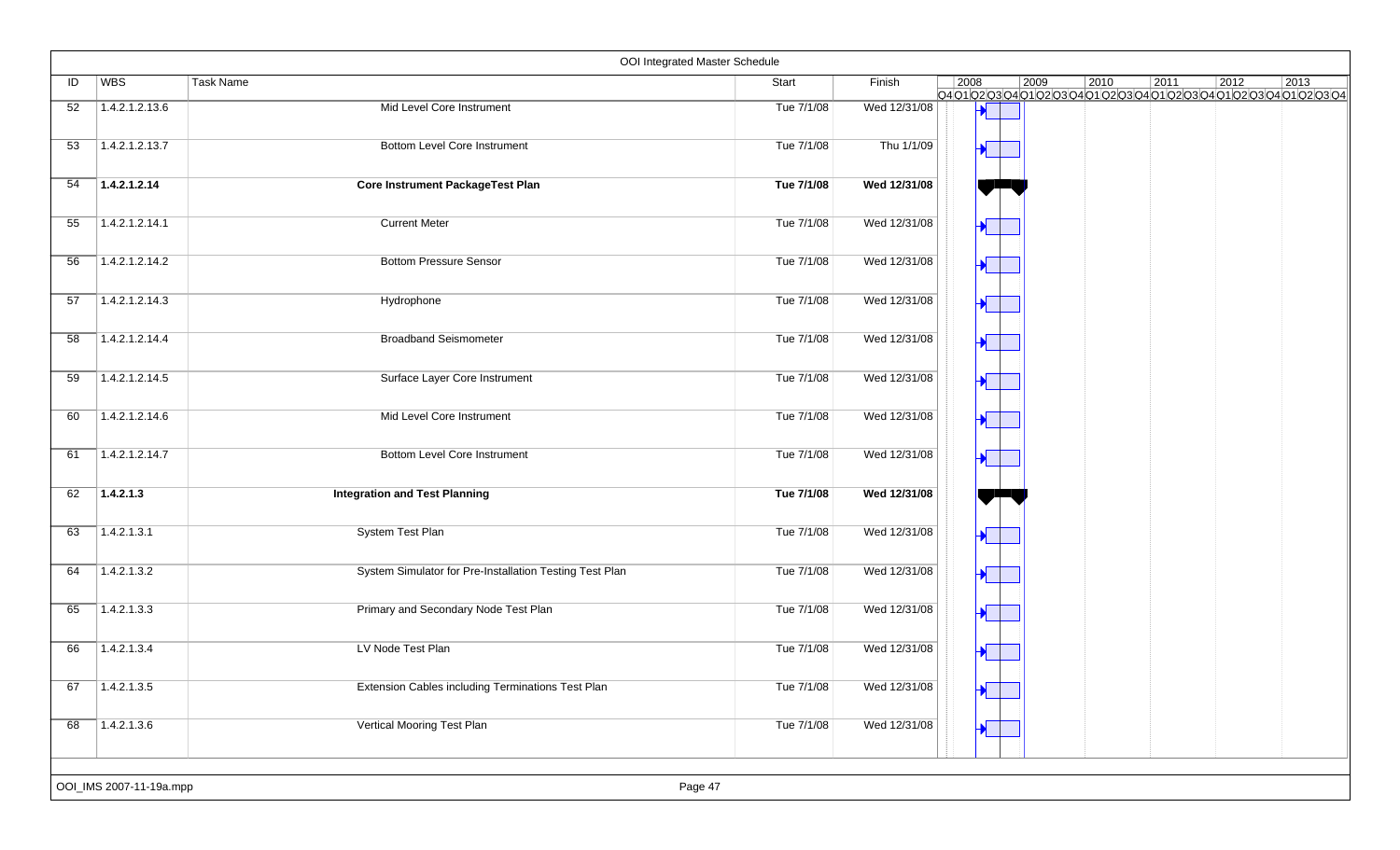|    |                         | OOI Integrated Master Schedule                              |            |              |                                       |      |      |      |      |                                                                                  |
|----|-------------------------|-------------------------------------------------------------|------------|--------------|---------------------------------------|------|------|------|------|----------------------------------------------------------------------------------|
| ID | <b>WBS</b>              | Task Name                                                   | Start      | Finish       | 2008                                  | 2009 | 2010 | 2011 | 2012 | 2013<br>Q4Q1Q2\Q3\Q4\Q1\Q2\Q3\Q4\Q1\Q2\Q3\Q4\Q1\Q2\Q3\Q4\Q1\Q2\Q3\Q4\Q1\Q2\Q3\Q4 |
| 69 | 1.4.2.1.3.7             | Winch and ProfilerTest Plan                                 | Tue 7/1/08 | Wed 12/31/08 |                                       |      |      |      |      |                                                                                  |
| 70 | 1.4.2.1.3.8             | J-BoxTest Plan                                              | Tue 7/1/08 | Wed 12/31/08 | $\blacktriangleright$                 |      |      |      |      |                                                                                  |
| 71 | 1.4.2.1.3.9             | Shore Station Test Plan                                     | Tue 7/1/08 | Wed 12/31/08 | $\overline{\mathcal{A}^{\mathbb{F}}}$ |      |      |      |      |                                                                                  |
| 72 | 1.4.2.1.3.10            | Network Management System Test Plan                         | Tue 7/1/08 | Wed 12/31/08 | $\blacktriangleright$                 |      |      |      |      |                                                                                  |
| 73 | 1.4.2.1.3.11            | Back Haul Test Plan                                         | Tue 7/1/08 | Wed 12/31/08 |                                       |      |      |      |      |                                                                                  |
| 74 | 1.4.2.1.4               | <b>Interface Agreements</b>                                 | Tue 7/1/08 | Wed 12/31/08 |                                       |      |      |      |      |                                                                                  |
| 75 | 1.4.2.1.4.1             | Cyberinfrastructure Interface Agreements                    | Tue 7/1/08 | Wed 12/31/08 | $\blacktriangleright$                 |      |      |      |      |                                                                                  |
| 76 | 1.4.2.1.4.2             | Coastal/Global Observatories Interface Agreements           | Tue 7/1/08 | Wed 12/31/08 | $\overline{\mathbf{r}^{\prime}}$      |      |      |      |      |                                                                                  |
| 77 | 1.4.2.1.4.3             | Internal Interface Agreements                               | Tue 7/1/08 | Wed 12/31/08 | $\blacktriangleright$                 |      |      |      |      |                                                                                  |
| 78 | 1.4.2.2                 | 2009 SE Management and Support                              | Thu 1/1/09 | Thu 12/31/09 |                                       |      |      |      |      |                                                                                  |
| 79 | 1.4.2.2.1               | Systems Engineering Oversight / Support                     | Thu 1/1/09 | Thu 12/31/09 |                                       |      |      |      |      |                                                                                  |
| 80 | 1.4.2.2.2               | <b>Requirements Management</b>                              | Thu 1/1/09 | Thu 12/31/09 |                                       |      |      |      |      |                                                                                  |
| 81 | 1.4.2.2.2.1             | <b>System Requirements</b>                                  | Thu 1/1/09 | Thu 12/31/09 |                                       |      |      |      |      |                                                                                  |
| 82 | 1.4.2.2.2.2             | System Simulator for Pre-Installation Testing Requirements  | Thu 1/1/09 | Thu 12/31/09 |                                       |      |      |      |      |                                                                                  |
| 83 | 1.4.2.2.2.3             | Primary and Secondary Node Requirements                     | Thu 1/1/09 | Thu 12/31/09 |                                       |      |      |      |      |                                                                                  |
| 84 | 1.4.2.2.2.4             | LV Node Requirements                                        | Thu 1/1/09 | Thu 12/31/09 |                                       |      |      |      |      |                                                                                  |
| 85 | 1.4.2.2.2.5             | <b>Extension Cables including Terminations Requirements</b> | Thu 1/1/09 | Thu 12/31/09 |                                       |      |      |      |      |                                                                                  |
|    |                         |                                                             |            |              |                                       |      |      |      |      |                                                                                  |
|    | OOI_IMS 2007-11-19a.mpp | Page 48                                                     |            |              |                                       |      |      |      |      |                                                                                  |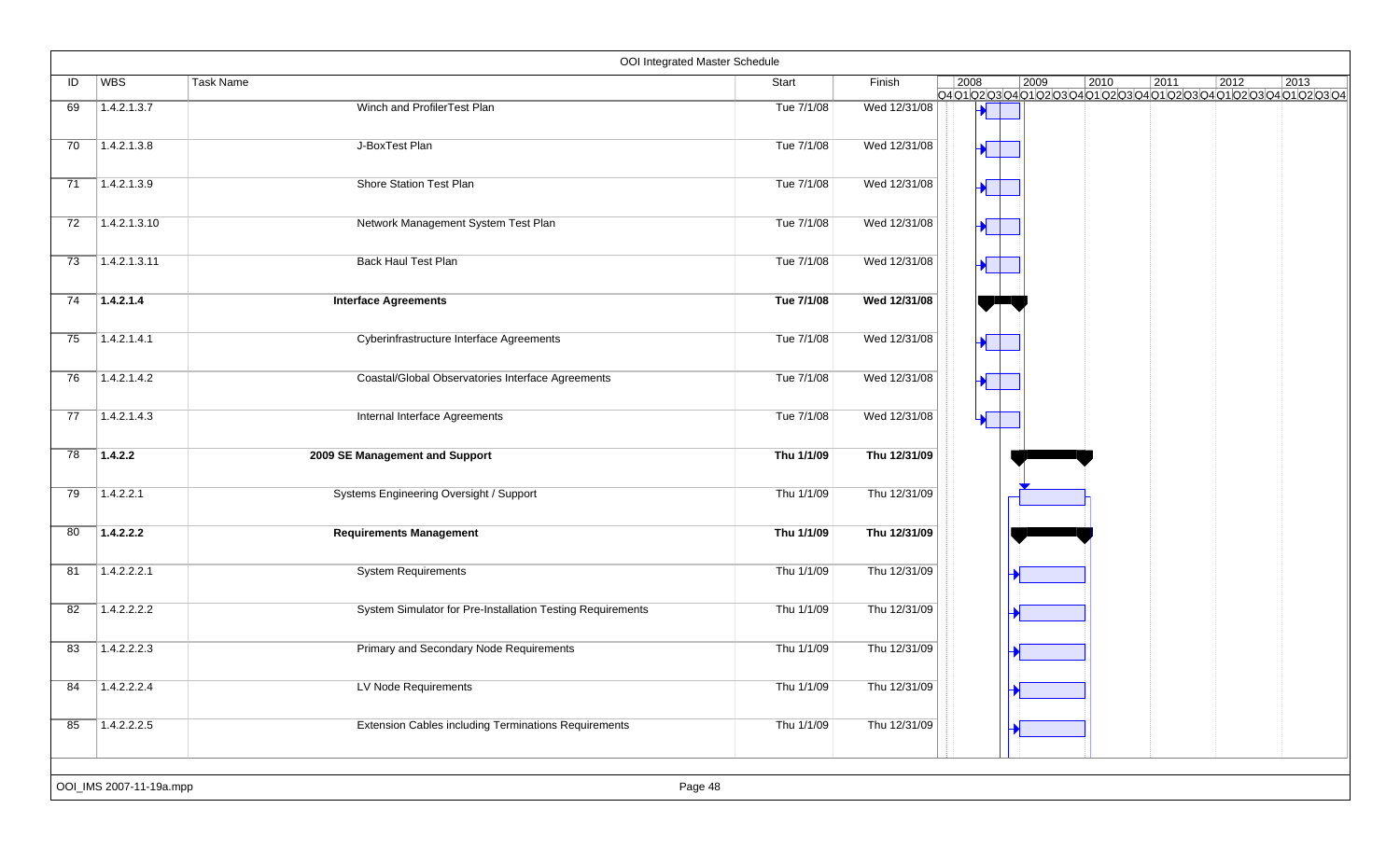|                 |                         | OOI Integrated Master Schedule               |            |              |                |                                                                                                          |                |      |                |      |
|-----------------|-------------------------|----------------------------------------------|------------|--------------|----------------|----------------------------------------------------------------------------------------------------------|----------------|------|----------------|------|
| ID              | WBS                     | Task Name                                    | Start      | Finish       | $ 2008\rangle$ | $ 2009\rangle$<br>Q4 Q1 Q2 Q3 Q4 Q1 Q2 Q3 Q4 Q1 Q2 Q3 Q4 Q1 Q2 Q3 Q4 Q1 Q2 Q3 Q4 Q1 Q2 Q3 Q4 Q1 Q2 Q3 Q4 | $ 2010\rangle$ | 2011 | $ 2012\rangle$ | 2013 |
| 86              | 1.4.2.2.2.6             | <b>Vertical Mooring Requirements</b>         | Thu 1/1/09 | Thu 12/31/09 |                |                                                                                                          |                |      |                |      |
| 87              | 1.4.2.2.2.7             | Winch and Profiler Requirements              | Thu 1/1/09 | Thu 12/31/09 |                |                                                                                                          |                |      |                |      |
| 88              | 1.4.2.2.2.8             | J-Box Requirements                           | Thu 1/1/09 | Thu 12/31/09 |                |                                                                                                          |                |      |                |      |
| 89              | 1.4.2.2.2.9             | <b>Shore Station Requirements</b>            | Thu 1/1/09 | Thu 12/31/09 |                |                                                                                                          |                |      |                |      |
| 90              | 1.4.2.2.2.10            | Network Management System Test Requiremenmts | Thu 1/1/09 | Thu 12/31/09 |                |                                                                                                          |                |      |                |      |
| 91              | 1.4.2.2.2.11            | <b>Back Haul Test Requirements</b>           | Thu 1/1/09 | Thu 12/31/09 |                |                                                                                                          |                |      |                |      |
| 92              | 1.4.2.2.2.12            | <b>Logistics Depot Requirements</b>          | Thu 1/1/09 | Thu 12/31/09 |                |                                                                                                          |                |      |                |      |
| $\overline{93}$ | 1.4.2.2.2.13            | <b>Core Instrument Package Requirements</b>  | Thu 1/1/09 | Thu 12/31/09 |                |                                                                                                          |                |      |                |      |
| 94              | 1.4.2.2.2.13.1          | <b>Current Meter</b>                         | Thu 1/1/09 | Thu 12/31/09 |                |                                                                                                          |                |      |                |      |
| 95              | 1.4.2.2.2.13.2          | <b>Bottom Pressure Sensor</b>                | Thu 1/1/09 | Thu 12/31/09 |                |                                                                                                          |                |      |                |      |
| 96              | 1.4.2.2.2.13.3          | Hydrophone                                   | Thu 1/1/09 | Thu 12/31/09 |                |                                                                                                          |                |      |                |      |
| 97              | 1.4.2.2.2.13.4          | <b>Broadband Seismometer</b>                 | Thu 1/1/09 | Thu 12/31/09 |                |                                                                                                          |                |      |                |      |
| 98              | 1.4.2.2.2.13.5          | Surface Layer Core Instrument                | Thu 1/1/09 | Thu 12/31/09 |                |                                                                                                          |                |      |                |      |
| 99              | 1.4.2.2.2.13.6          | Mid Level Core Instrument                    | Thu 1/1/09 | Thu 12/31/09 |                |                                                                                                          |                |      |                |      |
| 100             | 1.4.2.2.2.13.7          | <b>Bottom Level Core Instrument</b>          | Thu 1/1/09 | Thu 12/31/09 |                |                                                                                                          |                |      |                |      |
| 101             | 1.4.2.2.2.14            | <b>Core Instrument PackageTest Plan</b>      | Thu 1/1/09 | Thu 12/31/09 |                |                                                                                                          |                |      |                |      |
| 102             | 1.4.2.2.2.14.1          | <b>Current Meter</b>                         | Thu 1/1/09 | Thu 12/31/09 |                |                                                                                                          |                |      |                |      |
|                 | OOI_IMS 2007-11-19a.mpp | Page 49                                      |            |              |                |                                                                                                          |                |      |                |      |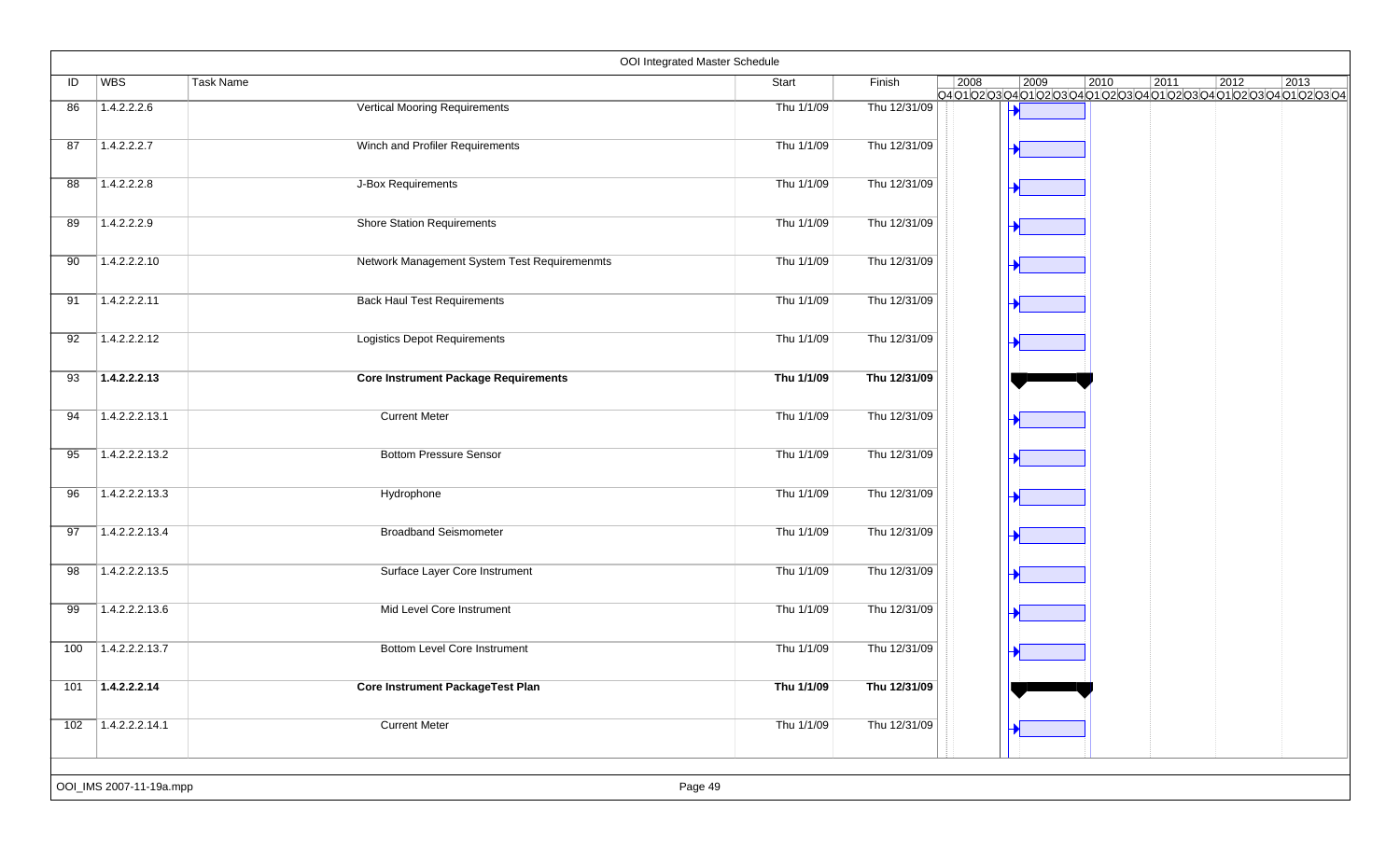|     |                         | OOI Integrated Master Schedule                          |            |              |      |                                                                                   |                |      |      |      |
|-----|-------------------------|---------------------------------------------------------|------------|--------------|------|-----------------------------------------------------------------------------------|----------------|------|------|------|
| ID  | WBS                     | <b>Task Name</b>                                        | Start      | Finish       | 2008 | 2009<br>Q4Q1\Q2\Q3\Q4\Q1\Q2\Q3\Q4\Q1\Q2\Q3\Q4\Q1\Q2\Q3\Q4\Q1\Q2\Q3\Q4\Q1\Q2\Q3\Q4 | $ 2010\rangle$ | 2011 | 2012 | 2013 |
| 103 | 1.4.2.2.2.14.2          | <b>Bottom Pressure Sensor</b>                           | Thu 1/1/09 | Thu 12/31/09 |      |                                                                                   |                |      |      |      |
| 104 | 1.4.2.2.2.14.3          | Hydrophone                                              | Thu 1/1/09 | Thu 12/31/09 |      |                                                                                   |                |      |      |      |
| 105 | 1.4.2.2.2.14.4          | <b>Broadband Seismometer</b>                            | Thu 1/1/09 | Thu 12/31/09 |      |                                                                                   |                |      |      |      |
| 106 | 1.4.2.2.2.14.5          | Surface Layer Core Instrument                           | Thu 1/1/09 | Thu 12/31/09 |      |                                                                                   |                |      |      |      |
| 107 | 1.4.2.2.2.14.6          | Mid Level Core Instrument                               | Thu 1/1/09 | Thu 12/31/09 |      |                                                                                   |                |      |      |      |
| 108 | 1.4.2.2.2.14.7          | <b>Bottom Level Core Instrument</b>                     | Thu 1/1/09 | Thu 12/31/09 |      |                                                                                   |                |      |      |      |
| 109 | 1.4.2.2.3               | <b>Integration and Test Planning</b>                    | Thu 1/1/09 | Thu 12/31/09 |      |                                                                                   |                |      |      |      |
| 110 | 1.4.2.2.3.1             | <b>System Test Plan</b>                                 | Thu 1/1/09 | Thu 12/31/09 |      |                                                                                   |                |      |      |      |
| 111 | 1.4.2.2.3.2             | System Simulator for Pre-Installation Testing Test Plan | Thu 1/1/09 | Thu 12/31/09 |      |                                                                                   |                |      |      |      |
| 112 | 1.4.2.2.3.3             | Primary and Secondary Node Test Plan                    | Thu 1/1/09 | Thu 12/31/09 |      |                                                                                   |                |      |      |      |
| 113 | 1.4.2.2.3.4             | LV Node Test Plan                                       | Thu 1/1/09 | Thu 12/31/09 |      |                                                                                   |                |      |      |      |
| 114 | 1.4.2.2.3.5             | Extension Cables including Terminations Test Plan       | Thu 1/1/09 | Thu 12/31/09 |      |                                                                                   |                |      |      |      |
| 115 | 1.4.2.2.3.6             | Vertical Mooring Test Plan                              | Thu 1/1/09 | Thu 12/31/09 |      |                                                                                   |                |      |      |      |
| 116 | 1.4.2.2.3.7             | Winch and ProfilerTest Plan                             | Thu 1/1/09 | Thu 12/31/09 |      |                                                                                   |                |      |      |      |
| 117 | 1.4.2.2.3.8             | J-BoxTest Plan                                          | Thu 1/1/09 | Thu 12/31/09 |      |                                                                                   |                |      |      |      |
| 118 | 1.4.2.2.3.9             | <b>Shore Station Test Plan</b>                          | Thu 1/1/09 | Thu 12/31/09 |      |                                                                                   |                |      |      |      |
| 119 | 1.4.2.2.3.10            | Network Management System Test Plan                     | Thu 1/1/09 | Thu 12/31/09 |      |                                                                                   |                |      |      |      |
|     |                         |                                                         |            |              |      |                                                                                   |                |      |      |      |
|     | OOI_IMS 2007-11-19a.mpp | Page 50                                                 |            |              |      |                                                                                   |                |      |      |      |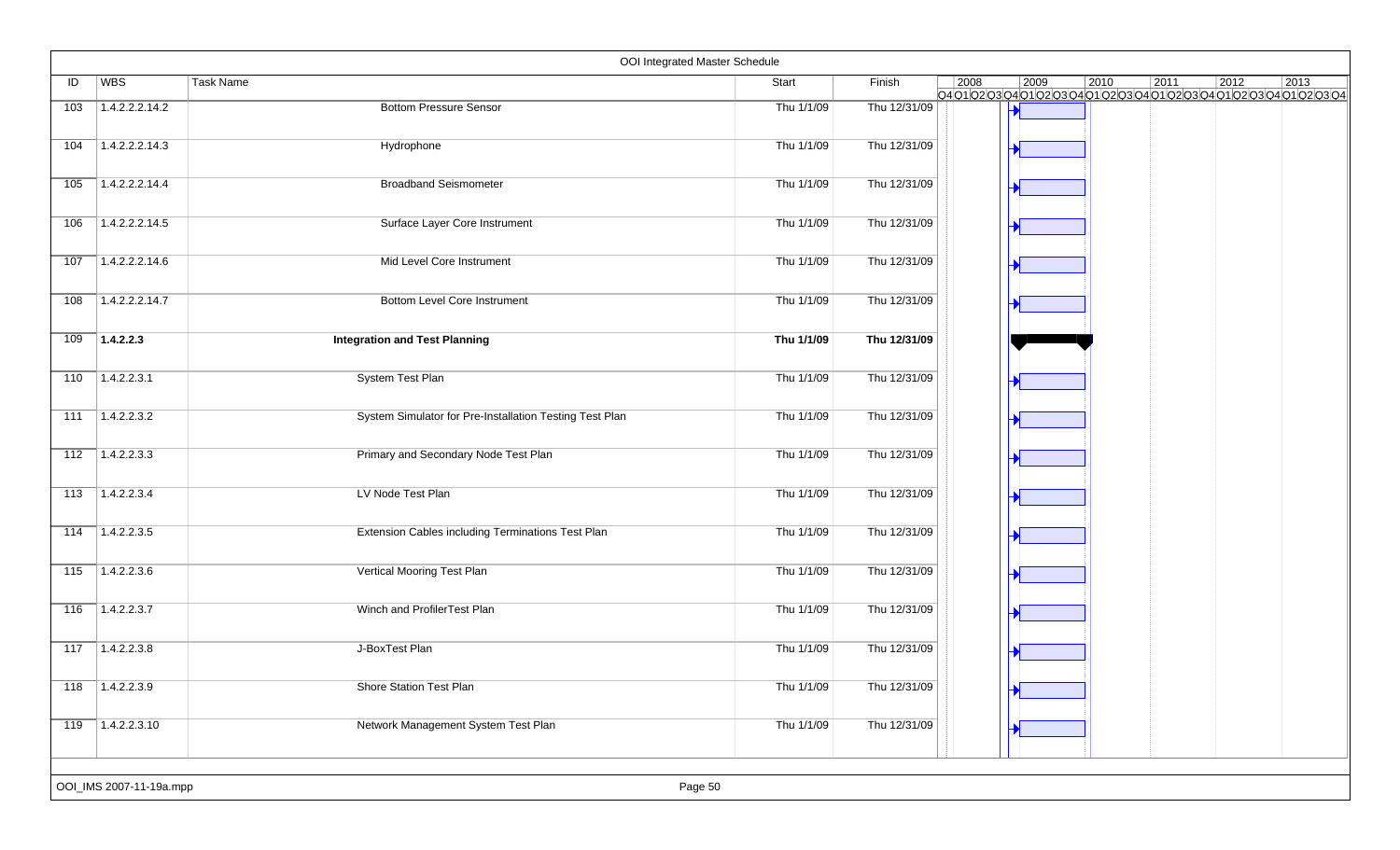|                  |                         | OOI Integrated Master Schedule                              |            |              |                |      |      |      |                                                                                             |      |
|------------------|-------------------------|-------------------------------------------------------------|------------|--------------|----------------|------|------|------|---------------------------------------------------------------------------------------------|------|
| ID               | <b>WBS</b>              | Task Name                                                   | Start      | Finish       | $ 2008\rangle$ | 2009 | 2010 | 2011 | $ 2012\rangle$<br>Q4Q1\Q2\Q3\Q4\Q1\Q2\Q3\Q4\Q1\Q2\Q3\Q4\Q1\Q2\Q3\Q4\Q1\Q2\Q3\Q4\Q1\Q2\Q3\Q4 | 2013 |
| 120              | 1.4.2.2.3.11            | <b>Back Haul Test Plan</b>                                  | Thu 1/1/09 | Thu 12/31/09 |                |      |      |      |                                                                                             |      |
| 121              | 1.4.2.2.4               | <b>Interface Agreements</b>                                 | Thu 1/1/09 | Thu 12/31/09 |                |      |      |      |                                                                                             |      |
| 122              | 1.4.2.2.4.1             | Cyberinfrastructure Interface Agreements                    | Thu 1/1/09 | Thu 12/31/09 |                |      |      |      |                                                                                             |      |
| 123              | 1.4.2.2.4.2             | Coastal/Global Observatories Interface Agreements           | Thu 1/1/09 | Thu 12/31/09 |                |      |      |      |                                                                                             |      |
| 124              | 1.4.2.2.4.3             | Internal Interface Agreements                               | Thu 1/1/09 | Thu 12/31/09 |                |      |      |      |                                                                                             |      |
| 125              | 1.4.2.3                 | 2010 SE Management and Support                              | Fri 1/1/10 | Fri 12/31/10 |                |      |      |      |                                                                                             |      |
| 126              | 1.4.2.3.1               | Systems Engineering Oversight / Support                     | Fri 1/1/10 | Fri 12/31/10 |                |      |      |      |                                                                                             |      |
| 127              | 1.4.2.3.2               | <b>Requirements Management</b>                              | Fri 1/1/10 | Fri 12/31/10 |                |      |      |      |                                                                                             |      |
| 128              | 1.4.2.3.2.1             | <b>System Requirements</b>                                  | Fri 1/1/10 | Fri 12/31/10 |                |      |      |      |                                                                                             |      |
| 129              | 1.4.2.3.2.2             | System Simulator for Pre-Installation Testing Requirements  | Fri 1/1/10 | Fri 12/31/10 |                |      |      |      |                                                                                             |      |
| 130              | 1.4.2.3.2.3             | Primary and Secondary Node Requirements                     | Fri 1/1/10 | Fri 12/31/10 |                |      |      |      |                                                                                             |      |
| 131              | 1.4.2.3.2.4             | LV Node Requirements                                        | Fri 1/1/10 | Fri 12/31/10 |                |      |      |      |                                                                                             |      |
| $\overline{132}$ | 1.4.2.3.2.5             | <b>Extension Cables including Terminations Requirements</b> | Fri 1/1/10 | Fri 12/31/10 |                |      |      |      |                                                                                             |      |
| 133              | 1.4.2.3.2.6             | <b>Vertical Mooring Requirements</b>                        | Fri 1/1/10 | Fri 12/31/10 |                |      |      |      |                                                                                             |      |
| 134              | 1.4.2.3.2.7             | Winch and Profiler Requirements                             | Fri 1/1/10 | Fri 12/31/10 |                |      |      |      |                                                                                             |      |
| 135              | 1.4.2.3.2.8             | J-Box Requirements                                          | Fri 1/1/10 | Fri 12/31/10 |                |      |      |      |                                                                                             |      |
| 136              | 1.4.2.3.2.9             | <b>Shore Station Requirements</b>                           | Fri 1/1/10 | Fri 12/31/10 |                |      |      |      |                                                                                             |      |
|                  | OOI_IMS 2007-11-19a.mpp | Page 51                                                     |            |              |                |      |      |      |                                                                                             |      |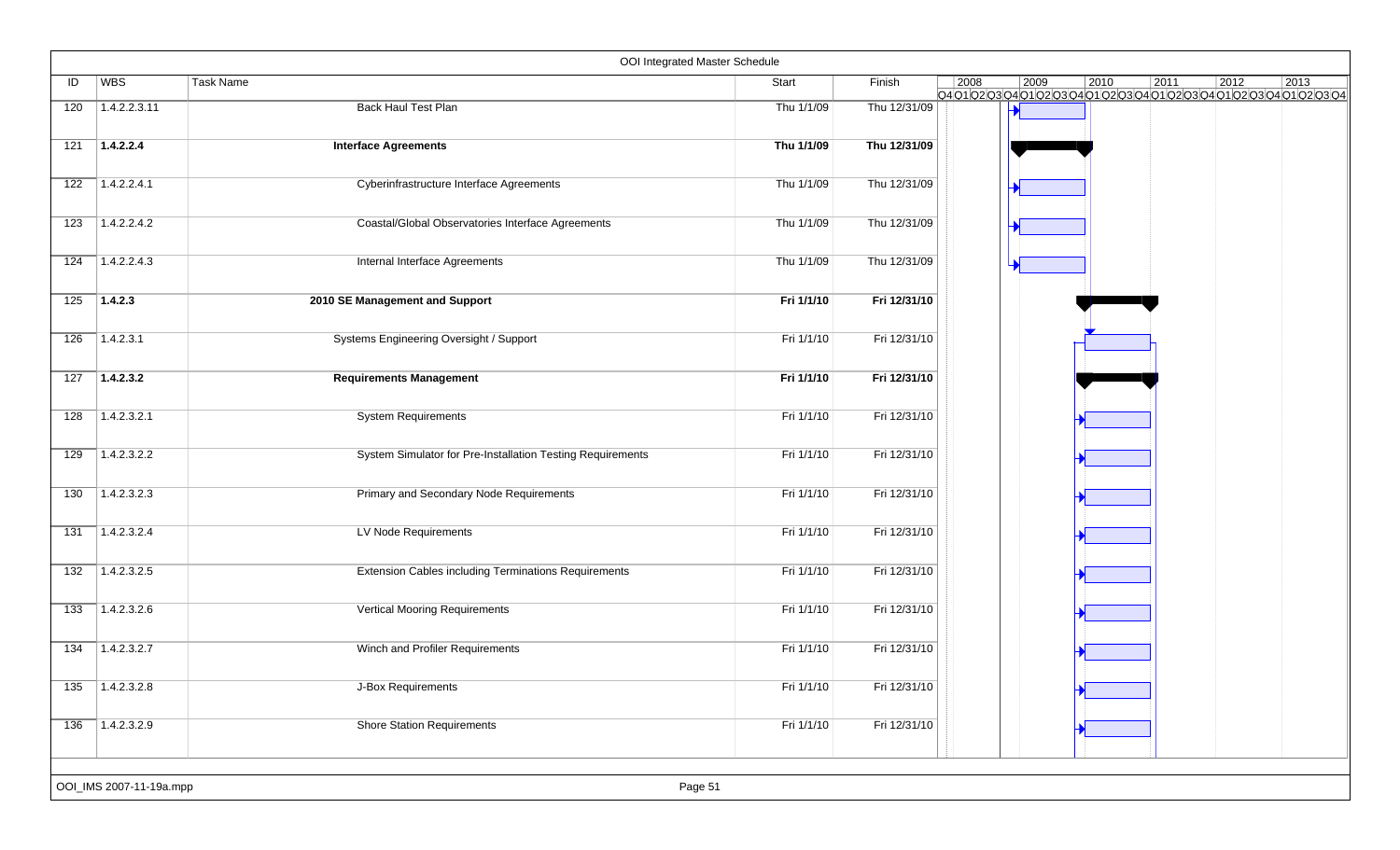|     |                         |                                              | OOI Integrated Master Schedule |              |      |      |                |                        |                                                                                                          |
|-----|-------------------------|----------------------------------------------|--------------------------------|--------------|------|------|----------------|------------------------|----------------------------------------------------------------------------------------------------------|
| ID  | WBS                     | <b>Task Name</b>                             | Start                          | Finish       | 2008 | 2009 | $ 2010\rangle$ | $\boxed{2011}$<br>2012 | $ 2013\rangle$<br>Q4 Q1 Q2 Q3 Q4 Q1 Q2 Q3 Q4 Q1 Q2 Q3 Q4 Q1 Q2 Q3 Q4 Q1 Q2 Q3 Q4 Q1 Q2 Q3 Q4 Q1 Q2 Q3 Q4 |
| 137 | 1.4.2.3.2.10            | Network Management System Test Requiremenmts | Fri 1/1/10                     | Fri 12/31/10 |      |      |                |                        |                                                                                                          |
| 138 | 1.4.2.3.2.11            | <b>Back Haul Test Requirements</b>           | Fri 1/1/10                     | Fri 12/31/10 |      |      |                |                        |                                                                                                          |
| 139 | 1.4.2.3.2.12            | <b>Logistics Depot Requirements</b>          | Fri 1/1/10                     | Fri 12/31/10 |      |      |                |                        |                                                                                                          |
| 140 | 1.4.2.3.2.13            | <b>Core Instrument Package Requirements</b>  | Fri 1/1/10                     | Fri 12/31/10 |      |      |                |                        |                                                                                                          |
| 141 | 1.4.2.3.2.13.1          | <b>Current Meter</b>                         | Fri 1/1/10                     | Fri 12/31/10 |      |      |                |                        |                                                                                                          |
| 142 | 1.4.2.3.2.13.2          | <b>Bottom Pressure Sensor</b>                | Fri 1/1/10                     | Fri 12/31/10 |      |      |                |                        |                                                                                                          |
| 143 | 1.4.2.3.2.13.3          | Hydrophone                                   | Fri 1/1/10                     | Fri 12/31/10 |      |      |                |                        |                                                                                                          |
| 144 | 1.4.2.3.2.13.4          | <b>Broadband Seismometer</b>                 | Fri 1/1/10                     | Fri 12/31/10 |      |      |                |                        |                                                                                                          |
| 145 | 1.4.2.3.2.13.5          | Surface Layer Core Instrument                | Fri 1/1/10                     | Fri 12/31/10 |      |      |                |                        |                                                                                                          |
| 146 | 1.4.2.3.2.13.6          | Mid Level Core Instrument                    | Fri 1/1/10                     | Fri 12/31/10 |      |      |                |                        |                                                                                                          |
| 147 | 1.4.2.3.2.13.7          | <b>Bottom Level Core Instrument</b>          | Fri 1/1/10                     | Fri 12/31/10 |      |      |                |                        |                                                                                                          |
| 148 | 1.4.2.3.2.14            | <b>Core Instrument PackageTest Plan</b>      | Fri 1/1/10                     | Fri 12/31/10 |      |      |                |                        |                                                                                                          |
| 149 | 1.4.2.3.2.14.1          | <b>Current Meter</b>                         | Fri 1/1/10                     | Fri 12/31/10 |      |      |                |                        |                                                                                                          |
| 150 | 1.4.2.3.2.14.2          | <b>Bottom Pressure Sensor</b>                | Fri 1/1/10                     | Fri 12/31/10 |      |      |                |                        |                                                                                                          |
| 151 | 1.4.2.3.2.14.3          | Hydrophone                                   | Fri 1/1/10                     | Fri 12/31/10 |      |      |                |                        |                                                                                                          |
| 152 | 1.4.2.3.2.14.4          | <b>Broadband Seismometer</b>                 | Fri 1/1/10                     | Fri 12/31/10 |      |      |                |                        |                                                                                                          |
| 153 | 1.4.2.3.2.14.5          | Surface Layer Core Instrument                | Fri 1/1/10                     | Fri 12/31/10 |      |      |                |                        |                                                                                                          |
|     | OOI_IMS 2007-11-19a.mpp |                                              | Page 52                        |              |      |      |                |                        |                                                                                                          |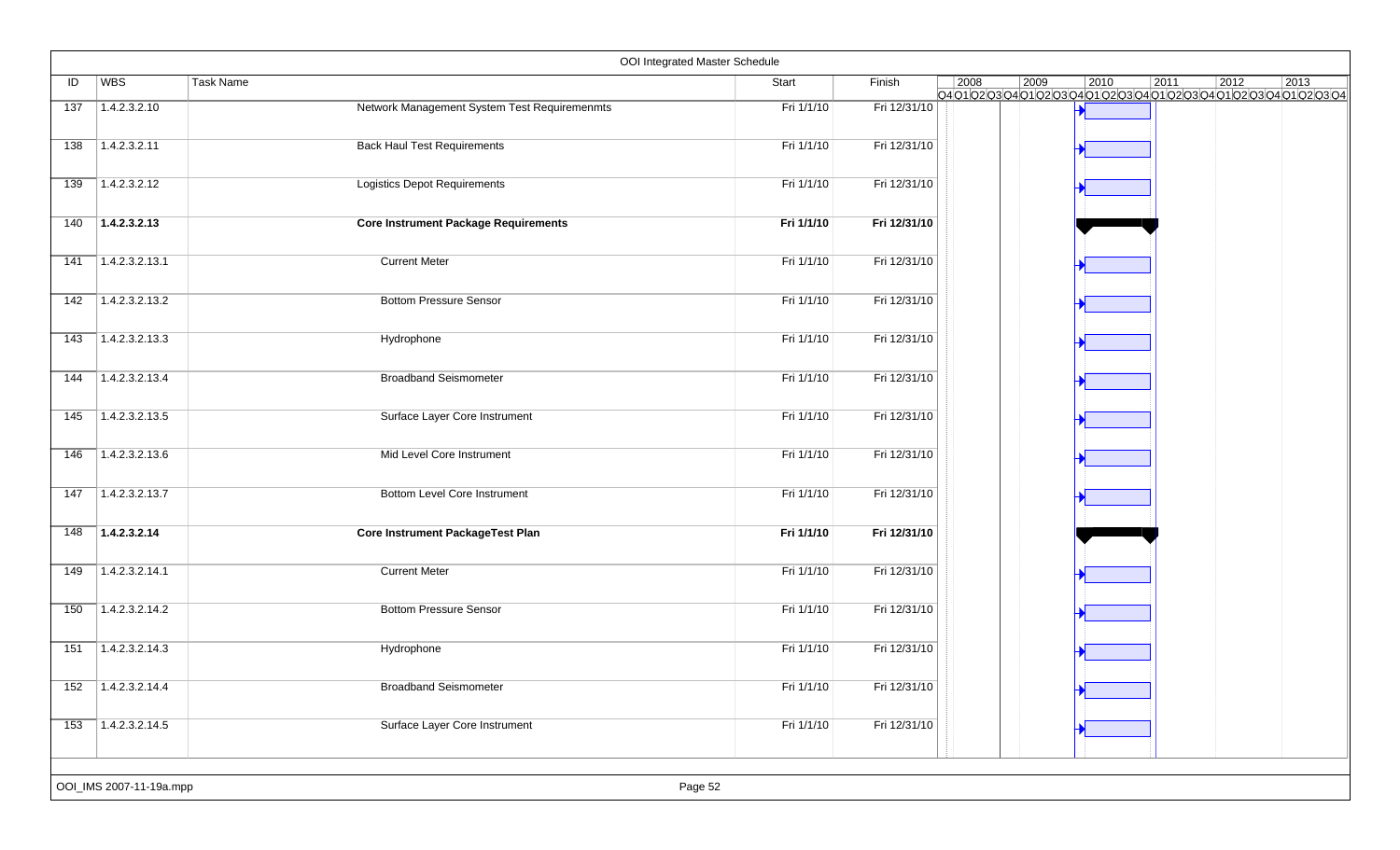| ID<br>154<br>155<br>156 | WBS <br>1.4.2.3.2.14.6<br>1.4.2.3.2.14.7<br>1.4.2.3.3 | Task Name<br>Mid Level Core Instrument<br>Bottom Level Core Instrument | Start<br>Fri 1/1/10<br>Fri 1/1/10 | Finish<br>Fri 12/31/10 | $ 2008\rangle$ | $ 2009\rangle$<br>$ 2010\rangle$<br>Q401020304010203040102030401020304010203040102030401020304 | $\boxed{2011}$ | 2012 | $ 2013\rangle$ |
|-------------------------|-------------------------------------------------------|------------------------------------------------------------------------|-----------------------------------|------------------------|----------------|------------------------------------------------------------------------------------------------|----------------|------|----------------|
|                         |                                                       |                                                                        |                                   |                        |                |                                                                                                |                |      |                |
|                         |                                                       |                                                                        |                                   |                        |                |                                                                                                |                |      |                |
|                         |                                                       |                                                                        |                                   | Fri 12/31/10           |                |                                                                                                |                |      |                |
|                         |                                                       | <b>Integration and Test Planning</b>                                   | Fri 1/1/10                        | Fri 12/31/10           |                |                                                                                                |                |      |                |
| 157                     | 1.4.2.3.3.1                                           | System Test Plan                                                       | Fri 1/1/10                        | Fri 12/31/10           |                |                                                                                                |                |      |                |
| 158                     | 1.4.2.3.3.2                                           | System Simulator for Pre-Installation Testing Test Plan                | Fri 1/1/10                        | Fri 12/31/10           |                |                                                                                                |                |      |                |
| 159                     | 1.4.2.3.3.3                                           | Primary and Secondary Node Test Plan                                   | Fri 1/1/10                        | Fri 12/31/10           |                |                                                                                                |                |      |                |
| 160                     | 1.4.2.3.3.4                                           | LV Node Test Plan                                                      | Fri 1/1/10                        | Fri 12/31/10           |                |                                                                                                |                |      |                |
| 161                     | 1.4.2.3.3.5                                           | Extension Cables including Terminations Test Plan                      | Fri 1/1/10                        | Fri 12/31/10           |                |                                                                                                |                |      |                |
| 162                     | 1.4.2.3.3.6                                           | Vertical Mooring Test Plan                                             | Fri 1/1/10                        | Fri 12/31/10           |                |                                                                                                |                |      |                |
| 163                     | 1.4.2.3.3.7                                           | Winch and ProfilerTest Plan                                            | Fri 1/1/10                        | Fri 12/31/10           |                |                                                                                                |                |      |                |
| 164                     | 1.4.2.3.3.8                                           | J-BoxTest Plan                                                         | Fri 1/1/10                        | Fri 12/31/10           |                |                                                                                                |                |      |                |
| 165                     | 1.4.2.3.3.9                                           | <b>Shore Station Test Plan</b>                                         | Fri 1/1/10                        | Fri 12/31/10           |                |                                                                                                |                |      |                |
| 166                     | 1.4.2.3.3.10                                          | Network Management System Test Plan                                    | Fri 1/1/10                        | Fri 12/31/10           |                |                                                                                                |                |      |                |
| 167                     | 1.4.2.3.3.11                                          | Back Haul Test Plan                                                    | Fri 1/1/10                        | Fri 12/31/10           |                |                                                                                                |                |      |                |
| 168                     | 1.4.2.3.4                                             | <b>Interface Agreements</b>                                            | Fri 1/1/10                        | Fri 12/31/10           |                |                                                                                                |                |      |                |
| 169                     | 1.4.2.3.4.1                                           | Cyberinfrastructure Interface Agreements                               | Fri 1/1/10                        | Fri 12/31/10           |                |                                                                                                |                |      |                |
| 170                     | 1.4.2.3.4.2                                           | Coastal/Global Observatories Interface Agreements                      | Fri 1/1/10                        | Fri 12/31/10           |                |                                                                                                |                |      |                |
|                         | OOI_IMS 2007-11-19a.mpp                               | Page 53                                                                |                                   |                        |                |                                                                                                |                |      |                |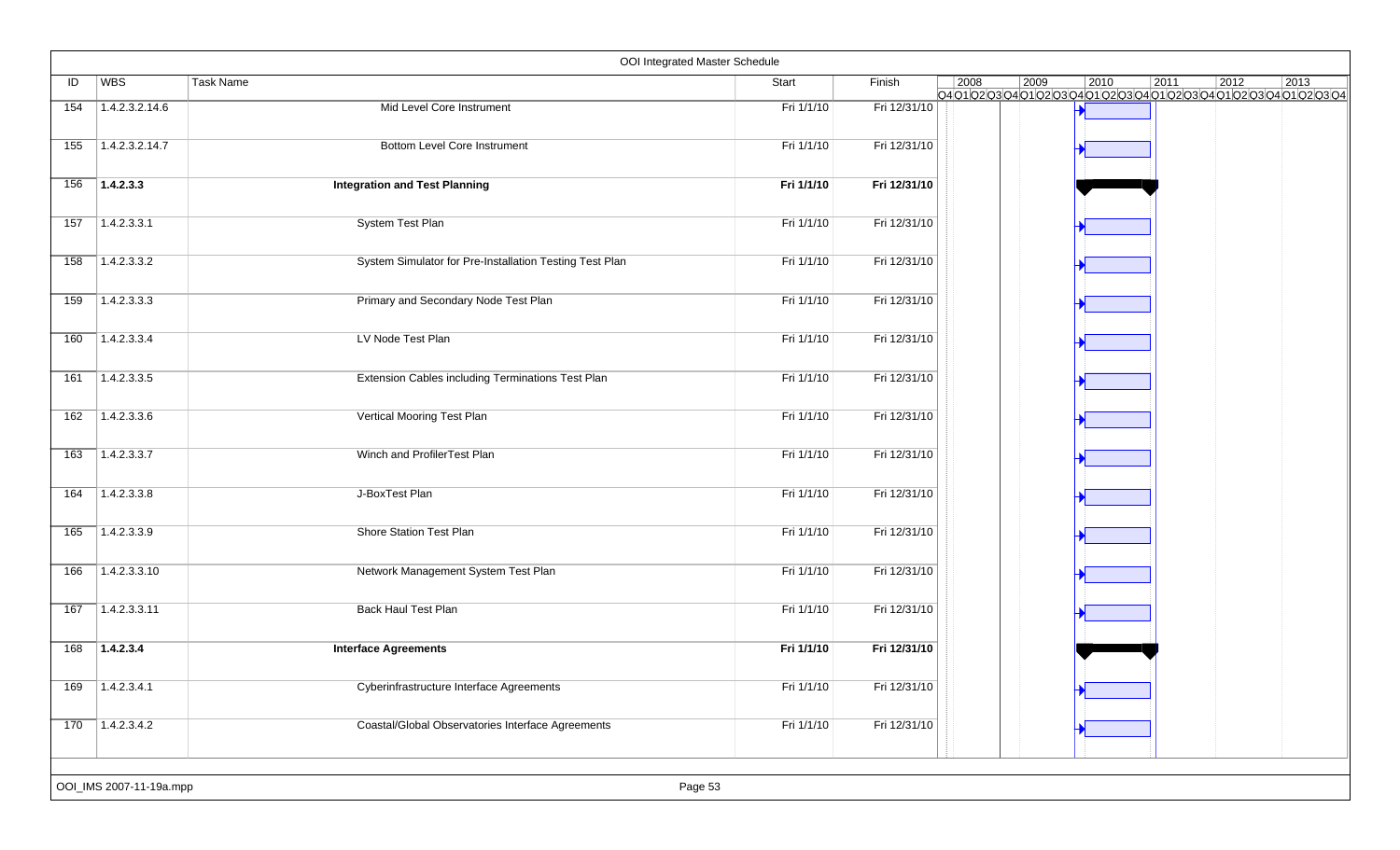|     |                         | OOI Integrated Master Schedule                              |            |              |      |                                                                    |      |      |                |                |
|-----|-------------------------|-------------------------------------------------------------|------------|--------------|------|--------------------------------------------------------------------|------|------|----------------|----------------|
| ID  | WBS                     | Task Name                                                   | Start      | Finish       | 2008 | 2009<br>Q401020304010203040102030401020304010203040102030401020304 | 2010 | 2011 | $\boxed{2012}$ | $ 2013\rangle$ |
| 171 | 1.4.2.3.4.3             | <b>Internal Interface Agreements</b>                        | Fri 1/1/10 | Fri 12/31/10 |      |                                                                    |      |      |                |                |
| 172 | 1.4.2.4                 | 2011 SE Management and Support                              | Mon 1/3/11 | Fri 12/30/11 |      |                                                                    |      |      |                |                |
| 173 | 1.4.2.4.1               | Systems Engineering Oversight / Support                     | Mon 1/3/11 | Fri 12/30/11 |      |                                                                    |      |      |                |                |
| 174 | 1.4.2.4.2               | <b>Requirements Management</b>                              | Mon 1/3/11 | Fri 12/30/11 |      |                                                                    |      |      |                |                |
| 175 | 1.4.2.4.2.1             | <b>System Requirements</b>                                  | Mon 1/3/11 | Fri 12/30/11 |      |                                                                    |      |      |                |                |
| 176 | 1.4.2.4.2.2             | System Simulator for Pre-Installation Testing Requirements  | Mon 1/3/11 | Fri 12/30/11 |      |                                                                    |      |      |                |                |
| 177 | 1.4.2.4.2.3             | <b>Primary and Secondary Node Requirements</b>              | Mon 1/3/11 | Fri 12/30/11 |      |                                                                    |      |      |                |                |
| 178 | 1.4.2.4.2.4             | LV Node Requirements                                        | Mon 1/3/11 | Fri 12/30/11 |      |                                                                    |      |      |                |                |
| 179 | 1.4.2.4.2.5             | <b>Extension Cables including Terminations Requirements</b> | Mon 1/3/11 | Fri 12/30/11 |      |                                                                    |      |      |                |                |
| 180 | 1.4.2.4.2.6             | <b>Vertical Mooring Requirements</b>                        | Mon 1/3/11 | Fri 12/30/11 |      |                                                                    |      |      |                |                |
| 181 | 1.4.2.4.2.7             | Winch and Profiler Requirements                             | Mon 1/3/11 | Fri 12/30/11 |      |                                                                    |      |      |                |                |
| 182 | 1.4.2.4.2.8             | J-Box Requirements                                          | Mon 1/3/11 | Fri 12/30/11 |      |                                                                    |      |      |                |                |
| 183 | 1.4.2.4.2.9             | <b>Shore Station Requirements</b>                           | Mon 1/3/11 | Fri 12/30/11 |      |                                                                    |      |      |                |                |
| 184 | 1.4.2.4.2.10            | Network Management System Test Requiremenmts                | Mon 1/3/11 | Fri 12/30/11 |      |                                                                    |      |      |                |                |
| 185 | 1.4.2.4.2.11            | <b>Back Haul Test Requirements</b>                          | Mon 1/3/11 | Fri 12/30/11 |      |                                                                    |      |      |                |                |
| 186 | 1.4.2.4.2.12            | <b>Logistics Depot Requirements</b>                         | Mon 1/3/11 | Fri 12/30/11 |      |                                                                    |      |      |                |                |
| 187 | 1.4.2.4.2.13            | <b>Core Instrument Package Requirements</b>                 | Mon 1/3/11 | Fri 12/30/11 |      |                                                                    |      |      |                |                |
|     | OOI_IMS 2007-11-19a.mpp | Page 54                                                     |            |              |      |                                                                    |      |      |                |                |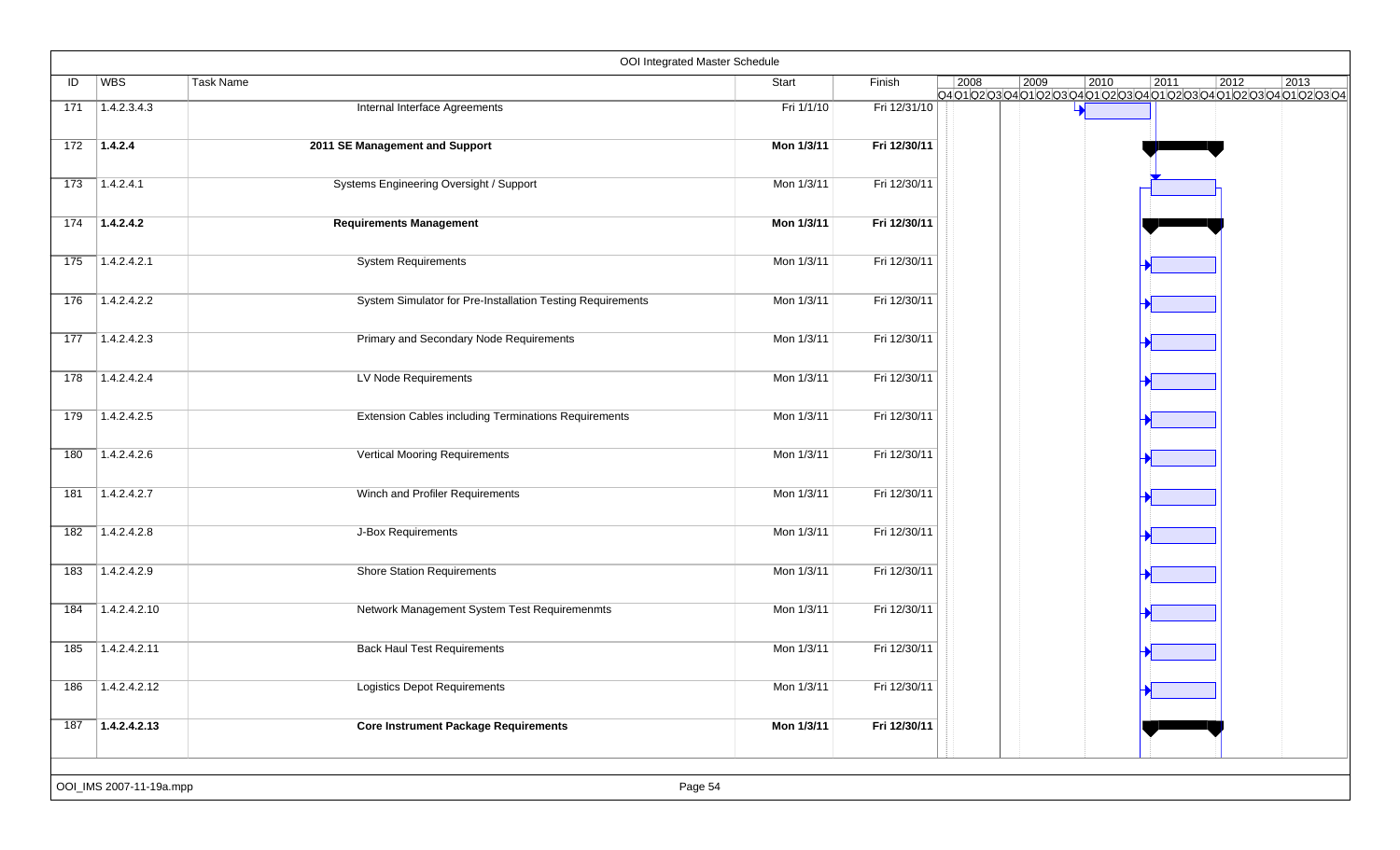|     |                         |                                         | OOI Integrated Master Schedule |              |      |      |                                                                                            |      |                |                |
|-----|-------------------------|-----------------------------------------|--------------------------------|--------------|------|------|--------------------------------------------------------------------------------------------|------|----------------|----------------|
| ID  | <b>WBS</b>              | Task Name                               | Start                          | Finish       | 2008 | 2009 | $ 2010\rangle$<br>Q4Q1Q2 Q3 Q4 Q1 Q2 Q3 Q4 Q1 Q2 Q3 Q4 Q1 Q2 Q3 Q4 Q1 Q2 Q3 Q4 Q1 Q2 Q3 Q4 | 2011 | $\boxed{2012}$ | $ 2013\rangle$ |
| 188 | 1.4.2.4.2.13.1          | <b>Current Meter</b>                    | Mon 1/3/11                     | Fri 12/30/11 |      |      |                                                                                            |      |                |                |
| 189 | 1.4.2.4.2.13.2          | <b>Bottom Pressure Sensor</b>           | Mon 1/3/11                     | Fri 12/30/11 |      |      |                                                                                            |      |                |                |
| 190 | 1.4.2.4.2.13.3          | Hydrophone                              | Mon 1/3/11                     | Fri 12/30/11 |      |      |                                                                                            |      |                |                |
| 191 | 1.4.2.4.2.13.4          | <b>Broadband Seismometer</b>            | Mon 1/3/11                     | Fri 12/30/11 |      |      |                                                                                            |      |                |                |
| 192 | 1.4.2.4.2.13.5          | Surface Layer Core Instrument           | Mon 1/3/11                     | Fri 12/30/11 |      |      |                                                                                            |      |                |                |
| 193 | 1.4.2.4.2.13.6          | Mid Level Core Instrument               | Mon 1/3/11                     | Fri 12/30/11 |      |      |                                                                                            |      |                |                |
| 194 | 1.4.2.4.2.13.7          | <b>Bottom Level Core Instrument</b>     | Mon 1/3/11                     | Fri 12/30/11 |      |      |                                                                                            |      |                |                |
| 195 | 1.4.2.4.2.14            | <b>Core Instrument PackageTest Plan</b> | Mon 1/3/11                     | Fri 12/30/11 |      |      |                                                                                            |      |                |                |
| 196 | 1.4.2.4.2.14.1          | <b>Current Meter</b>                    | Mon 1/3/11                     | Fri 12/30/11 |      |      |                                                                                            |      |                |                |
| 197 | 1.4.2.4.2.14.2          | <b>Bottom Pressure Sensor</b>           | Mon 1/3/11                     | Fri 12/30/11 |      |      |                                                                                            |      |                |                |
| 198 | 1.4.2.4.2.14.3          | Hydrophone                              | Mon 1/3/11                     | Fri 12/30/11 |      |      |                                                                                            |      |                |                |
| 199 | 1.4.2.4.2.14.4          | <b>Broadband Seismometer</b>            | Mon 1/3/11                     | Fri 12/30/11 |      |      |                                                                                            |      |                |                |
| 200 | 1.4.2.4.2.14.5          | Surface Layer Core Instrument           | Mon 1/3/11                     | Fri 12/30/11 |      |      |                                                                                            |      |                |                |
| 201 | 1.4.2.4.2.14.6          | Mid Level Core Instrument               | Mon 1/3/11                     | Fri 12/30/11 |      |      |                                                                                            |      |                |                |
| 202 | 1.4.2.4.2.14.7          | <b>Bottom Level Core Instrument</b>     | Mon 1/3/11                     | Fri 12/30/11 |      |      |                                                                                            |      |                |                |
| 203 | 1.4.2.4.3               | <b>Integration and Test Planning</b>    | Mon 1/3/11                     | Fri 12/30/11 |      |      |                                                                                            |      |                |                |
| 204 | 1.4.2.4.3.1             | System Test Plan                        | Mon 1/3/11                     | Fri 12/30/11 |      |      |                                                                                            |      |                |                |
|     |                         |                                         |                                |              |      |      |                                                                                            |      |                |                |
|     | OOI_IMS 2007-11-19a.mpp |                                         | Page 55                        |              |      |      |                                                                                            |      |                |                |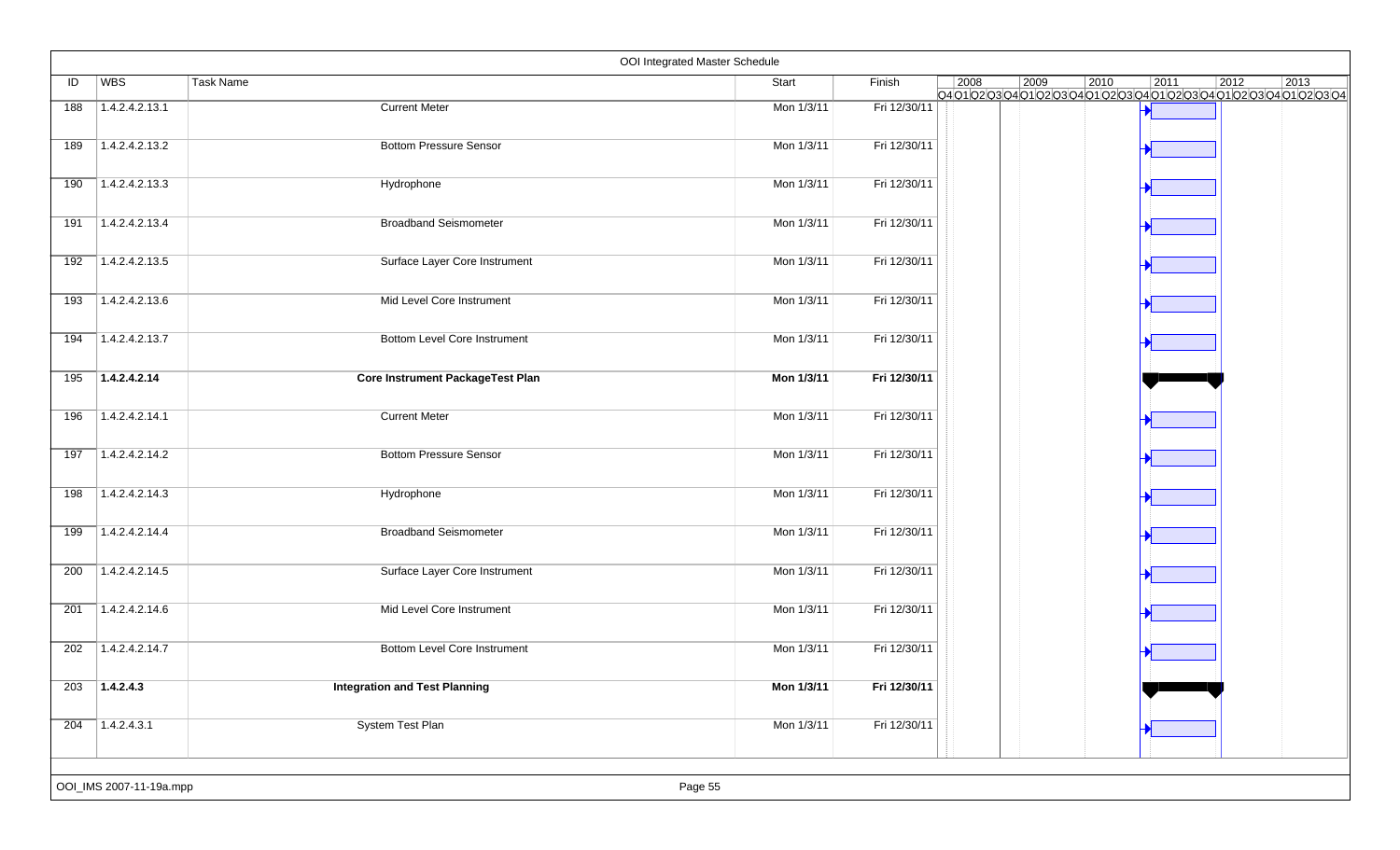|                  |                         |                                                         | OOI Integrated Master Schedule |              |      |                                                                    |      |      |                |      |
|------------------|-------------------------|---------------------------------------------------------|--------------------------------|--------------|------|--------------------------------------------------------------------|------|------|----------------|------|
| ID               | <b>WBS</b>              | Task Name                                               | Start                          | Finish       | 2008 | 2009<br>Q4Q1Q2Q3Q4Q1Q2Q3Q4Q1Q2Q3Q4Q1Q2Q3Q4Q1Q2Q3Q4Q1Q2Q3Q4Q1Q2Q3Q4 | 2010 | 2011 | $ 2012\rangle$ | 2013 |
| 205              | 1.4.2.4.3.2             | System Simulator for Pre-Installation Testing Test Plan | Mon 1/3/11                     | Fri 12/30/11 |      |                                                                    |      |      |                |      |
| 206              | 1.4.2.4.3.3             | Primary and Secondary Node Test Plan                    | Mon 1/3/11                     | Fri 12/30/11 |      |                                                                    |      |      |                |      |
| 207              | 1.4.2.4.3.4             | LV Node Test Plan                                       | Mon 1/3/11                     | Fri 12/30/11 |      |                                                                    |      |      |                |      |
| 208              | 1.4.2.4.3.5             | Extension Cables including Terminations Test Plan       | Mon 1/3/11                     | Fri 12/30/11 |      |                                                                    |      |      |                |      |
| 209              | 1.4.2.4.3.6             | Vertical Mooring Test Plan                              | Mon 1/3/11                     | Fri 12/30/11 |      |                                                                    |      |      |                |      |
| 210              | 1.4.2.4.3.7             | Winch and ProfilerTest Plan                             | Mon 1/3/11                     | Fri 12/30/11 |      |                                                                    |      |      |                |      |
| 211              | 1.4.2.4.3.8             | J-BoxTest Plan                                          | Mon 1/3/11                     | Fri 12/30/11 |      |                                                                    |      |      |                |      |
| 212              | 1.4.2.4.3.9             | Shore Station Test Plan                                 | Mon 1/3/11                     | Fri 12/30/11 |      |                                                                    |      |      |                |      |
| 213              | 1.4.2.4.3.10            | Network Management System Test Plan                     | Mon 1/3/11                     | Fri 12/30/11 |      |                                                                    |      |      |                |      |
| 214              | 1.4.2.4.3.11            | <b>Back Haul Test Plan</b>                              | Mon 1/3/11                     | Fri 12/30/11 |      |                                                                    |      |      |                |      |
| 215              | 1.4.2.4.4               | <b>Interface Agreements</b>                             | Mon 1/3/11                     | Fri 12/30/11 |      |                                                                    |      |      |                |      |
| 216              | 1.4.2.4.4.1             | Cyberinfrastructure Interface Agreements                | Mon 1/3/11                     | Fri 12/30/11 |      |                                                                    |      |      |                |      |
| 217              | 1.4.2.4.4.2             | Coastal/Global Observatories Interface Agreements       | Mon 1/3/11                     | Fri 12/30/11 |      |                                                                    |      |      |                |      |
| 218              | 1.4.2.4.4.3             | Internal Interface Agreements                           | Mon 1/3/11                     | Fri 12/30/11 |      |                                                                    |      |      |                |      |
| 219              | 1.4.2.5                 | 2012 SE Management and Support                          | Mon 1/2/12                     | Mon 12/31/12 |      |                                                                    |      |      |                |      |
| 220              | 1.4.2.5.1               | Systems Engineering Oversight / Support                 | Mon 1/2/12                     | Mon 12/31/12 |      |                                                                    |      |      |                |      |
| $\overline{221}$ | 1.4.2.5.2               | <b>Requirements Management</b>                          | Mon 1/2/12                     | Mon 12/31/12 |      |                                                                    |      |      |                |      |
|                  | OOI_IMS 2007-11-19a.mpp | Page 56                                                 |                                |              |      |                                                                    |      |      |                |      |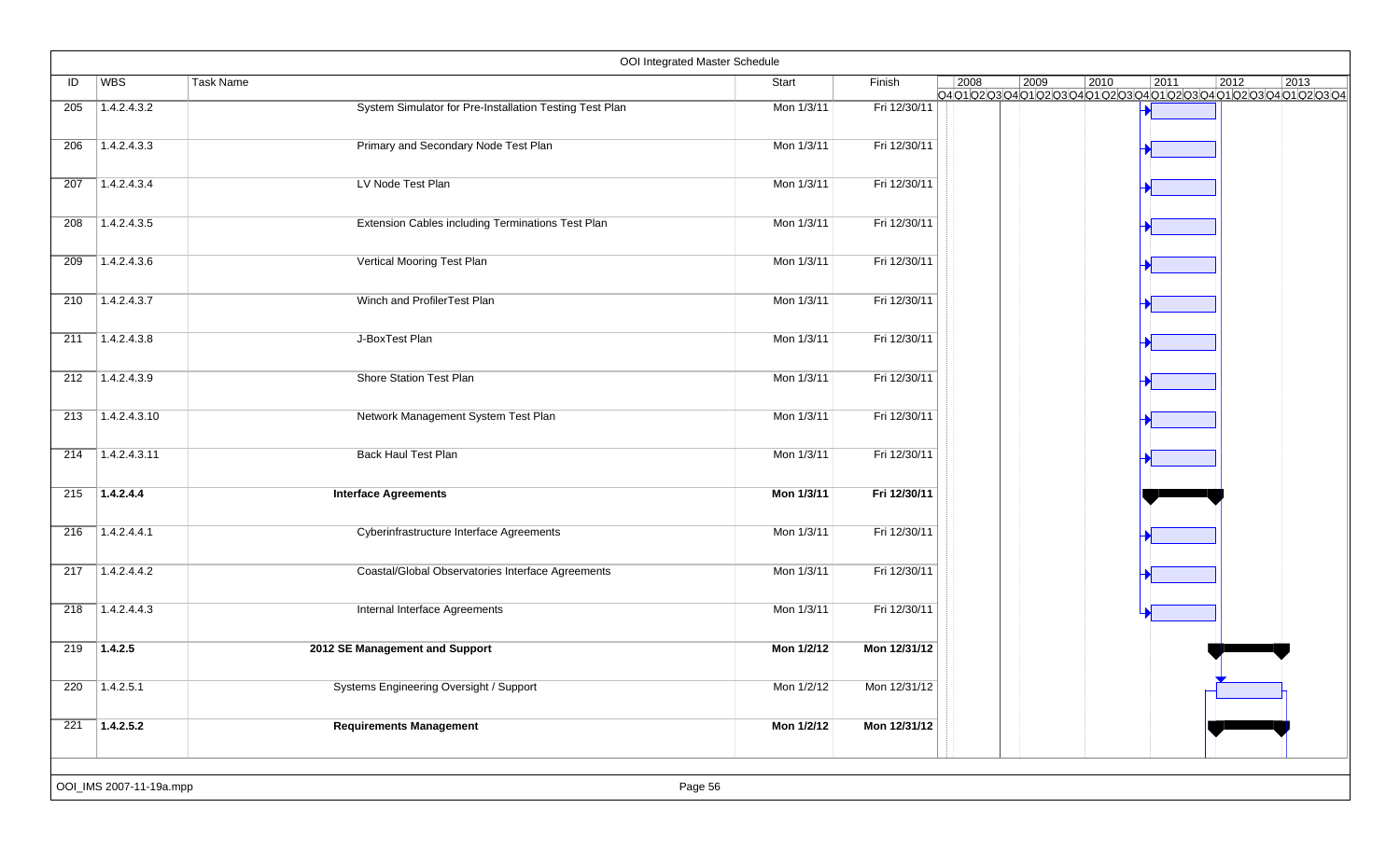|     |                         | OOI Integrated Master Schedule                              |            |              |                |      |      |                                                                                   |                |                |
|-----|-------------------------|-------------------------------------------------------------|------------|--------------|----------------|------|------|-----------------------------------------------------------------------------------|----------------|----------------|
| ID  | <b>WBS</b>              | Task Name                                                   | Start      | Finish       | $ 2008\rangle$ | 2009 | 2010 | 2011<br>Q4Q1\Q2\Q3\Q4\Q1\Q2\Q3\Q4\Q1\Q2\Q3\Q4\Q1\Q2\Q3\Q4\Q1\Q2\Q3\Q4\Q1\Q2\Q3\Q4 | $ 2012\rangle$ | $ 2013\rangle$ |
| 222 | 1.4.2.5.2.1             | <b>System Requirements</b>                                  | Mon 1/2/12 | Mon 12/31/12 |                |      |      |                                                                                   |                |                |
| 223 | 1.4.2.5.2.2             | System Simulator for Pre-Installation Testing Requirements  | Mon 1/2/12 | Mon 12/31/12 |                |      |      |                                                                                   |                |                |
| 224 | 1.4.2.5.2.3             | Primary and Secondary Node Requirements                     | Mon 1/2/12 | Mon 12/31/12 |                |      |      |                                                                                   |                |                |
| 225 | 1.4.2.5.2.4             | LV Node Requirements                                        | Mon 1/2/12 | Mon 12/31/12 |                |      |      |                                                                                   |                |                |
| 226 | 1.4.2.5.2.5             | <b>Extension Cables including Terminations Requirements</b> | Mon 1/2/12 | Mon 12/31/12 |                |      |      |                                                                                   |                |                |
| 227 | 1.4.2.5.2.6             | Vertical Mooring Requirements                               | Mon 1/2/12 | Mon 12/31/12 |                |      |      |                                                                                   |                |                |
| 228 | 1.4.2.5.2.7             | Winch and Profiler Requirements                             | Mon 1/2/12 | Mon 12/31/12 |                |      |      |                                                                                   |                |                |
| 229 | 1.4.2.5.2.8             | J-Box Requirements                                          | Mon 1/2/12 | Mon 12/31/12 |                |      |      |                                                                                   |                |                |
| 230 | 1.4.2.5.2.9             | <b>Shore Station Requirements</b>                           | Mon 1/2/12 | Mon 12/31/12 |                |      |      |                                                                                   |                |                |
| 231 | 1.4.2.5.2.10            | Network Management System Test Requiremenmts                | Mon 1/2/12 | Mon 12/31/12 |                |      |      |                                                                                   |                |                |
| 232 | 1.4.2.5.2.11            | <b>Back Haul Test Requirements</b>                          | Mon 1/2/12 | Mon 12/31/12 |                |      |      |                                                                                   |                |                |
| 233 | 1.4.2.5.2.12            | <b>Logistics Depot Requirements</b>                         | Mon 1/2/12 | Mon 12/31/12 |                |      |      |                                                                                   |                |                |
| 234 | 1.4.2.5.2.13            | <b>Core Instrument Package Requirements</b>                 | Mon 1/2/12 | Mon 12/31/12 |                |      |      |                                                                                   |                |                |
| 235 | 1.4.2.5.2.13.1          | <b>Current Meter</b>                                        | Mon 1/2/12 | Mon 12/31/12 |                |      |      |                                                                                   |                |                |
| 236 | 1.4.2.5.2.13.2          | <b>Bottom Pressure Sensor</b>                               | Mon 1/2/12 | Mon 12/31/12 |                |      |      |                                                                                   |                |                |
| 237 | 1.4.2.5.2.13.3          | Hydrophone                                                  | Mon 1/2/12 | Mon 12/31/12 |                |      |      |                                                                                   |                |                |
| 238 | 1.4.2.5.2.13.4          | <b>Broadband Seismometer</b>                                | Mon 1/2/12 | Mon 12/31/12 |                |      |      |                                                                                   |                |                |
|     |                         |                                                             |            |              |                |      |      |                                                                                   |                |                |
|     | OOI_IMS 2007-11-19a.mpp | Page 57                                                     |            |              |                |      |      |                                                                                   |                |                |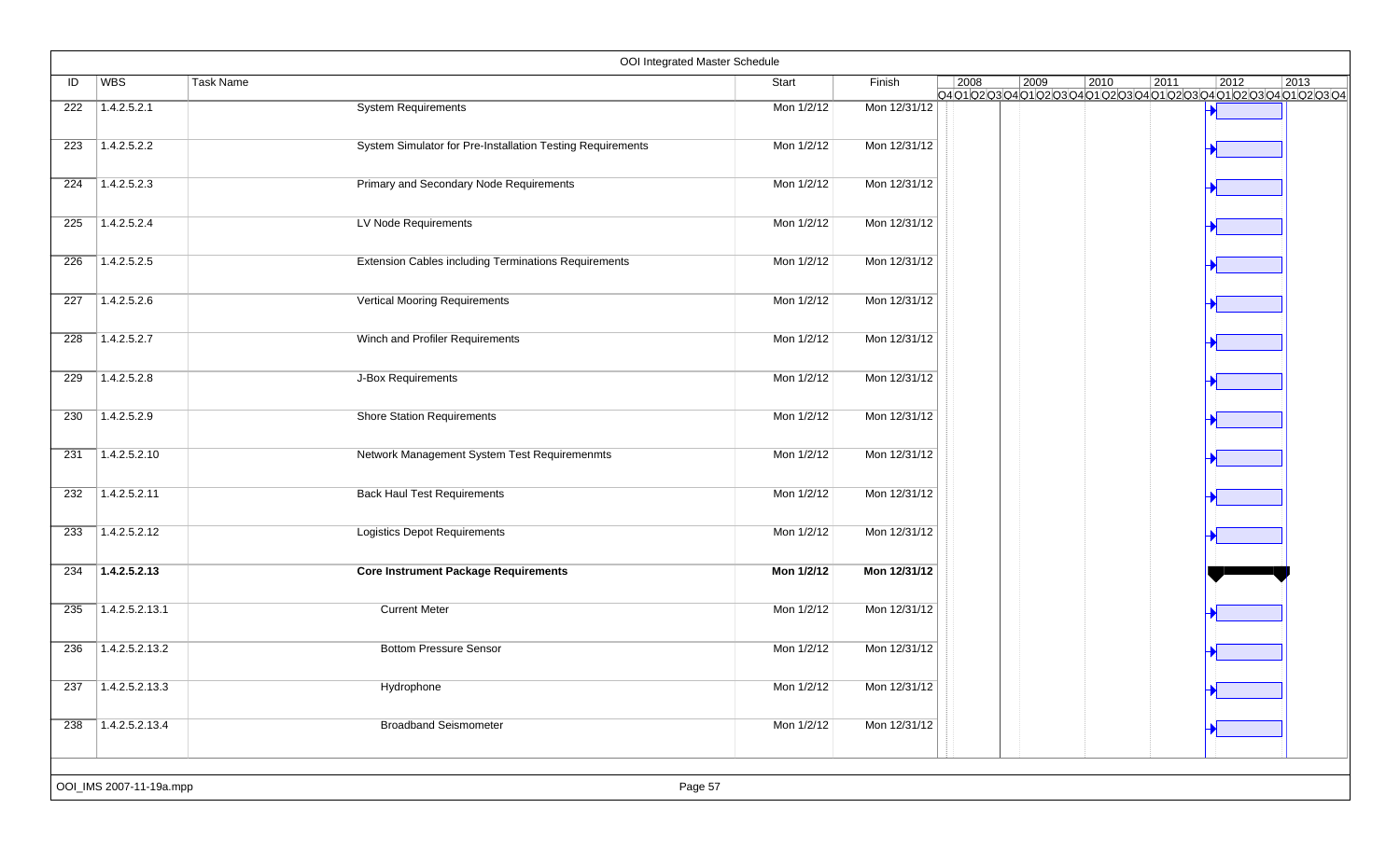|     |                         | OOI Integrated Master Schedule                          |            |              |                |                |      |                                                                           |                |                |
|-----|-------------------------|---------------------------------------------------------|------------|--------------|----------------|----------------|------|---------------------------------------------------------------------------|----------------|----------------|
| ID  | WBS                     | <b>Task Name</b>                                        | Start      | Finish       | $\boxed{2008}$ | $ 2009\rangle$ | 2010 | $\boxed{2011}$                                                            | $ 2012\rangle$ | $ 2013\rangle$ |
| 239 | 1.4.2.5.2.13.5          | <b>Surface Layer Core Instrument</b>                    | Mon 1/2/12 | Mon 12/31/12 |                |                |      | Q4Q1\Q2\Q3\Q4\Q1\Q2\Q3\Q4\Q1\Q2\Q3\Q4\Q1\Q2\Q3\Q4\Q1\Q2\Q3\Q4\Q1\Q2\Q3\Q4 |                |                |
| 240 | 1.4.2.5.2.13.6          | Mid Level Core Instrument                               | Mon 1/2/12 | Mon 12/31/12 |                |                |      |                                                                           |                |                |
| 241 | 1.4.2.5.2.13.7          | <b>Bottom Level Core Instrument</b>                     | Mon 1/2/12 | Mon 12/31/12 |                |                |      |                                                                           |                |                |
| 242 | 1.4.2.5.2.14            | <b>Core Instrument PackageTest Plan</b>                 | Mon 1/2/12 | Mon 12/31/12 |                |                |      |                                                                           |                |                |
| 243 | 1.4.2.5.2.14.1          | <b>Current Meter</b>                                    | Mon 1/2/12 | Mon 12/31/12 |                |                |      |                                                                           |                |                |
| 244 | 1.4.2.5.2.14.2          | <b>Bottom Pressure Sensor</b>                           | Mon 1/2/12 | Mon 12/31/12 |                |                |      |                                                                           |                |                |
| 245 | 1.4.2.5.2.14.3          | Hydrophone                                              | Mon 1/2/12 | Mon 12/31/12 |                |                |      |                                                                           |                |                |
| 246 | 1.4.2.5.2.14.4          | <b>Broadband Seismometer</b>                            | Mon 1/2/12 | Mon 12/31/12 |                |                |      |                                                                           |                |                |
| 247 | 1.4.2.5.2.14.5          | Surface Layer Core Instrument                           | Mon 1/2/12 | Mon 12/31/12 |                |                |      |                                                                           |                |                |
| 248 | 1.4.2.5.2.14.6          | Mid Level Core Instrument                               | Mon 1/2/12 | Mon 12/31/12 |                |                |      |                                                                           |                |                |
| 249 | 1.4.2.5.2.14.7          | <b>Bottom Level Core Instrument</b>                     | Mon 1/2/12 | Mon 12/31/12 |                |                |      |                                                                           |                |                |
| 250 | 1.4.2.5.3               | <b>Integration and Test Planning</b>                    | Mon 1/2/12 | Mon 12/31/12 |                |                |      |                                                                           |                |                |
| 251 | 1.4.2.5.3.1             | System Test Plan                                        | Mon 1/2/12 | Mon 12/31/12 |                |                |      |                                                                           |                |                |
| 252 | 1.4.2.5.3.2             | System Simulator for Pre-Installation Testing Test Plan | Mon 1/2/12 | Mon 12/31/12 |                |                |      |                                                                           |                |                |
| 253 | 1.4.2.5.3.3             | Primary and Secondary Node Test Plan                    | Mon 1/2/12 | Mon 12/31/12 |                |                |      |                                                                           |                |                |
| 254 | 1.4.2.5.3.4             | LV Node Test Plan                                       | Mon 1/2/12 | Mon 12/31/12 |                |                |      |                                                                           |                |                |
| 255 | 1.4.2.5.3.5             | Extension Cables including Terminations Test Plan       | Mon 1/2/12 | Mon 12/31/12 |                |                |      |                                                                           |                |                |
|     |                         |                                                         |            |              |                |                |      |                                                                           |                |                |
|     | OOI_IMS 2007-11-19a.mpp |                                                         | Page 58    |              |                |                |      |                                                                           |                |                |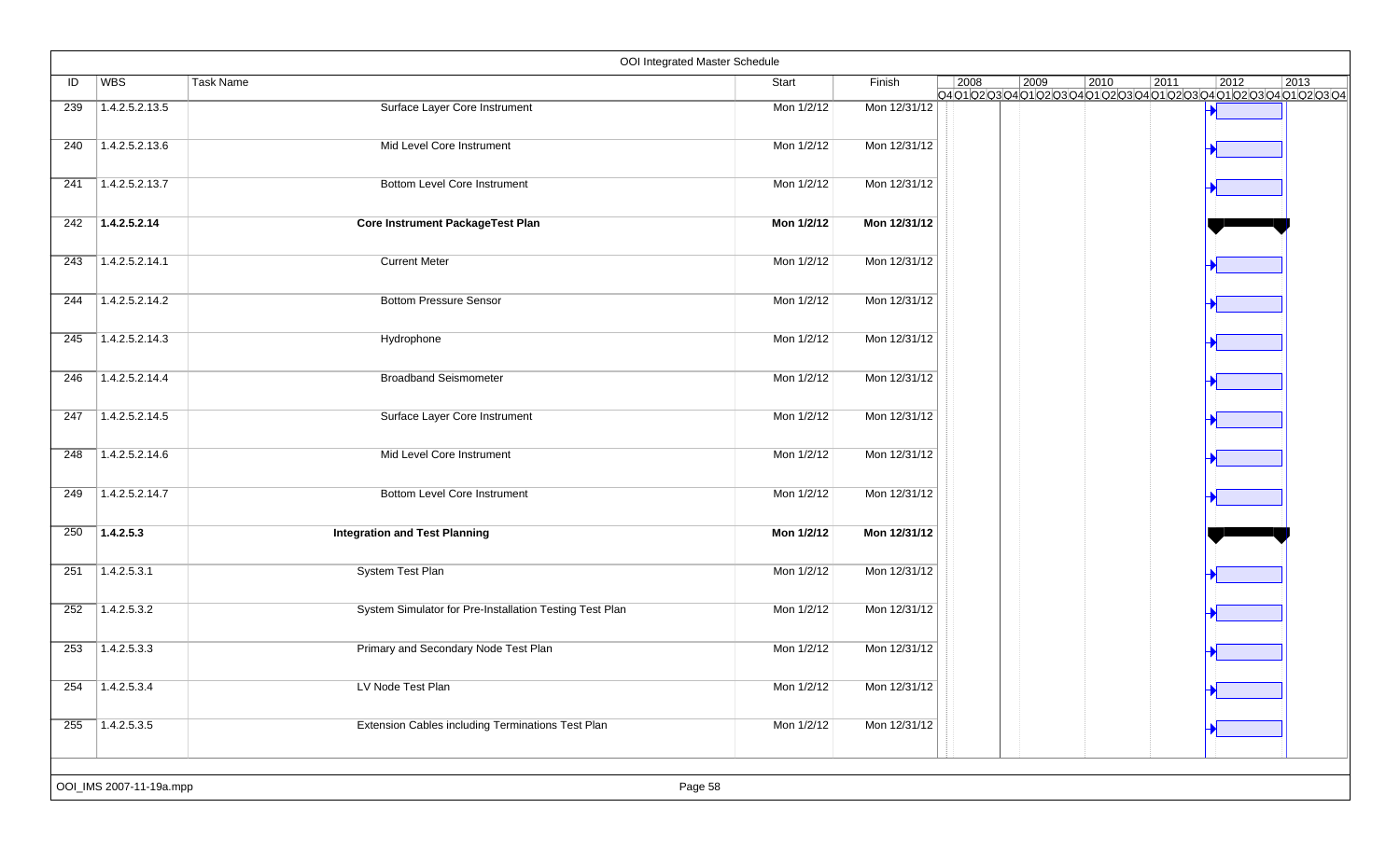|     |                         | OOI Integrated Master Schedule                             |            |              |                |      |                |                                                                                         |                |      |
|-----|-------------------------|------------------------------------------------------------|------------|--------------|----------------|------|----------------|-----------------------------------------------------------------------------------------|----------------|------|
| ID  | WBS                     | Task Name                                                  | Start      | Finish       | $\boxed{2008}$ | 2009 | $ 2010\rangle$ | $\vert 2011$<br>Q4Q1Q2\Q3\Q4\Q1\Q2\Q3\Q4\Q1\Q2\Q3\Q4\Q1\Q2\Q3\Q4\Q1\Q2\Q3\Q4Q1\Q2\Q3\Q4 | $ 2012\rangle$ | 2013 |
| 256 | 1.4.2.5.3.6             | Vertical Mooring Test Plan                                 | Mon 1/2/12 | Mon 12/31/12 |                |      |                |                                                                                         |                |      |
| 257 | 1.4.2.5.3.7             | Winch and ProfilerTest Plan                                | Mon 1/2/12 | Mon 12/31/12 |                |      |                |                                                                                         |                |      |
| 258 | 1.4.2.5.3.8             | J-BoxTest Plan                                             | Mon 1/2/12 | Mon 12/31/12 |                |      |                |                                                                                         |                |      |
| 259 | 1.4.2.5.3.9             | Shore Station Test Plan                                    | Mon 1/2/12 | Mon 12/31/12 |                |      |                |                                                                                         |                |      |
| 260 | 1.4.2.5.3.10            | Network Management System Test Plan                        | Mon 1/2/12 | Mon 12/31/12 |                |      |                |                                                                                         |                |      |
| 261 | 1.4.2.5.3.11            | Back Haul Test Plan                                        | Mon 1/2/12 | Mon 12/31/12 |                |      |                |                                                                                         |                |      |
| 262 | 1.4.2.5.4               | <b>Interface Agreements</b>                                | Mon 1/2/12 | Mon 12/31/12 |                |      |                |                                                                                         |                |      |
| 263 | 1.4.2.5.4.1             | Cyberinfrastructure Interface Agreements                   | Mon 1/2/12 | Mon 12/31/12 |                |      |                |                                                                                         |                |      |
| 264 | 1.4.2.5.4.2             | Coastal/Global Observatories Interface Agreements          | Mon 1/2/12 | Mon 12/31/12 |                |      |                |                                                                                         |                |      |
| 265 | 1.4.2.5.4.3             | Internal Interface Agreements                              | Mon 1/2/12 | Mon 12/31/12 |                |      |                |                                                                                         |                |      |
| 266 | 1.4.2.6                 | 2013 SE Management and Support                             | Tue 1/1/13 | Fri 6/28/13  |                |      |                |                                                                                         |                |      |
| 267 | 1.4.2.6.1               | Systems Engineering Oversight / Support                    | Tue 1/1/13 | Fri 6/28/13  |                |      |                |                                                                                         |                |      |
| 268 | 1.4.2.6.2               | <b>Requirements Management</b>                             | Tue 1/1/13 | Fri 6/28/13  |                |      |                |                                                                                         |                |      |
| 269 | 1.4.2.6.2.1             | <b>System Requirements</b>                                 | Tue 1/1/13 | Fri 6/28/13  |                |      |                |                                                                                         |                |      |
| 270 | 1.4.2.6.2.2             | System Simulator for Pre-Installation Testing Requirements | Tue 1/1/13 | Fri 6/28/13  |                |      |                |                                                                                         |                |      |
| 271 | 1.4.2.6.2.3             | Primary and Secondary Node Requirements                    | Tue 1/1/13 | Fri 6/28/13  |                |      |                |                                                                                         |                |      |
| 272 | 1.4.2.6.2.4             | LV Node Requirements                                       | Tue 1/1/13 | Fri 6/28/13  |                |      |                |                                                                                         |                |      |
|     | OOI_IMS 2007-11-19a.mpp | Page 59                                                    |            |              |                |      |                |                                                                                         |                |      |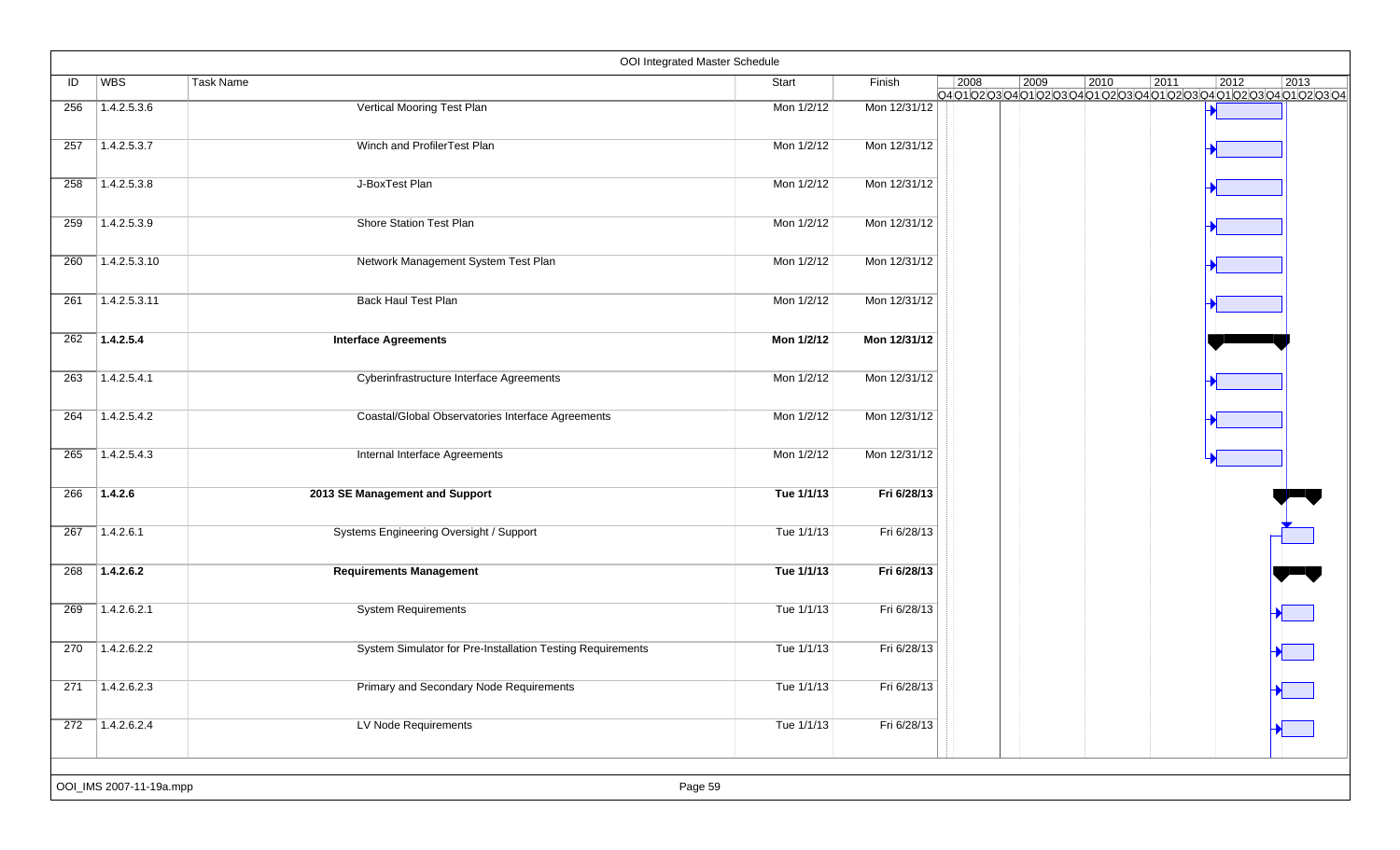|     |                         | OOI Integrated Master Schedule                              |              |             |      |      |      |      |                                                                                                                            |
|-----|-------------------------|-------------------------------------------------------------|--------------|-------------|------|------|------|------|----------------------------------------------------------------------------------------------------------------------------|
| ID  | <b>WBS</b>              | Task Name                                                   | Start        | Finish      | 2008 | 2009 | 2010 | 2011 | $ 2012\rangle$<br>$ 2013\rangle$<br>Q4 Q1 Q2 Q3 Q4 Q1 Q2 Q3 Q4 Q1 Q2 Q3 Q4 Q1 Q2 Q3 Q4 Q1 Q2 Q3 Q4 Q1 Q2 Q3 Q4 Q1 Q2 Q3 Q4 |
| 273 | 1.4.2.6.2.5             | <b>Extension Cables including Terminations Requirements</b> | Tue 1/1/13   | Fri 6/28/13 |      |      |      |      |                                                                                                                            |
| 274 | 1.4.2.6.2.6             | <b>Vertical Mooring Requirements</b>                        | Tue 1/1/13   | Fri 6/28/13 |      |      |      |      |                                                                                                                            |
| 275 | 1.4.2.6.2.7             | Winch and Profiler Requirements                             | Tue 1/1/13   | Fri 6/28/13 |      |      |      |      |                                                                                                                            |
| 276 | 1.4.2.6.2.8             | J-Box Requirements                                          | Tue 1/1/13   | Fri 6/28/13 |      |      |      |      |                                                                                                                            |
| 277 | 1.4.2.6.2.9             | <b>Shore Station Requirements</b>                           | Tue 1/1/13   | Fri 6/28/13 |      |      |      |      |                                                                                                                            |
| 278 | 1.4.2.6.2.10            | Network Management System Test Requiremenmts                | Tue 1/1/13   | Fri 6/28/13 |      |      |      |      |                                                                                                                            |
| 279 | 1.4.2.6.2.11            | <b>Back Haul Test Requirements</b>                          | Tue $1/1/13$ | Fri 6/28/13 |      |      |      |      |                                                                                                                            |
| 280 | 1.4.2.6.2.12            | <b>Logistics Depot Requirements</b>                         | Tue 1/1/13   | Fri 6/28/13 |      |      |      |      |                                                                                                                            |
| 281 | 1.4.2.6.2.13            | <b>Core Instrument Package Requirements</b>                 | Tue 1/1/13   | Fri 6/28/13 |      |      |      |      |                                                                                                                            |
| 282 | 1.4.2.6.2.13.1          | <b>Current Meter</b>                                        | Tue 1/1/13   | Fri 6/28/13 |      |      |      |      |                                                                                                                            |
| 283 | 1.4.2.6.2.13.2          | <b>Bottom Pressure Sensor</b>                               | Tue 1/1/13   | Fri 6/28/13 |      |      |      |      |                                                                                                                            |
| 284 | 1.4.2.6.2.13.3          | Hydrophone                                                  | Tue 1/1/13   | Fri 6/28/13 |      |      |      |      |                                                                                                                            |
| 285 | 1.4.2.6.2.13.4          | <b>Broadband Seismometer</b>                                | Tue 1/1/13   | Fri 6/28/13 |      |      |      |      |                                                                                                                            |
| 286 | 1.4.2.6.2.13.5          | Surface Layer Core Instrument                               | Tue 1/1/13   | Fri 6/28/13 |      |      |      |      |                                                                                                                            |
| 287 | 1.4.2.6.2.13.6          | Mid Level Core Instrument                                   | Tue 1/1/13   | Fri 6/28/13 |      |      |      |      |                                                                                                                            |
| 288 | 1.4.2.6.2.13.7          | <b>Bottom Level Core Instrument</b>                         | Tue 1/1/13   | Fri 6/28/13 |      |      |      |      |                                                                                                                            |
| 289 | 1.4.2.6.2.14            | <b>Core Instrument PackageTest Plan</b>                     | Tue 1/1/13   | Fri 6/28/13 |      |      |      |      |                                                                                                                            |
|     | OOI_IMS 2007-11-19a.mpp | Page 60                                                     |              |             |      |      |      |      |                                                                                                                            |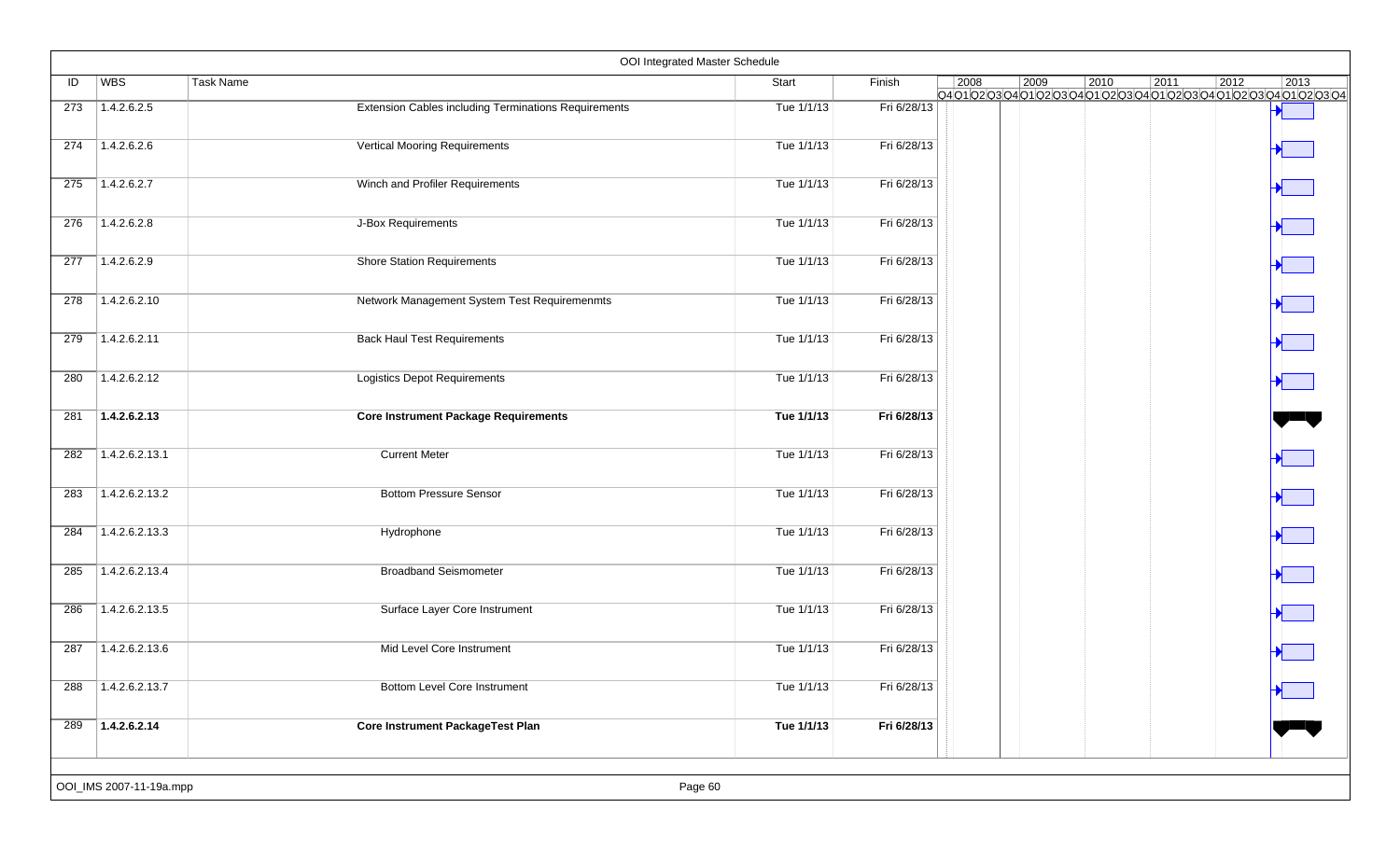| ID  | WBS            | <b>Task Name</b>                                        | Start      | Finish      | $ 2008\rangle$ | $ 2009\rangle$ | 2010 | 2011 | 2012 | 2013<br>Q401020304010203040102030401020304010203040102030401020304 |
|-----|----------------|---------------------------------------------------------|------------|-------------|----------------|----------------|------|------|------|--------------------------------------------------------------------|
| 290 | 1.4.2.6.2.14.1 | <b>Current Meter</b>                                    | Tue 1/1/13 | Fri 6/28/13 |                |                |      |      |      |                                                                    |
| 291 | 1.4.2.6.2.14.2 | <b>Bottom Pressure Sensor</b>                           | Tue 1/1/13 | Fri 6/28/13 |                |                |      |      |      |                                                                    |
| 292 | 1.4.2.6.2.14.3 | Hydrophone                                              | Tue 1/1/13 | Fri 6/28/13 |                |                |      |      |      |                                                                    |
| 293 | 1.4.2.6.2.14.4 | <b>Broadband Seismometer</b>                            | Tue 1/1/13 | Fri 6/28/13 |                |                |      |      |      |                                                                    |
| 294 | 1.4.2.6.2.14.5 | Surface Layer Core Instrument                           | Tue 1/1/13 | Fri 6/28/13 |                |                |      |      |      |                                                                    |
| 295 | 1.4.2.6.2.14.6 | Mid Level Core Instrument                               | Tue 1/1/13 | Fri 6/28/13 |                |                |      |      |      |                                                                    |
| 296 | 1.4.2.6.2.14.7 | <b>Bottom Level Core Instrument</b>                     | Tue 1/1/13 | Fri 6/28/13 |                |                |      |      |      |                                                                    |
| 297 | 1.4.2.6.3      | <b>Integration and Test Planning</b>                    | Tue 1/1/13 | Fri 6/28/13 |                |                |      |      |      |                                                                    |
| 298 | 1.4.2.6.3.1    | System Test Plan                                        | Tue 1/1/13 | Fri 6/28/13 |                |                |      |      |      |                                                                    |
| 299 | 1.4.2.6.3.2    | System Simulator for Pre-Installation Testing Test Plan | Tue 1/1/13 | Fri 6/28/13 |                |                |      |      |      |                                                                    |
| 300 | 1.4.2.6.3.3    | Primary and Secondary Node Test Plan                    | Tue 1/1/13 | Fri 6/28/13 |                |                |      |      |      |                                                                    |
| 301 | 1.4.2.6.3.4    | LV Node Test Plan                                       | Tue 1/1/13 | Fri 6/28/13 |                |                |      |      |      |                                                                    |
| 302 | 1.4.2.6.3.5    | Extension Cables including Terminations Test Plan       | Tue 1/1/13 | Fri 6/28/13 |                |                |      |      |      |                                                                    |
| 303 | 1.4.2.6.3.6    | Vertical Mooring Test Plan                              | Tue 1/1/13 | Fri 6/28/13 |                |                |      |      |      |                                                                    |
| 304 | 1.4.2.6.3.7    | Winch and ProfilerTest Plan                             | Tue 1/1/13 | Fri 6/28/13 |                |                |      |      |      |                                                                    |
| 305 | 1.4.2.6.3.8    | J-BoxTest Plan                                          | Tue 1/1/13 | Fri 6/28/13 |                |                |      |      |      |                                                                    |
| 306 | 1.4.2.6.3.9    | Shore Station Test Plan                                 | Tue 1/1/13 | Fri 6/28/13 |                |                |      |      |      |                                                                    |
|     |                |                                                         |            |             |                |                |      |      |      |                                                                    |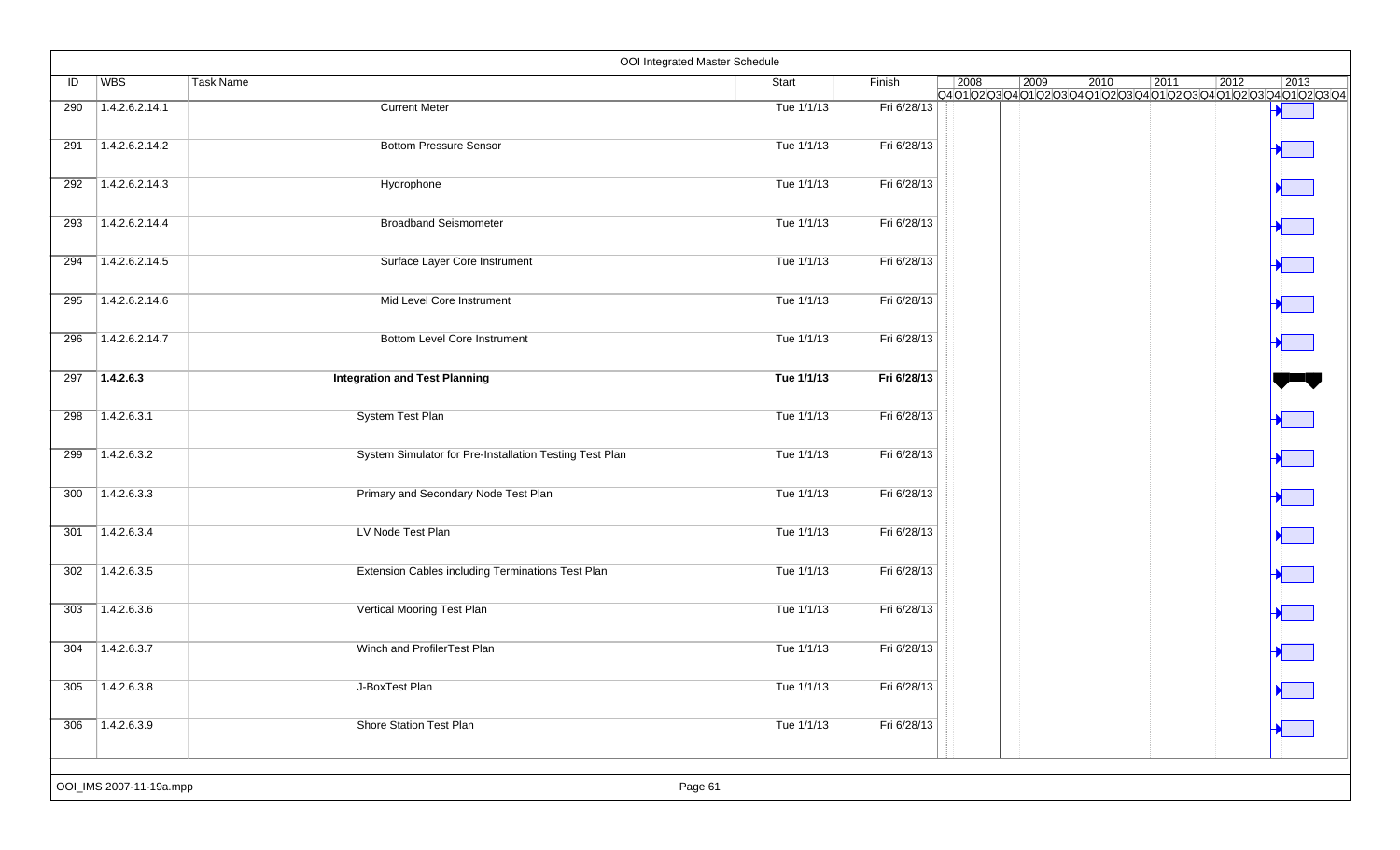|     |                         |                                                           | OOI Integrated Master Schedule |              |                                                                                     |
|-----|-------------------------|-----------------------------------------------------------|--------------------------------|--------------|-------------------------------------------------------------------------------------|
| ID  | WBS                     | <b>Task Name</b>                                          | Start                          | Finish       | $\vert$ 2008<br>$ 2009\rangle$<br>2010<br>$\boxed{2012}$<br>$ 2013\rangle$<br> 2011 |
| 307 | 1.4.2.6.3.10            | Network Management System Test Plan                       | Tue 1/1/13                     | Fri 6/28/13  | Q401020304010203040102030401020304010203040102030401020304                          |
| 308 | 1.4.2.6.3.11            | <b>Back Haul Test Plan</b>                                | Tue 1/1/13                     | Fri 6/28/13  |                                                                                     |
| 309 | 1.4.2.6.4               | <b>Interface Agreements</b>                               | Tue 1/1/13                     | Fri 6/28/13  |                                                                                     |
| 310 | 1.4.2.6.4.1             | Cyberinfrastructure Interface Agreements                  | Tue 1/1/13                     | Fri 6/28/13  |                                                                                     |
| 311 | 1.4.2.6.4.2             | Coastal/Global Observatories Interface Agreements         | Tue 1/1/13                     | Fri 6/28/13  |                                                                                     |
| 312 | 1.4.2.6.4.3             | Internal Interface Agreements                             | Tue 1/1/13                     | Fri 6/28/13  |                                                                                     |
| 313 | 1.4.3                   | <b>Subsystem Development</b>                              | Tue 7/1/08                     | Mon 8/13/12  |                                                                                     |
| 314 | 7.4.3.1                 | <b>Element Management System</b>                          | Tue 11/4/08                    | Mon 5/16/11  |                                                                                     |
| 315 | 1.4.3.1.1               | Develop interface with Submarine Wet Plant Supplier NMS   | Tue 11/4/08                    | Mon 1/26/09  |                                                                                     |
| 316 | 1.4.3.1.2               | Integration and check-out                                 | Tue 1/27/09                    | Mon 6/14/10  |                                                                                     |
| 317 | 1.4.3.1.3               |                                                           | Tue 6/15/10                    | Mon 11/29/10 |                                                                                     |
| 318 | 1.4.3.1.4               | Installation and check-out on Submarine wet plant NMS     | Tue 11/30/10                   | Mon 5/16/11  |                                                                                     |
| 319 | 1.4.3.2                 | <b>Primary and Secondary Nodes Development</b>            | Tue 11/4/08                    | Mon 11/22/10 |                                                                                     |
| 320 | 1.4.3.2.1               | <b>Preliminary Design</b>                                 | Tue 11/4/08                    | Mon 6/22/09  |                                                                                     |
| 321 | 1.4.3.2.1.1             | additional detail to be added including entrance criteria | Tue 11/4/08                    | Mon 6/15/09  |                                                                                     |
| 322 | $\sqrt{1.4.3.2.1.2}$    | <b>Preliminary Design Review</b>                          | Tue 6/16/09                    | Mon 6/22/09  |                                                                                     |
| 323 | 1.4.3.2.2               | <b>Final Design and Development</b>                       | Tue 6/23/09                    | Mon 2/8/10   |                                                                                     |
|     | OOI_IMS 2007-11-19a.mpp |                                                           | Page 62                        |              |                                                                                     |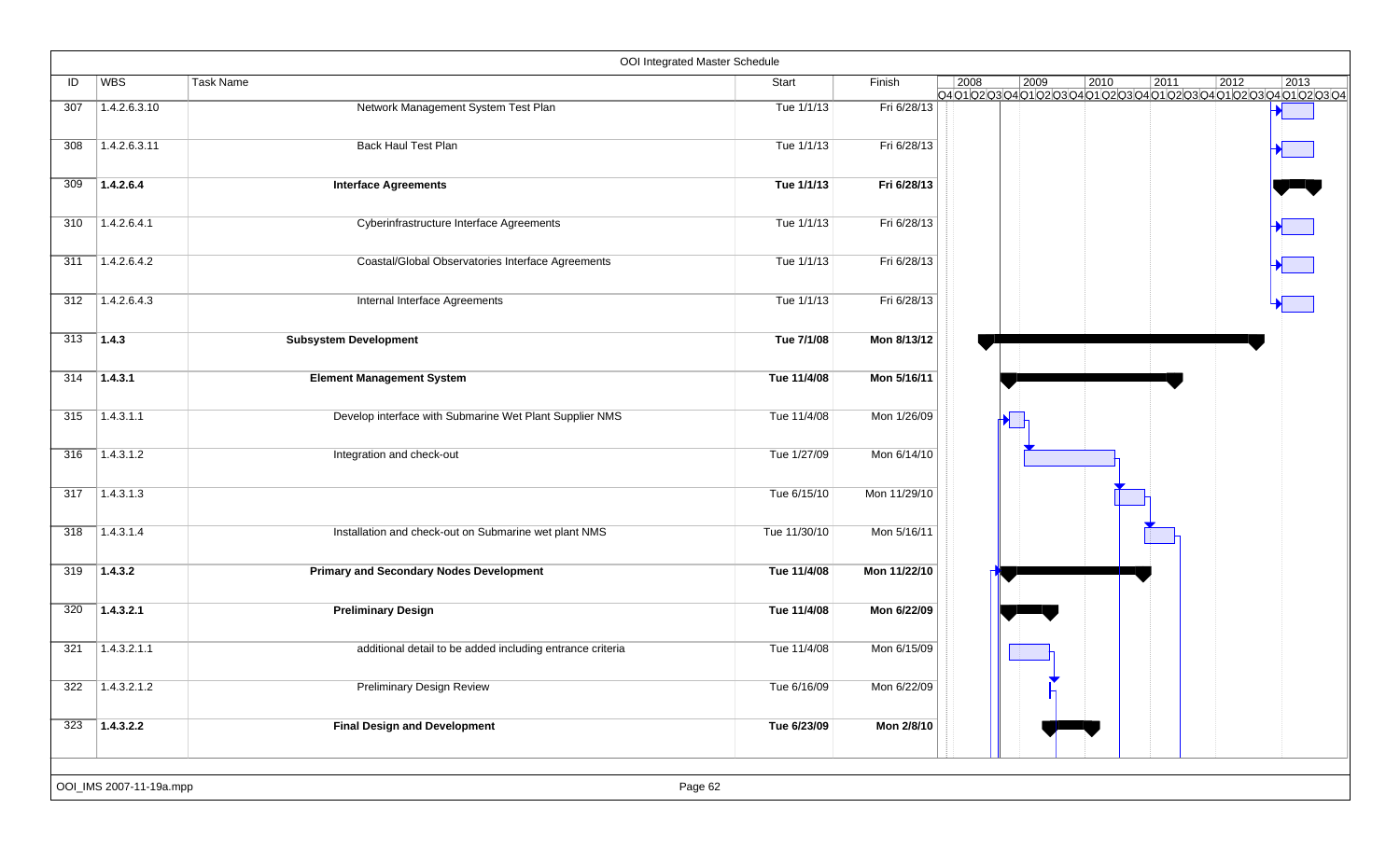|     |                         |                                                           | OOI Integrated Master Schedule |              |                |      |      |      |                |                                                                                   |
|-----|-------------------------|-----------------------------------------------------------|--------------------------------|--------------|----------------|------|------|------|----------------|-----------------------------------------------------------------------------------|
| ID  | WBS                     | Task Name                                                 | Start                          | Finish       | $ 2008\rangle$ | 2009 | 2010 | 2011 | $ 2012\rangle$ | 2013<br>Q4Q1\Q2\Q3\Q4\Q1\Q2\Q3\Q4\Q1\Q2\Q3\Q4\Q1\Q2\Q3\Q4\Q1\Q2\Q3\Q4\Q1\Q2\Q3\Q4 |
| 324 | 1.4.3.2.2.1             | additional detial to be added including entrance criteria | Tue 6/23/09                    | Mon 2/1/10   |                |      |      |      |                |                                                                                   |
| 325 | 1.4.3.2.2.2             | <b>Test Readiness Review</b>                              | Tue 2/2/10                     | Mon 2/8/10   |                |      |      |      |                |                                                                                   |
| 326 | 1.4.3.2.3               | <b>Assembly Testing</b>                                   | Tue 2/9/10                     | Mon 5/10/10  |                |      |      |      |                |                                                                                   |
| 327 | 1.4.3.2.3.1             | additional detial to be added including entrance criteria | Tue 2/9/10                     | Mon 5/3/10   |                |      |      |      |                |                                                                                   |
| 328 | 1.4.3.2.3.2             | <b>Production Readiness Review</b>                        | Tue 5/4/10                     | Mon 5/10/10  |                |      |      |      |                |                                                                                   |
| 329 | 1.4.3.2.4               | Production                                                | Tue 5/11/10                    | Mon 11/22/10 |                |      |      |      |                |                                                                                   |
| 330 | 1.4.3.2.4.1             | <b>Produce First Article</b>                              | Tue 5/11/10                    | Mon 10/25/10 |                |      |      |      |                |                                                                                   |
| 331 | 1.4.3.2.4.2             | <b>First Article Review</b>                               | Tue 10/26/10                   | Mon 11/22/10 |                |      |      |      |                |                                                                                   |
| 332 | 1.4.3.3                 | <b>LV Nodes Development</b>                               | Wed 7/1/09                     | Tue 12/21/10 |                |      |      |      |                |                                                                                   |
| 333 | 1.4.3.3.1               | <b>Preliminary Design</b>                                 | Wed 7/1/09                     | Tue 12/22/09 |                |      |      |      |                |                                                                                   |
| 334 | 1.4.3.3.1.1             | Prototype Design                                          | Wed 7/1/09                     | Tue 12/15/09 |                |      |      |      |                |                                                                                   |
| 335 | 1.4.3.3.1.2             | <b>Preliminary Design Review</b>                          | Wed 12/16/09                   | Tue 12/22/09 |                |      |      |      |                |                                                                                   |
| 336 | 1.4.3.3.2               | <b>Final Design and Development</b>                       | Wed 12/23/09                   | Tue 6/15/10  |                |      |      |      |                |                                                                                   |
| 337 | 1.4.3.3.2.1             | Develop Prototype                                         | Wed 12/23/09                   | Tue 6/8/10   |                |      |      |      |                |                                                                                   |
| 338 | 1.4.3.3.2.2             | <b>Test Readiness Review</b>                              | Wed 6/9/10                     | Tue 6/15/10  |                |      |      |      |                |                                                                                   |
| 339 | 7.4.3.3.3               | <b>Assembly Testing</b>                                   | Wed 6/16/10                    | Tue 7/27/10  |                |      |      |      |                |                                                                                   |
| 340 | 71.4.3.3.3.1            | <b>Complete Documentation Package</b>                     | Wed 6/16/10                    | Tue 7/13/10  |                |      |      |      |                |                                                                                   |
|     | OOI_IMS 2007-11-19a.mpp |                                                           | Page 63                        |              |                |      |      |      |                |                                                                                   |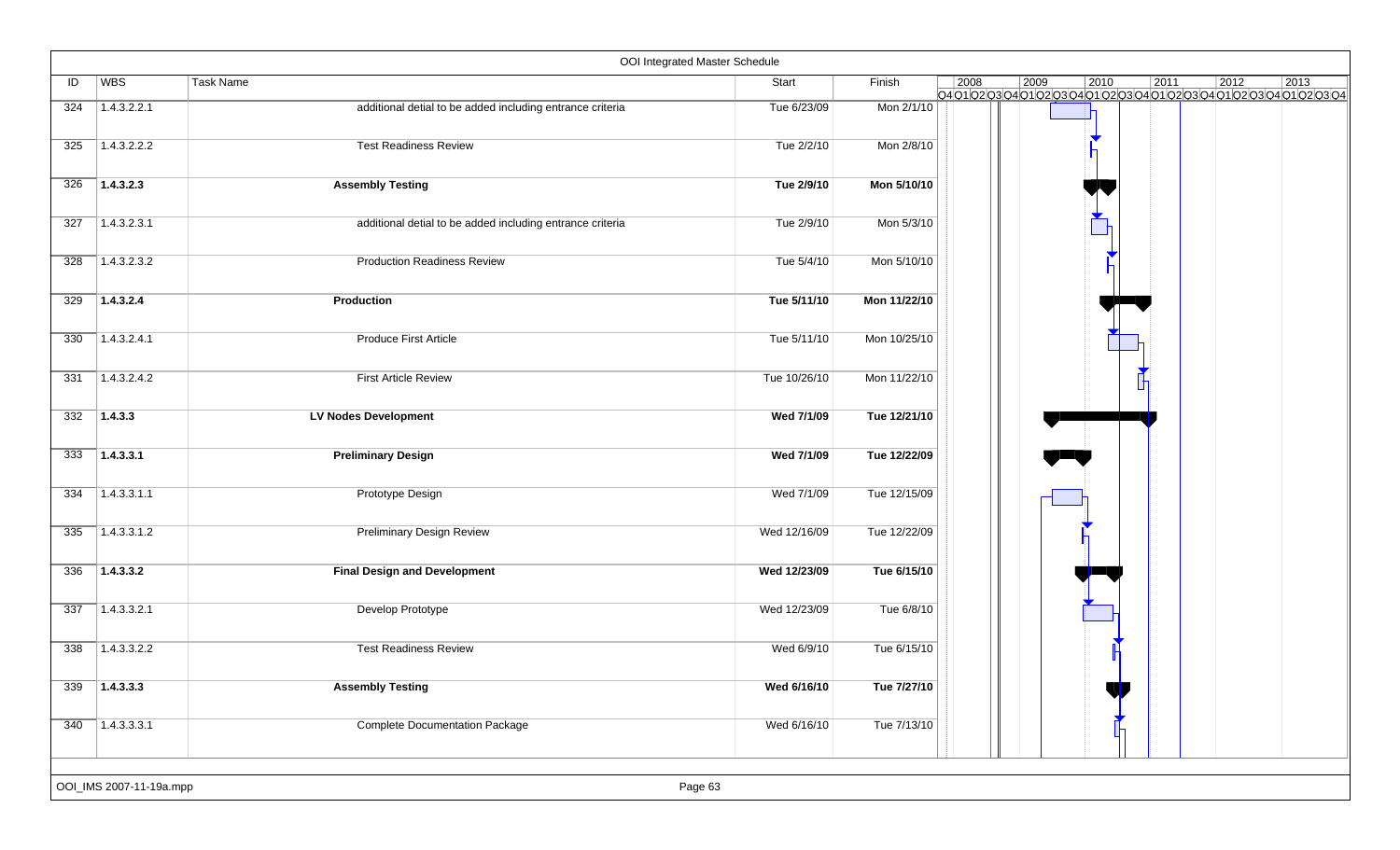|     |                         |                                                                  | OOI Integrated Master Schedule |              |      |      |                                                                    |      |      |      |
|-----|-------------------------|------------------------------------------------------------------|--------------------------------|--------------|------|------|--------------------------------------------------------------------|------|------|------|
| ID  | WBS                     | Task Name                                                        | Start                          | Finish       | 2008 | 2009 | 2010<br>Q4Q1Q2Q3Q4Q1Q2Q3Q4Q1Q2Q3Q4Q1Q2Q3Q4Q1Q2Q3Q4Q1Q2Q3Q4Q1Q2Q3Q4 | 2011 | 2012 | 2013 |
| 341 | 1.4.3.3.3.2             | <b>Production Readiness Review</b>                               | Wed 7/14/10                    | Tue 7/27/10  |      |      |                                                                    |      |      |      |
| 342 | 1.4.3.3.4               | <b>Production</b>                                                | Wed 7/28/10                    | Tue 12/21/10 |      |      |                                                                    |      |      |      |
| 343 | 1.4.3.3.4.1             | <b>Produce First Article</b>                                     | Wed 7/28/10                    | Tue 12/14/10 |      |      |                                                                    |      |      |      |
| 344 | 1.4.3.3.4.2             | <b>First Article Review</b>                                      | Wed 12/15/10                   | Tue 12/21/10 |      |      |                                                                    |      |      |      |
| 345 | 1.4.3.4                 | <b>Extension Cables including Cable Terminations Development</b> | Fri 1/1/10                     | Thu 12/16/10 |      |      |                                                                    |      |      |      |
| 346 | 1.4.3.4.1               | <b>Preliminary Design</b>                                        | Fri 1/1/10                     | Thu 4/29/10  |      |      |                                                                    |      |      |      |
| 347 | 1.4.3.4.1.1             | Prototype Design                                                 | Fri 1/1/10                     | Thu 4/22/10  |      |      |                                                                    |      |      |      |
| 348 | 1.4.3.4.1.2             | <b>Preliminary Design Review</b>                                 | Fri 4/23/10                    | Thu 4/29/10  |      |      |                                                                    |      |      |      |
| 349 | 1.4.3.4.2               | <b>Final Design and Development</b>                              | Fri 4/30/10                    | Thu 8/5/10   |      |      |                                                                    |      |      |      |
| 350 | 1.4.3.4.2.1             | Develop Prototype Cable Set                                      | Fri 4/30/10                    | Thu 7/22/10  |      |      |                                                                    |      |      |      |
| 351 | 1.4.3.4.2.2             | <b>Test Readiness Review</b>                                     | Fri 7/23/10                    | Thu 8/5/10   |      |      |                                                                    |      |      |      |
| 352 | 1.4.3.4.3               | <b>Assembly Testing</b>                                          | Fri 8/6/10                     | Thu 11/11/10 |      |      |                                                                    |      |      |      |
| 353 | 1.4.3.4.3.1             | <b>Complete Documentation Package</b>                            | Fri 8/6/10                     | Thu 10/28/10 |      |      |                                                                    |      |      |      |
| 354 | 1.4.3.4.3.2             | <b>Production Readiness Review</b>                               | Fri 10/29/10                   | Thu 11/11/10 |      |      |                                                                    |      |      |      |
| 355 | 1.4.3.4.4               | Production                                                       | Fri 11/12/10                   | Thu 12/16/10 |      |      |                                                                    |      |      |      |
| 356 | 1.4.3.4.4.1             | <b>Produce First Article</b>                                     | Fri 11/12/10                   | Thu 12/9/10  |      |      |                                                                    |      |      |      |
| 357 | 1.4.3.4.4.2             | <b>First Article Review</b>                                      | Fri 12/10/10                   | Thu 12/16/10 |      |      |                                                                    |      |      |      |
|     |                         |                                                                  |                                |              |      |      |                                                                    |      |      |      |
|     | OOI_IMS 2007-11-19a.mpp |                                                                  | Page 64                        |              |      |      |                                                                    |      |      |      |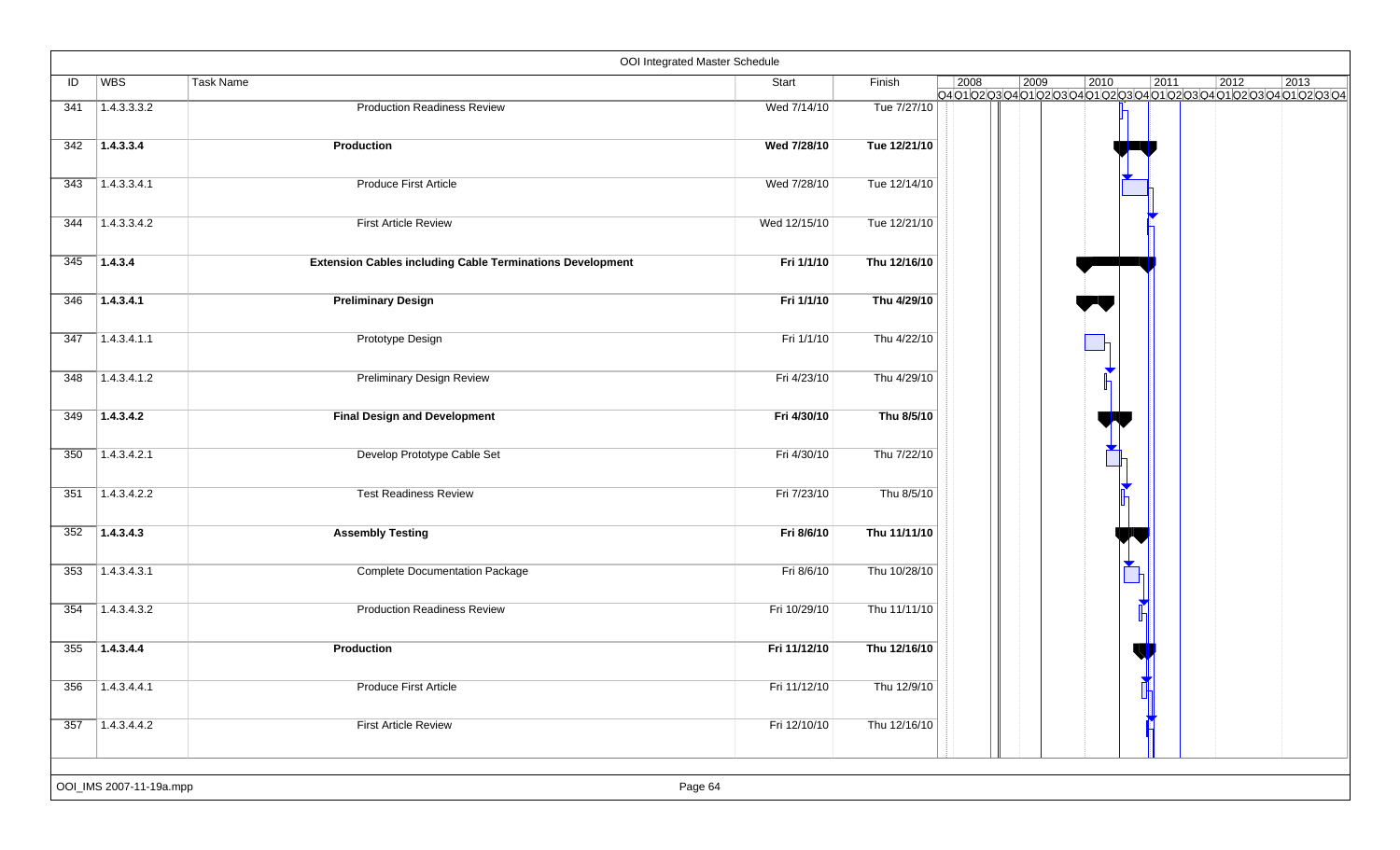|     |                         |                                        | OOI Integrated Master Schedule |              |      |                                                                                           |      |                |      |
|-----|-------------------------|----------------------------------------|--------------------------------|--------------|------|-------------------------------------------------------------------------------------------|------|----------------|------|
| ID  | WBS                     | Task Name                              | Start                          | Finish       | 2008 | 2009<br>2010<br>Q4Q1\Q2\Q3\Q4\Q1\Q2\Q3\Q4\Q1\Q2\Q3\Q4\Q1\Q2\Q3\Q4\Q1\Q2\Q3\Q4\Q1\Q2\Q3\Q4 | 2011 | $ 2012\rangle$ | 2013 |
| 358 | 1.4.3.5                 | <b>Vertical Moorings Development</b>   | Thu 10/1/09                    | Wed 4/13/11  |      |                                                                                           |      |                |      |
| 359 | 1.4.3.5.1               | <b>Preliminary Design</b>              | Thu 10/1/09                    | Wed 3/24/10  |      |                                                                                           |      |                |      |
| 360 | 1.4.3.5.1.1             | Prototype Design                       | Thu 10/1/09                    | Wed 3/17/10  |      |                                                                                           |      |                |      |
| 361 | 1.4.3.5.1.2             | <b>Preliminary Design Review</b>       | Thu 3/18/10                    | Wed 3/24/10  |      |                                                                                           |      |                |      |
| 362 | 1.4.3.5.2               | <b>Final Design and Development</b>    | Thu 3/25/10                    | Wed 10/6/10  |      |                                                                                           |      |                |      |
| 363 | 1.4.3.5.2.1             | Develop Prototype                      | Thu 3/25/10                    | Wed 9/8/10   |      |                                                                                           |      |                |      |
| 364 | 1.4.3.5.2.2             | <b>Test Readiness Review</b>           | Thu 9/9/10                     | Wed 10/6/10  |      |                                                                                           | LП   |                |      |
| 365 | 1.4.3.5.3               | <b>Assembly Testing</b>                | Thu 10/7/10                    | Wed 11/17/10 |      |                                                                                           |      |                |      |
| 366 | 1.4.3.5.3.1             | <b>Complete Documentation Package</b>  | Thu 10/7/10                    | Wed 11/3/10  |      |                                                                                           |      |                |      |
| 367 | 1.4.3.5.3.2             | <b>Production Readiness Review</b>     | Thu 11/4/10                    | Wed 11/17/10 |      |                                                                                           |      |                |      |
| 368 | 1.4.3.5.4               | Production                             | Thu 11/18/10                   | Wed 4/13/11  |      |                                                                                           |      |                |      |
| 369 | 1.4.3.5.4.1             | <b>Produce First Article</b>           | Thu 11/18/10                   | Wed 4/6/11   |      |                                                                                           |      |                |      |
| 370 | 1.4.3.5.4.2             | <b>First Article Review</b>            | Thu 4/7/11                     | Wed 4/13/11  |      |                                                                                           |      |                |      |
| 371 | 1.4.3.6                 | <b>Winch and Profilers Development</b> | Thu 10/1/09                    | Wed 2/9/11   |      |                                                                                           |      |                |      |
| 372 | 1.4.3.6.1               | <b>Preliminary Design</b>              | Thu 10/1/09                    | Wed 3/24/10  |      |                                                                                           |      |                |      |
| 373 | 1.4.3.6.1.1             | <b>Prototype Design</b>                | Thu 10/1/09                    | Wed 3/17/10  |      |                                                                                           |      |                |      |
| 374 | 1.4.3.6.1.2             | <b>Preliminary Design Review</b>       | Thu 3/18/10                    | Wed 3/24/10  |      |                                                                                           |      |                |      |
|     | OOI_IMS 2007-11-19a.mpp |                                        | Page 65                        |              |      |                                                                                           |      |                |      |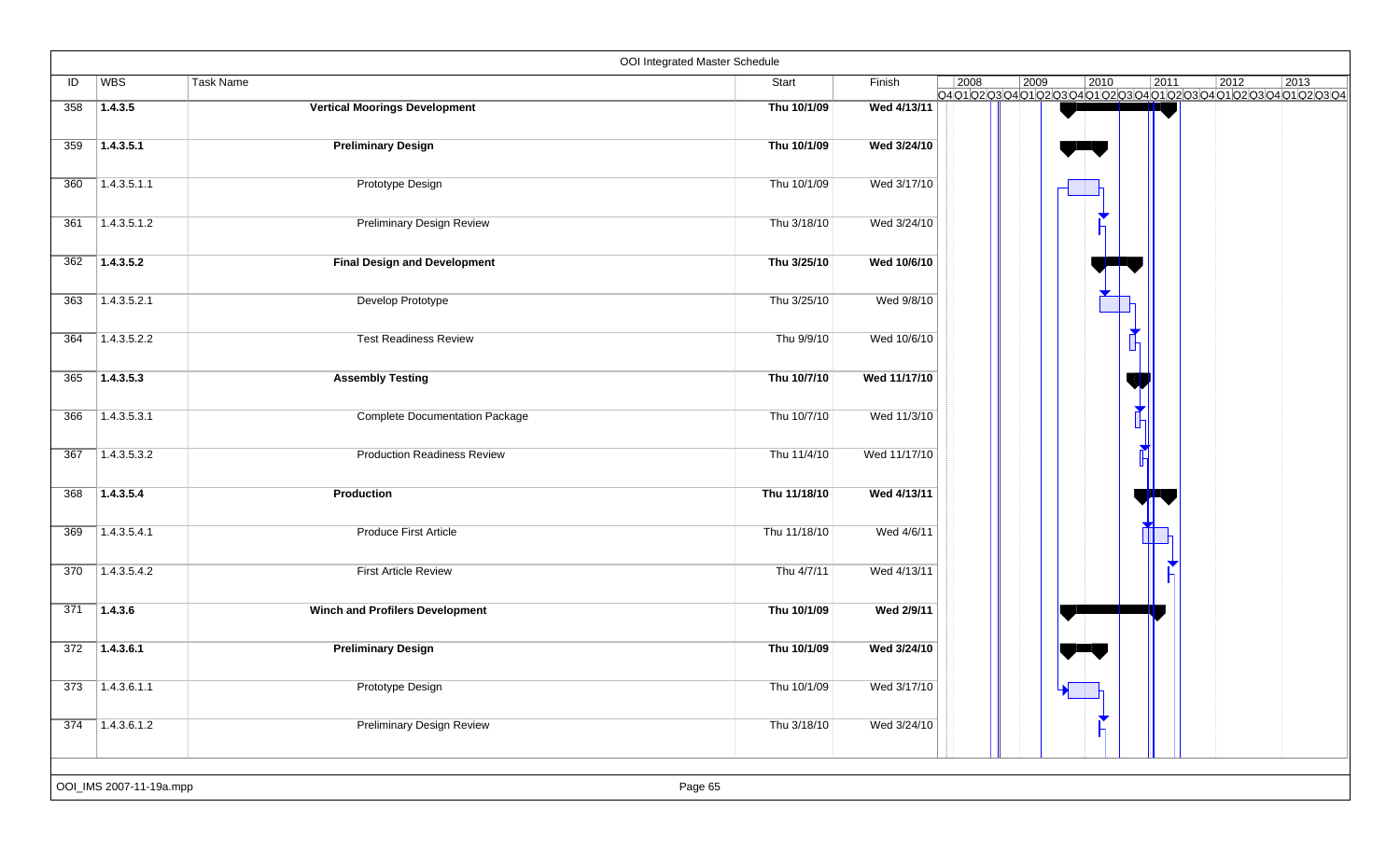|     |                         |                                       | OOI Integrated Master Schedule |              |      |      |      |      |                |                                                                                             |
|-----|-------------------------|---------------------------------------|--------------------------------|--------------|------|------|------|------|----------------|---------------------------------------------------------------------------------------------|
| ID  | WBS                     | Task Name                             | Start                          | Finish       | 2008 | 2009 | 2010 | 2011 | $\boxed{2012}$ | $ 2013\rangle$<br>Q4Q1\Q2\Q3\Q4\Q1\Q2\Q3\Q4\Q1\Q2\Q3\Q4\Q1\Q2\Q3\Q4\Q1\Q2\Q3\Q4\Q1\Q2\Q3\Q4 |
| 375 | 1.4.3.6.2               | <b>Final Design and Development</b>   | Thu 3/25/10                    | Wed 8/11/10  |      |      |      |      |                |                                                                                             |
| 376 | 1.4.3.6.2.1             | Develop Prototype                     | Thu 3/25/10                    | Wed 7/14/10  |      |      |      |      |                |                                                                                             |
| 377 | 1.4.3.6.2.2             | <b>Test Readiness Review</b>          | Thu 7/15/10                    | Wed 8/11/10  |      |      |      |      |                |                                                                                             |
| 378 | 1.4.3.6.3               | <b>Assembly Testing</b>               | Thu 8/12/10                    | Wed 9/22/10  |      |      |      |      |                |                                                                                             |
| 379 | 1.4.3.6.3.1             | <b>Complete Documentation Package</b> | Thu 8/12/10                    | Wed 9/8/10   |      |      |      |      |                |                                                                                             |
| 380 | 1.4.3.6.3.2             | <b>Production Readiness Review</b>    | Thu 9/9/10                     | Wed 9/22/10  |      |      |      |      |                |                                                                                             |
| 381 | 1.4.3.6.4               | Production                            | Thu 9/23/10                    | Wed 2/9/11   |      |      |      |      |                |                                                                                             |
| 382 | 1.4.3.6.4.1             | <b>Produce First Article</b>          | Thu 9/23/10                    | Wed 1/12/11  |      |      |      |      |                |                                                                                             |
| 383 | 1.4.3.6.4.2             | <b>First Article Review</b>           | Thu 1/13/11                    | Wed 2/9/11   |      |      |      |      |                |                                                                                             |
| 384 | 1.4.3.7                 | <b>J-Boxes Development</b>            | Wed 7/1/09                     | Tue 12/28/10 |      |      |      |      |                |                                                                                             |
| 385 | 1.4.3.7.1               | <b>Preliminary Design</b>             | Wed 7/1/09                     | Tue 1/19/10  |      |      |      |      |                |                                                                                             |
| 386 | 1.4.3.7.1.1             | Prototype Design                      | Wed 7/1/09                     | Tue 1/12/10  |      |      |      |      |                |                                                                                             |
| 387 | 1.4.3.7.1.2             | <b>Preliminary Design Review</b>      | Wed 1/13/10                    | Tue 1/19/10  |      |      |      |      |                |                                                                                             |
| 388 | 1.4.3.7.2               | <b>Final Design and Development</b>   | Wed 1/20/10                    | Tue 6/22/10  |      |      |      |      |                |                                                                                             |
| 389 | 1.4.3.7.2.1             | Develop Prototype                     | Wed 1/20/10                    | Tue 6/8/10   |      |      |      |      |                |                                                                                             |
| 390 | 1.4.3.7.2.2             | <b>Test Readiness Review</b>          | Wed 6/9/10                     | Tue 6/22/10  |      |      |      |      |                |                                                                                             |
| 391 | 71.4.3.7.3              | <b>Assembly Testing</b>               | Wed 6/23/10                    | Tue 8/3/10   |      |      |      |      |                |                                                                                             |
|     | OOI_IMS 2007-11-19a.mpp |                                       | Page 66                        |              |      |      |      |      |                |                                                                                             |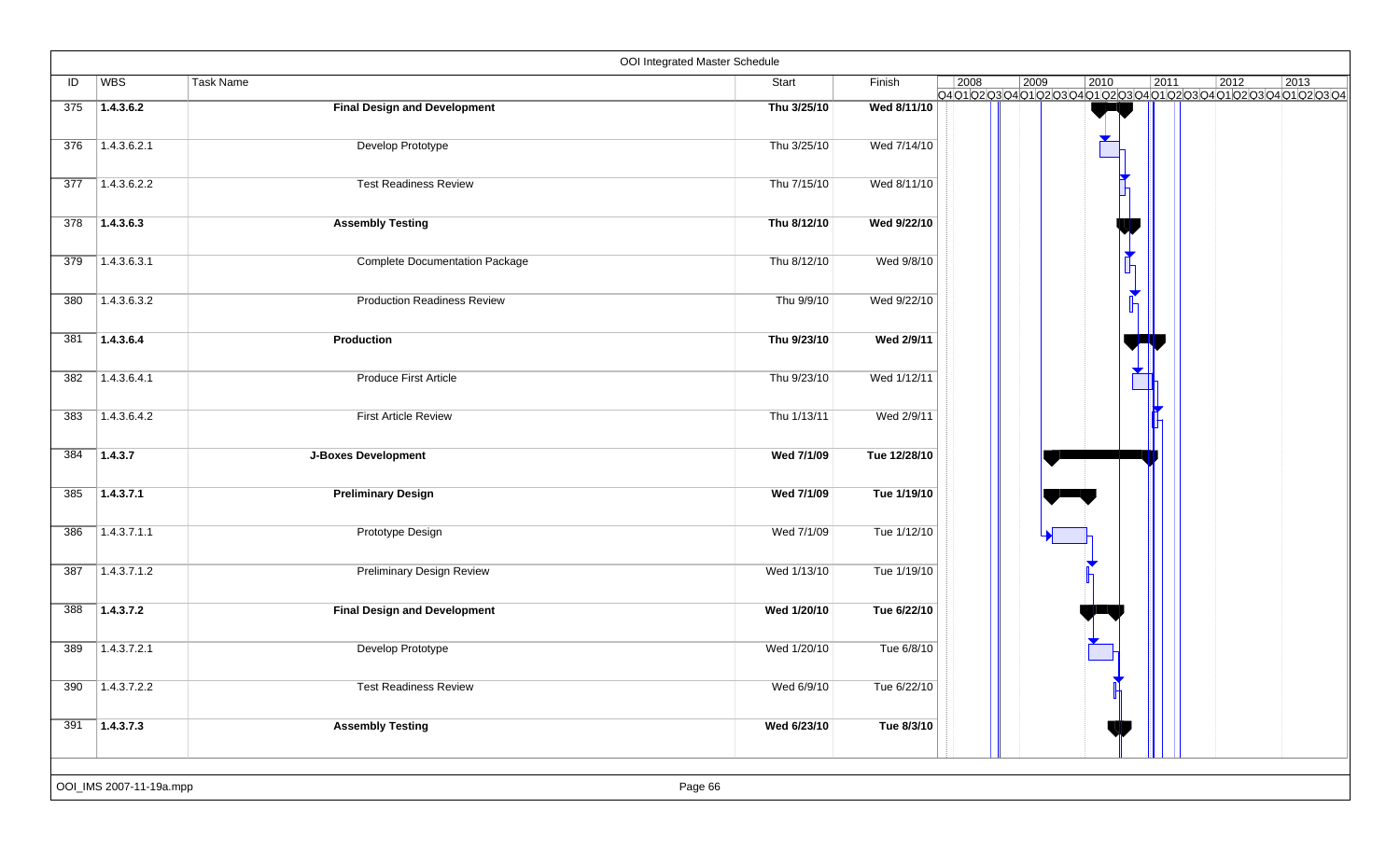|     |                         | OOI Integrated Master Schedule                            |              |              |                |      |                                                                                   |      |      |      |
|-----|-------------------------|-----------------------------------------------------------|--------------|--------------|----------------|------|-----------------------------------------------------------------------------------|------|------|------|
| ID  | <b>WBS</b>              | Task Name                                                 | Start        | Finish       | $ 2008\rangle$ | 2009 | 2010<br>Q4Q1\Q2\Q3\Q4\Q1\Q2\Q3\Q4\Q1\Q2\Q3\Q4\Q1\Q2\Q3\Q4\Q1\Q2\Q3\Q4\Q1\Q2\Q3\Q4 | 2011 | 2012 | 2013 |
| 392 | 1.4.3.7.3.1             | <b>Complete Documentation Package</b>                     | Wed 6/23/10  | Tue 7/20/10  |                |      |                                                                                   |      |      |      |
| 393 | 1.4.3.7.3.2             | <b>Production Readiness Review</b>                        | Wed 7/21/10  | Tue 8/3/10   |                |      |                                                                                   |      |      |      |
| 394 | 1.4.3.7.4               | Production                                                | Wed 8/4/10   | Tue 12/28/10 |                |      |                                                                                   |      |      |      |
| 395 | 1.4.3.7.4.1             | Produce First Article                                     | Wed 8/4/10   | Tue 12/21/10 |                |      |                                                                                   |      |      |      |
| 396 | 1.4.3.7.4.2             | <b>First Article Review</b>                               | Wed 12/22/10 | Tue 12/28/10 |                |      |                                                                                   |      |      |      |
| 397 | 1.4.3.8                 | <b>Shore Station Development</b>                          | Tue 7/1/08   | Fri 7/4/08   |                |      |                                                                                   |      |      |      |
| 398 | 1.4.3.8.1               | <b>National Security System Interface</b>                 | Tue 7/1/08   | Fri 7/4/08   |                |      |                                                                                   |      |      |      |
| 399 | 1.4.3.8.1.1             | additional detail to be added including entrance criteria | Tue 7/1/08   | Tue 7/1/08   |                |      |                                                                                   |      |      |      |
| 400 | 1.4.3.8.1.2             | Formal Design Review with Navy                            | Wed 7/2/08   | Wed 7/2/08   |                |      |                                                                                   |      |      |      |
| 401 | 1.4.3.8.1.3             | <b>Build</b>                                              | Thu 7/3/08   | Thu 7/3/08   |                |      |                                                                                   |      |      |      |
| 402 | 1.4.3.8.1.4             | Test                                                      | Fri 7/4/08   | Fri 7/4/08   |                |      |                                                                                   |      |      |      |
| 403 | 1.4.3.9                 | <b>Core Instrument Packages Development</b>               | Wed 7/1/09   | Thu 1/13/11  |                |      |                                                                                   |      |      |      |
| 404 | 1.4.3.9.1               | <b>Current Meter</b>                                      | Wed 7/1/09   | Thu 11/19/09 |                |      |                                                                                   |      |      |      |
| 405 | 1.4.3.9.1.1             | <b>Source Selection</b>                                   | Wed 7/1/09   | Tue 11/17/09 |                |      |                                                                                   |      |      |      |
| 406 | 1.4.3.9.1.1.1           | <b>RFP</b>                                                | Wed 7/1/09   | Tue 9/22/09  |                |      |                                                                                   |      |      |      |
| 407 | $\sqrt{1.4.3.9.1.1.2}$  | Evaluation of Vendors/ final source selection             | Wed 9/23/09  | Tue 10/20/09 |                |      | R                                                                                 |      |      |      |
| 408 | 1.4.3.9.1.1.3           | purchase order released                                   | Wed 10/21/09 | Tue 11/17/09 |                |      |                                                                                   |      |      |      |
|     | OOI_IMS 2007-11-19a.mpp | Page 67                                                   |              |              |                |      |                                                                                   |      |      |      |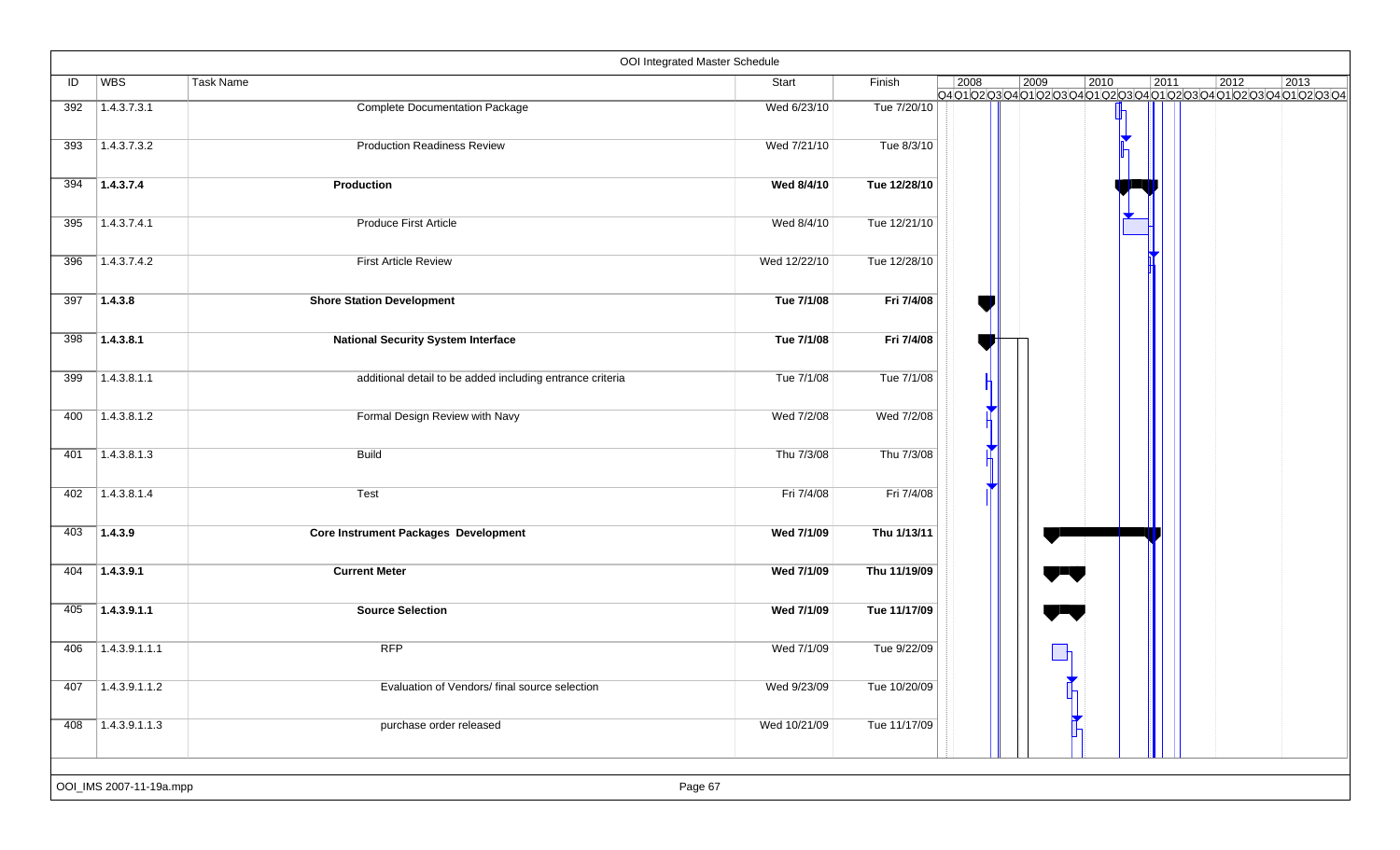|     |                         | OOI Integrated Master Schedule                            |              |              |      |      |      |      |      |                                                                                   |
|-----|-------------------------|-----------------------------------------------------------|--------------|--------------|------|------|------|------|------|-----------------------------------------------------------------------------------|
| ID  | <b>WBS</b>              | Task Name                                                 | Start        | Finish       | 2008 | 2009 | 2010 | 2011 | 2012 | 2013<br>Q4Q1\Q2\Q3\Q4\Q1\Q2\Q3\Q4\Q1\Q2\Q3\Q4\Q1\Q2\Q3\Q4\Q1\Q2\Q3\Q4\Q1\Q2\Q3\Q4 |
| 409 | 1.4.3.9.1.2             | <b>Qualification program</b>                              | Wed 11/18/09 | Thu 11/19/09 |      |      |      |      |      |                                                                                   |
| 410 | 1.4.3.9.1.2.1           | additional detail to be added including entrance criteria | Wed 11/18/09 | Wed 11/18/09 |      |      |      |      |      |                                                                                   |
| 411 | 1.4.3.9.1.2.2           | <b>Production Readiness Review</b>                        | Thu 11/19/09 | Thu 11/19/09 |      |      |      |      |      |                                                                                   |
| 412 | 1.4.3.9.2               | <b>Bottom Pressure Sensor</b>                             | Wed 9/23/09  | Thu 2/11/10  |      |      |      |      |      |                                                                                   |
| 413 | 1.4.3.9.2.1             | <b>Source Selection</b>                                   | Wed 9/23/09  | Tue 2/9/10   |      |      |      |      |      |                                                                                   |
| 414 | 1.4.3.9.2.1.1           | <b>RFP</b>                                                | Wed 9/23/09  | Tue 12/15/09 |      |      |      |      |      |                                                                                   |
| 415 | 1.4.3.9.2.1.2           | Evaluation of Vendors/ final source selection             | Wed 12/16/09 | Tue 1/12/10  |      |      |      |      |      |                                                                                   |
| 416 | 1.4.3.9.2.1.3           | purchase order released                                   | Wed 1/13/10  | Tue 2/9/10   |      |      |      |      |      |                                                                                   |
| 417 | 1.4.3.9.2.2             | <b>Qualification program</b>                              | Wed 2/10/10  | Thu 2/11/10  |      |      |      |      |      |                                                                                   |
| 418 | 1.4.3.9.2.2.1           | additional detail to be added including entrance criteria | Wed 2/10/10  | Wed 2/10/10  |      |      |      |      |      |                                                                                   |
| 419 | 1.4.3.9.2.2.2           | <b>Production Readiness Review</b>                        | Thu 2/11/10  | Thu 2/11/10  |      |      |      |      |      |                                                                                   |
| 420 | 1.4.3.9.3               | Hydrophone                                                | Wed 12/16/09 | Thu 4/8/10   |      |      |      |      |      |                                                                                   |
| 421 | 1.4.3.9.3.1             | <b>Source Selection</b>                                   | Wed 12/16/09 | Tue 4/6/10   |      |      |      |      |      |                                                                                   |
| 422 | 1.4.3.9.3.1.1           | <b>RFP</b>                                                | Wed 12/16/09 | Tue 2/9/10   |      |      |      |      |      |                                                                                   |
| 423 | 1.4.3.9.3.1.2           | Evaluation of Vendors/ final source selection             | Wed 2/10/10  | Tue 3/9/10   |      |      |      |      |      |                                                                                   |
| 424 | 1.4.3.9.3.1.3           | purchase order released                                   | Wed 3/10/10  | Tue 4/6/10   |      |      | Ħ    |      |      |                                                                                   |
| 425 | 1.4.3.9.3.2             | <b>Qualification program</b>                              | Wed 4/7/10   | Thu 4/8/10   |      |      |      |      |      |                                                                                   |
|     | OOI_IMS 2007-11-19a.mpp | Page 68                                                   |              |              |      |      |      |      |      |                                                                                   |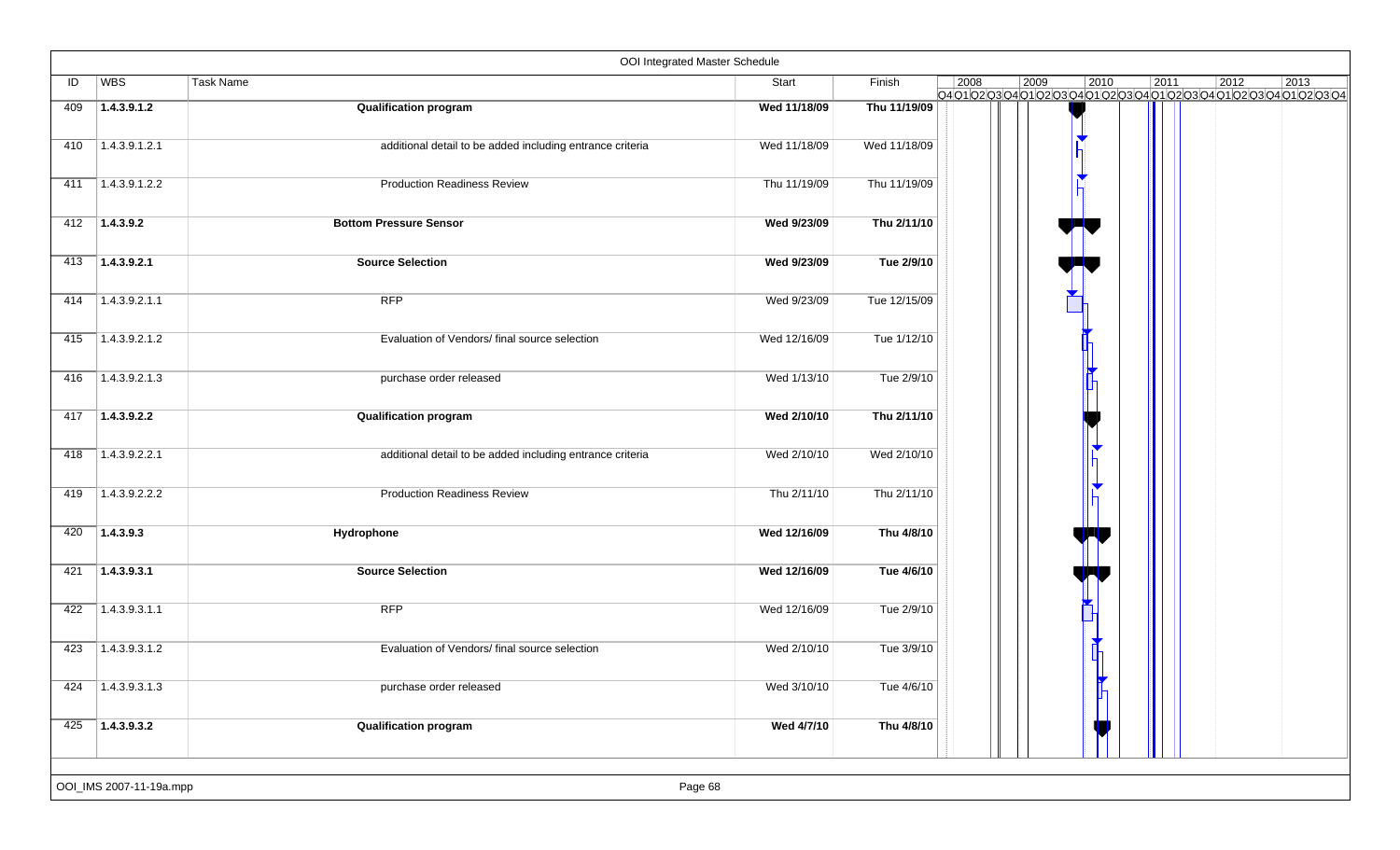|     |                         | OOI Integrated Master Schedule                            |             |             |      |      |      |      |                |                                                                                                |
|-----|-------------------------|-----------------------------------------------------------|-------------|-------------|------|------|------|------|----------------|------------------------------------------------------------------------------------------------|
| ID  | <b>WBS</b>              | Task Name                                                 | Start       | Finish      | 2008 | 2009 | 2010 | 2011 | $ 2012\rangle$ | 2013<br>Q4 Q1 Q2 Q3 Q4 Q1 Q2 Q3 Q4 Q1 Q2 Q3 Q4 Q1 Q2 Q3 Q4 Q1 Q2 Q3 Q4 Q1 Q2 Q3 Q4 Q1 Q2 Q3 Q4 |
| 426 | 1.4.3.9.3.2.1           | additional detail to be added including entrance criteria | Wed 4/7/10  | Wed 4/7/10  |      |      |      |      |                |                                                                                                |
| 427 | 1.4.3.9.3.2.2           | <b>Production Readiness Review</b>                        | Thu 4/8/10  | Thu 4/8/10  |      |      |      |      |                |                                                                                                |
| 428 | 1.4.3.9.4               | <b>Broadband Seismometer</b>                              | Wed 2/10/10 | Thu 6/3/10  |      |      |      |      |                |                                                                                                |
| 429 | 1.4.3.9.4.1             | <b>Source Selection</b>                                   | Wed 2/10/10 | Tue 6/1/10  |      |      |      |      |                |                                                                                                |
| 430 | 1.4.3.9.4.1.1           | <b>RFP</b>                                                | Wed 2/10/10 | Tue 4/6/10  |      |      |      |      |                |                                                                                                |
| 431 | 1.4.3.9.4.1.2           | Evaluation of Vendors/ final source selection             | Wed 4/7/10  | Tue 5/4/10  |      |      |      |      |                |                                                                                                |
| 432 | 1.4.3.9.4.1.3           | purchase order released                                   | Wed 5/5/10  | Tue 6/1/10  |      |      |      |      |                |                                                                                                |
| 433 | 1.4.3.9.4.2             | <b>Qualification program</b>                              | Wed 6/2/10  | Thu 6/3/10  |      |      |      |      |                |                                                                                                |
| 434 | 1.4.3.9.4.2.1           | additional detail to be added including entrance criteria | Wed 6/2/10  | Wed 6/2/10  |      |      |      |      |                |                                                                                                |
| 435 | 1.4.3.9.4.2.2           | <b>Production Readiness Review</b>                        | Thu 6/3/10  | Thu 6/3/10  |      |      |      |      |                |                                                                                                |
| 436 | 1.4.3.9.5               | <b>Surface Layer Core Instrument</b>                      | Wed 4/7/10  | Thu 7/29/10 |      |      |      |      |                |                                                                                                |
| 437 | 1.4.3.9.5.1             | <b>Source Selection</b>                                   | Wed 4/7/10  | Tue 7/27/10 |      |      |      |      |                |                                                                                                |
| 438 | 1.4.3.9.5.1.1           | <b>RFP</b>                                                | Wed 4/7/10  | Tue 6/1/10  |      |      |      |      |                |                                                                                                |
| 439 | 1.4.3.9.5.1.2           | Evaluation of Vendors/ final source selection             | Wed 6/2/10  | Tue 6/29/10 |      |      |      |      |                |                                                                                                |
| 440 | 1.4.3.9.5.1.3           | purchase order released                                   | Wed 6/30/10 | Tue 7/27/10 |      |      |      |      |                |                                                                                                |
| 441 | 1.4.3.9.5.2             | <b>Qualification program</b>                              | Wed 7/28/10 | Thu 7/29/10 |      |      |      |      |                |                                                                                                |
| 442 | 1.4.3.9.5.2.1           | additional detail to be added including entrance criteria | Wed 7/28/10 | Wed 7/28/10 |      |      |      |      |                |                                                                                                |
|     | OOI_IMS 2007-11-19a.mpp | Page 69                                                   |             |             |      |      |      |      |                |                                                                                                |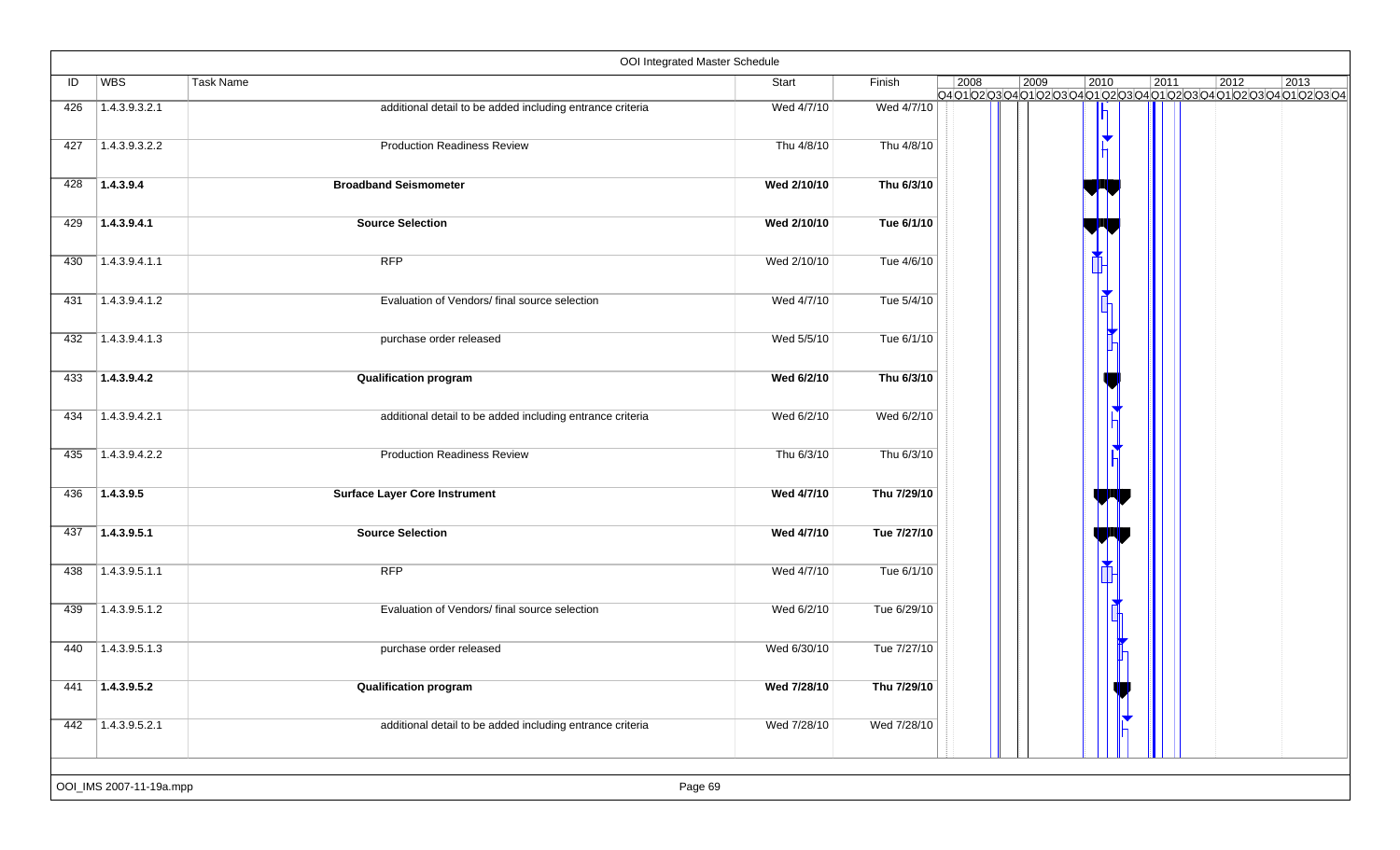|     |                         | OOI Integrated Master Schedule                            |              |              |                                                                                                                                                      |
|-----|-------------------------|-----------------------------------------------------------|--------------|--------------|------------------------------------------------------------------------------------------------------------------------------------------------------|
| ID  | WBS                     | Task Name                                                 | Start        | Finish       | $\vert$ 2008<br>2009<br>2010<br>$ 2011\rangle$<br>$\boxed{2012}$<br>2013<br>Q4Q1\Q2\Q3\Q4\Q1\Q2\Q3\Q4\Q1\Q2\Q3\Q4\Q1\Q2\Q3\Q4\Q1\Q2\Q3\Q4Q1\Q2\Q3\Q4 |
| 443 | 1.4.3.9.5.2.2           | <b>Production Readiness Review</b>                        | Thu 7/29/10  | Thu 7/29/10  |                                                                                                                                                      |
| 444 | 1.4.3.9.6               | <b>Mid Level Core Instrument</b>                          | Wed 6/2/10   | Thu 9/23/10  |                                                                                                                                                      |
| 445 | 1.4.3.9.6.1             | <b>Source Selection</b>                                   | Wed 6/2/10   | Tue 9/21/10  |                                                                                                                                                      |
| 446 | 1.4.3.9.6.1.1           | RFP                                                       | Wed 6/2/10   | Tue 7/27/10  |                                                                                                                                                      |
| 447 | 1.4.3.9.6.1.2           | Evaluation of Vendors/ final source selection             | Wed 7/28/10  | Tue 8/24/10  |                                                                                                                                                      |
| 448 | 1.4.3.9.6.1.3           | purchase order released                                   | Wed 8/25/10  | Tue 9/21/10  |                                                                                                                                                      |
| 449 | 1.4.3.9.6.2             | <b>Qualification program</b>                              | Wed 9/22/10  | Thu 9/23/10  |                                                                                                                                                      |
| 450 | 1.4.3.9.6.2.1           | additional detail to be added including entrance criteria | Wed 9/22/10  | Wed 9/22/10  |                                                                                                                                                      |
| 451 | 1.4.3.9.6.2.2           | <b>Production Readiness Review</b>                        | Thu 9/23/10  | Thu 9/23/10  |                                                                                                                                                      |
| 452 | 1.4.3.9.7               | <b>Bottom Level Core Instrument</b>                       | Wed 7/28/10  | Thu 11/18/10 |                                                                                                                                                      |
| 453 | 1.4.3.9.7.1             | <b>Source Selection</b>                                   | Wed 7/28/10  | Tue 11/16/10 |                                                                                                                                                      |
| 454 | 1.4.3.9.7.1.1           | RFP                                                       | Wed 7/28/10  | Tue 9/21/10  |                                                                                                                                                      |
| 455 | 1.4.3.9.7.1.2           | Evaluation of Vendors/ final source selection             | Wed 9/22/10  | Tue 10/19/10 |                                                                                                                                                      |
| 456 | 1.4.3.9.7.1.3           | purchase order released                                   | Wed 10/20/10 | Tue 11/16/10 |                                                                                                                                                      |
| 457 | 1.4.3.9.7.2             | <b>Qualification program</b>                              | Wed 11/17/10 | Thu 11/18/10 |                                                                                                                                                      |
| 458 | 1.4.3.9.7.2.1           | additional detail to be added including entrance criteria | Wed 11/17/10 | Wed 11/17/10 |                                                                                                                                                      |
| 459 | 1.4.3.9.7.2.2           | <b>Production Readiness Review</b>                        | Thu 11/18/10 | Thu 11/18/10 |                                                                                                                                                      |
|     |                         |                                                           |              |              |                                                                                                                                                      |
|     | OOI_IMS 2007-11-19a.mpp | Page 70                                                   |              |              |                                                                                                                                                      |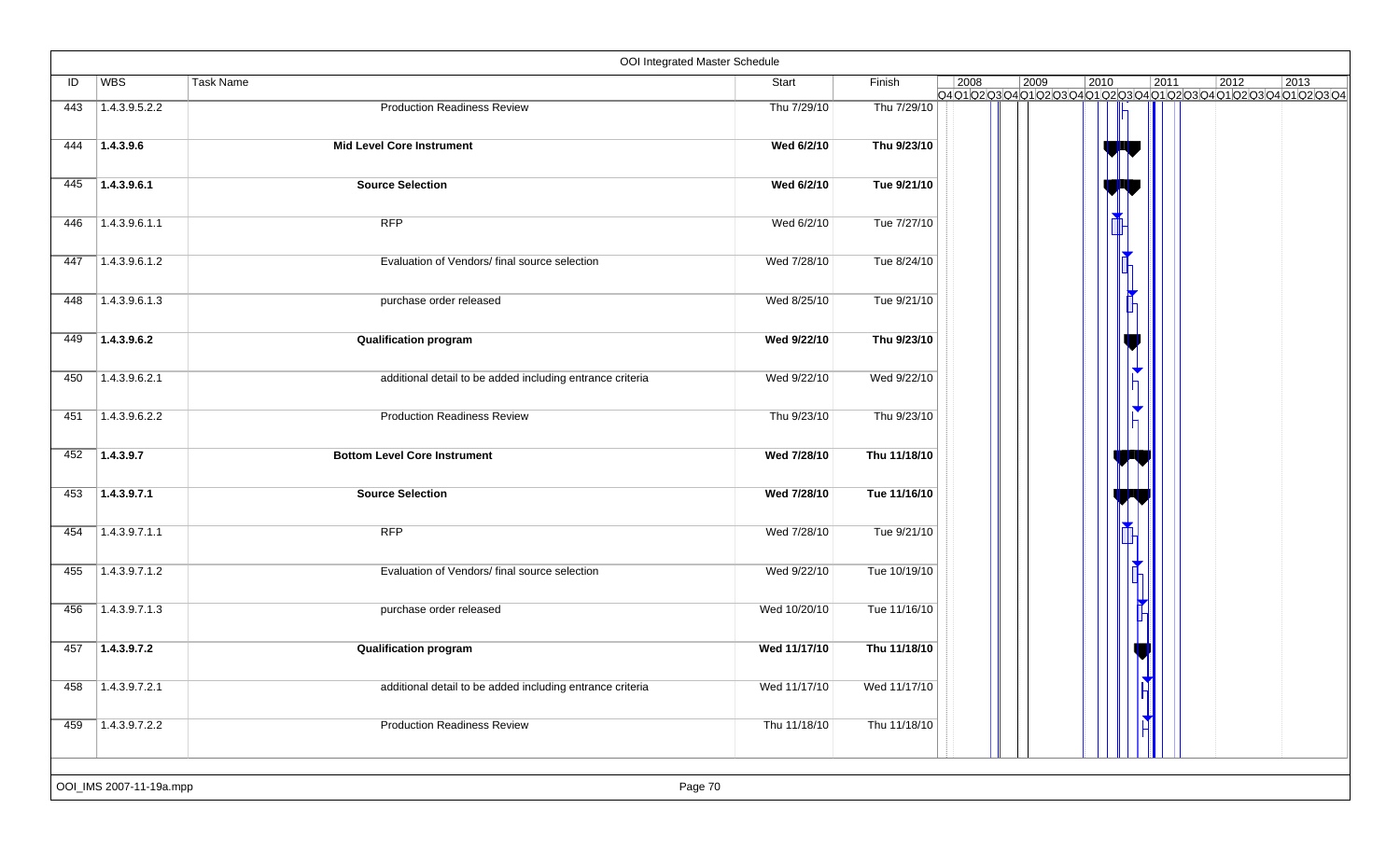|     |                         | OOI Integrated Master Schedule                            |              |              |      |      |      |      |                |                                                                                   |
|-----|-------------------------|-----------------------------------------------------------|--------------|--------------|------|------|------|------|----------------|-----------------------------------------------------------------------------------|
| ID  | WBS                     | Task Name                                                 | Start        | Finish       | 2008 | 2009 | 2010 | 2011 | $ 2012\rangle$ | 2013<br>Q4Q1\Q2\Q3\Q4\Q1\Q2\Q3\Q4\Q1\Q2\Q3\Q4\Q1\Q2\Q3\Q4\Q1\Q2\Q3\Q4\Q1\Q2\Q3\Q4 |
| 460 | 1.4.3.9.8               | <b>Site Specific Core Sensors</b>                         | Wed 9/22/10  | Thu 1/13/11  |      |      |      |      |                |                                                                                   |
| 461 | 1.4.3.9.8.1             | <b>Source Selection</b>                                   | Wed 9/22/10  | Tue 1/11/11  |      |      |      |      |                |                                                                                   |
| 462 | 1.4.3.9.8.1.1           | <b>RFP</b>                                                | Wed 9/22/10  | Tue 11/16/10 |      |      |      |      |                |                                                                                   |
| 463 | 1.4.3.9.8.1.2           | Evaluation of Vendors/ final source selection             | Wed 11/17/10 | Tue 12/14/10 |      |      |      |      |                |                                                                                   |
| 464 | 1.4.3.9.8.1.3           | purchase order released                                   | Wed 12/15/10 | Tue 1/11/11  |      |      |      |      |                |                                                                                   |
| 465 | 1.4.3.9.8.2             | <b>Qualification program</b>                              | Wed 1/12/11  | Thu 1/13/11  |      |      |      |      |                |                                                                                   |
| 466 | 1.4.3.9.8.2.1           | additional detail to be added including entrance criteria | Wed 1/12/11  | Wed 1/12/11  |      |      |      |      |                |                                                                                   |
| 467 | 1.4.3.9.8.2.2           | <b>Production Readiness Review</b>                        | Thu 1/13/11  | Thu 1/13/11  |      |      |      |      |                |                                                                                   |
| 468 | 1.4.3.10                | <b>Logistic Depot Equipment Development</b>               | Tue 5/17/11  | Mon 8/13/12  |      |      |      |      |                |                                                                                   |
| 469 | 1.4.3.10.1              | <b>System Simulator for Pre-Installation Testing</b>      | Tue 5/17/11  | Mon 8/13/12  |      |      |      |      |                |                                                                                   |
| 470 | 1.4.3.10.1.1            | Design                                                    | Tue 5/17/11  | Mon 8/13/12  |      |      |      |      |                |                                                                                   |
| 471 | 1.4.3.10.1.1.1          | Simulator Design                                          | Tue 5/17/11  | Mon 4/16/12  |      |      |      |      |                |                                                                                   |
| 472 | 1.4.3.10.1.1.2          | <b>Formal Design Review</b>                               | Tue 4/17/12  | Mon 4/23/12  |      |      |      |      |                |                                                                                   |
| 473 | 1.4.3.10.1.1.3          | Assembly & Testing                                        | Tue 4/24/12  | Mon 8/13/12  |      |      |      |      |                |                                                                                   |
| 474 | 1.4.4                   | <b>Site Implementation</b>                                | Tue 7/1/08   | Wed 5/8/13   |      |      |      |      |                |                                                                                   |
| 475 | 1.4.4.1                 | <b>Pacific City Shore Facilities Installation</b>         | Wed 10/1/08  | Tue 7/6/10   |      |      |      |      |                |                                                                                   |
| 476 | 7.4.4.1.1               | <b>Shore Station</b>                                      | Wed 10/1/08  | Tue 8/4/09   |      |      |      |      |                |                                                                                   |
|     | OOI_IMS 2007-11-19a.mpp | Page 71                                                   |              |              |      |      |      |      |                |                                                                                   |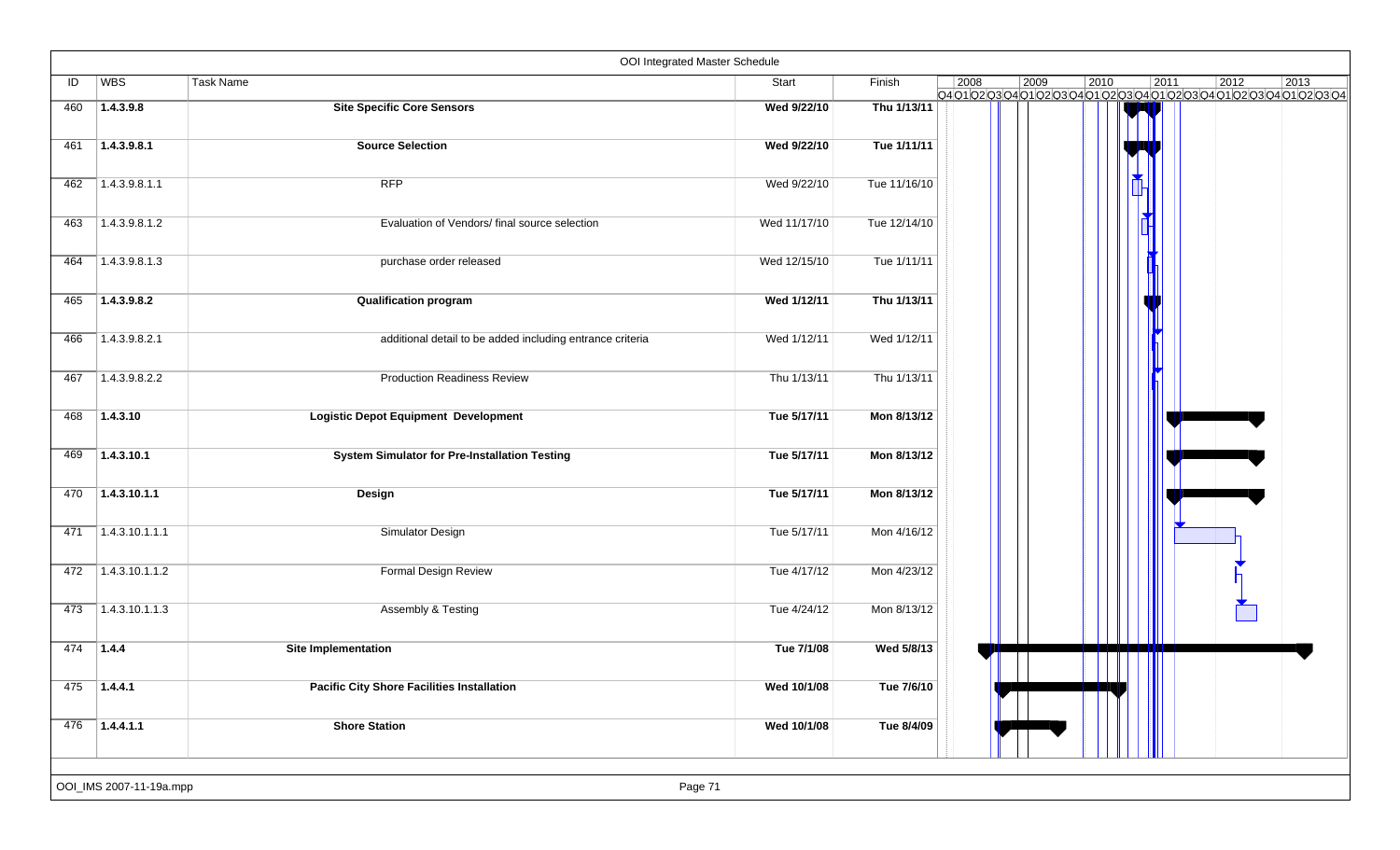|     |                         | OOI Integrated Master Schedule                              |              |              |      |      |      |      |      |                                                                                                |
|-----|-------------------------|-------------------------------------------------------------|--------------|--------------|------|------|------|------|------|------------------------------------------------------------------------------------------------|
| ID  | WBS                     | Task Name                                                   | Start        | Finish       | 2008 | 2009 | 2010 | 2011 | 2012 | 2013<br>Q4 Q1 Q2 Q3 Q4 Q1 Q2 Q3 Q4 Q1 Q2 Q3 Q4 Q1 Q2 Q3 Q4 Q1 Q2 Q3 Q4 Q1 Q2 Q3 Q4 Q1 Q2 Q3 Q4 |
| 477 | 1.4.4.1.1.1             | <b>Station Requirement document</b>                         | Wed 10/1/08  | Tue 12/23/08 |      |      |      |      |      |                                                                                                |
| 478 | 1.4.4.1.1.2             | Lease Agreement                                             | Wed 12/24/08 | Tue 2/17/09  |      |      |      |      |      |                                                                                                |
| 479 | 1.4.4.1.1.3             | <b>Facility Improvements</b>                                | Wed 2/18/09  | Tue 8/4/09   |      |      |      |      |      |                                                                                                |
| 480 | 1.4.4.1.1.4             | Ready for Equipment Installation                            | Tue 8/4/09   | Tue 8/4/09   |      |      |      |      |      |                                                                                                |
| 481 | 1.4.4.1.2               | <b>Beach Landing</b>                                        | Wed 2/18/09  | Tue 7/6/10   |      |      |      |      |      |                                                                                                |
| 482 | 1.4.4.1.2.1             | Permit                                                      | Wed 2/18/09  | Tue 1/19/10  |      |      |      |      |      |                                                                                                |
| 483 | 1.4.4.1.2.2             | Beach Manhole                                               | Wed 1/20/10  | Tue 7/6/10   |      |      |      |      |      |                                                                                                |
| 484 | 1.4.4.1.2.3             | Bore Pipe(s)                                                | Wed 1/20/10  | Tue 7/6/10   |      |      |      |      |      |                                                                                                |
| 485 | 1.4.4.1.2.4             | Conduit to Cable Station                                    | Wed 1/20/10  | Tue 7/6/10   |      |      |      |      |      |                                                                                                |
| 486 | 1.4.4.1.2.5             | Land Cable                                                  | Wed 1/20/10  | Tue 7/6/10   |      |      |      |      |      |                                                                                                |
| 487 | 1.4.4.1.2.6             | Ready for Marine Instatallation by Submarine Cable Supplier | Tue 7/6/10   | Tue 7/6/10   |      |      |      |      |      |                                                                                                |
| 488 | 1.4.4.1.3               | <b>Shore Station Equipment</b>                              | Wed 12/24/08 | Tue 4/28/09  |      |      |      |      |      |                                                                                                |
| 489 | 1.4.4.1.3.1             | 48 V Battery Plant                                          | Wed 12/24/08 | Tue 3/17/09  |      |      |      |      |      |                                                                                                |
| 490 | 1.4.4.1.3.2             | New Back-up Generator(s), if required                       | Wed 12/24/08 | Tue 3/17/09  |      |      |      |      |      |                                                                                                |
| 491 | 1.4.4.1.3.3             | Equipment supplied with submarine cable installed           | Wed 12/24/08 | Tue 4/28/09  |      |      |      |      |      |                                                                                                |
| 492 | 1.4.4.1.3.4             | Data Buffer                                                 | Wed 12/24/08 | Wed 12/24/08 |      |      |      |      |      |                                                                                                |
| 493 | 1.4.4.1.3.5             | <b>National Security System</b>                             | Wed 12/24/08 | Wed 12/24/08 |      |      |      |      |      |                                                                                                |
|     | OOI_IMS 2007-11-19a.mpp | Page 72                                                     |              |              |      |      |      |      |      |                                                                                                |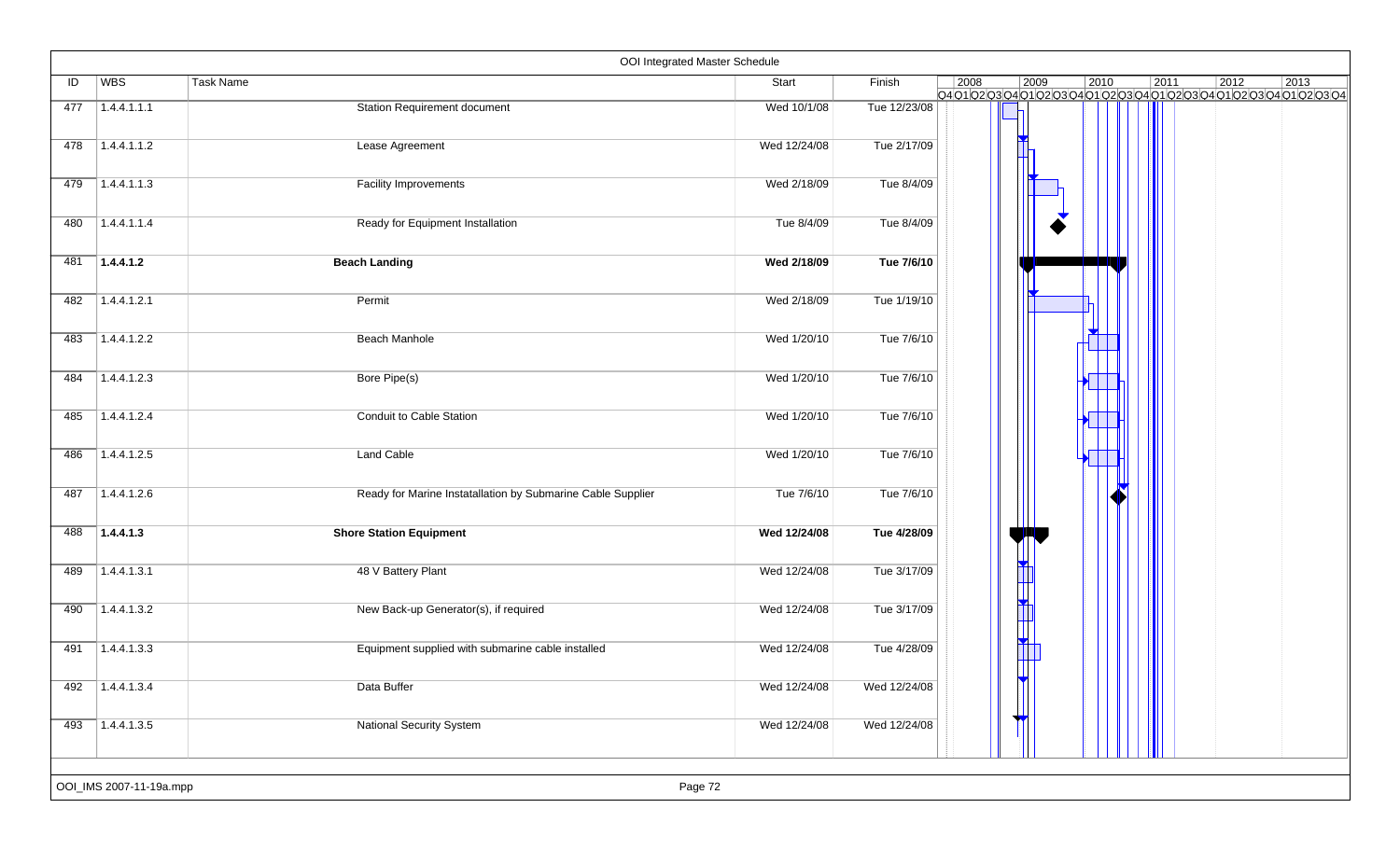|     |                         |                                                | OOI Integrated Master Schedule |              |      |          |                |                |      |                                                                                                |
|-----|-------------------------|------------------------------------------------|--------------------------------|--------------|------|----------|----------------|----------------|------|------------------------------------------------------------------------------------------------|
| ID  | WBS                     | Task Name                                      | Start                          | Finish       | 2008 | 2009     | $ 2010\rangle$ | $\boxed{2011}$ | 2012 | 2013<br>Q4 Q1 Q2 Q3 Q4 Q1 Q2 Q3 Q4 Q1 Q2 Q3 Q4 Q1 Q2 Q3 Q4 Q1 Q2 Q3 Q4 Q1 Q2 Q3 Q4 Q1 Q2 Q3 Q4 |
| 494 | 1.4.4.1.3.6             | <b>Optical Distribution Frame</b>              | Wed 12/24/08                   | Tue 1/13/09  |      |          |                |                |      |                                                                                                |
| 495 | 1.4.4.1.4               | <b>Link to Internet POP</b>                    | Thu 1/1/09                     | Wed 4/7/10   |      |          |                |                |      |                                                                                                |
| 496 | 1.4.4.1.4.1             | Link Requirement document                      | Thu 1/1/09                     | Wed 3/25/09  |      |          |                |                |      |                                                                                                |
| 497 | 1.4.4.1.4.2             | Lease/Purchase Agreement                       | Thu 3/26/09                    | Wed 12/2/09  |      |          |                |                |      |                                                                                                |
| 498 | 1.4.4.1.4.3             | Ready for Communication                        | Thu 12/3/09                    | Wed 4/7/10   |      |          |                |                |      |                                                                                                |
| 499 | 1.4.4.2                 | Warrenton Oregon Shore Facilities Installation | Wed 10/1/08                    | Tue 7/6/10   |      |          |                |                |      |                                                                                                |
| 500 | 1.4.4.2.1               | <b>Shore Station</b>                           | Wed 10/1/08                    | Tue 5/12/09  |      |          |                |                |      |                                                                                                |
| 501 | 1.4.4.2.1.1             | <b>Station Requirement document</b>            | Wed 10/1/08                    | Tue 12/23/08 |      |          |                |                |      |                                                                                                |
| 502 | 1.4.4.2.1.2             | Lease Agreement                                | Wed 12/24/08                   | Tue 2/17/09  |      |          |                |                |      |                                                                                                |
| 503 | 1.4.4.2.1.3             | Facility Improvements                          | Wed 2/18/09                    | Tue 5/12/09  |      | <b>A</b> |                |                |      |                                                                                                |
| 504 | 1.4.4.2.1.4             | Ready for Equipment Installation               | Tue 5/12/09                    | Tue 5/12/09  |      |          |                |                |      |                                                                                                |
| 505 | 1.4.4.2.2               | <b>Beach Landing</b>                           | Wed 2/18/09                    | Tue 7/6/10   |      |          |                |                |      |                                                                                                |
| 506 | 1.4.4.2.2.1             | Permit                                         | Wed 2/18/09                    | Tue 1/19/10  |      |          |                |                |      |                                                                                                |
| 507 | 1.4.4.2.2.2             | Beach Manhole                                  | Wed 1/20/10                    | Tue 2/16/10  |      |          |                |                |      |                                                                                                |
| 508 | 1.4.4.2.2.3             | Bore Pipe(s)                                   | Wed 1/20/10                    | Tue 3/16/10  |      |          |                |                |      |                                                                                                |
| 509 | 1.4.4.2.2.4             | <b>Conduit to Cable Station</b>                | Wed 1/20/10                    | Tue 2/2/10   |      |          |                |                |      |                                                                                                |
| 510 | 1.4.4.2.2.5             | <b>Land Cable</b>                              | Wed 1/20/10                    | Tue 7/6/10   |      |          |                |                |      |                                                                                                |
|     | OOI_IMS 2007-11-19a.mpp |                                                | Page 73                        |              |      |          |                |                |      |                                                                                                |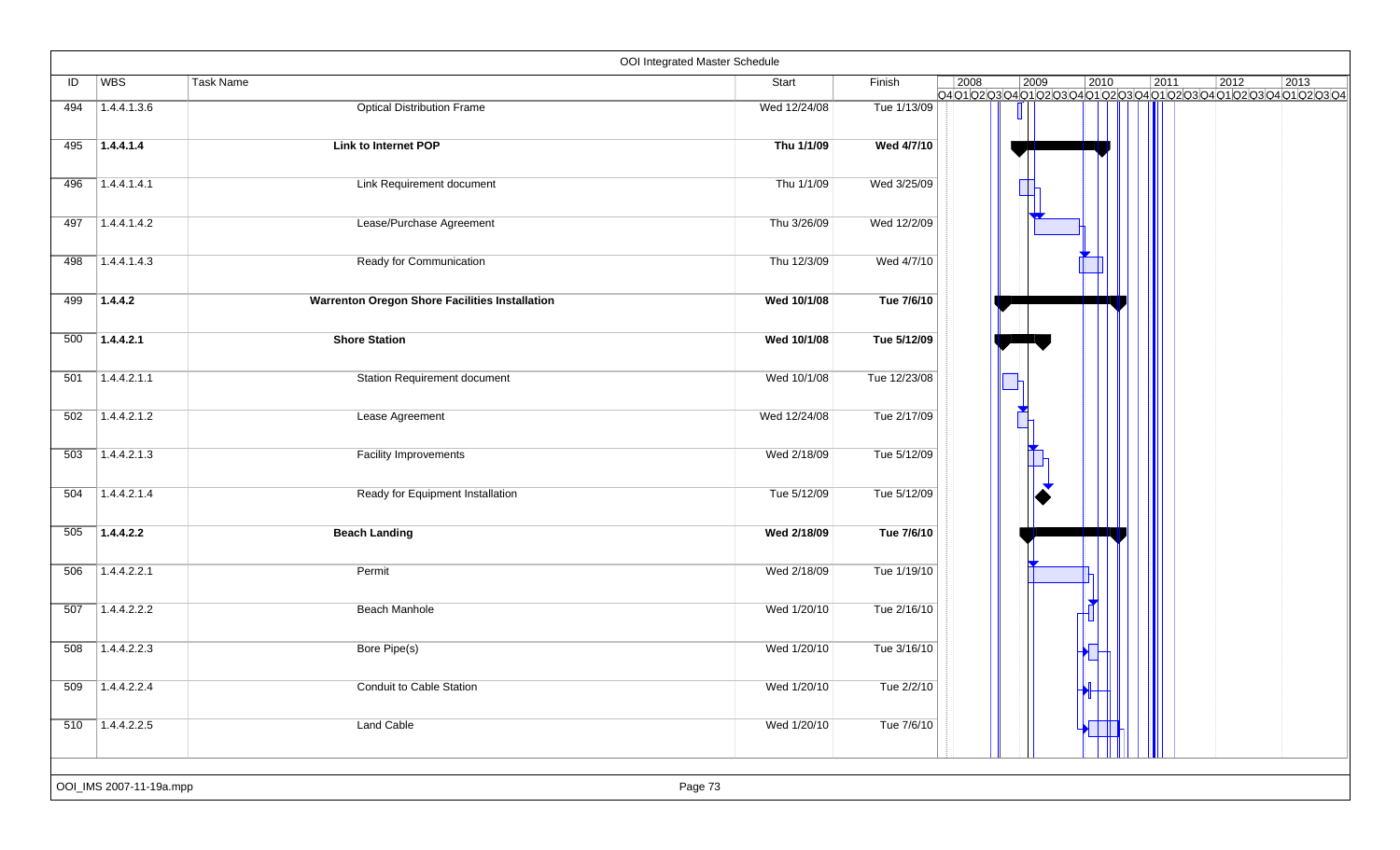|     |                         | OOI Integrated Master Schedule                              |              |              |      |                                                                                  |      |      |                |      |
|-----|-------------------------|-------------------------------------------------------------|--------------|--------------|------|----------------------------------------------------------------------------------|------|------|----------------|------|
| ID  | <b>WBS</b>              | Task Name                                                   | Start        | Finish       | 2008 | 2009<br>Q4Q1Q2\Q3\Q4\Q1\Q2\Q3\Q4\Q1\Q2\Q3\Q4\Q1\Q2\Q3\Q4\Q1\Q2\Q3\Q4\Q1\Q2\Q3\Q4 | 2010 | 2011 | $ 2012\rangle$ | 2013 |
| 511 | 1.4.4.2.2.6             | Ready for Marine Instatallation by Submarine Cable Supplier | Tue 7/6/10   | Tue 7/6/10   |      |                                                                                  |      |      |                |      |
| 512 | 1.4.4.2.3               | <b>Shore Station Equipment</b>                              | Wed 2/18/09  | Tue 5/12/09  |      |                                                                                  |      |      |                |      |
| 513 | 1.4.4.2.3.1             | 48 V Battery Plant                                          | Wed 2/18/09  | Tue 5/12/09  |      | <b>The Second Second</b>                                                         |      |      |                |      |
| 514 | 1.4.4.2.3.2             | New Back-up Generator(s), if required                       | Wed 2/18/09  | Tue 5/12/09  |      |                                                                                  |      |      |                |      |
| 515 | 1.4.4.2.3.3             | Equipment supplied with submarine cable installed           | Wed 2/18/09  | Tue 3/31/09  |      | $\frac{1}{2}$                                                                    |      |      |                |      |
| 516 | 1.4.4.2.3.4             | Data Buffer                                                 | Wed 2/18/09  | Wed 2/18/09  |      |                                                                                  |      |      |                |      |
| 517 | 1.4.4.2.3.5             | <b>National Security System</b>                             | Wed 2/18/09  | Wed 2/18/09  |      |                                                                                  |      |      |                |      |
| 518 | 1.4.4.2.3.6             | <b>Optical Distribution Frame</b>                           | Wed 2/18/09  | Tue 2/24/09  |      |                                                                                  |      |      |                |      |
| 519 | 1.4.4.2.4               | <b>Link to Internet POP</b>                                 | Thu 1/1/09   | Tue 3/2/10   |      |                                                                                  |      |      |                |      |
| 520 | 1.4.4.2.4.1             | Link Requirement document                                   | Thu 1/1/09   | Wed 3/25/09  |      |                                                                                  |      |      |                |      |
| 521 | 1.4.4.2.4.2             | Lease/Purchase Agreement                                    | Wed 2/18/09  | Tue 10/27/09 |      |                                                                                  |      |      |                |      |
| 522 | 1.4.4.2.4.3             | Ready for Communication                                     | Wed 10/28/09 | Tue 3/2/10   |      |                                                                                  |      |      |                |      |
| 523 | 1.4.4.3                 | <b>Submarine Cable System Subcontract Installation</b>      | Tue 7/1/08   | Wed 10/24/12 |      |                                                                                  |      |      |                |      |
| 524 | 1.4.4.3.1               | Submarine Cable System Subcontract for all segments         | Tue 7/1/08   | Wed 10/24/12 |      |                                                                                  |      |      |                |      |
| 525 | 1.4.4.3.1.1             | Develop RFP                                                 | Tue 7/1/08   | Mon 7/28/08  |      |                                                                                  |      |      |                |      |
| 526 | 1.4.4.3.1.2             | <b>Issue RFP</b>                                            | Tue 7/29/08  | Mon 8/25/08  |      |                                                                                  |      |      |                |      |
| 527 | 1.4.4.3.1.3             | <b>Review Proposals</b>                                     | Tue 8/26/08  | Mon 9/22/08  |      |                                                                                  |      |      |                |      |
|     |                         |                                                             |              |              |      |                                                                                  |      |      |                |      |
|     | OOI_IMS 2007-11-19a.mpp | Page 74                                                     |              |              |      |                                                                                  |      |      |                |      |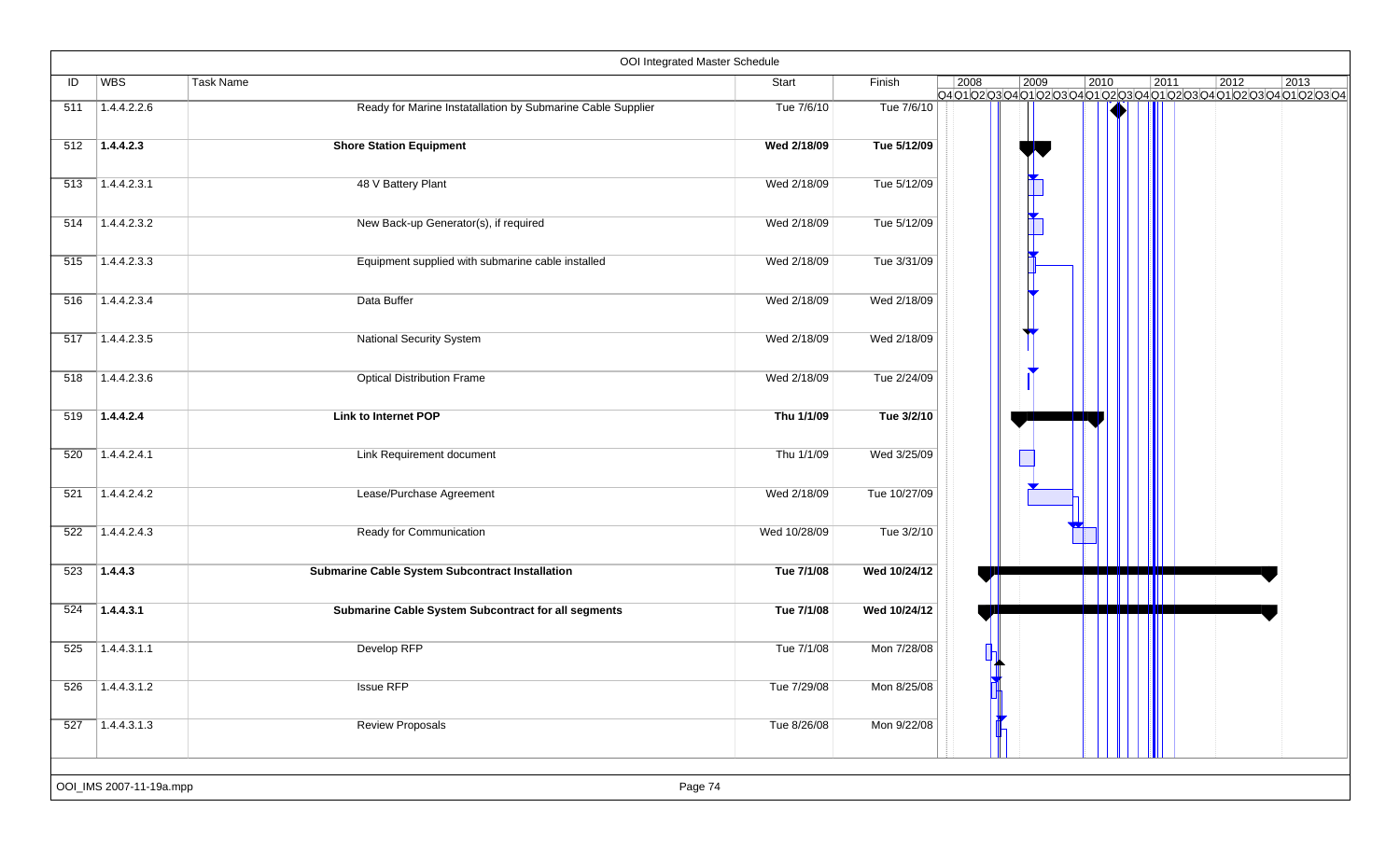|     |                         | OOI Integrated Master Schedule                                              |              |              |      |      |      |              |                |                                                                                  |
|-----|-------------------------|-----------------------------------------------------------------------------|--------------|--------------|------|------|------|--------------|----------------|----------------------------------------------------------------------------------|
| ID  | WBS                     | Task Name                                                                   | Start        | Finish       | 2008 | 2009 | 2010 | 2011         | $ 2012\rangle$ | 2013<br>Q4Q1Q2\Q3\Q4\Q1\Q2\Q3\Q4\Q1\Q2\Q3\Q4\Q1\Q2\Q3\Q4\Q1\Q2\Q3\Q4\Q1\Q2\Q3\Q4 |
| 528 | 1.4.4.3.1.4             | Select Vendor                                                               | Tue 9/23/08  | Mon 10/6/08  |      |      |      |              |                |                                                                                  |
| 529 | 1.4.4.3.1.5             | Negotiate Contract                                                          | Tue 10/7/08  | Mon 11/3/08  |      |      |      |              |                |                                                                                  |
| 530 | 1.4.4.3.1.6             | <b>Subcontractor Deliverables</b>                                           | Mon 11/3/08  | Wed 11/5/08  |      |      |      |              |                |                                                                                  |
| 531 | 1.4.4.3.1.6.1           | RSN Unit Price List, Base Quanitities, Spare Quantities                     | Mon 11/3/08  | Mon 11/3/08  |      |      |      |              |                |                                                                                  |
| 532 | 1.4.4.3.1.6.2           | Marine Surveys (Route Survey)                                               | Mon 11/3/08  | Mon 11/3/08  |      |      |      |              |                |                                                                                  |
| 533 | 1.4.4.3.1.6.3           | Marine Installation and Burial Plan                                         | Tue 11/4/08  | Tue 11/4/08  |      |      |      |              |                |                                                                                  |
| 534 | 1.4.4.3.1.6.4           | <b>PLIB Report</b>                                                          | Wed 11/5/08  | Wed 11/5/08  |      |      |      |              |                |                                                                                  |
| 535 | 1.4.4.3.1.6.5           | <b>Deficiency List</b>                                                      | Wed 11/5/08  | Wed 11/5/08  |      |      |      |              |                |                                                                                  |
| 536 | 1.4.4.3.1.6.6           | Requirements for RSN Facility Use                                           | Wed 11/5/08  | Wed 11/5/08  |      |      |      |              |                |                                                                                  |
| 537 | 1.4.4.3.1.7             | Vendor Construction                                                         | Tue 11/4/08  | Mon 3/22/10  |      |      |      |              |                |                                                                                  |
| 538 | 1.4.4.3.1.8             | Ready for Provisional Acceptance                                            | Wed 10/24/12 | Wed 10/24/12 |      |      |      |              |                |                                                                                  |
| 539 | 1.4.4.3.1.9             | Continue Billing Milestones to be added pending award                       | Mon 11/3/08  | Mon 11/3/08  |      |      |      |              |                |                                                                                  |
| 540 | 1.4.4.4                 | Segment N1 - Hydrate Ridge Site Assembly/ Installation/ Test                | Tue 7/1/08   | Wed 5/8/13   |      |      |      |              |                |                                                                                  |
| 541 | 1.4.4.4.1               | Site Survey                                                                 | Thu 7/1/10   | Mon 7/12/10  |      |      |      |              |                |                                                                                  |
| 542 | 1.4.4.4.2               | Site Design (Layout) Customization Specs for Hardware) (Cable Length, SIMS) | Tue 7/13/10  | Mon 7/26/10  |      |      |      |              |                |                                                                                  |
| 543 | 7.4.4.4.3               | Primary Node 1 - Hydrate Ridge                                              | Tue 11/23/10 | Mon 10/10/11 |      |      |      | <u>IIII </u> |                |                                                                                  |
| 544 | $\sqrt{1.4.4.4.3.1}$    | <b>Procure Components</b>                                                   | Tue 11/23/10 | Mon 5/9/11   |      |      |      |              |                |                                                                                  |
|     | OOI_IMS 2007-11-19a.mpp | Page 75                                                                     |              |              |      |      |      |              |                |                                                                                  |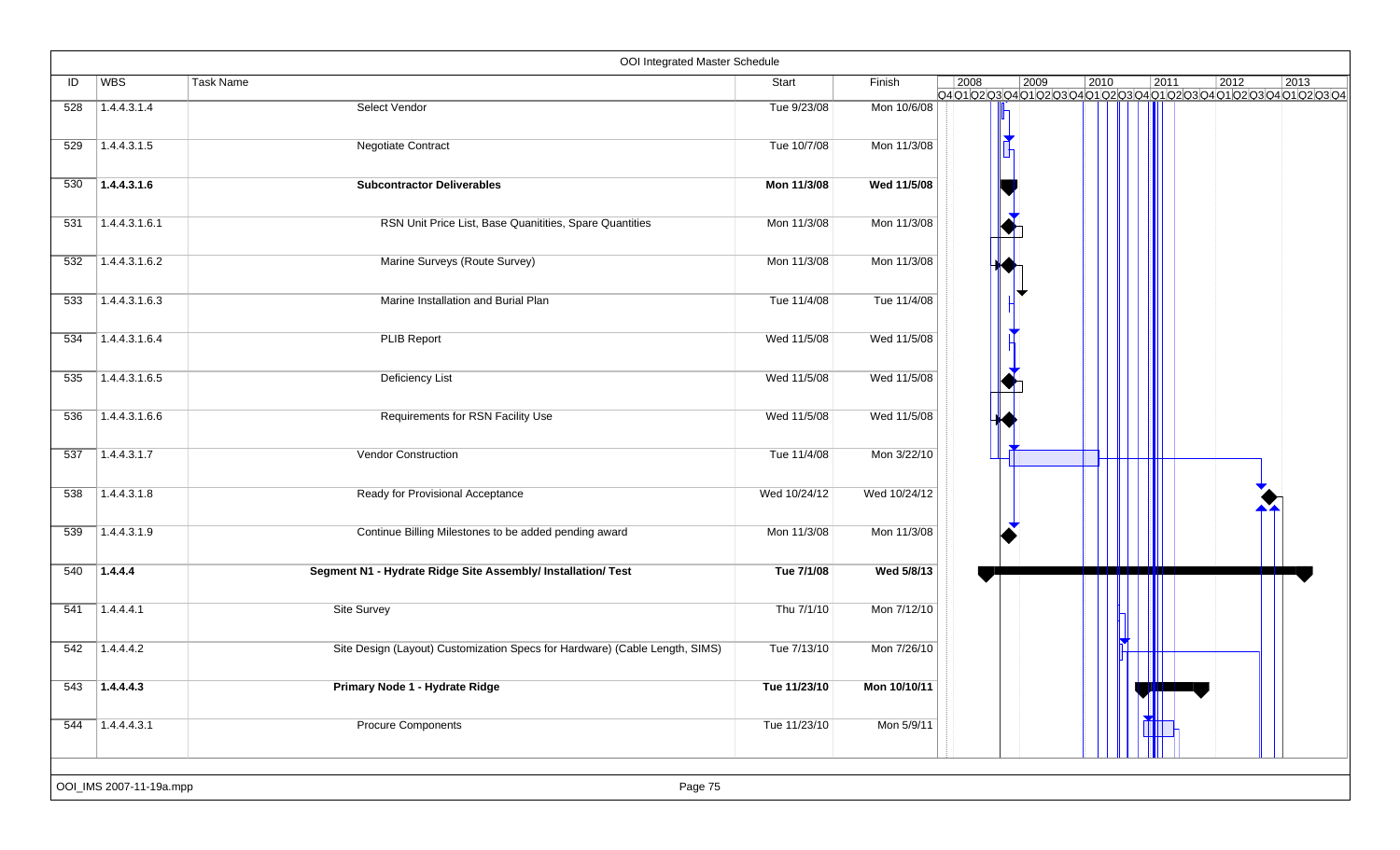|     |                         | OOI Integrated Master Schedule                             |              |              |      |      |      |      |      |                                                                                                                                                                                                                                                                                                                                                                                                      |
|-----|-------------------------|------------------------------------------------------------|--------------|--------------|------|------|------|------|------|------------------------------------------------------------------------------------------------------------------------------------------------------------------------------------------------------------------------------------------------------------------------------------------------------------------------------------------------------------------------------------------------------|
| ID  | WBS                     | Task Name                                                  | Start        | Finish       | 2008 | 2009 | 2010 | 2011 | 2012 | 2013<br>$\frac{1}{1} \frac{1}{2} \frac{1}{2} \frac{1}{2} \frac{1}{2} \frac{1}{2} \frac{1}{2} \frac{1}{2} \frac{1}{2} \frac{1}{2} \frac{1}{2} \frac{1}{2} \frac{1}{2} \frac{1}{2} \frac{1}{2} \frac{1}{2} \frac{1}{2} \frac{1}{2} \frac{1}{2} \frac{1}{2} \frac{1}{2} \frac{1}{2} \frac{1}{2} \frac{1}{2} \frac{1}{2} \frac{1}{2} \frac{1}{2} \frac{1}{2} \frac{1}{2} \frac{1}{2} \frac{1}{2} \frac{$ |
| 545 | 1.4.4.4.3.2             | <b>Assembly Components</b>                                 | Tue 5/10/11  | Mon 8/1/11   |      |      |      |      |      |                                                                                                                                                                                                                                                                                                                                                                                                      |
| 546 | 1.4.4.4.3.3             | Testing prior to final assembly                            | Tue 8/2/11   | Mon 8/15/11  |      |      |      |      |      |                                                                                                                                                                                                                                                                                                                                                                                                      |
| 547 | 1.4.4.4.3.4             | Final assembly                                             | Tue 8/16/11  | Mon 9/12/11  |      |      |      |      |      |                                                                                                                                                                                                                                                                                                                                                                                                      |
| 548 | 1.4.4.4.3.5             | Final assembly test and acceptance for operation           | Tue 9/13/11  | Mon 10/10/11 |      |      |      |      |      |                                                                                                                                                                                                                                                                                                                                                                                                      |
| 549 | 1.4.4.4.4               | Secondary Nodes (2) 1A and 1B - Hydrate Ridge              | Tue 11/23/10 | Mon 10/10/11 |      |      |      |      |      |                                                                                                                                                                                                                                                                                                                                                                                                      |
| 550 | 1.4.4.4.4.1             | Procure Components                                         | Tue 11/23/10 | Mon 5/9/11   |      |      |      |      |      |                                                                                                                                                                                                                                                                                                                                                                                                      |
| 551 | 1.4.4.4.4.2             | <b>Assembly Components</b>                                 | Tue 5/10/11  | Mon 8/1/11   |      |      |      |      |      |                                                                                                                                                                                                                                                                                                                                                                                                      |
| 552 | 1.4.4.4.4.3             | Testing prior to final assembly                            | Tue 8/2/11   | Mon 8/15/11  |      |      |      |      |      |                                                                                                                                                                                                                                                                                                                                                                                                      |
| 553 | 1.4.4.4.4.4             | Final assembly                                             | Tue 8/16/11  | Mon 9/12/11  |      |      |      |      |      |                                                                                                                                                                                                                                                                                                                                                                                                      |
| 554 | 1.4.4.4.4.5             | Final assembly test and acceptance for operation           | Tue 9/13/11  | Mon 10/10/11 |      |      |      |      |      |                                                                                                                                                                                                                                                                                                                                                                                                      |
| 555 | 1.4.4.4.4.6             | Final assembly test and acceptance for operation           | Tue 9/13/11  | Mon 10/10/11 |      |      |      |      |      |                                                                                                                                                                                                                                                                                                                                                                                                      |
| 556 | 1.4.4.4.5               | LV Nodes (4) 1A, 1B, 1C, 1D - Hydrate Ridge                | Wed 12/22/10 | Tue 11/8/11  |      |      |      |      |      |                                                                                                                                                                                                                                                                                                                                                                                                      |
| 557 | 1.4.4.4.5.1             | <b>Procure Components</b>                                  | Wed 12/22/10 | Tue 6/7/11   |      |      |      |      |      |                                                                                                                                                                                                                                                                                                                                                                                                      |
| 558 | 1.4.4.4.5.2             | <b>Assembly Components</b>                                 | Wed 6/8/11   | Tue 8/30/11  |      |      |      |      |      |                                                                                                                                                                                                                                                                                                                                                                                                      |
| 559 | 1.4.4.4.5.3             | Testing prior to final assembly                            | Wed 8/31/11  | Tue 9/13/11  |      |      |      |      |      |                                                                                                                                                                                                                                                                                                                                                                                                      |
| 560 | 1.4.4.4.5.4             | Final assembly                                             | Wed 9/14/11  | Tue 10/11/11 |      |      |      | Ĺ    |      |                                                                                                                                                                                                                                                                                                                                                                                                      |
| 561 | 1.4.4.4.5.5             | Final assembly test and acceptance for operation - Node 1A | Wed 10/12/11 | Tue 11/8/11  |      |      |      |      |      |                                                                                                                                                                                                                                                                                                                                                                                                      |
|     | OOI_IMS 2007-11-19a.mpp | Page 76                                                    |              |              |      |      |      |      |      |                                                                                                                                                                                                                                                                                                                                                                                                      |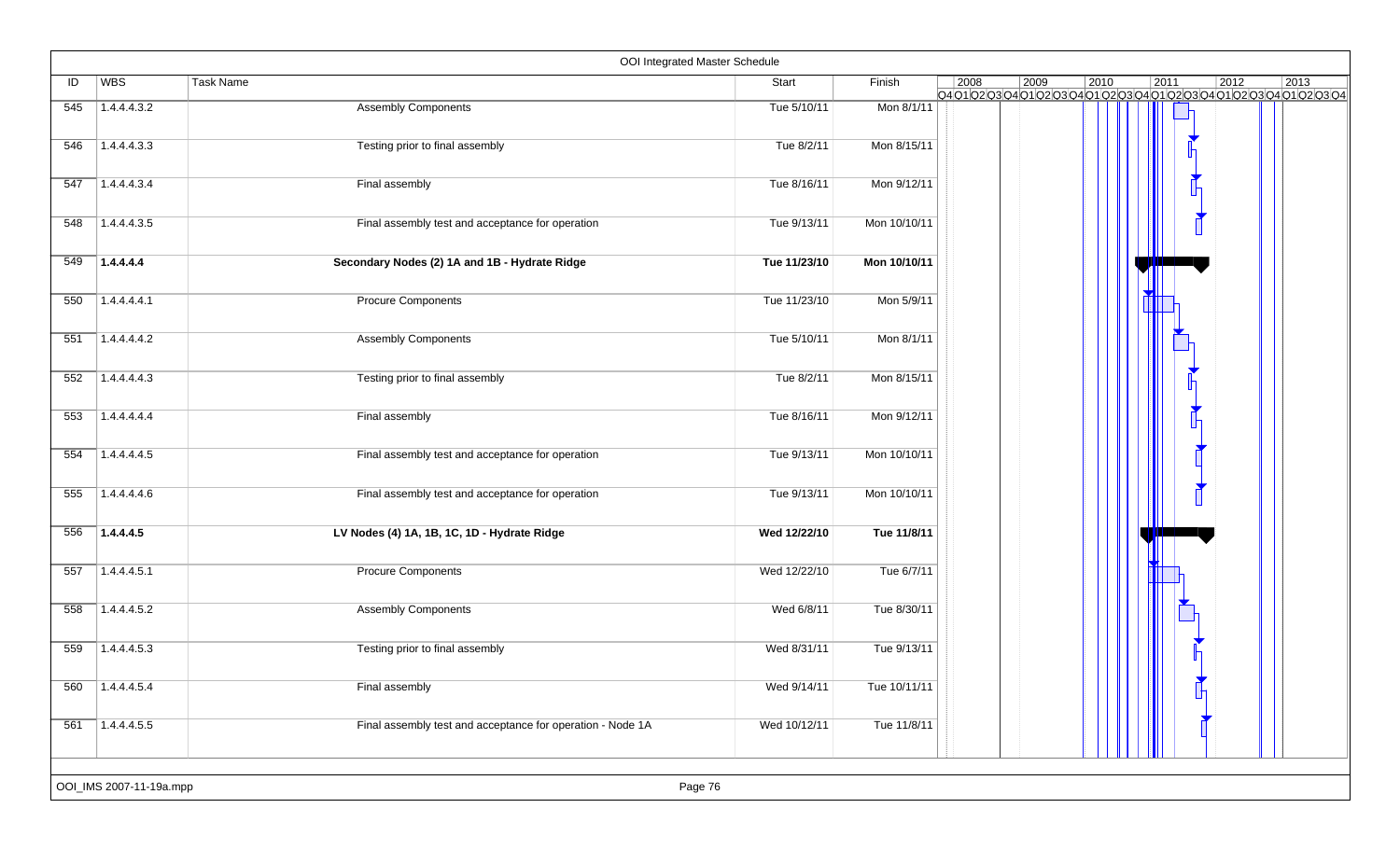|     |                         | OOI Integrated Master Schedule                             |              |              |      |      |                |                |                 |                                                                                   |
|-----|-------------------------|------------------------------------------------------------|--------------|--------------|------|------|----------------|----------------|-----------------|-----------------------------------------------------------------------------------|
| ID  | <b>WBS</b>              | Task Name                                                  | Start        | Finish       | 2008 | 2009 | $ 2010\rangle$ | $\boxed{2011}$ | 2012            | 2013<br>Q4Q1\Q2\Q3\Q4\Q1\Q2\Q3\Q4\Q1\Q2\Q3\Q4\Q1\Q2\Q3\Q4\Q1\Q2\Q3\Q4\Q1\Q2\Q3\Q4 |
| 562 | 1.4.4.4.5.6             | Final assembly test and acceptance for operation - Node 1B | Wed 10/12/11 | Tue 11/8/11  |      |      |                |                |                 |                                                                                   |
| 563 | 1.4.4.4.5.7             | Final assembly test and acceptance for operation           | Wed 10/12/11 | Tue 11/8/11  |      |      |                |                |                 |                                                                                   |
| 564 | 1.4.4.4.5.8             | Final assembly test and acceptance for operation           | Wed 10/12/11 | Tue 11/8/11  |      |      |                |                |                 |                                                                                   |
| 565 | 1.4.4.4.6               | J-Box 1A, 1B, 1C - Hydrate Ridge                           | Wed 12/29/10 | Tue 11/15/11 |      |      |                |                |                 |                                                                                   |
| 566 | 1.4.4.4.6.1             | <b>Procure Components</b>                                  | Wed 12/29/10 | Tue 6/14/11  |      |      |                |                |                 |                                                                                   |
| 567 | 1.4.4.4.6.2             | <b>Assembly Components</b>                                 | Wed 6/15/11  | Tue 9/6/11   |      |      |                |                |                 |                                                                                   |
| 568 | 1.4.4.4.6.3             | Testing prior to final assembly                            | Wed 9/7/11   | Tue 9/20/11  |      |      |                |                |                 |                                                                                   |
| 569 | 1.4.4.4.6.4             | Final assembly                                             | Wed 9/21/11  | Tue 10/18/11 |      |      |                |                |                 |                                                                                   |
| 570 | 1.4.4.4.6.5             | Final assembly test and acceptance for operation           | Wed 10/19/11 | Tue 11/15/11 |      |      |                |                |                 |                                                                                   |
| 571 | 1.4.4.4.6.6             | Final assembly test and acceptance for operation           | Wed 10/19/11 | Tue 11/15/11 |      |      |                |                |                 |                                                                                   |
| 572 | 1.4.4.4.6.7             | Final assembly test and acceptance for operation           | Wed 10/19/11 | Tue 11/15/11 |      |      |                |                |                 |                                                                                   |
| 573 | 1.4.4.4.7               | <b>WBS Reserved</b>                                        | Wed 12/29/10 | Tue 11/15/11 |      |      |                |                |                 |                                                                                   |
| 574 | 1.4.4.4.7.1             | <b>WBS Reserved</b>                                        | Wed 12/29/10 | Tue 6/14/11  |      |      |                |                |                 |                                                                                   |
| 575 | 1.4.4.4.7.2             | <b>WBS Reserved</b>                                        | Wed 6/15/11  | Tue 9/6/11   |      |      |                |                |                 |                                                                                   |
| 576 | 1.4.4.4.7.3             | <b>WBS Reserved</b>                                        | Wed 9/7/11   | Tue 9/20/11  |      |      |                |                |                 |                                                                                   |
|     | $577$ 1.4.4.4.7.4       | <b>WBS Reserved</b>                                        | Wed 9/21/11  | Tue 10/18/11 |      |      |                |                | $\frac{1}{\ln}$ |                                                                                   |
|     | 578 1.4.4.4.7.5         | <b>WBS Reserved</b>                                        | Wed 10/19/11 | Tue 11/15/11 |      |      |                |                |                 |                                                                                   |
|     | OOI_IMS 2007-11-19a.mpp | Page 77                                                    |              |              |      |      |                |                |                 |                                                                                   |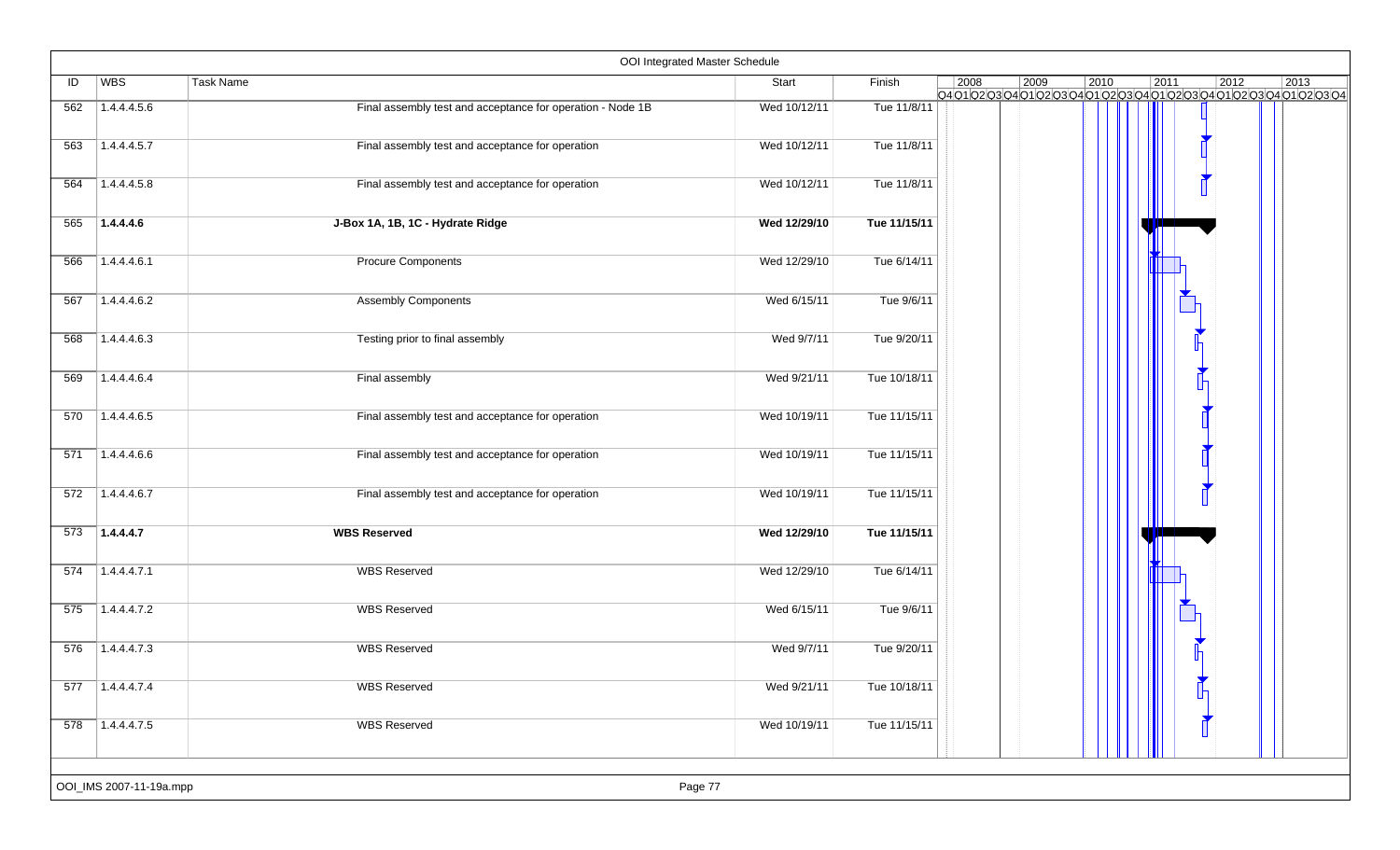|     |               |                                                                | OOI Integrated Master Schedule |              |                                                                                                |      |      |      |      |                |
|-----|---------------|----------------------------------------------------------------|--------------------------------|--------------|------------------------------------------------------------------------------------------------|------|------|------|------|----------------|
| ID  | <b>WBS</b>    | Task Name                                                      | Start                          | Finish       | 2008<br>Q4 Q1 Q2 Q3 Q4 Q1 Q2 Q3 Q4 Q1 Q2 Q3 Q4 Q1 Q2 Q3 Q4 Q1 Q2 Q3 Q4 Q1 Q2 Q3 Q4 Q1 Q2 Q3 Q4 | 2009 | 2010 | 2011 | 2012 | $ 2013\rangle$ |
| 579 | 1.4.4.4.8     | Sensors- Mooring, Hydrate Ridge                                | Fri 7/30/10                    | Thu 4/5/12   |                                                                                                |      |      |      |      |                |
| 580 | 1.4.4.4.8.1   | <b>Surface Layer Core Instrument 1</b>                         | Fri 7/30/10                    | Thu 12/15/11 |                                                                                                |      |      |      |      |                |
| 581 | 1.4.4.4.8.1.1 | <b>Procure Components</b>                                      | Fri 7/30/10                    | Thu 1/13/11  |                                                                                                |      |      |      |      |                |
| 582 | 1.4.4.4.8.1.2 | <b>Assembly Components</b>                                     | Fri 1/14/11                    | Thu 6/30/11  |                                                                                                |      |      |      |      |                |
| 583 | 1.4.4.4.8.1.3 | Testing                                                        | Fri 7/1/11                     | Thu 12/15/11 |                                                                                                |      |      |      |      |                |
| 584 | 1.4.4.4.8.2   | Mid Level Core Instrument 1                                    | Fri 9/24/10                    | Thu 2/9/12   |                                                                                                |      |      |      |      |                |
| 585 | 1.4.4.4.8.2.1 | <b>Procure Components</b>                                      | Fri 9/24/10                    | Thu 3/10/11  |                                                                                                |      |      |      |      |                |
| 586 | 1.4.4.4.8.2.2 | <b>Assembly Components</b>                                     | Fri 3/11/11                    | Thu 8/25/11  |                                                                                                |      |      |      |      |                |
| 587 | 1.4.4.4.8.2.3 | Testing                                                        | Fri 8/26/11                    | Thu 2/9/12   |                                                                                                |      |      |      |      |                |
| 588 | 1.4.4.4.8.3   | <b>Bottom Level Core Instrument 1</b>                          | Fri 11/19/10                   | Thu 4/5/12   |                                                                                                |      |      |      |      |                |
| 589 | 1.4.4.4.8.3.1 | <b>Procure Components</b>                                      | Fri 11/19/10                   | Thu 5/5/11   |                                                                                                |      |      |      |      |                |
| 590 | 1.4.4.4.8.3.2 | <b>Assembly Components</b>                                     | Fri 5/6/11                     | Thu 10/20/11 |                                                                                                |      |      |      |      |                |
| 591 | 1.4.4.4.8.3.3 | Testing                                                        | Fri 10/21/11                   | Thu 4/5/12   |                                                                                                |      |      |      |      |                |
| 592 | 1.4.4.4.9     | <b>Extension Cables</b>                                        | Fri 12/17/10                   | Thu 5/3/12   |                                                                                                |      |      |      |      |                |
| 593 | 1.4.4.4.9.1   | additional detail to be added including entrance exit criteria | Fri 12/17/10                   | Thu 5/3/12   |                                                                                                |      |      |      |      |                |
| 594 | 1.4.4.4.10    | Vertical Mooring 1- Hydrate Ridge                              | Thu 2/10/11                    | Wed 6/27/12  |                                                                                                |      |      |      |      |                |
| 595 | 71.4.4.4.10.1 | Surface Layer Winch System 1                                   | Thu 2/10/11                    | Wed 6/27/12  |                                                                                                |      |      |      |      |                |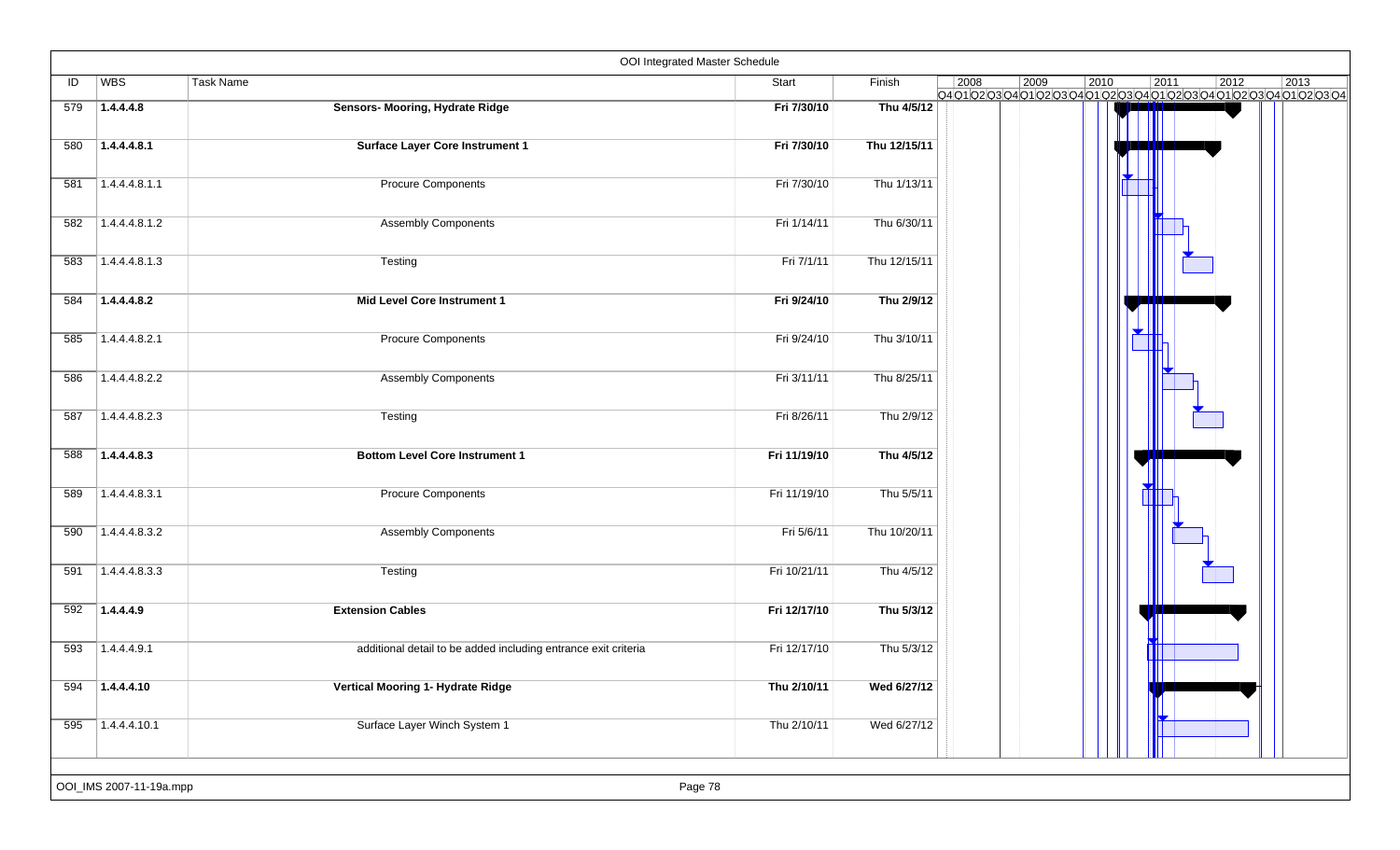|     |                          | OOI Integrated Master Schedule                                         |              |              |      |      |      |      |                                                                                            |                |
|-----|--------------------------|------------------------------------------------------------------------|--------------|--------------|------|------|------|------|--------------------------------------------------------------------------------------------|----------------|
| ID  | WBS                      | Task Name                                                              | Start        | Finish       | 2008 | 2009 | 2010 | 2011 | $ 2012\rangle$<br>Q4Q1Q2\Q3\Q4\Q1\Q2\Q3\Q4\Q1\Q2\Q3\Q4\Q1\Q2\Q3\Q4\Q1\Q2\Q3\Q4\Q1\Q2\Q3\Q4 | $ 2013\rangle$ |
| 596 | 1.4.4.4.10.2             | Mid Level Profiler System 1                                            | Thu 2/10/11  | Wed 6/27/12  |      |      |      |      |                                                                                            |                |
| 597 | 1.4.4.4.10.3             | Bottom Level Profiler System 1                                         | Thu 2/10/11  | Wed 6/27/12  |      |      |      |      |                                                                                            |                |
| 598 | 1.4.4.4.11               | Sensors- Bottom, Hydrate Ridge                                         | Fri 11/20/09 | Thu 5/31/12  |      |      |      |      |                                                                                            |                |
| 599 | 1.4.4.4.11.1             | <b>Current Meters</b>                                                  | Fri 11/20/09 | Thu 5/6/10   |      |      |      |      |                                                                                            |                |
| 600 | 1.4.4.4.11.2             | <b>Bottom Pressure Sensor 1</b>                                        | Fri 2/12/10  | Thu 7/29/10  |      |      |      |      |                                                                                            |                |
| 601 | 1.4.4.4.11.3             | Hydrophone 1                                                           | Fri 4/9/10   | Thu 9/23/10  |      |      |      |      |                                                                                            |                |
| 602 | 1.4.4.4.11.4             | <b>Broadband Seismometer 1</b>                                         | Fri 6/4/10   | Thu 11/18/10 |      |      |      |      |                                                                                            |                |
| 603 | 1.4.4.4.11.5             | Site Specific Sensors                                                  | Fri 1/14/11  | Thu 5/31/12  |      |      |      |      |                                                                                            |                |
| 604 | 1.4.4.4.12               | Pre-Installation Integration and Test - Hydrate Ridge                  | Wed 12/22/10 | Tue 8/28/12  |      |      |      |      |                                                                                            |                |
| 605 | 1.4.4.4.12.1             | Assembly and Testing of all parts of site prior to Marine Installation | Wed 12/22/10 | Tue 8/28/12  |      |      |      |      |                                                                                            |                |
| 606 | 1.4.4.4.13               | Primary Backbone Installation - Hydrate Ridge Site                     | Tue 7/1/08   | Tue 8/24/10  |      |      |      |      |                                                                                            |                |
| 607 | 1.4.4.4.13.1             | <b>Submarine Cable System Installation</b>                             | Tue 7/1/08   | Tue 8/24/10  |      |      |      |      |                                                                                            |                |
| 608 | 1.4.4.4.13.1.1           | Pre-mission planning                                                   | Tue 7/1/08   | Mon 9/22/08  |      |      |      |      |                                                                                            |                |
| 609 | 1.4.4.4.13.1.2           | Load cable onto vessel                                                 | Tue 7/27/10  | Fri 7/30/10  |      |      |      |      |                                                                                            |                |
| 610 | 1.4.4.4.13.1.3           | leave port                                                             | Mon 8/2/10   | Thu 8/5/10   |      |      |      |      |                                                                                            |                |
| 611 | $\boxed{1.4.4.4.13.1.4}$ | pre-lay cable testing                                                  | Fri 8/6/10   | Mon 8/9/10   |      |      |      |      |                                                                                            |                |
|     | $612$ 1.4.4.4.13.1.5     | lay cable                                                              | Tue 8/10/10  | Thu 8/19/10  |      |      |      |      |                                                                                            |                |
|     | OOI_IMS 2007-11-19a.mpp  | Page 79                                                                |              |              |      |      |      |      |                                                                                            |                |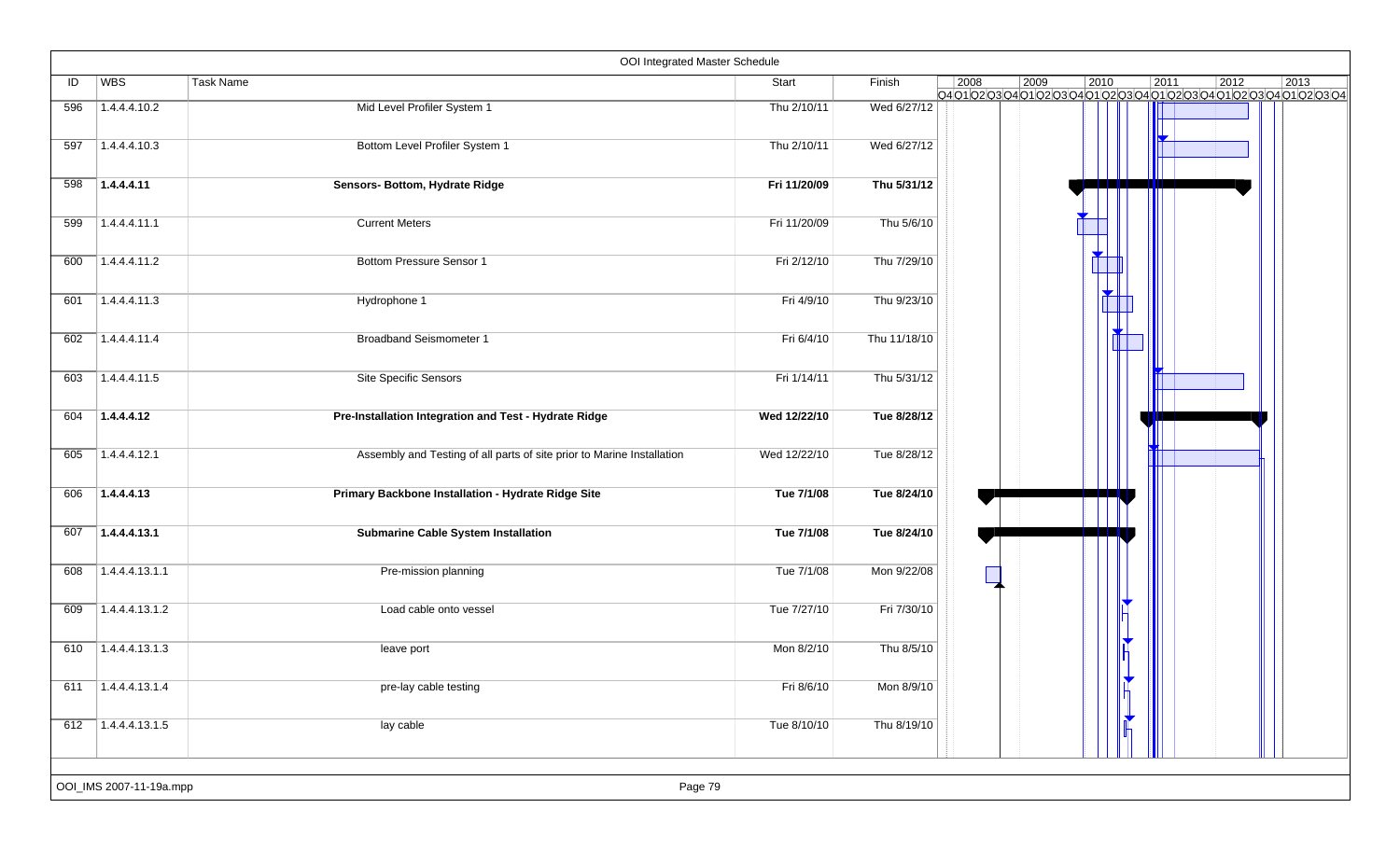|     |                         | OOI Integrated Master Schedule                                 |              |              |                |      |      |                |                |                                                                    |
|-----|-------------------------|----------------------------------------------------------------|--------------|--------------|----------------|------|------|----------------|----------------|--------------------------------------------------------------------|
| ID  | WBS                     | <b>Task Name</b>                                               | Start        | Finish       | $ 2008\rangle$ | 2009 | 2010 | $ 2011\rangle$ | $ 2012\rangle$ | 2013<br>Q401020304010203040102030401020304010203040102030401020304 |
| 613 | 1.4.4.4.13.1.6          | post lay cable testing                                         | Fri 8/20/10  | Mon 8/23/10  |                |      |      |                |                |                                                                    |
| 614 | 1.4.4.4.13.1.7          | Ready for Provisional Acceptance                               | Tue 8/24/10  | Tue 8/24/10  |                |      |      |                |                |                                                                    |
| 615 | 1.4.4.4.14              | Secondary Infrastructure Installation - Hydrate Ridge Site     | Wed 8/29/12  | Wed 11/21/12 |                |      |      |                |                |                                                                    |
| 616 | 1.4.4.4.14.1            | mobilizaion of site hardware                                   | Wed 8/29/12  | Tue 9/25/12  |                |      |      |                |                |                                                                    |
| 617 | 1.4.4.4.14.2            | hardware layout, cable hookup, start of Commissioning activity | Wed 9/26/12  | Tue 10/23/12 |                |      |      |                |                |                                                                    |
| 618 | 1.4.4.4.14.3            | post-lay inspection                                            | Wed 10/24/12 | Tue 11/20/12 |                |      |      |                |                |                                                                    |
| 619 | 1.4.4.4.14.4            | de-mobilization                                                | Wed 11/21/12 | Wed 11/21/12 |                |      |      |                |                |                                                                    |
| 620 | 1.4.4.4.15              | <b>Commissioning - Hydrate Ridge Site</b>                      | Thu 11/22/12 | Wed 5/8/13   |                |      |      |                |                |                                                                    |
| 621 | 1.4.4.4.15.1            | Commissioning - Infrastructure (non Sensor)                    | Thu 11/22/12 | Wed 5/8/13   |                |      |      |                |                |                                                                    |
| 622 | 1.4.4.4.15.2            | <b>Current Meter 1</b>                                         | Thu 11/22/12 | Thu 11/22/12 |                |      |      |                |                |                                                                    |
| 623 | 1.4.4.4.15.3            | Bottom Pressure Sensor 1                                       | Thu 11/22/12 | Thu 11/22/12 |                |      |      |                |                |                                                                    |
| 624 | 1.4.4.4.15.4            | Hydrophone 1                                                   | Thu 11/22/12 | Thu 11/22/12 |                |      |      |                |                |                                                                    |
| 625 | 1.4.4.4.15.5            | <b>Broadband Seismometer 1</b>                                 | Thu 11/22/12 | Thu 11/22/12 |                |      |      |                |                |                                                                    |
| 626 | 1.4.4.4.15.6            | Surface Layer Core Instrument 1                                | Thu 11/22/12 | Thu 11/22/12 |                |      |      |                |                |                                                                    |
| 627 | 1.4.4.4.15.7            | Mid Level Core Instrument 1                                    | Thu 11/22/12 | Thu 11/22/12 |                |      |      |                |                |                                                                    |
| 628 | 1.4.4.4.15.8            | Bottom Level Core Instrument 1                                 | Thu 11/22/12 | Thu 11/22/12 |                |      |      |                |                |                                                                    |
| 629 | 1.4.4.4.15.9            | Site Specific Core Sensors                                     | Thu 11/22/12 | Thu 11/22/12 |                |      |      |                |                |                                                                    |
|     | OOI_IMS 2007-11-19a.mpp | Page 80                                                        |              |              |                |      |      |                |                |                                                                    |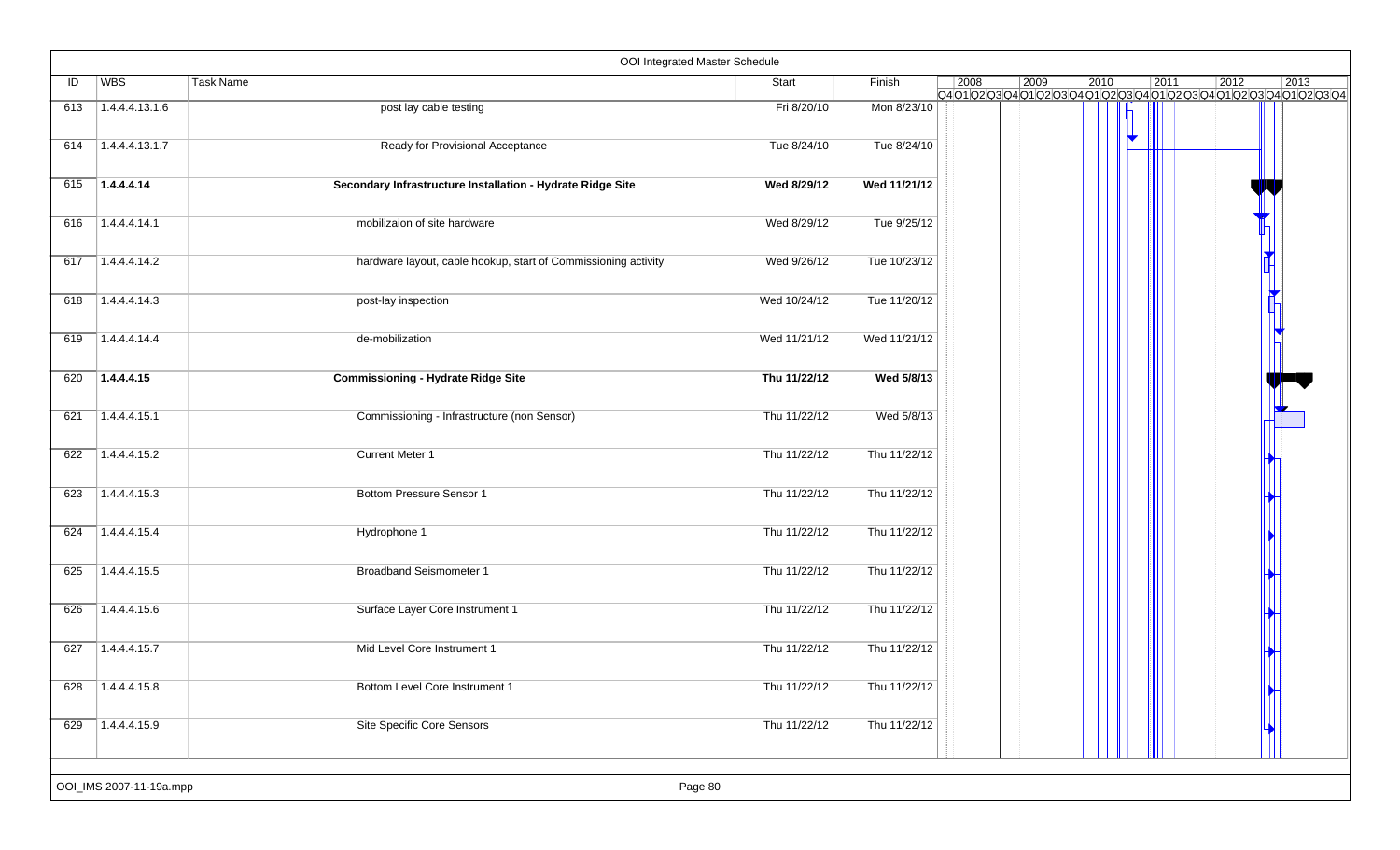|     |                         | OOI Integrated Master Schedule                                |              |              |                |      |                |      |                |                                                                    |
|-----|-------------------------|---------------------------------------------------------------|--------------|--------------|----------------|------|----------------|------|----------------|--------------------------------------------------------------------|
| ID  | <b>WBS</b>              | Task Name                                                     | Start        | Finish       | $ 2008\rangle$ | 2009 | $ 2010\rangle$ | 2011 | $ 2012\rangle$ | 2013<br>Q4Q1Q2Q3Q4Q1Q2Q3Q4Q1Q2Q3Q4Q1Q2Q3Q4Q1Q2Q3Q4Q1Q2Q3Q4Q1Q2Q3Q4 |
| 630 | 1.4.4.5                 | Segment N2 - Blanco Site Assembly/ Installation/ Test         | Fri 8/1/08   | Wed 5/8/13   |                |      |                |      |                |                                                                    |
|     |                         |                                                               |              |              |                |      |                |      |                |                                                                    |
| 631 | 1.4.4.5.1               | Site Survey                                                   | Thu 7/1/10   | Wed 7/7/10   |                |      |                |      |                |                                                                    |
| 632 | 1.4.4.5.2               | Site Design (Layout)                                          | Thu 7/8/10   | Wed 9/1/10   |                |      |                |      |                |                                                                    |
|     |                         |                                                               |              |              |                |      |                |      |                |                                                                    |
| 633 | 1.4.4.5.3               | Primary Node 2 - Blanco Site                                  | Tue 11/23/10 | Mon 10/10/11 |                |      |                |      |                |                                                                    |
| 634 | 1.4.4.5.3.1             | <b>Procure Components</b>                                     | Tue 11/23/10 | Mon 5/9/11   |                |      |                |      |                |                                                                    |
| 635 | 1.4.4.5.3.2             | <b>Assembly Components</b>                                    | Tue 5/10/11  | Mon 8/1/11   |                |      |                |      |                |                                                                    |
|     |                         |                                                               |              |              |                |      |                |      |                |                                                                    |
| 636 | 1.4.4.5.3.3             | Testing prior to final assembly                               | Tue 8/2/11   | Mon 8/15/11  |                |      |                |      |                |                                                                    |
| 637 | 1.4.4.5.3.4             | Final assembly                                                | Tue 8/16/11  | Mon 9/12/11  |                |      |                |      |                |                                                                    |
|     |                         |                                                               |              |              |                |      |                |      |                |                                                                    |
| 638 | 1.4.4.5.3.5             | Final assembly test and acceptance for operation              | Tue 9/13/11  | Mon 10/10/11 |                |      |                |      |                |                                                                    |
| 639 | 1.4.4.5.4               | LV Nodes (2) 2A and 2B - Blanco Site                          | Wed 12/22/10 | Tue 11/8/11  |                |      |                |      |                |                                                                    |
| 640 | 1.4.4.5.4.1             | Procure all Components                                        | Wed 12/22/10 | Tue 6/7/11   |                |      |                |      |                |                                                                    |
|     |                         |                                                               |              |              |                |      |                |      |                |                                                                    |
| 641 | 1.4.4.5.4.2             | Assemble all Components                                       | Wed 6/8/11   | Tue 8/30/11  |                |      |                |      |                |                                                                    |
| 642 | 1.4.4.5.4.3             | Aassembly Testing prior to final assembly                     | Wed 8/31/11  | Tue 9/13/11  |                |      |                |      |                |                                                                    |
| 643 | 1.4.4.5.4.4             | Final assembly                                                | Wed 9/14/11  | Tue 10/11/11 |                |      |                |      |                |                                                                    |
| 644 | 1.4.4.5.4.5             | Final assembly test and acceptance for operation - LV Node 2A | Wed 10/12/11 | Tue 11/8/11  |                |      |                |      |                |                                                                    |
| 645 | 1.4.4.5.4.6             | Final assembly test and acceptance for operation - LV Node 2A | Wed 10/12/11 | Tue 11/8/11  |                |      |                |      |                |                                                                    |
| 646 | 71.4.4.5.5              | J-Box (9) 2A thru 2I - Blanco Site                            | Wed 12/29/10 | Tue 11/15/11 |                |      |                |      |                |                                                                    |
|     |                         |                                                               |              |              |                |      |                |      |                |                                                                    |
|     | OOI_IMS 2007-11-19a.mpp | Page 81                                                       |              |              |                |      |                |      |                |                                                                    |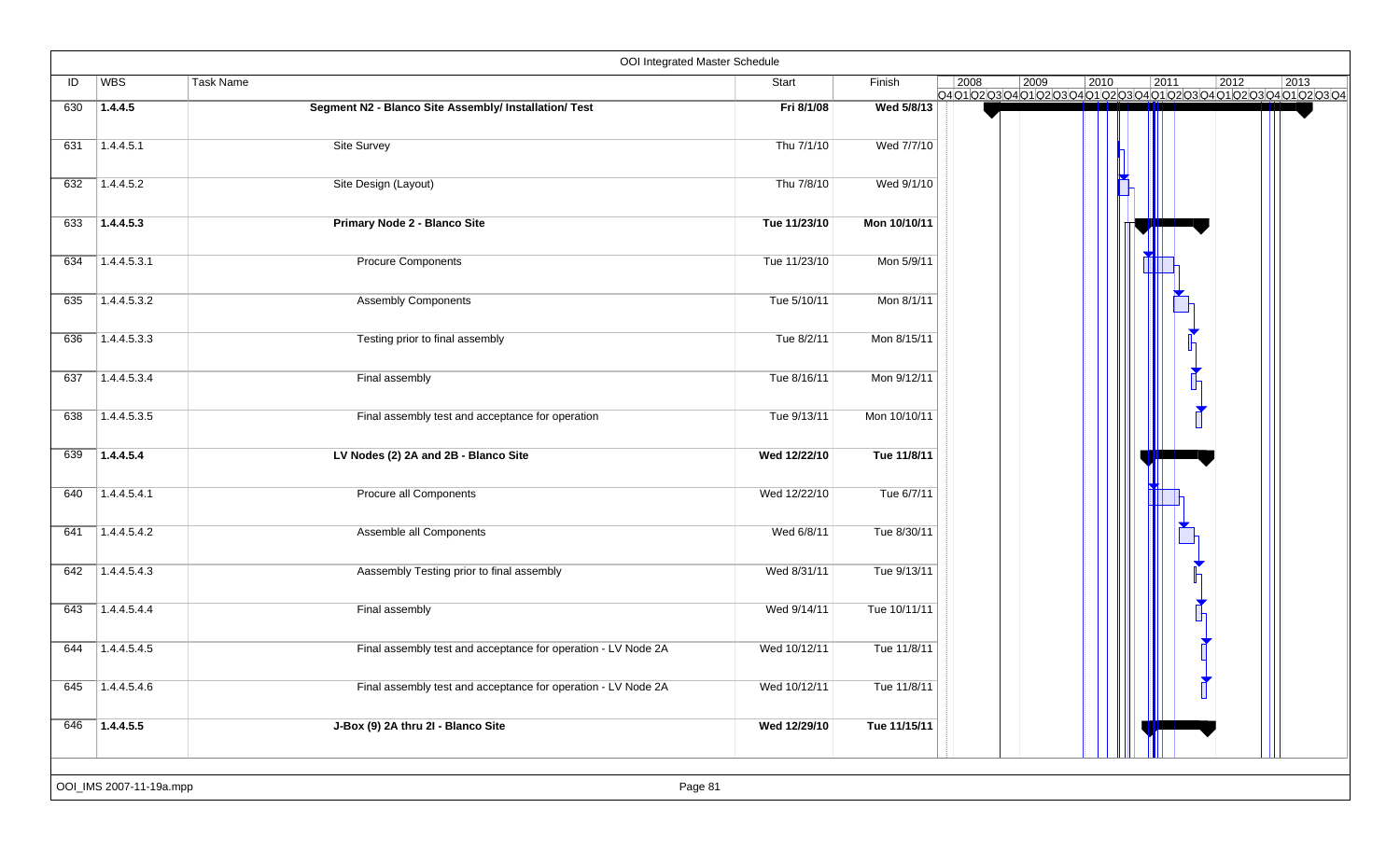|     |                         |                                                  | OOI Integrated Master Schedule |              |      |      |      |      |      |                                                                                   |
|-----|-------------------------|--------------------------------------------------|--------------------------------|--------------|------|------|------|------|------|-----------------------------------------------------------------------------------|
| ID  | <b>WBS</b>              | Task Name                                        | Start                          | Finish       | 2008 | 2009 | 2010 | 2011 | 2012 | 2013<br>Q4Q1\Q2\Q3\Q4\Q1\Q2\Q3\Q4\Q1\Q2\Q3\Q4\Q1\Q2\Q3\Q4\Q1\Q2\Q3\Q4\Q1\Q2\Q3\Q4 |
| 647 | 1.4.4.5.5.1             | <b>Procure Components</b>                        | Wed 12/29/10                   | Tue 6/14/11  |      |      |      |      |      |                                                                                   |
| 648 | 1.4.4.5.5.2             | <b>Assembly Components</b>                       | Wed 6/15/11                    | Tue 9/6/11   |      |      |      |      |      |                                                                                   |
| 649 | 1.4.4.5.5.3             | Testing prior to final assembly                  | Wed 9/7/11                     | Tue 9/20/11  |      |      |      |      |      |                                                                                   |
| 650 | 1.4.4.5.5.4             | Final assembly                                   | Wed 9/21/11                    | Tue 10/18/11 |      |      |      |      |      |                                                                                   |
| 651 | 1.4.4.5.5.5             | Final assembly test and acceptance for operation | Wed 10/19/11                   | Tue 11/15/11 |      |      |      |      |      |                                                                                   |
| 652 | 1.4.4.5.5.6             | Final assembly test and acceptance for operation | Wed 10/19/11                   | Tue 11/15/11 |      |      |      |      |      |                                                                                   |
| 653 | 1.4.4.5.5.7             | Final assembly test and acceptance for operation | Wed 10/19/11                   | Tue 11/15/11 |      |      |      |      |      |                                                                                   |
| 654 | 1.4.4.5.5.8             | Final assembly test and acceptance for operation | Wed 10/19/11                   | Tue 11/15/11 |      |      |      |      |      |                                                                                   |
| 655 | 1.4.4.5.5.9             | Final assembly test and acceptance for operation | Wed 10/19/11                   | Tue 11/15/11 |      |      |      |      |      |                                                                                   |
| 656 | 1.4.4.5.5.10            | Final assembly test and acceptance for operation | Wed 10/19/11                   | Tue 11/15/11 |      |      |      |      |      |                                                                                   |
| 657 | 1.4.4.5.5.11            | Final assembly test and acceptance for operation | Wed 10/19/11                   | Tue 11/15/11 |      |      |      |      |      |                                                                                   |
| 658 | 1.4.4.5.5.12            | Final assembly test and acceptance for operation | Wed 10/19/11                   | Tue 11/15/11 |      |      |      |      |      |                                                                                   |
| 659 | 1.4.4.5.5.13            | Final assembly test and acceptance for operation | Wed 10/19/11                   | Tue 11/15/11 |      |      |      |      |      |                                                                                   |
| 660 | 1.4.4.5.6               | <b>WBS Reserved</b>                              | Tue 11/23/10                   | Tue 11/23/10 |      |      |      |      |      |                                                                                   |
| 661 | 1.4.4.5.6.1             | <b>WBS Reserved</b>                              | Tue 11/23/10                   | Tue 11/23/10 |      |      |      |      |      |                                                                                   |
| 662 | $\sqrt{1.4.4.5.6.2}$    | <b>WBS Reserved</b>                              | Tue 11/23/10                   | Tue 11/23/10 |      |      |      | ₩    |      |                                                                                   |
| 663 | 1.4.4.5.6.3             | <b>WBS Reserved</b>                              | Tue 11/23/10                   | Tue 11/23/10 |      |      |      | Đ    |      |                                                                                   |
|     | OOI_IMS 2007-11-19a.mpp |                                                  | Page 82                        |              |      |      |      |      |      |                                                                                   |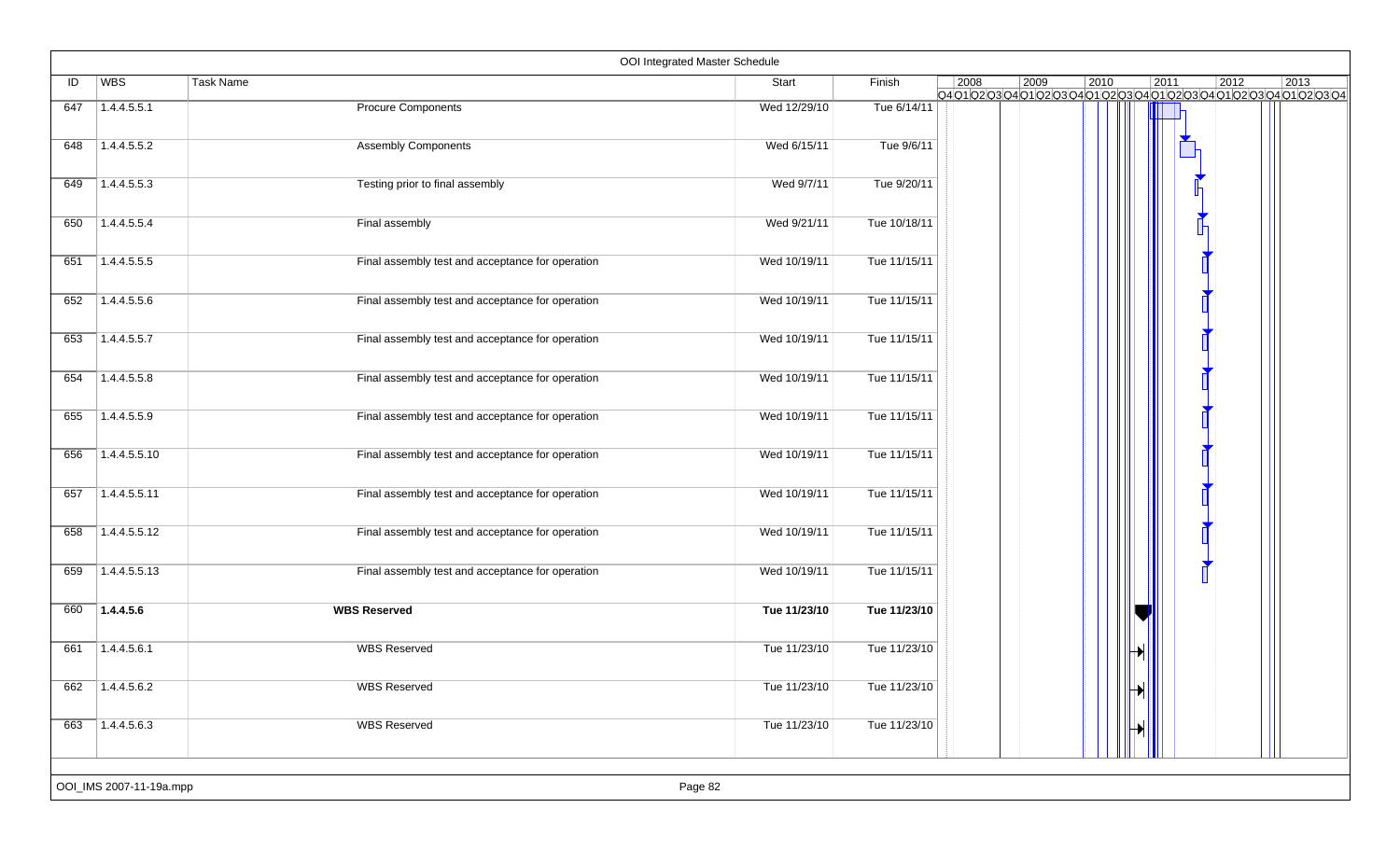|     |                         |                                 | OOI Integrated Master Schedule |              |      |      |                |      |                |                                                                                             |
|-----|-------------------------|---------------------------------|--------------------------------|--------------|------|------|----------------|------|----------------|---------------------------------------------------------------------------------------------|
| ID  | WBS                     | <b>Task Name</b>                | Start                          | Finish       | 2008 | 2009 | $ 2010\rangle$ | 2011 | $\boxed{2012}$ | $ 2013\rangle$<br>Q4Q1\Q2\Q3\Q4\Q1\Q2\Q3\Q4\Q1\Q2\Q3\Q4\Q1\Q2\Q3\Q4\Q1\Q2\Q3\Q4\Q1\Q2\Q3\Q4 |
| 664 | 1.4.4.5.6.4             | <b>WBS Reserved</b>             | Tue 11/23/10                   | Tue 11/23/10 |      |      |                |      |                |                                                                                             |
| 665 | 1.4.4.5.6.5             | <b>WBS Reserved</b>             | Tue 11/23/10                   | Tue 11/23/10 |      |      |                |      |                |                                                                                             |
| 666 | 1.4.4.5.7               | <b>WBS Reserved</b>             | Tue 11/23/10                   | Tue 11/23/10 |      |      |                |      |                |                                                                                             |
| 667 | 7.4.4.5.7.1             | <b>WBS Reserved</b>             | Tue 11/23/10                   | Tue 11/23/10 |      |      |                |      |                |                                                                                             |
| 668 | 1.4.4.5.7.2             | <b>WBS Reserved</b>             | Tue 11/23/10                   | Tue 11/23/10 |      |      |                |      |                |                                                                                             |
| 669 | 1.4.4.5.7.3             | <b>WBS Reserved</b>             | Tue 11/23/10                   | Tue 11/23/10 |      |      |                |      |                |                                                                                             |
| 670 | 1.4.4.5.7.4             | <b>WBS Reserved</b>             | Tue 11/23/10                   | Tue 11/23/10 |      |      |                |      |                |                                                                                             |
| 671 | 1.4.4.5.7.5             | <b>WBS Reserved</b>             | Tue 11/23/10                   | Tue 11/23/10 |      |      |                |      |                |                                                                                             |
| 672 | 71.4.4.5.8              | <b>Extension Cables</b>         | Fri 12/17/10                   | Thu 5/3/12   |      |      |                |      |                |                                                                                             |
| 673 | 1.4.4.5.8.1             | additional detail to be added   | Fri 12/17/10                   | Thu 5/3/12   |      |      |                |      |                |                                                                                             |
| 674 | 1.4.4.5.9               | <b>WBS Reserved</b>             | Tue 11/23/10                   | Tue 11/23/10 |      |      |                |      |                |                                                                                             |
| 675 | 71.4.4.5.9.1            | <b>WBS Reserved</b>             | Tue 11/23/10                   | Tue 11/23/10 |      |      |                |      |                |                                                                                             |
| 676 | 1.4.4.5.9.2             | <b>WBS Reserved</b>             | Tue 11/23/10                   | Tue 11/23/10 |      |      |                |      |                |                                                                                             |
| 677 | 1.4.4.5.9.3             | <b>WBS Reserved</b>             | Tue 11/23/10                   | Tue 11/23/10 |      |      |                |      |                |                                                                                             |
| 678 | 1.4.4.5.10              | Sensors - Bottom, Blanco Site   | Fri 11/20/09                   | Thu 11/18/10 |      |      |                |      |                |                                                                                             |
| 679 | 1.4.4.5.10.1            | <b>Current Meter</b>            | Fri 11/20/09                   | Thu 5/6/10   |      |      |                |      |                |                                                                                             |
| 680 | 1.4.4.5.10.2            | <b>Bottom Pressure Sensor 2</b> | Fri 2/12/10                    | Thu 7/29/10  |      |      |                |      |                |                                                                                             |
|     | OOI_IMS 2007-11-19a.mpp |                                 | Page 83                        |              |      |      |                |      |                |                                                                                             |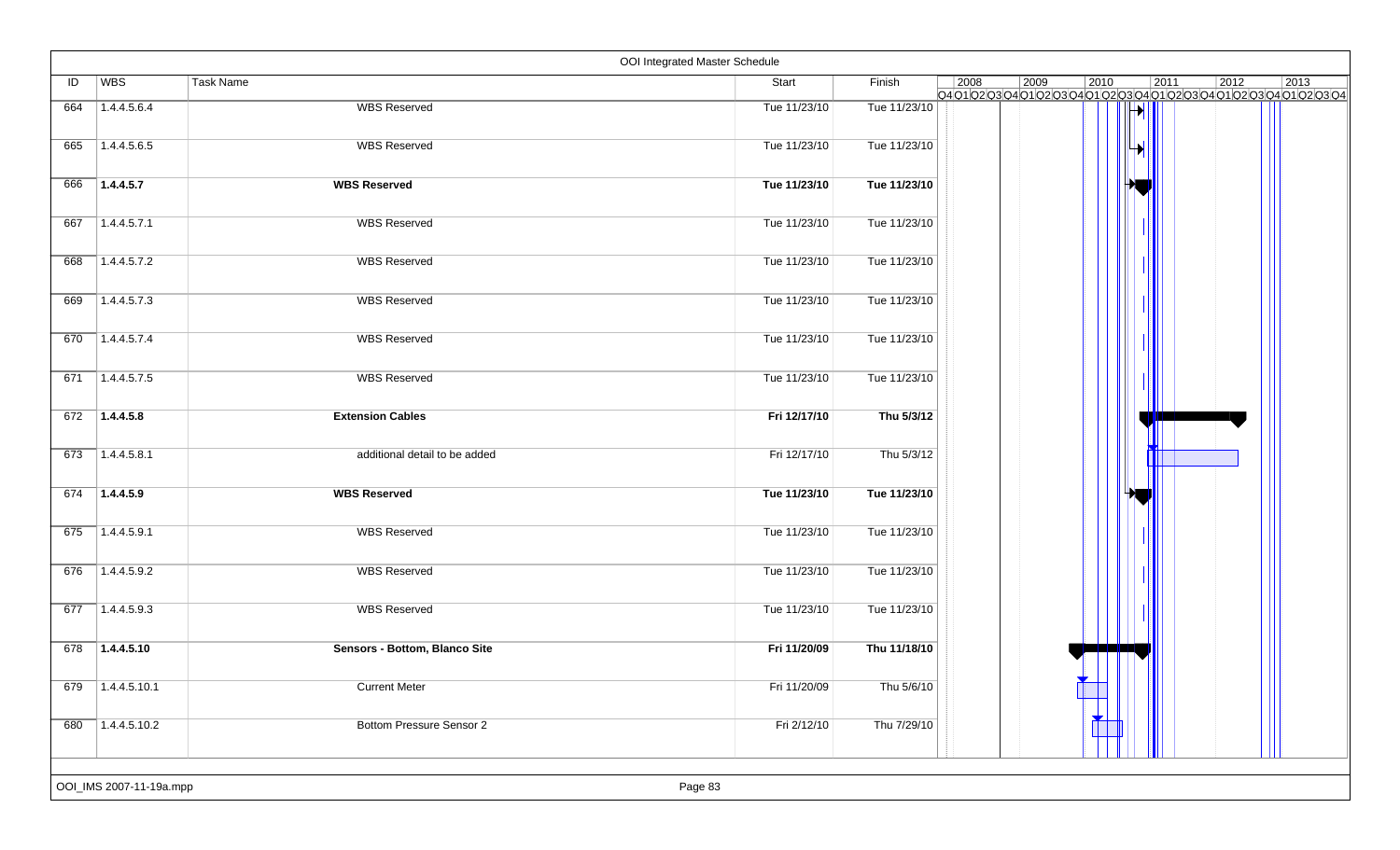|     |                         | OOI Integrated Master Schedule                                         |              |              |      |      |                |                      |      |                |                                                                                   |
|-----|-------------------------|------------------------------------------------------------------------|--------------|--------------|------|------|----------------|----------------------|------|----------------|-----------------------------------------------------------------------------------|
| ID  | <b>WBS</b>              | <b>Task Name</b>                                                       | Start        | Finish       | 2008 | 2009 | $ 2010\rangle$ |                      | 2011 | $ 2012\rangle$ | 2013<br>Q4Q1\Q2\Q3\Q4\Q1\Q2\Q3\Q4\Q1\Q2\Q3\Q4\Q1\Q2\Q3\Q4\Q1\Q2\Q3\Q4\Q1\Q2\Q3\Q4 |
| 681 | 1.4.4.5.10.3            | Hydrophone 2                                                           | Fri 4/9/10   | Thu 9/23/10  |      |      |                |                      |      |                |                                                                                   |
| 682 | 1.4.4.5.10.4            | <b>Broadband Seismometer 2</b>                                         | Fri 6/4/10   | Thu 11/18/10 |      |      |                |                      |      |                |                                                                                   |
| 683 | 1.4.4.5.11              | Pre-Installation Integration and Test - Blanco                         | Wed 12/22/10 | Tue 8/28/12  |      |      |                |                      |      |                |                                                                                   |
| 684 | 1.4.4.5.11.1            | Assembly and Testing of all parts of site prior to Marine Installation | Wed 12/22/10 | Tue 8/28/12  |      |      |                |                      |      |                |                                                                                   |
| 685 | 1.4.4.5.12              | Primary Backbone Installation - Blanco                                 | Fri 8/1/08   | Tue 10/5/10  |      |      |                |                      |      |                |                                                                                   |
| 686 | 1.4.4.5.12.1            | <b>Submarine Cable System Installation</b>                             | Fri 8/1/08   | Tue 10/5/10  |      |      |                |                      |      |                |                                                                                   |
| 687 | 1.4.4.5.12.1.1          | Pre-mission planning                                                   | Fri 8/1/08   | Thu 10/23/08 |      |      |                |                      |      |                |                                                                                   |
| 688 | 1.4.4.5.12.1.2          | Load cable onto vessel                                                 | Thu 9/2/10   | Mon 9/13/10  |      |      |                |                      |      |                |                                                                                   |
| 689 | 1.4.4.5.12.1.3          | leave port                                                             | Tue 9/14/10  | Tue 9/14/10  |      |      |                |                      |      |                |                                                                                   |
| 690 | 1.4.4.5.12.1.4          | pre-lay cable testing                                                  | Wed 9/15/10  | Thu 9/16/10  |      |      |                |                      |      |                |                                                                                   |
| 691 | 1.4.4.5.12.1.5          | lay cable                                                              | Fri 9/17/10  | Thu 9/30/10  |      |      |                |                      |      |                |                                                                                   |
| 692 | 1.4.4.5.12.1.6          | post lay cable testing                                                 | Fri 10/1/10  | Mon 10/4/10  |      |      |                |                      |      |                |                                                                                   |
| 693 | 1.4.4.5.12.1.7          | Ready for Provisional Acceptance                                       | Tue 10/5/10  | Tue 10/5/10  |      |      |                | $\blacktriangledown$ |      |                |                                                                                   |
| 694 | 1.4.4.5.13              | Secondary Infrastructure Installation - Blanco                         | Wed 8/29/12  | Wed 11/21/12 |      |      |                |                      |      |                |                                                                                   |
| 695 | 1.4.4.5.13.1            | mobilization of site hardware                                          | Wed 8/29/12  | Tue 9/25/12  |      |      |                |                      |      |                |                                                                                   |
| 696 | 1.4.4.5.13.2            | hardware layout, cable hookup, start of Commissioning activity         | Wed 9/26/12  | Tue 10/23/12 |      |      |                |                      |      |                | $\mathbf{r}$                                                                      |
| 697 | 1.4.4.5.13.3            | post-lay inspection                                                    | Wed 10/24/12 | Tue 11/20/12 |      |      |                |                      |      |                |                                                                                   |
|     | OOI_IMS 2007-11-19a.mpp | Page 84                                                                |              |              |      |      |                |                      |      |                |                                                                                   |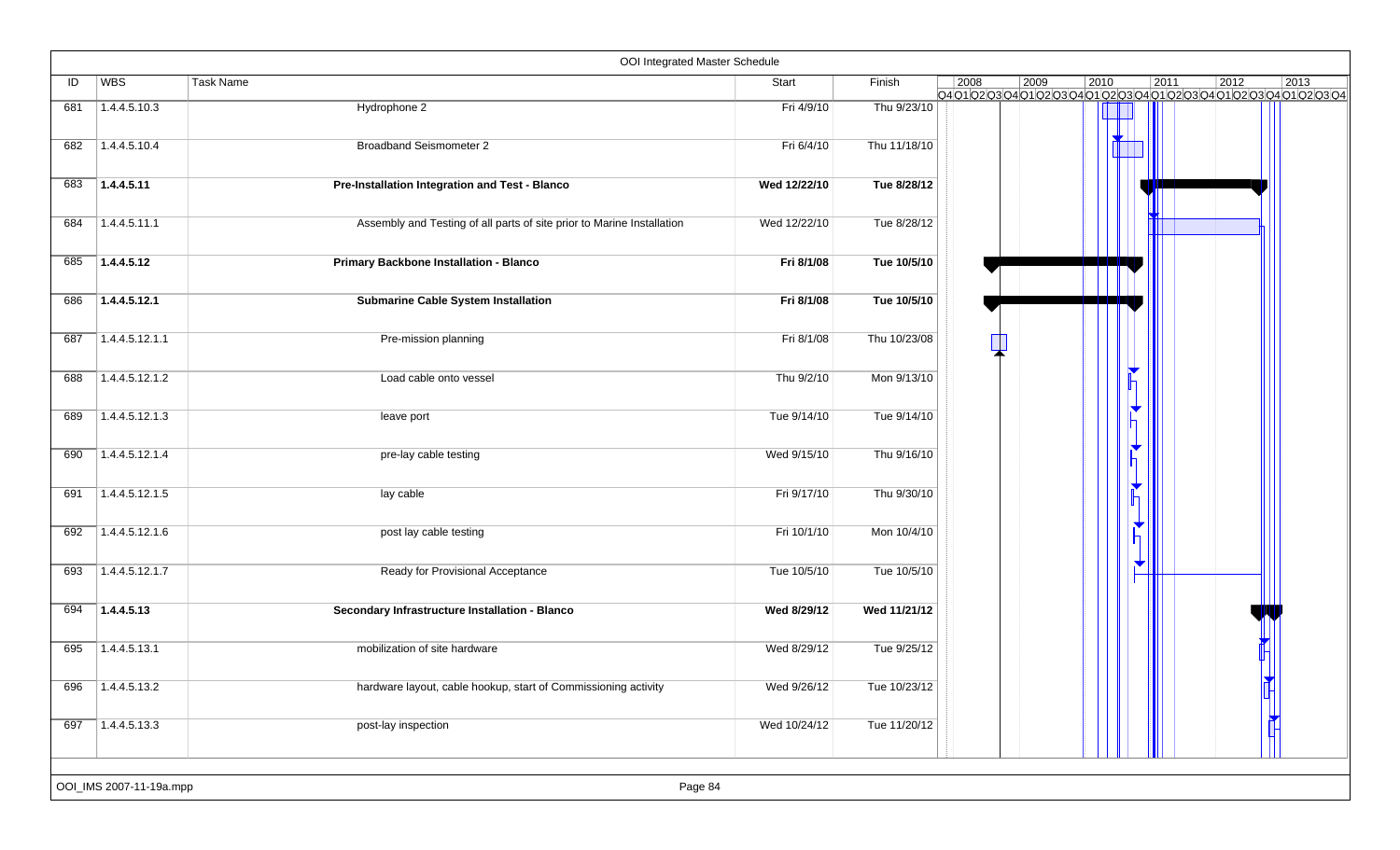|     |                         | OOI Integrated Master Schedule                                  |              |              |      |      |      |      |                |                                                                                   |
|-----|-------------------------|-----------------------------------------------------------------|--------------|--------------|------|------|------|------|----------------|-----------------------------------------------------------------------------------|
| ID  | WBS                     | Task Name                                                       | Start        | Finish       | 2008 | 2009 | 2010 | 2011 | $ 2012\rangle$ | 2013<br>Q4Q1\Q2\Q3\Q4\Q1\Q2\Q3\Q4\Q1\Q2\Q3\Q4\Q1\Q2\Q3\Q4\Q1\Q2\Q3\Q4\Q1\Q2\Q3\Q4 |
| 698 | 1.4.4.5.13.4            | de-mobilization                                                 | Wed 11/21/12 | Wed 11/21/12 |      |      |      |      |                |                                                                                   |
| 699 | 1.4.4.5.14              | <b>Commissioning - Blanco</b>                                   | Thu 11/22/12 | Wed 5/8/13   |      |      |      |      |                |                                                                                   |
| 700 | 1.4.4.5.14.1            | Commissioning - Infrastructure (non Sensor)                     | Thu 11/22/12 | Wed 5/8/13   |      |      |      |      |                |                                                                                   |
| 701 | 1.4.4.5.14.2            | <b>Current Meter 1</b>                                          | Thu 11/22/12 | Thu 11/22/12 |      |      |      |      |                |                                                                                   |
| 702 | 1.4.4.5.14.3            | Bottom Pressure Sensor 1                                        | Thu 11/22/12 | Thu 11/22/12 |      |      |      |      |                |                                                                                   |
| 703 | 1.4.4.5.14.4            | Hydrophone 1                                                    | Thu 11/22/12 | Thu 11/22/12 |      |      |      |      |                |                                                                                   |
| 704 | 1.4.4.5.14.5            | <b>Broadband Seismometer 1</b>                                  | Thu 11/22/12 | Thu 11/22/12 |      |      |      |      |                |                                                                                   |
| 705 | 1.4.4.5.14.6            | Site Specific Core Sensors                                      | Thu 11/22/12 | Thu 11/22/12 |      |      |      |      |                |                                                                                   |
| 706 | 1.4.4.6                 | Segment N3 - Axial/ Midplate Sites Assembly/ Installation/ Test | Tue 7/1/08   | Wed 5/8/13   |      |      |      |      |                |                                                                                   |
| 707 | 1.4.4.6.1               | Site Survey                                                     | Thu 7/1/10   | Wed 7/7/10   |      |      |      |      |                |                                                                                   |
| 708 | 1.4.4.6.2               | Site Design (Layout)                                            | Thu 7/8/10   | Wed 9/1/10   |      |      |      |      |                |                                                                                   |
| 709 | 1.4.4.6.3               | <b>Primary Node 3 Axial</b>                                     | Tue 11/23/10 | Mon 10/10/11 |      |      |      |      |                |                                                                                   |
| 710 | 1.4.4.6.3.1             | <b>Procure Components</b>                                       | Tue 11/23/10 | Mon 5/9/11   |      |      |      |      |                |                                                                                   |
| 711 | 1.4.4.6.3.2             | <b>Assembly Components</b>                                      | Tue 5/10/11  | Mon 8/1/11   |      |      |      |      |                |                                                                                   |
| 712 | 1.4.4.6.3.3             | Testing prior to final assembly                                 | Tue 8/2/11   | Mon 8/15/11  |      |      |      |      |                |                                                                                   |
| 713 | 1.4.4.6.3.4             | Final assembly                                                  | Tue 8/16/11  | Mon 9/12/11  |      |      |      |      |                |                                                                                   |
| 714 | 1.4.4.6.3.5             | Final assembly test and acceptance for operation                | Tue 9/13/11  | Mon 10/10/11 |      |      |      |      |                |                                                                                   |
|     | OOI_IMS 2007-11-19a.mpp | Page 85                                                         |              |              |      |      |      |      |                |                                                                                   |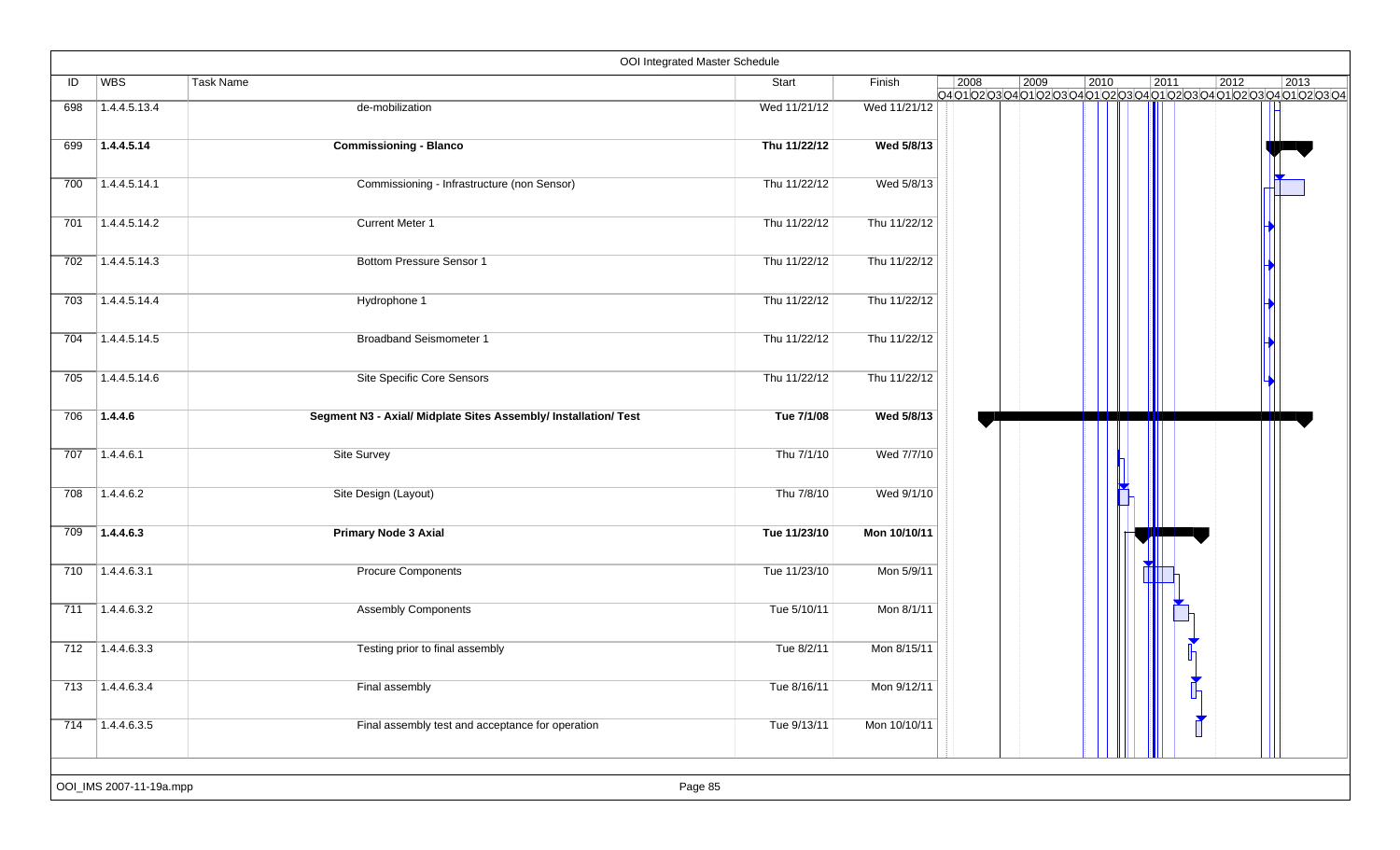|     |                         | OOI Integrated Master Schedule                   |              |              |      |      |      |                |                                                                                           |
|-----|-------------------------|--------------------------------------------------|--------------|--------------|------|------|------|----------------|-------------------------------------------------------------------------------------------|
| ID  | WBS                     | <b>Task Name</b>                                 | Start        | Finish       | 2008 | 2009 | 2010 | $ 2011\rangle$ | 2012<br>2013<br>Q4Q1\Q2\Q3\Q4\Q1\Q2\Q3\Q4\Q1\Q2\Q3\Q4\Q1\Q2\Q3\Q4\Q1\Q2\Q3\Q4\Q1\Q2\Q3\Q4 |
| 715 | 1.4.4.6.4               | <b>Primary Node 5 Midplate</b>                   | Tue 11/23/10 | Mon 10/10/11 |      |      |      |                |                                                                                           |
| 716 | 1.4.4.6.4.1             | <b>Procure Components</b>                        | Tue 11/23/10 | Mon 5/9/11   |      |      |      |                |                                                                                           |
| 717 | 1.4.4.6.4.2             | <b>Assembly Components</b>                       | Tue 5/10/11  | Mon 8/1/11   |      |      |      |                |                                                                                           |
| 718 | $\sqrt{1.4.4.6.4.3}$    | Testing prior to final assembly                  | Tue 8/2/11   | Mon 8/15/11  |      |      |      |                |                                                                                           |
| 719 | 1.4.4.6.4.4             | Final assembly                                   | Tue 8/16/11  | Mon 9/12/11  |      |      |      |                |                                                                                           |
| 720 | 1.4.4.6.4.5             | Final assembly test and acceptance for operation | Tue 9/13/11  | Mon 10/10/11 |      |      |      |                |                                                                                           |
| 721 | 1.4.4.6.5               | <b>Secondary Node 3A Axial</b>                   | Tue 11/23/10 | Mon 10/10/11 |      |      |      |                |                                                                                           |
| 722 | 1.4.4.6.5.1             | <b>Procure Components</b>                        | Tue 11/23/10 | Mon 5/9/11   |      |      |      |                |                                                                                           |
| 723 | 1.4.4.6.5.2             | <b>Assembly Components</b>                       | Tue 5/10/11  | Mon 8/1/11   |      |      |      |                |                                                                                           |
| 724 | 1.4.4.6.5.3             | Testing prior to final assembly                  | Tue 8/2/11   | Mon 8/15/11  |      |      |      |                |                                                                                           |
| 725 | 1.4.4.6.5.4             | Final assembly                                   | Tue 8/16/11  | Mon 9/12/11  |      |      |      |                |                                                                                           |
| 726 | 1.4.4.6.5.5             | Final assembly test and acceptance for operation | Tue 9/13/11  | Mon 10/10/11 |      |      |      |                |                                                                                           |
| 727 | 1.4.4.6.6               | <b>WBS Reserved</b>                              | Tue 11/23/10 | Tue 11/23/10 |      |      |      |                |                                                                                           |
| 728 | 1.4.4.6.6.1             | <b>WBS Reserved</b>                              | Tue 11/23/10 | Tue 11/23/10 |      |      |      |                |                                                                                           |
| 729 | 1.4.4.6.6.2             | <b>WBS Reserved</b>                              | Tue 11/23/10 | Tue 11/23/10 |      |      |      |                |                                                                                           |
| 730 | $\sqrt{1.4.4.6.6.3}$    | <b>WBS Reserved</b>                              | Tue 11/23/10 | Tue 11/23/10 |      |      |      |                |                                                                                           |
| 731 | 1.4.4.6.6.4             | <b>WBS Reserved</b>                              | Tue 11/23/10 | Tue 11/23/10 |      |      |      |                |                                                                                           |
|     | OOI_IMS 2007-11-19a.mpp | Page 86                                          |              |              |      |      |      |                |                                                                                           |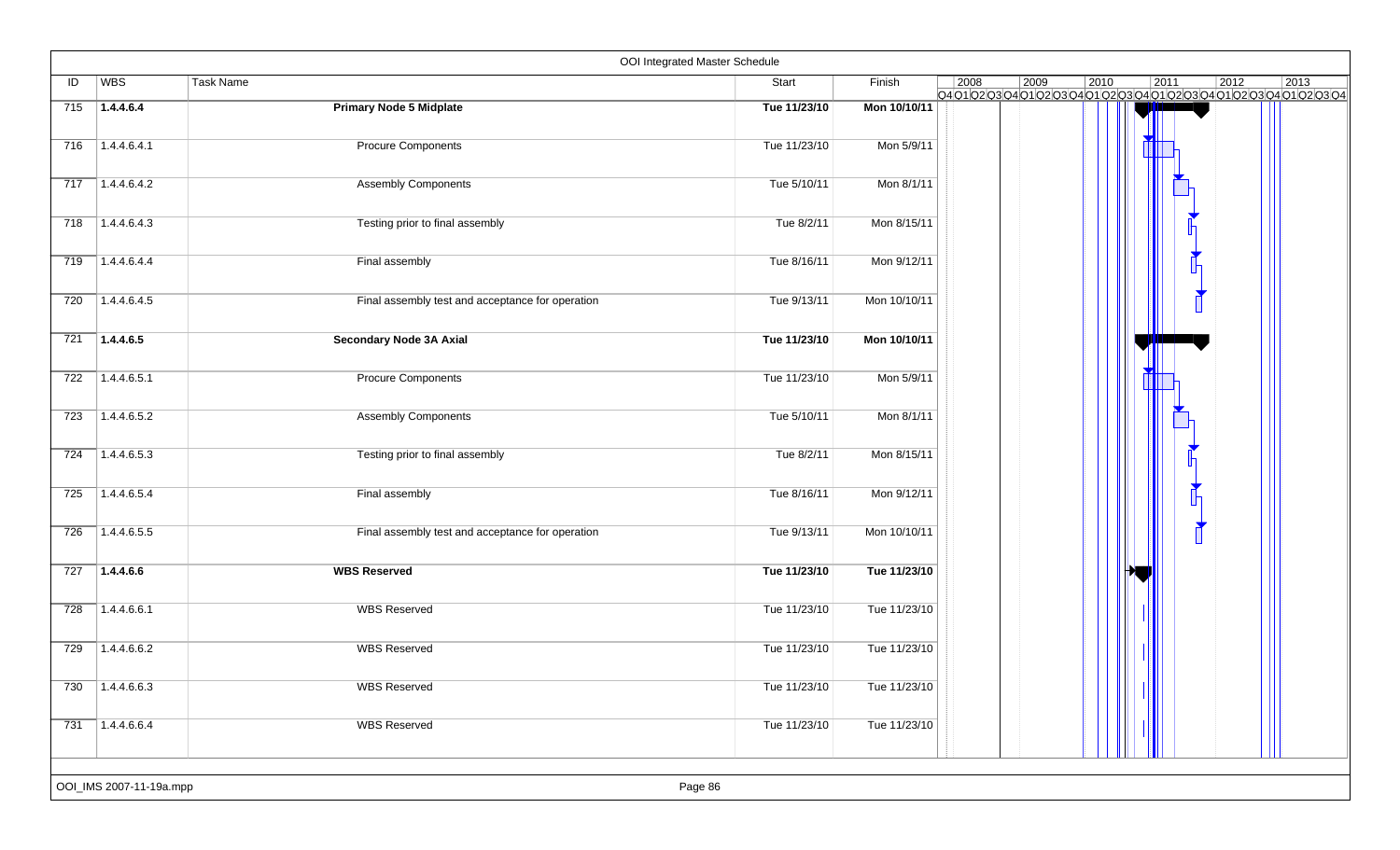|     |                         | OOI Integrated Master Schedule                             |              |              |      |      |      |      |                                                                                  |      |
|-----|-------------------------|------------------------------------------------------------|--------------|--------------|------|------|------|------|----------------------------------------------------------------------------------|------|
| ID  | WBS                     | Task Name                                                  | Start        | Finish       | 2008 | 2009 | 2010 | 2011 | 2012<br>Q4Q1Q2\Q3\Q4\Q1\Q2\Q3\Q4\Q1\Q2\Q3\Q4\Q1\Q2\Q3\Q4\Q1\Q2\Q3\Q4\Q1\Q2\Q3\Q4 | 2013 |
| 732 | 1.4.4.6.6.5             | <b>WBS Reserved</b>                                        | Tue 11/23/10 | Tue 11/23/10 |      |      |      |      |                                                                                  |      |
| 733 | 1.4.4.6.7               | LV Nodes (7) 3A through 3G - Axial                         | Wed 12/22/10 | Tue 11/8/11  |      |      |      |      |                                                                                  |      |
| 734 | 1.4.4.6.7.1             | <b>Procure Components</b>                                  | Wed 12/22/10 | Tue 6/7/11   |      |      |      |      |                                                                                  |      |
| 735 | 1.4.4.6.7.2             | <b>Assembly Components</b>                                 | Wed 6/8/11   | Tue 8/30/11  |      |      |      |      |                                                                                  |      |
| 736 | 1.4.4.6.7.3             | Testing prior to final assembly                            | Wed 8/31/11  | Tue 9/13/11  |      |      |      |      |                                                                                  |      |
| 737 | 1.4.4.6.7.4             | Final assembly                                             | Wed 9/14/11  | Tue 10/11/11 |      |      |      |      |                                                                                  |      |
| 738 | 1.4.4.6.7.5             | Final assembly test and acceptance for operation - Node 3A | Wed 10/12/11 | Tue 11/8/11  |      |      |      |      |                                                                                  |      |
| 739 | 1.4.4.6.7.6             | Final assembly test and acceptance for operation - Node 3B | Wed 10/12/11 | Tue 11/8/11  |      |      |      |      |                                                                                  |      |
| 740 | 1.4.4.6.7.7             | Final assembly test and acceptance for operation - Node 3C | Wed 10/12/11 | Tue 11/8/11  |      |      |      |      |                                                                                  |      |
| 741 | 1.4.4.6.7.8             | Final assembly test and acceptance for operation - Node 3D | Wed 10/12/11 | Tue 11/8/11  |      |      |      |      |                                                                                  |      |
| 742 | 1.4.4.6.7.9             | Final assembly test and acceptance for operation - Node 3E | Wed 10/12/11 | Tue 11/8/11  |      |      |      |      |                                                                                  |      |
| 743 | 1.4.4.6.7.10            | Final assembly test and acceptance for operation - Node 3F | Wed 10/12/11 | Tue 11/8/11  |      |      |      |      |                                                                                  |      |
| 744 | 1.4.4.6.7.11            | Final assembly test and acceptance for operation - Node 3G | Wed 10/12/11 | Tue 11/8/11  |      |      |      |      |                                                                                  |      |
| 745 | 1.4.4.6.8               | LV Nodes (2) 5A and 5B - Midplate                          | Wed 12/22/10 | Tue 11/8/11  |      |      |      |      |                                                                                  |      |
| 746 | 1.4.4.6.8.1             | <b>Procure Components</b>                                  | Wed 12/22/10 | Tue 6/7/11   |      |      |      |      |                                                                                  |      |
| 747 | 1.4.4.6.8.2             | <b>Assembly Components</b>                                 | Wed 6/8/11   | Tue 8/30/11  |      |      |      |      |                                                                                  |      |
| 748 | 1.4.4.6.8.3             | Testing prior to final assembly                            | Wed 8/31/11  | Tue 9/13/11  |      |      |      |      |                                                                                  |      |
|     | OOI_IMS 2007-11-19a.mpp | Page 87                                                    |              |              |      |      |      |      |                                                                                  |      |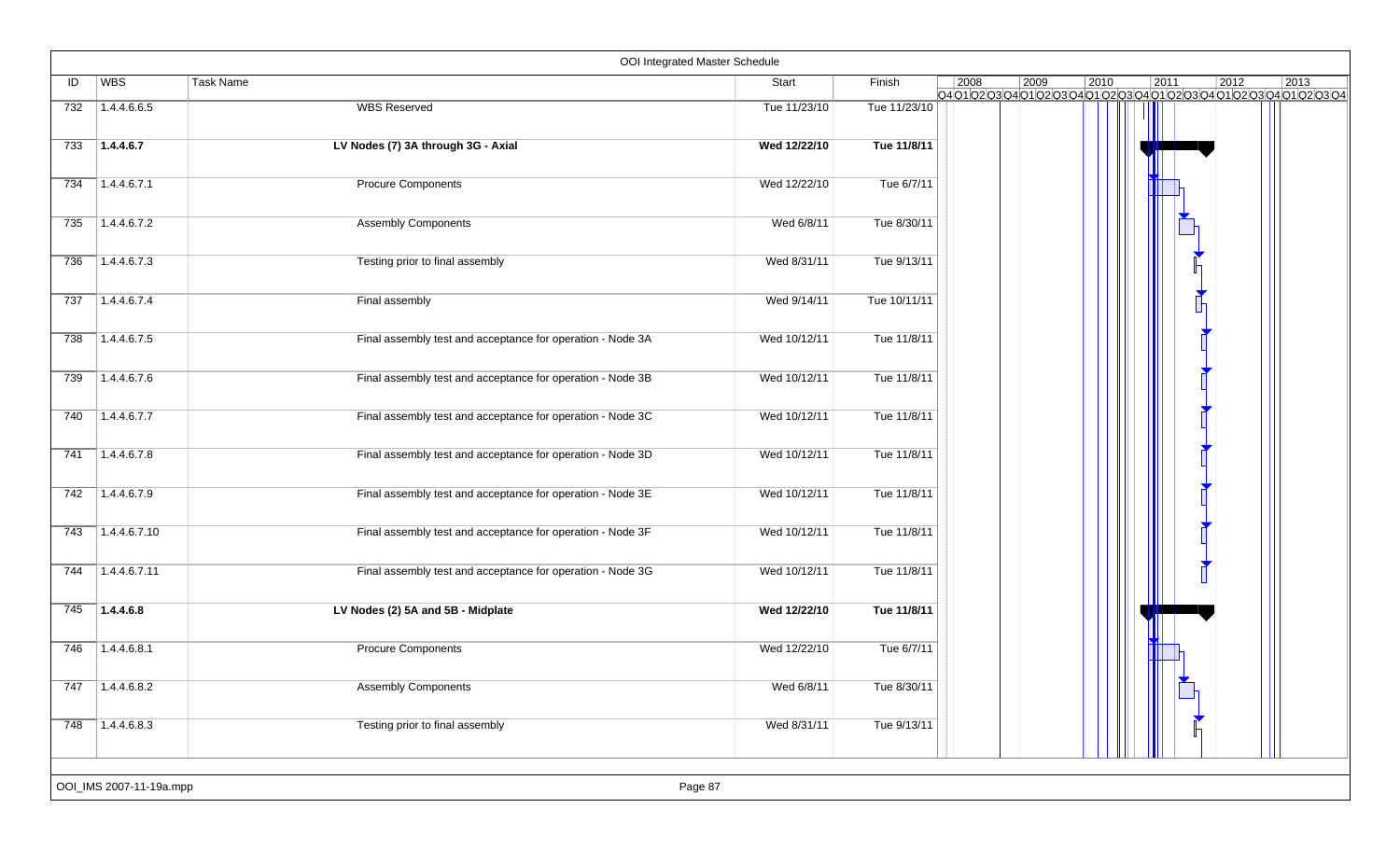|     |                            | OOI Integrated Master Schedule                             |              |              |      |      |      |      |                |                                                                                   |
|-----|----------------------------|------------------------------------------------------------|--------------|--------------|------|------|------|------|----------------|-----------------------------------------------------------------------------------|
| ID  | <b>WBS</b>                 | Task Name                                                  | Start        | Finish       | 2008 | 2009 | 2010 | 2011 | $ 2012\rangle$ | 2013<br>Q4Q1\Q2\Q3\Q4\Q1\Q2\Q3\Q4\Q1\Q2\Q3\Q4\Q1\Q2\Q3\Q4\Q1\Q2\Q3\Q4\Q1\Q2\Q3\Q4 |
| 749 | 1.4.4.6.8.4                | Final assembly                                             | Wed 9/14/11  | Tue 10/11/11 |      |      |      |      |                |                                                                                   |
| 750 | 1.4.4.6.8.5                | Final assembly test and acceptance for operation - Node 3A | Wed 10/12/11 | Tue 11/8/11  |      |      |      |      |                |                                                                                   |
| 751 | 1.4.4.6.8.6                | Final assembly test and acceptance for operation - Node 3A | Wed 10/12/11 | Tue 11/8/11  |      |      |      |      |                |                                                                                   |
| 752 | 1.4.4.6.9                  | J-Box (6) 3A through 3F - Axial                            | Wed 12/29/10 | Tue 11/15/11 |      |      |      |      |                |                                                                                   |
| 753 | 1.4.4.6.9.1                | <b>Procure Components</b>                                  | Wed 12/29/10 | Tue 6/14/11  |      |      |      |      |                |                                                                                   |
| 754 | 1.4.4.6.9.2                | <b>Assembly Components</b>                                 | Wed 6/15/11  | Tue 9/6/11   |      |      |      |      |                |                                                                                   |
| 755 | 1.4.4.6.9.3                | Testing prior to final assembly                            | Wed 9/7/11   | Tue 9/20/11  |      |      |      |      |                |                                                                                   |
| 756 | 1.4.4.6.9.4                | Final assembly                                             | Wed 9/21/11  | Tue 10/18/11 |      |      |      |      |                |                                                                                   |
| 757 | 1.4.4.6.9.5                | Final assembly test and acceptance for operation           | Wed 10/19/11 | Tue 11/15/11 |      |      |      |      |                |                                                                                   |
| 758 | 1.4.4.6.9.6                | Final assembly test and acceptance for operation           | Wed 10/19/11 | Tue 11/15/11 |      |      |      |      |                |                                                                                   |
| 759 | 1.4.4.6.9.7                | Final assembly test and acceptance for operation           | Wed 10/19/11 | Tue 11/15/11 |      |      |      |      |                |                                                                                   |
| 760 | 1.4.4.6.9.8                | Final assembly test and acceptance for operation           | Wed 10/19/11 | Tue 11/15/11 |      |      |      |      |                |                                                                                   |
| 761 | 1.4.4.6.9.9                | Final assembly test and acceptance for operation           | Wed 10/19/11 | Tue 11/15/11 |      |      |      |      |                |                                                                                   |
| 762 | 1.4.4.6.9.10               | Final assembly test and acceptance for operation           | Wed 10/19/11 | Tue 11/15/11 |      |      |      |      |                |                                                                                   |
| 763 | 1.4.4.6.10                 | <b>WBS Reserved</b>                                        | Tue 11/23/10 | Tue 11/23/10 |      |      |      |      |                |                                                                                   |
| 764 | 1.4.4.6.10.1               | <b>WBS Reserved</b>                                        | Tue 11/23/10 | Tue 11/23/10 |      |      |      |      |                |                                                                                   |
| 765 | $\overline{)1.4.4.6.10.2}$ | <b>WBS Reserved</b>                                        | Tue 11/23/10 | Tue 11/23/10 |      |      |      |      |                |                                                                                   |
|     | OOI_IMS 2007-11-19a.mpp    | Page 88                                                    |              |              |      |      |      |      |                |                                                                                   |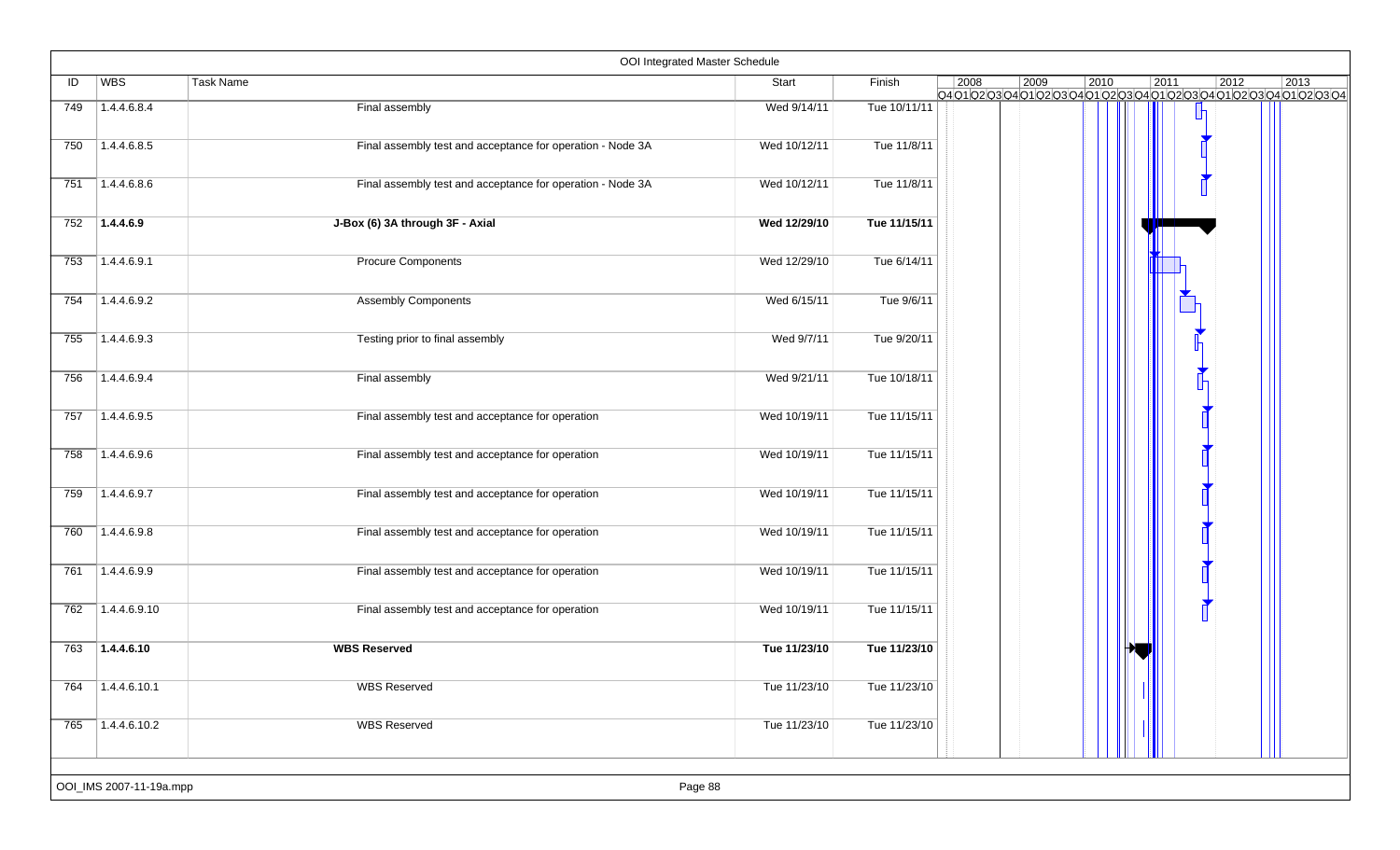|                  |                            |                                                  | OOI Integrated Master Schedule |              |                |      |      |                        |                                                                                   |
|------------------|----------------------------|--------------------------------------------------|--------------------------------|--------------|----------------|------|------|------------------------|-----------------------------------------------------------------------------------|
| ID               | WBS                        | Task Name                                        | Start                          | Finish       | $ 2008\rangle$ | 2009 | 2010 | 2011<br>$\boxed{2012}$ | 2013<br>Q4Q1\Q2\Q3\Q4\Q1\Q2\Q3\Q4\Q1\Q2\Q3\Q4\Q1\Q2\Q3\Q4\Q1\Q2\Q3\Q4\Q1\Q2\Q3\Q4 |
| 766              | 1.4.4.6.10.3               | <b>WBS Reserved</b>                              | Tue 11/23/10                   | Tue 11/23/10 |                |      |      |                        |                                                                                   |
| 767              | 71.4.4.6.10.4              | <b>WBS Reserved</b>                              | Tue 11/23/10                   | Tue 11/23/10 |                |      |      |                        |                                                                                   |
| 768              | 1.4.4.6.10.5               | <b>WBS Reserved</b>                              | Tue 11/23/10                   | Tue 11/23/10 |                |      |      |                        |                                                                                   |
| 769              | 1.4.4.6.11                 | J-Box (1) 5A - MidPlate                          | Wed 12/29/10                   | Tue 11/15/11 |                |      |      |                        |                                                                                   |
| 770              | 1.4.4.6.11.1               | <b>Procure Components</b>                        | Wed 12/29/10                   | Tue 6/14/11  |                |      |      |                        |                                                                                   |
| 771              | 1.4.4.6.11.2               | <b>Assembly Components</b>                       | Wed 6/15/11                    | Tue 9/6/11   |                |      |      |                        |                                                                                   |
| 772              | 1.4.4.6.11.3               | Testing prior to final assembly                  | Wed 9/7/11                     | Tue 9/20/11  |                |      |      |                        |                                                                                   |
| 773              | 1.4.4.6.11.4               | Final assembly                                   | Wed 9/21/11                    | Tue 10/18/11 |                |      |      |                        |                                                                                   |
| 774              | $\sqrt{1.4.4.6.11.5}$      | Final assembly test and acceptance for operation | Wed 10/19/11                   | Tue 11/15/11 |                |      |      |                        |                                                                                   |
| 775              | 1.4.4.6.12                 | <b>WBS Reserved</b>                              | Tue 11/23/10                   | Tue 11/23/10 |                |      |      |                        |                                                                                   |
| 776              | 1.4.4.6.12.1               | <b>WBS Reserved</b>                              | Tue 11/23/10                   | Tue 11/23/10 |                |      |      |                        |                                                                                   |
| $\overline{777}$ | $\overline{)1.4.4.6.12.2}$ | <b>WBS Reserved</b>                              | Tue 11/23/10                   | Tue 11/23/10 |                |      |      |                        |                                                                                   |
| 778              | 1.4.4.6.12.3               | <b>WBS Reserved</b>                              | Tue 11/23/10                   | Tue 11/23/10 |                |      |      |                        |                                                                                   |
| 779              | 1.4.4.6.12.4               | <b>WBS Reserved</b>                              | Tue 11/23/10                   | Tue 11/23/10 |                |      |      |                        |                                                                                   |
| 780              | 1.4.4.6.12.5               | <b>WBS Reserved</b>                              | Tue 11/23/10                   | Tue 11/23/10 |                |      |      |                        |                                                                                   |
| 781              | 7.4.4.6.13                 | <b>WBS Reserved</b>                              | Tue 11/23/10                   | Tue 11/23/10 |                |      |      |                        |                                                                                   |
| 782              | 1.4.4.6.13.1               | <b>WBS Reserved</b>                              | Tue 11/23/10                   | Tue 11/23/10 |                |      |      |                        |                                                                                   |
|                  | OOI_IMS 2007-11-19a.mpp    |                                                  | Page 89                        |              |                |      |      |                        |                                                                                   |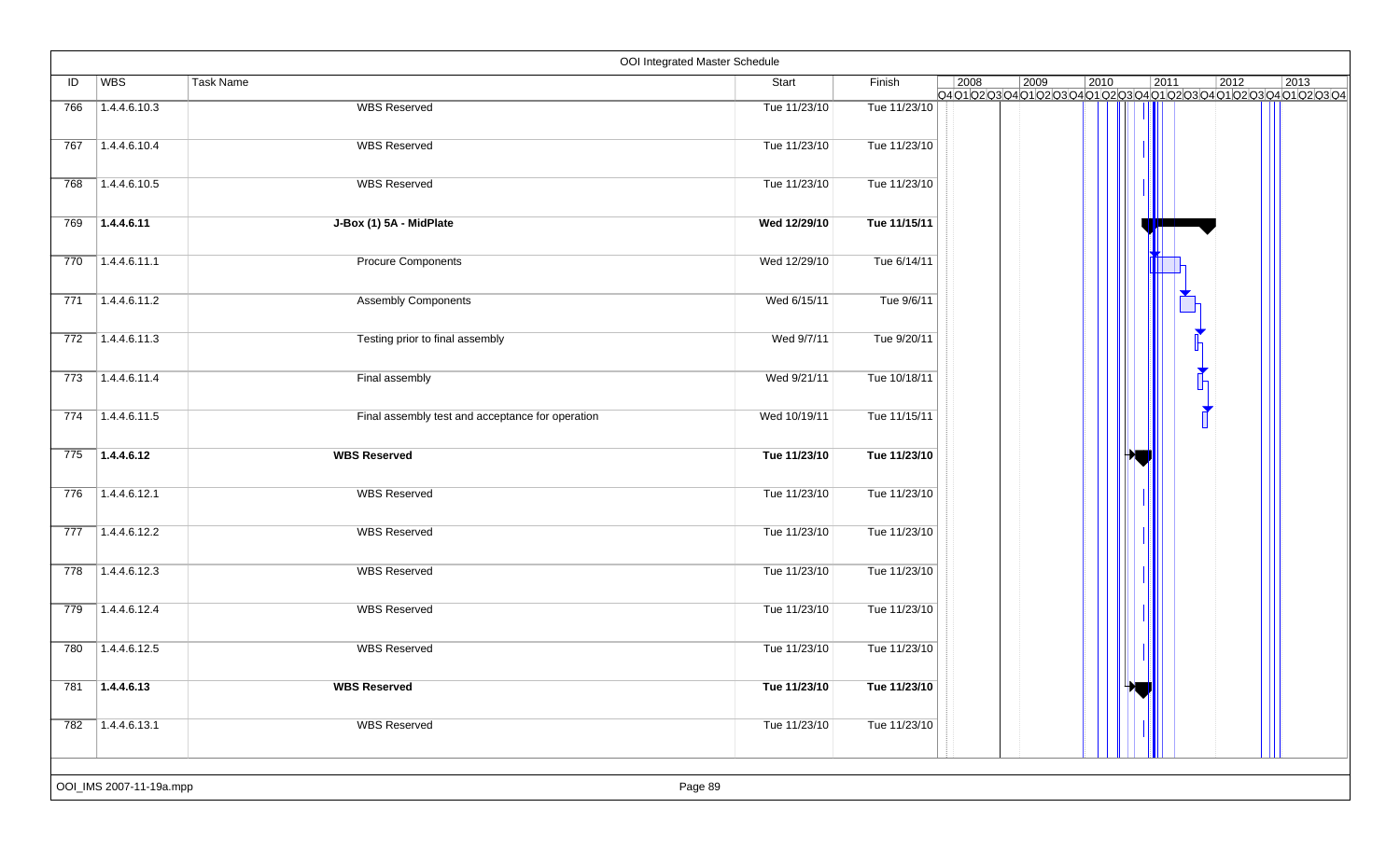|     |                         |                                        | OOI Integrated Master Schedule |              |                |      |      |      |      |                                                                    |
|-----|-------------------------|----------------------------------------|--------------------------------|--------------|----------------|------|------|------|------|--------------------------------------------------------------------|
| ID  | <b>WBS</b>              | Task Name                              | Start                          | Finish       | $ 2008\rangle$ | 2009 | 2010 | 2011 | 2012 | 2013<br>Q4Q1Q2Q3Q4Q1Q2Q3Q4Q1Q2Q3Q4Q1Q2Q3Q4Q1Q2Q3Q4Q1Q2Q3Q4Q1Q2Q3Q4 |
| 783 | 1.4.4.6.13.2            | <b>WBS Reserved</b>                    | Tue 11/23/10                   | Tue 11/23/10 |                |      |      |      |      |                                                                    |
| 784 | 1.4.4.6.13.3            | <b>WBS Reserved</b>                    | Tue 11/23/10                   | Tue 11/23/10 |                |      |      |      |      |                                                                    |
| 785 | 1.4.4.6.13.4            | <b>WBS Reserved</b>                    | Tue 11/23/10                   | Tue 11/23/10 |                |      |      |      |      |                                                                    |
| 786 | 1.4.4.6.13.5            | <b>WBS Reserved</b>                    | Tue 11/23/10                   | Tue 11/23/10 |                |      |      |      |      |                                                                    |
| 787 | 1.4.4.6.14              | <b>Sensors - Mooring, Axial</b>        | Wed 4/7/10                     | Tue 12/13/11 |                |      |      |      |      |                                                                    |
| 788 | 1.4.4.6.14.1            | <b>Surface Layer Core Instrument 3</b> | Wed 4/7/10                     | Tue 8/23/11  |                |      |      |      |      |                                                                    |
| 789 | 1.4.4.6.14.1.1          | <b>Procure Components</b>              | Wed 4/7/10                     | Tue 9/21/10  |                |      |      |      |      |                                                                    |
| 790 | 1.4.4.6.14.1.2          | <b>Assembly Components</b>             | Wed 9/22/10                    | Tue 3/8/11   |                |      |      |      |      |                                                                    |
| 791 | 1.4.4.6.14.1.3          | Testing                                | Wed 3/9/11                     | Tue 8/23/11  |                |      |      |      |      |                                                                    |
| 792 | 1.4.4.6.14.2            | Mid Level Core Instrument 3            | Wed 6/2/10                     | Tue 10/18/11 |                |      |      |      |      |                                                                    |
| 793 | 1.4.4.6.14.2.1          | <b>Procure Components</b>              | Wed 6/2/10                     | Tue 11/16/10 |                |      |      |      |      |                                                                    |
| 794 | 1.4.4.6.14.2.2          | <b>Assembly Components</b>             | Wed 11/17/10                   | Tue 5/3/11   |                |      |      |      |      |                                                                    |
| 795 | 1.4.4.6.14.2.3          | Testing                                | Wed 5/4/11                     | Tue 10/18/11 |                |      |      |      |      |                                                                    |
| 796 | 1.4.4.6.14.3            | <b>Bottom Level Core Instrument 3</b>  | Wed 7/28/10                    | Tue 12/13/11 |                |      |      |      |      |                                                                    |
| 797 | 1.4.4.6.14.3.1          | <b>Procure Components</b>              | Wed 7/28/10                    | Tue 1/11/11  |                |      |      |      |      |                                                                    |
| 798 | 1.4.4.6.14.3.2          | <b>Assembly Components</b>             | Wed 1/12/11                    | Tue 6/28/11  |                |      |      |      |      |                                                                    |
| 799 | 1.4.4.6.14.3.3          | Testing                                | Wed 6/29/11                    | Tue 12/13/11 |                |      |      |      |      |                                                                    |
|     | OOI_IMS 2007-11-19a.mpp |                                        | Page 90                        |              |                |      |      |      |      |                                                                    |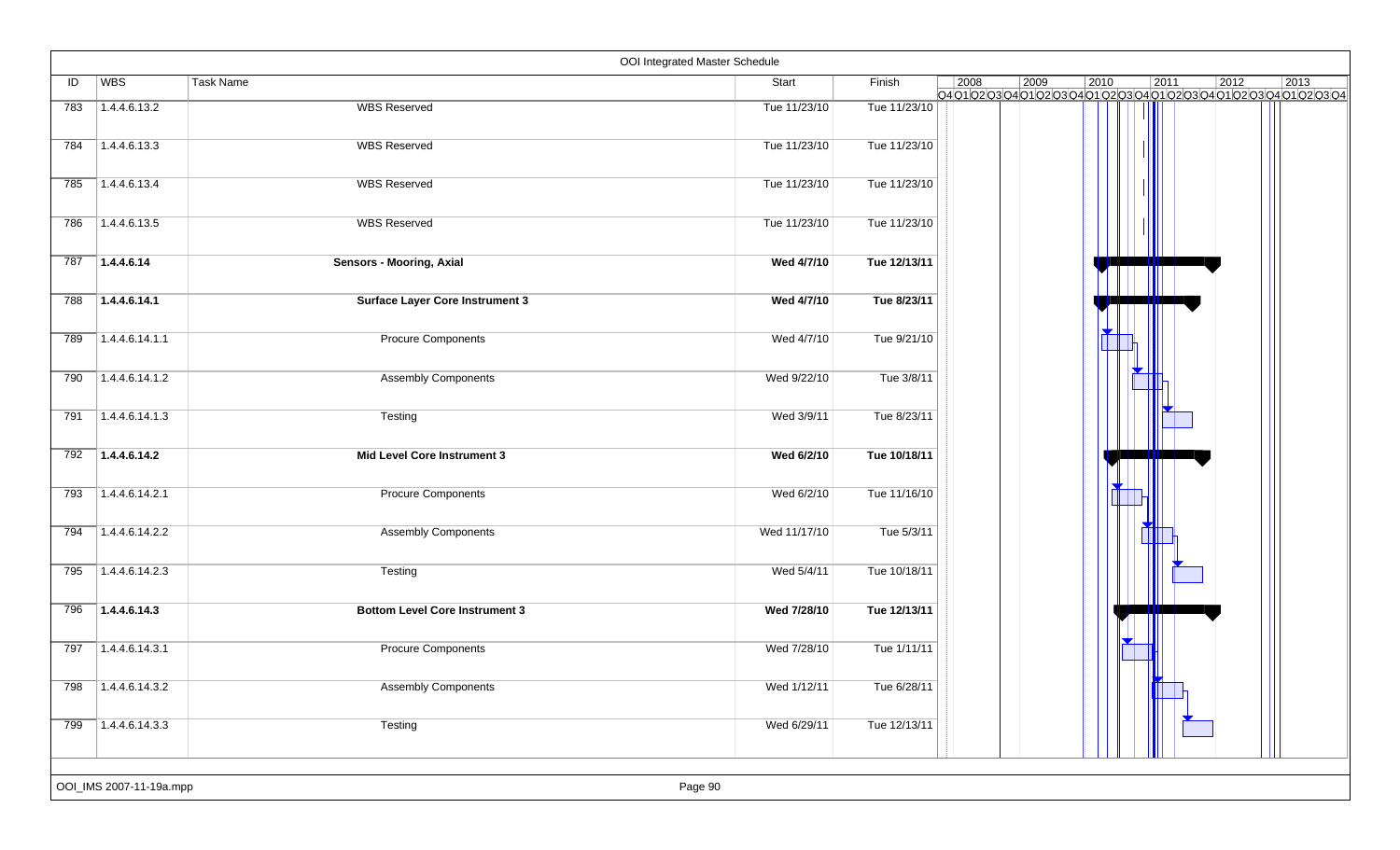|     |                         |                                 | OOI Integrated Master Schedule |              |      |                                                                                                |      |      |                |                |
|-----|-------------------------|---------------------------------|--------------------------------|--------------|------|------------------------------------------------------------------------------------------------|------|------|----------------|----------------|
| ID  | <b>WBS</b>              | <b>Task Name</b>                | Start                          | Finish       | 2008 | 2009<br>Q4 Q1 Q2 Q3 Q4 Q1 Q2 Q3 Q4 Q1 Q2 Q3 Q4 Q1 Q2 Q3 Q4 Q1 Q2 Q3 Q4 Q1 Q2 Q3 Q4 Q1 Q2 Q3 Q4 | 2010 | 2011 | $ 2012\rangle$ | $ 2013\rangle$ |
| 800 | 1.4.4.6.15              | <b>Extension Cables Node 3</b>  | Fri 12/17/10                   | Thu 5/3/12   |      |                                                                                                |      |      |                |                |
| 801 | 1.4.4.6.15.1            | Additional detail to be added   | Fri 12/17/10                   | Thu 5/3/12   |      |                                                                                                |      |      |                |                |
| 802 | 1.4.4.6.16              | <b>Vertical Mooring 3 Axial</b> | Thu 2/10/11                    | Wed 8/29/12  |      |                                                                                                |      |      |                |                |
| 803 | 1.4.4.6.16.1            | Surface Layer Winch System 1    | Thu 2/10/11                    | Wed 6/27/12  |      |                                                                                                |      |      |                |                |
| 804 | 1.4.4.6.16.2            | Mid Level Profiler System 1     | Thu 4/14/11                    | Wed 8/29/12  |      |                                                                                                |      |      |                |                |
| 805 | 1.4.4.6.16.3            | Bottom Level Profiler System 1  | Thu 4/14/11                    | Wed 8/29/12  |      |                                                                                                |      |      |                |                |
| 806 | 1.4.4.6.17              | <b>Extension Cables Node 5</b>  | Fri 12/17/10                   | Thu 5/3/12   |      |                                                                                                |      |      |                |                |
| 807 | 1.4.4.6.17.1            | Additional detail to be added   | Fri 12/17/10                   | Thu 5/3/12   |      |                                                                                                |      |      |                |                |
| 808 | 1.4.4.6.18              | Sensors - Bottom, Axial         | Fri 11/20/09                   | Thu 5/31/12  |      |                                                                                                |      |      |                |                |
| 809 | 1.4.4.6.18.1            | <b>Current Meter</b>            | Fri 11/20/09                   | Thu 5/6/10   |      |                                                                                                |      |      |                |                |
| 810 | 1.4.4.6.18.2            | Bottom Pressure Sensor 3        | Fri 2/12/10                    | Thu 7/29/10  |      |                                                                                                |      |      |                |                |
| 811 | 1.4.4.6.18.3            | Hydrophone 3                    | Fri 4/9/10                     | Thu 9/23/10  |      |                                                                                                |      |      |                |                |
| 812 | 1.4.4.6.18.4            | <b>Broadband Seismometer 3</b>  | Fri 6/4/10                     | Thu 11/18/10 |      |                                                                                                |      |      |                |                |
| 813 | 1.4.4.6.18.5            | Site Specific Core Sensors 3    | Fri 1/14/11                    | Thu 5/31/12  |      |                                                                                                |      |      |                |                |
| 814 | 1.4.4.6.19              | Sensors - Bottom, Midplate      | Fri 11/20/09                   | Thu 11/18/10 |      |                                                                                                |      |      |                |                |
| 815 | $\boxed{1.4.4.6.19.1}$  | <b>Current Meter</b>            | Fri 11/20/09                   | Thu 5/6/10   |      |                                                                                                |      |      |                |                |
|     | $816$ 1.4.4.6.19.2      | Bottom Pressure Sensor 3        | Fri 2/12/10                    | Thu 7/29/10  |      |                                                                                                |      |      |                |                |
|     | OOI_IMS 2007-11-19a.mpp |                                 | Page 91                        |              |      |                                                                                                |      |      |                |                |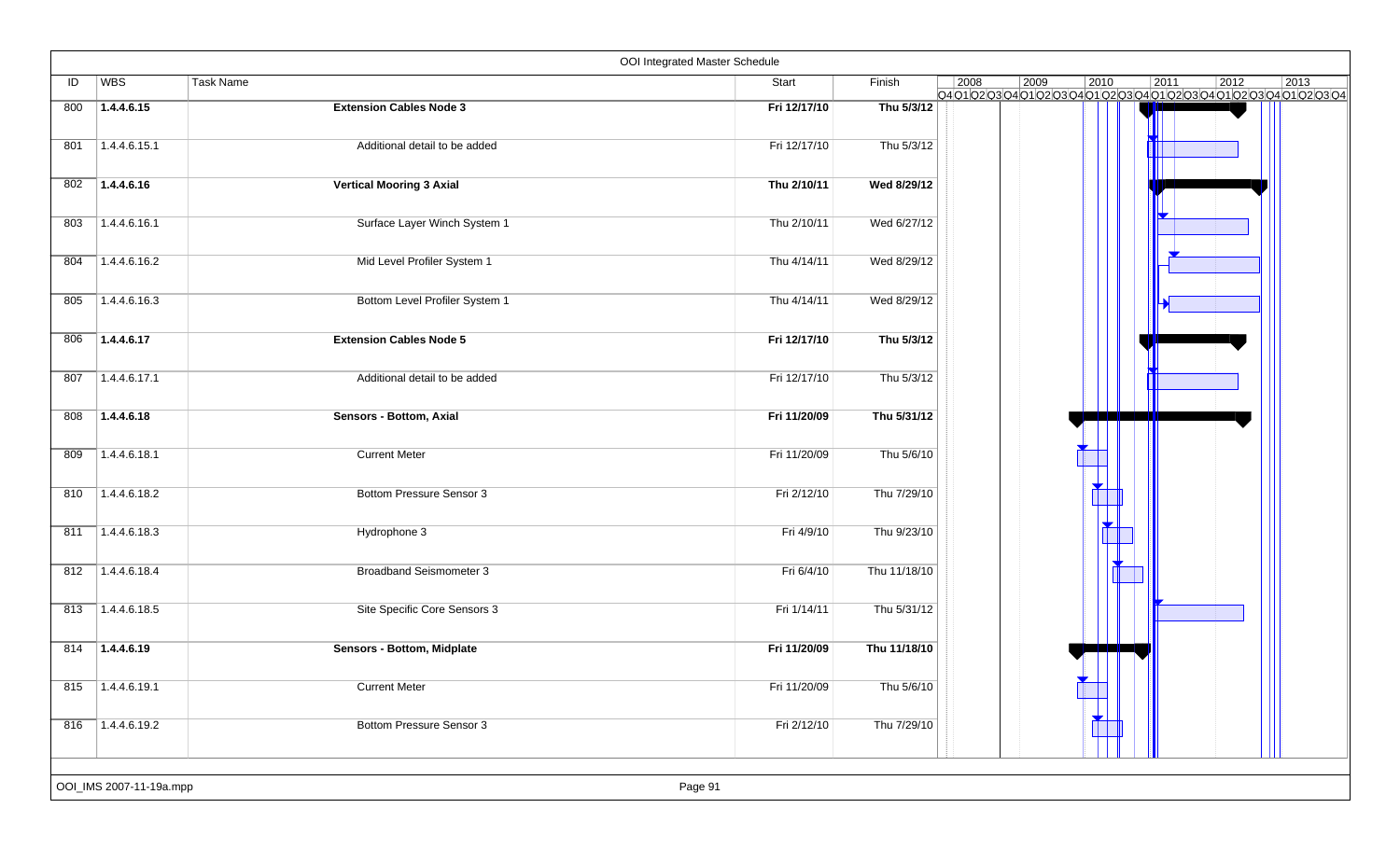|     |                         | OOI Integrated Master Schedule                                         |              |              |      |      |                |        |      |                                                       |
|-----|-------------------------|------------------------------------------------------------------------|--------------|--------------|------|------|----------------|--------|------|-------------------------------------------------------|
| ID  | WBS                     | Task Name                                                              | Start        | Finish       | 2008 | 2009 | $ 2010\rangle$ | 2011   | 2012 | 2013<br>Q4Q1Q2Q3Q4Q1Q2Q3Q4Q1Q2Q3Q4Q1JQ2Q3Q4Q1Q2Q3Q4Q1 |
| 817 | 1.4.4.6.19.3            | Hydrophone 3                                                           | Fri 4/9/10   | Thu 9/23/10  |      |      |                |        |      |                                                       |
| 818 | 1.4.4.6.19.4            | <b>Broadband Seismometer 3</b>                                         | Fri 6/4/10   | Thu 11/18/10 |      |      |                |        |      |                                                       |
| 819 | 1.4.4.6.20              | Pre-Installation Integration and Test - Axial                          | Wed 12/22/10 | Tue 8/28/12  |      |      |                |        |      |                                                       |
| 820 | 1.4.4.6.20.1            | Assembly and Testing of all parts of site prior to Marine Installation | Wed 12/22/10 | Tue 8/28/12  |      |      |                |        |      |                                                       |
| 821 | 1.4.4.6.21              | Pre-Installation Integration and Test - Midplate                       | Wed 12/22/10 | Tue 8/28/12  |      |      |                |        |      |                                                       |
| 822 | 1.4.4.6.21.1            | Assembly and Testing of all parts of site prior to Marine Installation | Wed 12/22/10 | Tue 8/28/12  |      |      |                |        |      |                                                       |
| 823 | 1.4.4.6.22              | Primary Backbone Installation - Axial/Midplate                         | Tue 7/1/08   | Fri 10/8/10  |      |      |                |        |      |                                                       |
| 824 | 1.4.4.6.22.1            | <b>Submarine Cable System Installation</b>                             | Tue 7/1/08   | Fri 10/8/10  |      |      |                |        |      |                                                       |
| 825 | 1.4.4.6.22.1.1          | Pre-mission planning                                                   | Tue 7/1/08   | Mon 9/22/08  |      |      |                |        |      |                                                       |
| 826 | 1.4.4.6.22.1.2          | Load cable onto vessel                                                 | Thu 9/2/10   | Tue 9/14/10  |      |      |                | ▼      |      |                                                       |
| 827 | 1.4.4.6.22.1.3          | leave port                                                             | Wed 9/15/10  | Wed 9/15/10  |      |      |                | N<br>n |      |                                                       |
| 828 | 1.4.4.6.22.1.4          | pre-lay cable testing                                                  | Thu 9/16/10  | Fri 9/17/10  |      |      |                | ◥<br>Л |      |                                                       |
| 829 | 1.4.4.6.22.1.5          | lay cable                                                              | Mon 9/20/10  | Tue 10/5/10  |      |      |                |        |      |                                                       |
| 830 | 1.4.4.6.22.1.6          | post lay cable testing                                                 | Wed 10/6/10  | Thu 10/7/10  |      |      |                |        |      |                                                       |
| 831 | 1.4.4.6.22.1.7          | Ready for Provisional Acceptance                                       | Fri 10/8/10  | Fri 10/8/10  |      |      |                |        |      |                                                       |
| 832 | 1.4.4.6.23              | Secondary Infrastructure Installation - Axial                          | Wed 8/29/12  | Wed 11/21/12 |      |      |                |        |      |                                                       |
| 833 | 71.4.4.6.23.1           | mobilization of site hardware                                          | Wed 8/29/12  | Tue 9/25/12  |      |      |                |        |      |                                                       |
|     | OOI_IMS 2007-11-19a.mpp | Page 92                                                                |              |              |      |      |                |        |      |                                                       |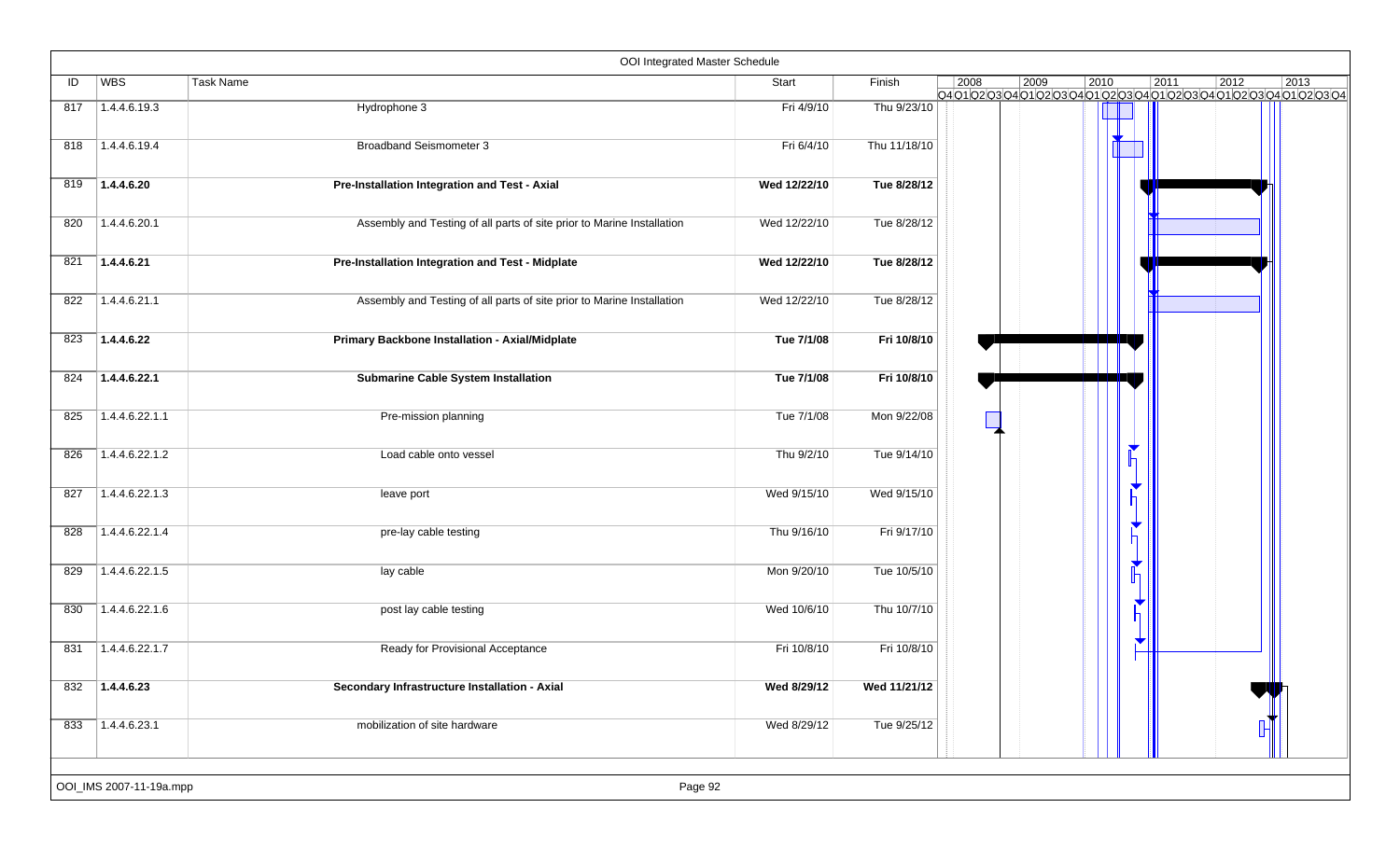|     |                         | OOI Integrated Master Schedule                                 |              |              |      |      |                                                                                           |      |                |      |
|-----|-------------------------|----------------------------------------------------------------|--------------|--------------|------|------|-------------------------------------------------------------------------------------------|------|----------------|------|
| ID  | WBS                     | Task Name                                                      | Start        | Finish       | 2008 | 2009 | $ 2010\rangle$<br>Q4Q1Q2\Q3\Q4\Q1\Q2\Q3\Q4\Q1\Q2\Q3\Q4\Q1\Q2\Q3\Q4\Q1\Q2\Q3\Q4Q1\Q2\Q3\Q4 | 2011 | $\boxed{2012}$ | 2013 |
| 834 | 1.4.4.6.23.2            | hardware layout, cable hookup, start of Commissioning activity | Wed 9/26/12  | Tue 10/23/12 |      |      |                                                                                           |      |                |      |
| 835 | 1.4.4.6.23.3            | post-lay inspection                                            | Wed 10/24/12 | Tue 11/20/12 |      |      |                                                                                           |      |                |      |
| 836 | 1.4.4.6.23.4            | de-mobilization                                                | Wed 11/21/12 | Wed 11/21/12 |      |      |                                                                                           |      |                |      |
| 837 | 1.4.4.6.24              | Secondary Infrastructure Installation - Midplate               | Wed 8/29/12  | Wed 11/21/12 |      |      |                                                                                           |      |                |      |
| 838 | 1.4.4.6.24.1            | mobilization of site hardware                                  | Wed 8/29/12  | Tue 9/25/12  |      |      |                                                                                           |      |                |      |
| 839 | 1.4.4.6.24.2            | hardware layout, cable hookup, start of Commissioning activity | Wed 9/26/12  | Tue 10/23/12 |      |      |                                                                                           |      |                |      |
| 840 | 1.4.4.6.24.3            | post-lay inspection                                            | Wed 10/24/12 | Tue 11/20/12 |      |      |                                                                                           |      |                |      |
| 841 | 1.4.4.6.24.4            | de-mobilization                                                | Wed 11/21/12 | Wed 11/21/12 |      |      |                                                                                           |      |                |      |
| 842 | 1.4.4.6.25              | <b>Commissioning Axial/Midplate</b>                            | Thu 11/22/12 | Wed 5/8/13   |      |      |                                                                                           |      |                |      |
| 843 | 1.4.4.6.25.1            | Commissioning - Infrastructure (non Sensor)                    | Thu 11/22/12 | Wed 5/8/13   |      |      |                                                                                           |      |                |      |
| 844 | 1.4.4.6.25.2            | <b>Current Meter 3</b>                                         | Thu 11/22/12 | Thu 11/22/12 |      |      |                                                                                           |      |                |      |
| 845 | 1.4.4.6.25.3            | Bottom Pressure Sensor 3                                       | Thu 11/22/12 | Thu 11/22/12 |      |      |                                                                                           |      |                |      |
| 846 | 1.4.4.6.25.4            | Hydrophone 3                                                   | Thu 11/22/12 | Thu 11/22/12 |      |      |                                                                                           |      |                |      |
| 847 | 1.4.4.6.25.5            | <b>Broadband Seismometer 3</b>                                 | Thu 11/22/12 | Thu 11/22/12 |      |      |                                                                                           |      |                |      |
| 848 | 1.4.4.6.25.6            | Surface Layer Core Instrument 3                                | Thu 11/22/12 | Thu 11/22/12 |      |      |                                                                                           |      |                |      |
| 849 | 1.4.4.6.25.7            | Mid Level Core Instrument 3                                    | Thu 11/22/12 | Thu 11/22/12 |      |      |                                                                                           |      |                |      |
| 850 | 1.4.4.6.25.8            | <b>Bottom Level Core Instrument 3</b>                          | Thu 11/22/12 | Thu 11/22/12 |      |      |                                                                                           |      |                |      |
|     |                         |                                                                |              |              |      |      |                                                                                           |      |                |      |
|     | OOI_IMS 2007-11-19a.mpp | Page 93                                                        |              |              |      |      |                                                                                           |      |                |      |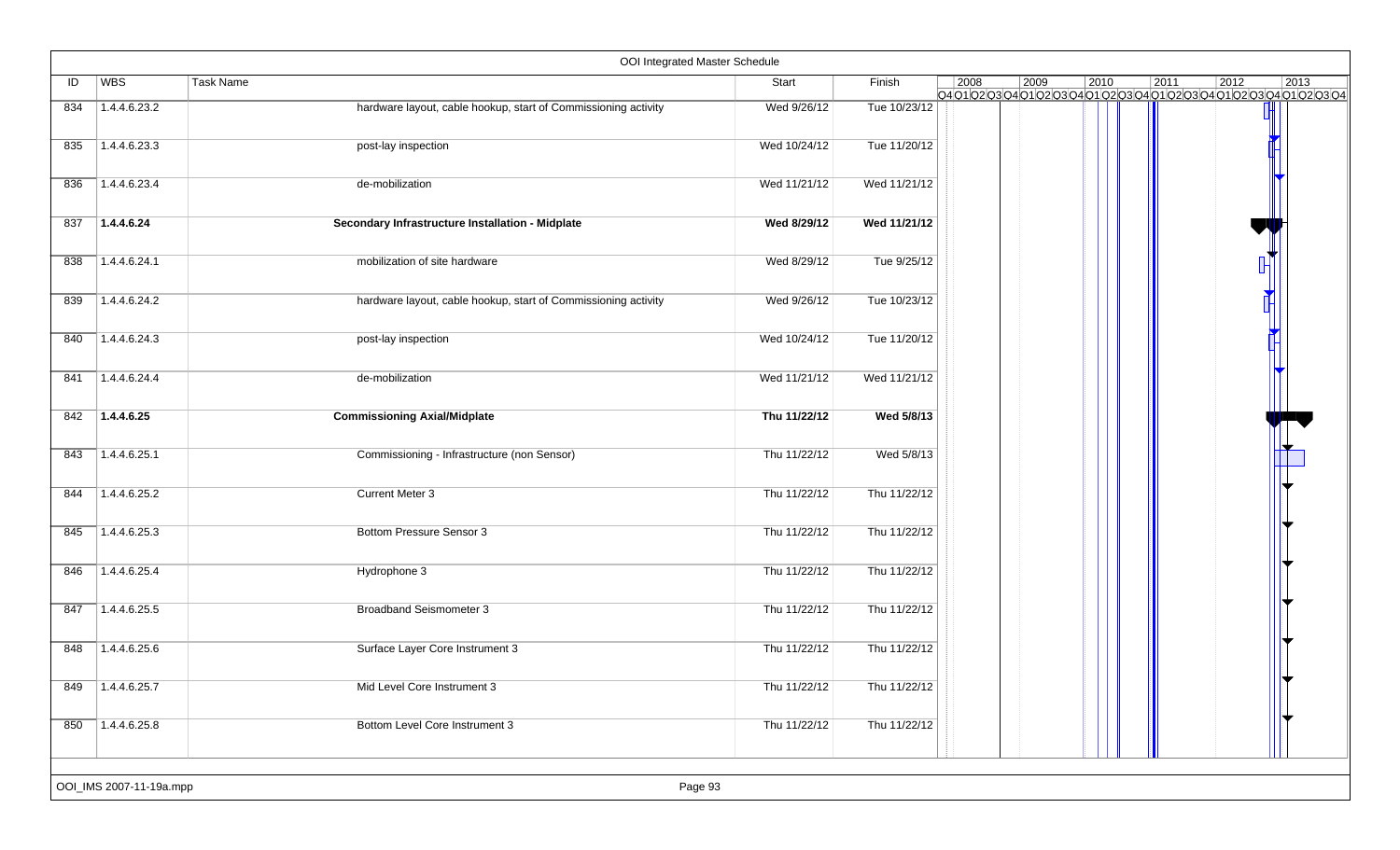|     |                         | OOI Integrated Master Schedule                                 |              |              |      |      |                |      |      |                                                                    |
|-----|-------------------------|----------------------------------------------------------------|--------------|--------------|------|------|----------------|------|------|--------------------------------------------------------------------|
| ID  | WBS                     | Task Name                                                      | Start        | Finish       | 2008 | 2009 | $ 2010\rangle$ | 2011 | 2012 | 2013<br>Q4Q1Q2Q3Q4Q1Q2Q3Q4Q1Q2Q3Q4Q1Q2Q3Q4Q1Q2Q3Q4Q1Q2Q3Q4Q1Q2Q3Q4 |
| 851 | 1.4.4.6.25.9            | Site Specific Core Sensors 3                                   | Thu 11/22/12 | Thu 11/22/12 |      |      |                |      |      |                                                                    |
| 852 | 1.4.4.7                 | Segment N4 - Subduction Zone Site Assembly/ Installation/ Test | Tue 7/1/08   | Wed 5/8/13   |      |      |                |      |      |                                                                    |
| 853 | 1.4.4.7.1               | Site Survey                                                    | Fri 1/1/10   | Thu 1/7/10   |      |      |                |      |      |                                                                    |
| 854 | 1.4.4.7.2               | Site Design (Layout)                                           | Fri 1/8/10   | Thu 3/4/10   |      |      |                |      |      |                                                                    |
| 855 | 1.4.4.7.3               | <b>Primary Node 4 - Subduction Zone</b>                        | Tue 11/23/10 | Mon 10/10/11 |      |      |                |      |      |                                                                    |
| 856 | 1.4.4.7.3.1             | <b>Procure Components</b>                                      | Tue 11/23/10 | Mon 5/9/11   |      |      |                |      |      |                                                                    |
| 857 | 1.4.4.7.3.2             | <b>Assembly Components</b>                                     | Tue 5/10/11  | Mon 8/1/11   |      |      |                |      |      |                                                                    |
| 858 | 1.4.4.7.3.3             | Testing prior to final assembly                                | Tue 8/2/11   | Mon 8/15/11  |      |      |                |      |      |                                                                    |
| 859 | 1.4.4.7.3.4             | Final assembly                                                 | Tue 8/16/11  | Mon 9/12/11  |      |      |                |      |      |                                                                    |
| 860 | 1.4.4.7.3.5             | Final assembly test and acceptance for operation               | Tue 9/13/11  | Mon 10/10/11 |      |      |                |      |      |                                                                    |
| 861 | 1.4.4.7.4               | <b>WBS Reserved</b>                                            | Tue 11/23/10 | Tue 11/23/10 |      |      |                |      |      |                                                                    |
| 862 | 1.4.4.7.4.1             | <b>WBS Reserved</b>                                            | Tue 11/23/10 | Tue 11/23/10 |      |      |                |      |      |                                                                    |
| 863 | 1.4.4.7.4.2             | <b>WBS Reserved</b>                                            | Tue 11/23/10 | Tue 11/23/10 |      |      |                |      |      |                                                                    |
| 864 | 1.4.4.7.4.3             | <b>WBS Reserved</b>                                            | Tue 11/23/10 | Tue 11/23/10 |      |      |                |      |      |                                                                    |
| 865 | 1.4.4.7.4.4             | <b>WBS Reserved</b>                                            | Tue 11/23/10 | Tue 11/23/10 |      |      |                |      |      |                                                                    |
| 866 | 1.4.4.7.4.5             | <b>WBS Reserved</b>                                            | Tue 11/23/10 | Tue 11/23/10 |      |      |                |      |      |                                                                    |
| 867 | 1.4.4.7.5               | LV Nodes (3) 4A, 4B, 4C - Subduction Zone                      | Wed 12/22/10 | Tue 1/3/12   |      |      |                |      |      |                                                                    |
|     | OOI_IMS 2007-11-19a.mpp | Page 94                                                        |              |              |      |      |                |      |      |                                                                    |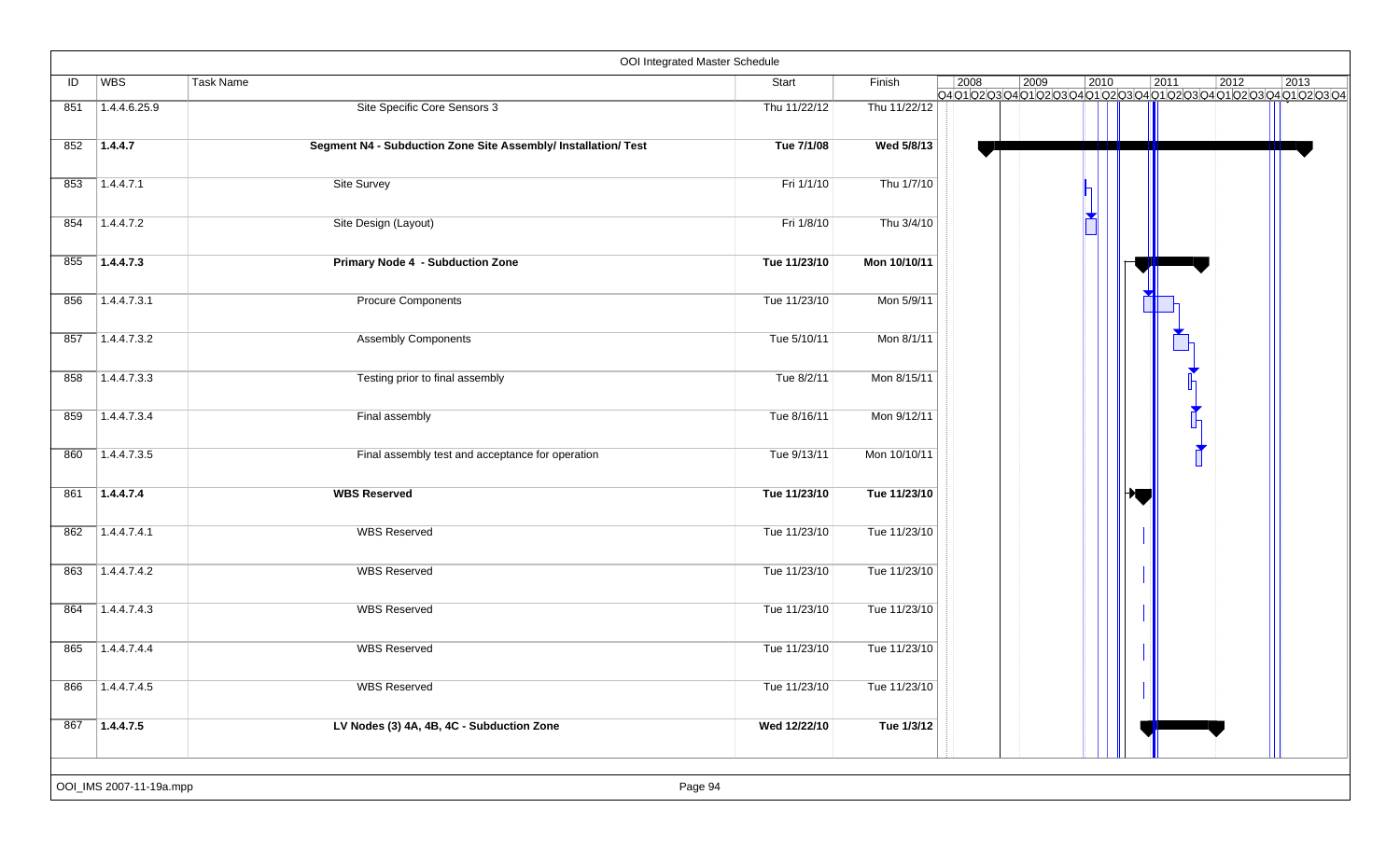|     |                           | OOI Integrated Master Schedule                             |              |              |      |                                                                                   |      |      |                |      |
|-----|---------------------------|------------------------------------------------------------|--------------|--------------|------|-----------------------------------------------------------------------------------|------|------|----------------|------|
| ID  | WBS                       | Task Name                                                  | Start        | Finish       | 2008 | 2009<br>Q4Q1\Q2\Q3\Q4\Q1\Q2\Q3\Q4\Q1\Q2\Q3\Q4\Q1\Q2\Q3\Q4\Q1\Q2\Q3\Q4\Q1\Q2\Q3\Q4 | 2010 | 2011 | $ 2012\rangle$ | 2013 |
| 868 | 1.4.4.7.5.1               | <b>Procure Components</b>                                  | Wed 12/22/10 | Tue 6/7/11   |      |                                                                                   |      |      |                |      |
| 869 | 1.4.4.7.5.2               | <b>Assembly Components</b>                                 | Wed 6/8/11   | Tue 8/30/11  |      |                                                                                   |      |      |                |      |
| 870 | 1.4.4.7.5.3               | Testing prior to final assembly                            | Wed 8/31/11  | Tue 9/13/11  |      |                                                                                   |      |      |                |      |
| 871 | 1.4.4.7.5.4               | Final assembly                                             | Wed 9/14/11  | Tue 10/11/11 |      |                                                                                   |      |      |                |      |
| 872 | 1.4.4.7.5.5               | Final assembly test and acceptance for operation - Node 4A | Wed 10/12/11 | Tue 11/8/11  |      |                                                                                   |      |      |                |      |
| 873 | 1.4.4.7.5.6               | Final assembly test and acceptance for operation - Node 4B | Wed 11/9/11  | Tue 12/6/11  |      |                                                                                   |      |      |                |      |
| 874 | 1.4.4.7.5.7               | Final assembly test and acceptance for operation - Node 4B | Wed 12/7/11  | Tue 1/3/12   |      |                                                                                   |      |      |                |      |
| 875 | 1.4.4.7.6                 | J-Box (2) 4A and 4B - Subduction Zone                      | Wed 12/29/10 | Tue 11/15/11 |      |                                                                                   |      |      |                |      |
| 876 | 1.4.4.7.6.1               | <b>Procure Components</b>                                  | Wed 12/29/10 | Tue 6/14/11  |      |                                                                                   |      |      |                |      |
| 877 | 1.4.4.7.6.2               | <b>Assembly Components</b>                                 | Wed 6/15/11  | Tue 9/6/11   |      |                                                                                   |      |      |                |      |
| 878 | 1.4.4.7.6.3               | Testing prior to final assembly                            | Wed 9/7/11   | Tue 9/20/11  |      |                                                                                   |      |      |                |      |
| 879 | 1.4.4.7.6.4               | Final assembly                                             | Wed 9/21/11  | Tue 10/18/11 |      |                                                                                   |      |      |                |      |
| 880 | 1.4.4.7.6.5               | Final assembly test and acceptance for operation           | Wed 10/19/11 | Tue 11/15/11 |      |                                                                                   |      |      |                |      |
| 881 | 1.4.4.7.6.6               | Final assembly test and acceptance for operations          | Wed 10/19/11 | Tue 11/15/11 |      |                                                                                   |      |      |                |      |
| 882 | 1.4.4.7.7                 | <b>WBS Reserved</b>                                        | Tue 11/23/10 | Tue 11/23/10 |      |                                                                                   |      |      |                |      |
| 883 | 1.4.4.7.7.1               | <b>WBS Reserved</b>                                        | Tue 11/23/10 | Tue 11/23/10 |      |                                                                                   |      |      |                |      |
| 884 | $\overline{)1.4.4.7.7.2}$ | <b>WBS Reserved</b>                                        | Tue 11/23/10 | Tue 11/23/10 |      |                                                                                   |      |      |                |      |
|     | OOI_IMS 2007-11-19a.mpp   | Page 95                                                    |              |              |      |                                                                                   |      |      |                |      |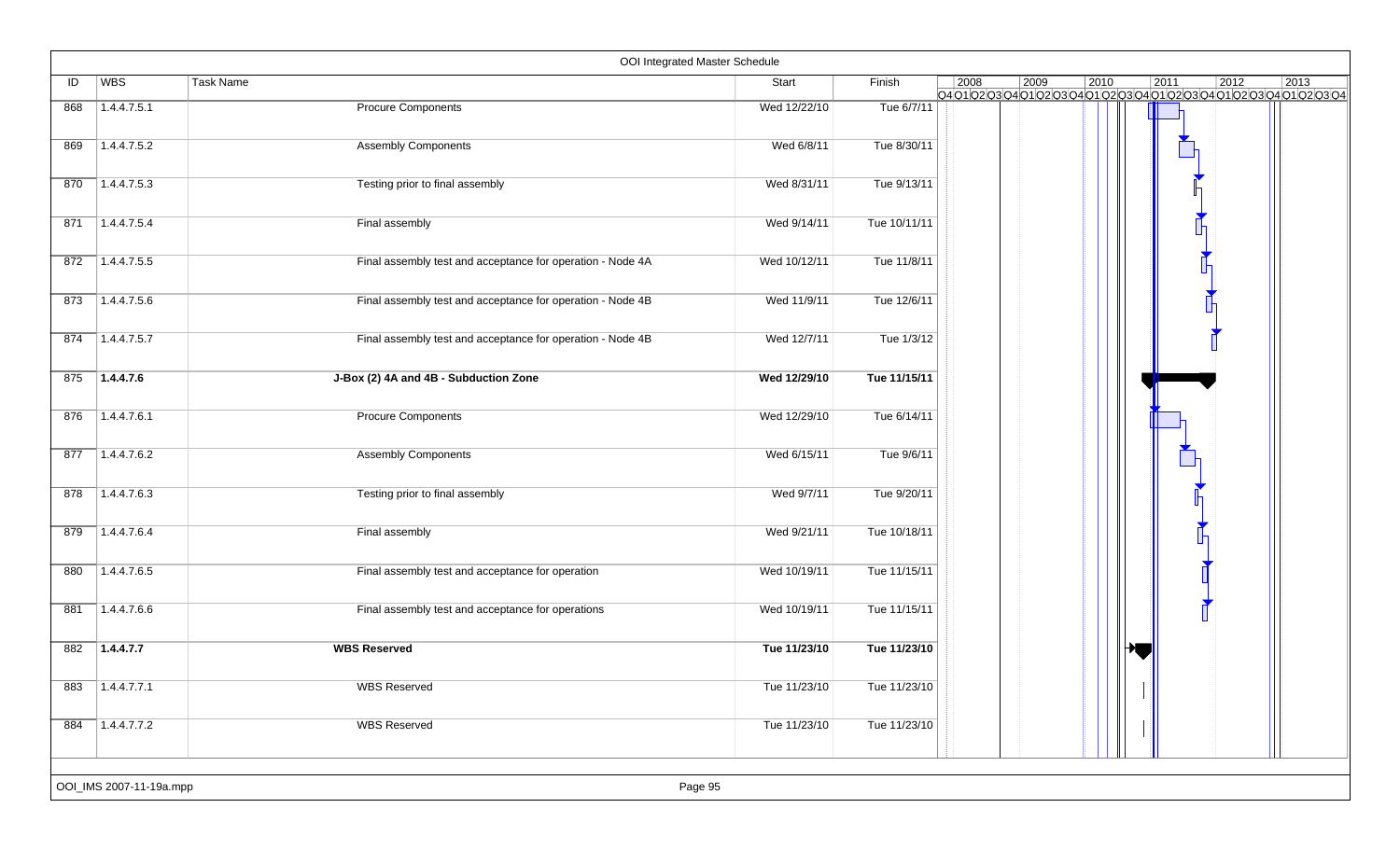|     |              |                                                           | OOI Integrated Master Schedule |              |                |                                                                                   |      |       |      |                |      |
|-----|--------------|-----------------------------------------------------------|--------------------------------|--------------|----------------|-----------------------------------------------------------------------------------|------|-------|------|----------------|------|
| ID  | <b>WBS</b>   | Task Name                                                 | Start                          | Finish       | $\boxed{2008}$ | 2009<br>Q4Q1\Q2\Q3\Q4\Q1\Q2\Q3\Q4\Q1\Q2\Q3\Q4\Q1\Q2\Q3\Q4\Q1\Q2\Q3\Q4\Q1\Q2\Q3\Q4 | 2010 |       | 2011 | $ 2012\rangle$ | 2013 |
| 885 | 1.4.4.7.7.3  | <b>WBS Reserved</b>                                       | Tue 11/23/10                   | Tue 11/23/10 |                |                                                                                   |      |       |      |                |      |
| 886 | 1.4.4.7.7.4  | <b>WBS Reserved</b>                                       | Tue 11/23/10                   | Tue 11/23/10 |                |                                                                                   |      |       |      |                |      |
| 887 | 1.4.4.7.7.5  | <b>WBS Reserved</b>                                       | Tue 11/23/10                   | Tue 11/23/10 |                |                                                                                   |      |       |      |                |      |
|     |              |                                                           |                                |              |                |                                                                                   |      |       |      |                |      |
| 888 | 1.4.4.7.8    | <b>WBS Reserved</b>                                       | Tue 11/23/10                   | Tue 11/23/10 |                |                                                                                   |      |       |      |                |      |
| 889 | 1.4.4.7.8.1  | <b>WBS Reserved</b>                                       | Tue 11/23/10                   | Tue 11/23/10 |                |                                                                                   |      |       |      |                |      |
| 890 | 1.4.4.7.8.2  | <b>WBS Reserved</b>                                       | Tue 11/23/10                   | Tue 11/23/10 |                |                                                                                   |      |       |      |                |      |
| 891 | 1.4.4.7.8.3  | <b>WBS Reserved</b>                                       | Tue 11/23/10                   | Tue 11/23/10 |                |                                                                                   |      |       |      |                |      |
| 892 | 1.4.4.7.8.4  | <b>WBS Reserved</b>                                       | Tue 11/23/10                   | Tue 11/23/10 |                |                                                                                   |      |       |      |                |      |
| 893 | 1.4.4.7.8.5  | <b>WBS Reserved</b>                                       | Tue 11/23/10                   | Tue 11/23/10 |                |                                                                                   |      |       |      |                |      |
| 894 | 1.4.4.7.9    | <b>Extension Cables - Subduction Zone</b>                 | Fri 12/17/10                   | Thu 5/3/12   |                |                                                                                   |      |       |      |                |      |
| 895 | 1.4.4.7.9.1  | additional detail to be added including entrance criteria | Fri 12/17/10                   | Thu 5/3/12   |                |                                                                                   |      |       |      |                |      |
| 896 | 1.4.4.7.10   | <b>WBS Reserved</b>                                       | Tue 11/23/10                   | Tue 11/23/10 |                |                                                                                   |      |       |      |                |      |
| 897 | 1.4.4.7.10.1 | <b>WBS Reserved</b>                                       | Tue 11/23/10                   | Tue 11/23/10 |                |                                                                                   |      |       |      |                |      |
| 898 | 1.4.4.7.10.2 | <b>WBS Reserved</b>                                       | Tue 11/23/10                   | Tue 11/23/10 |                |                                                                                   |      |       |      |                |      |
| 899 | 1.4.4.7.10.3 | <b>WBS Reserved</b>                                       | Tue 11/23/10                   | Tue 11/23/10 |                |                                                                                   |      |       |      |                |      |
| 900 | 7.4.4.7.11   | <b>Sensors - Bottom, Subduction Zone</b>                  | Fri 11/20/09                   | Thu 5/31/12  |                |                                                                                   |      | - III |      |                |      |
| 901 | 1.4.4.7.11.1 | <b>Current Meter</b>                                      | Fri 11/20/09                   | Thu 5/6/10   |                |                                                                                   |      |       |      |                |      |
|     |              |                                                           |                                |              |                |                                                                                   |      |       |      |                |      |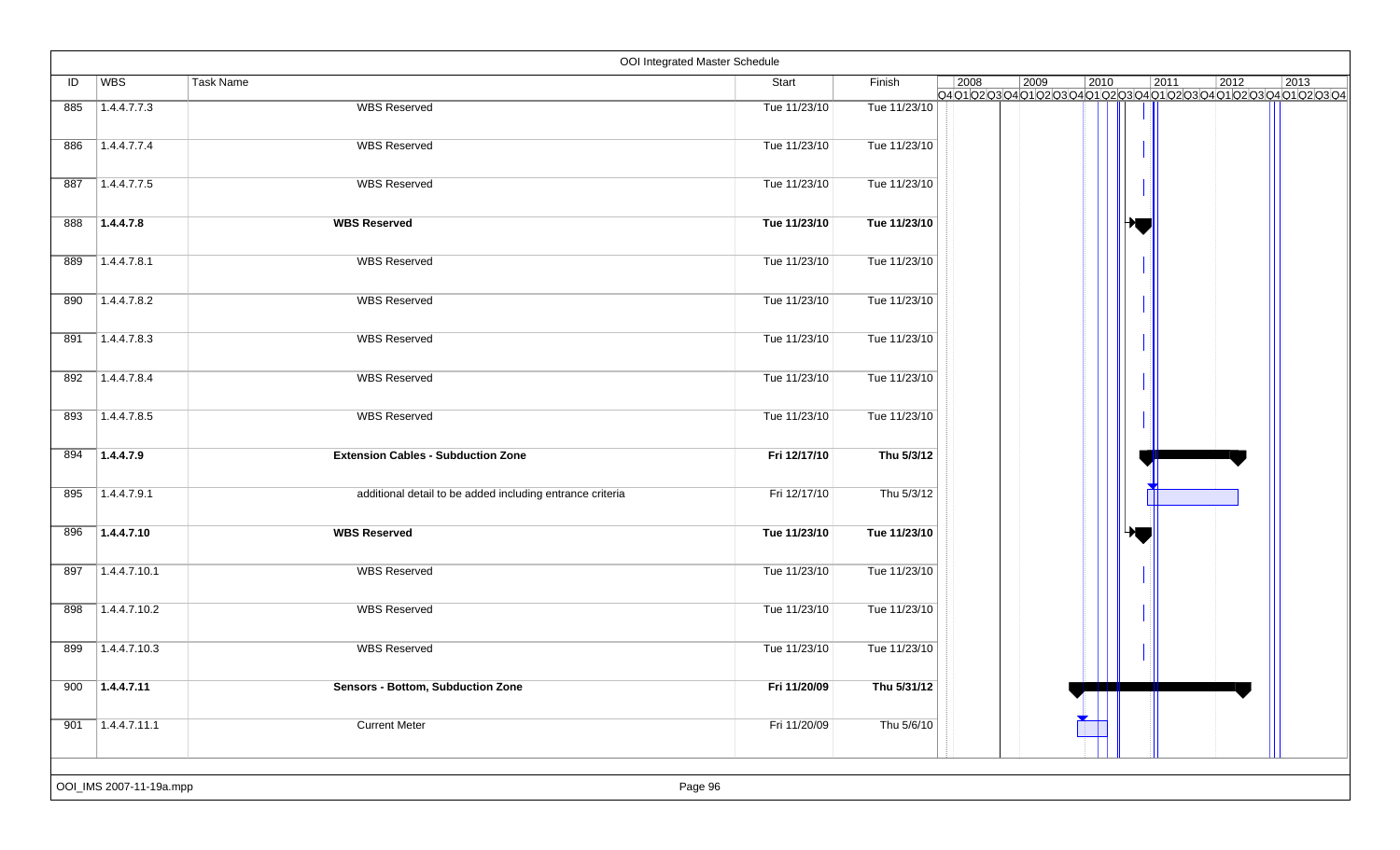|     |                         | OOI Integrated Master Schedule                                         |              |              |      |                                                                                   |      |      |                |                |
|-----|-------------------------|------------------------------------------------------------------------|--------------|--------------|------|-----------------------------------------------------------------------------------|------|------|----------------|----------------|
| ID  | WBS                     | Task Name                                                              | Start        | Finish       | 2008 | 2009<br>Q4Q1\Q2\Q3\Q4\Q1\Q2\Q3\Q4\Q1\Q2\Q3\Q4\Q1\Q2\Q3\Q4\Q1\Q2\Q3\Q4\Q1\Q2\Q3\Q4 | 2010 | 2011 | $ 2012\rangle$ | $ 2013\rangle$ |
| 902 | 1.4.4.7.11.2            | <b>Bottom Pressure Sensor 4</b>                                        | Fri 2/12/10  | Thu 7/29/10  |      |                                                                                   |      |      |                |                |
| 903 | 1.4.4.7.11.3            | Hydrophone 4                                                           | Fri 4/9/10   | Thu 9/23/10  |      |                                                                                   |      |      |                |                |
| 904 | 1.4.4.7.11.4            | <b>Broadband Seismometer 4</b>                                         | Fri 6/4/10   | Thu 11/18/10 |      |                                                                                   |      |      |                |                |
| 905 | 1.4.4.7.11.5            | Site Specific Core Sensors 4                                           | Fri 1/14/11  | Thu 5/31/12  |      |                                                                                   |      |      |                |                |
| 906 | 1.4.4.7.12              | Pre-Installation Integration and Test - Subduction Zone                | Wed 12/22/10 | Tue 8/28/12  |      |                                                                                   |      |      |                |                |
| 907 | 1.4.4.7.12.1            | Assembly and Testing of all parts of site prior to Marine Installation | Wed 12/22/10 | Tue 8/28/12  |      |                                                                                   |      |      |                |                |
| 908 | 1.4.4.7.13              | <b>Primary Backbone Installation - Subduction Zone</b>                 | Tue 7/1/08   | Wed 10/24/12 |      |                                                                                   |      |      |                |                |
| 909 | 1.4.4.7.13.1            | <b>Submarine Cable System Installation</b>                             | Tue 7/1/08   | Wed 10/24/12 |      |                                                                                   |      |      |                |                |
| 910 | 1.4.4.7.13.1.1          | Pre-mission planning                                                   | Tue 7/1/08   | Mon 9/22/08  |      |                                                                                   |      |      |                |                |
| 911 | 1.4.4.7.13.1.2          | Load cable onto vessel                                                 | Wed 9/26/12  | Wed 10/3/12  |      |                                                                                   |      |      |                |                |
| 912 | 1.4.4.7.13.1.3          | leave port                                                             | Thu 10/4/12  | Thu 10/4/12  |      |                                                                                   |      |      |                |                |
| 913 | 1.4.4.7.13.1.4          | pre-lay cable testing                                                  | Fri 10/5/12  | Mon 10/8/12  |      |                                                                                   |      |      |                |                |
| 914 | 7.4.4.7.13.1.5          | lay cable                                                              | Tue 10/9/12  | Fri 10/19/12 |      |                                                                                   |      |      |                |                |
| 915 | 1.4.4.7.13.1.6          | post lay cable testing                                                 | Mon 10/22/12 | Tue 10/23/12 |      |                                                                                   |      |      |                |                |
| 916 | 1.4.4.7.13.1.7          | Ready for Provisional Acceptance                                       | Wed 10/24/12 | Wed 10/24/12 |      |                                                                                   |      |      |                |                |
| 917 | 1.4.4.7.14              | Secondary Infrastructure Installation - Subduction Zone                | Wed 8/29/12  | Wed 11/21/12 |      |                                                                                   |      |      |                |                |
| 918 | 71.4.4.7.14.1           | mobilization of site hardware                                          | Wed 8/29/12  | Tue 9/25/12  |      |                                                                                   |      |      |                |                |
|     | OOI_IMS 2007-11-19a.mpp | Page 97                                                                |              |              |      |                                                                                   |      |      |                |                |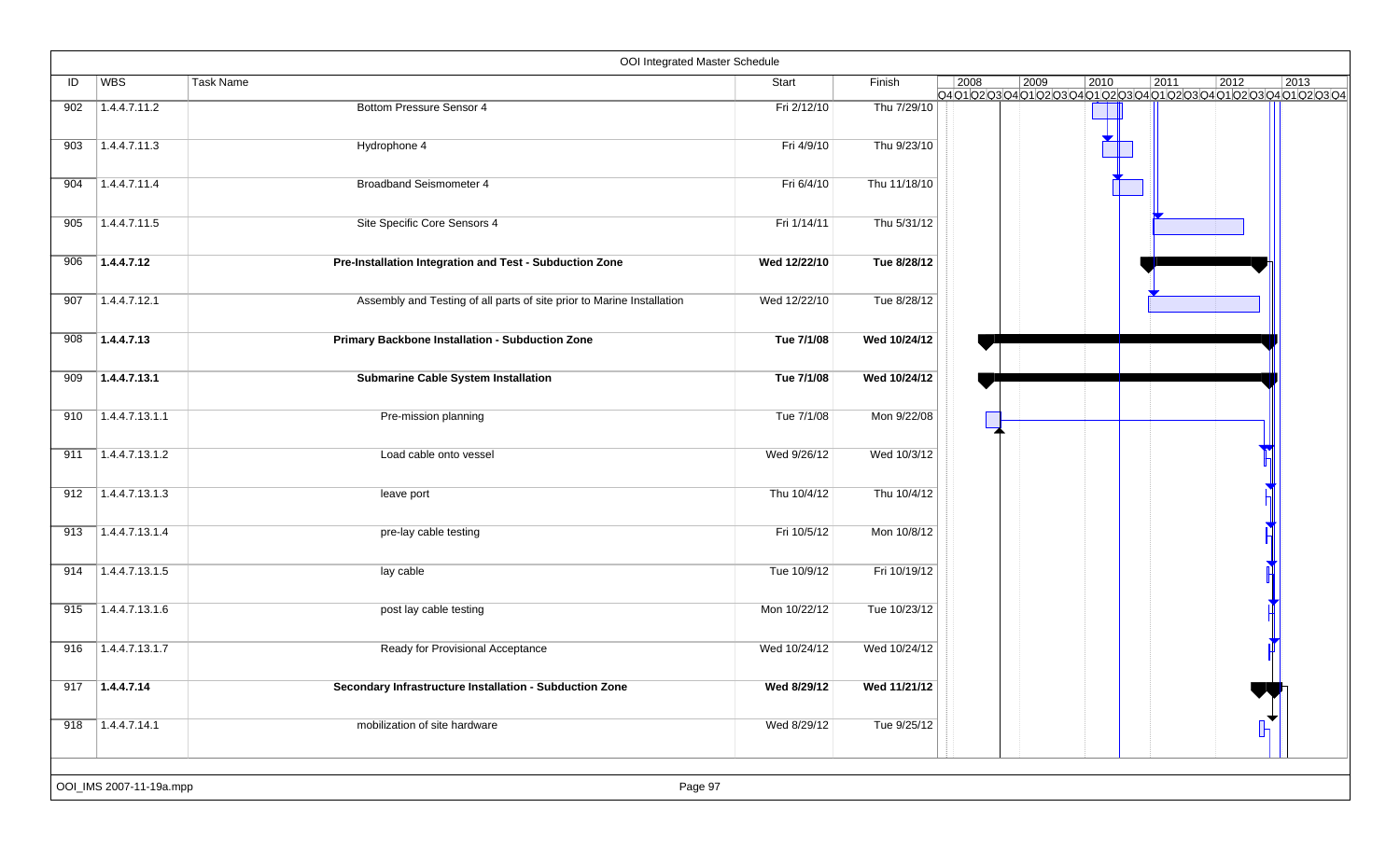|     |                         | OOI Integrated Master Schedule                                 |              |              |      |      |                |                |                                                                                  |      |
|-----|-------------------------|----------------------------------------------------------------|--------------|--------------|------|------|----------------|----------------|----------------------------------------------------------------------------------|------|
| ID  | WBS                     | Task Name                                                      | Start        | Finish       | 2008 | 2009 | $ 2010\rangle$ | $ 2011\rangle$ | 2012<br>Q4Q1Q2\Q3\Q4\Q1\Q2\Q3\Q4\Q1\Q2\Q3\Q4\Q1\Q2\Q3\Q4\Q1\Q2\Q3\Q4\Q1\Q2\Q3\Q4 | 2013 |
| 919 | 1.4.4.7.14.2            | hardware layout, cable hookup, start of Commissioning activity | Wed 9/26/12  | Tue 10/23/12 |      |      |                |                |                                                                                  |      |
| 920 | 1.4.4.7.14.3            | post-lay inspection                                            | Wed 10/24/12 | Tue 11/20/12 |      |      |                |                |                                                                                  |      |
| 921 | 1.4.4.7.14.4            | de-mobilization                                                | Wed 11/21/12 | Wed 11/21/12 |      |      |                |                |                                                                                  |      |
| 922 | 1.4.4.7.15              | Commissioning                                                  | Thu 11/22/12 | Wed 5/8/13   |      |      |                |                |                                                                                  |      |
| 923 | 1.4.4.7.15.1            | Commissioning - Infrastructure (non Sensor)                    | Thu 11/22/12 | Wed 5/8/13   |      |      |                |                |                                                                                  |      |
| 924 | 1.4.4.7.15.2            | <b>Current Meters 4</b>                                        | Thu 11/22/12 | Thu 11/22/12 |      |      |                |                |                                                                                  |      |
| 925 | 1.4.4.7.15.3            | Bottom Pressure Sensor 4                                       | Thu 11/22/12 | Thu 11/22/12 |      |      |                |                |                                                                                  |      |
| 926 | 1.4.4.7.15.4            | Hydrophone 4                                                   | Thu 11/22/12 | Thu 11/22/12 |      |      |                |                |                                                                                  |      |
| 927 | 1.4.4.7.15.5            | <b>Broadband Seismometer 4</b>                                 | Thu 11/22/12 | Thu 11/22/12 |      |      |                |                |                                                                                  |      |
| 928 | 1.4.4.7.15.6            | Site Specific Core Sensors 4                                   | Thu 11/22/12 | Thu 11/22/12 |      |      |                |                |                                                                                  |      |
| 929 | 1.4.4.8                 | <b>Logistics Depot</b>                                         | Tue 6/15/10  | Mon 10/1/12  |      |      |                |                |                                                                                  |      |
| 930 | 1.4.4.8.1               | <b>Staging Facility</b>                                        | Tue 11/30/10 | Mon 5/16/11  |      |      |                |                |                                                                                  |      |
| 931 | 1.4.4.8.1.1             | Additional Detail to be added                                  | Tue 11/30/10 | Mon 5/16/11  |      |      |                |                |                                                                                  |      |
| 932 | 1.4.4.8.2               | <b>Spare Parts Depot</b>                                       | Tue 4/17/12  | Mon 10/1/12  |      |      |                |                |                                                                                  |      |
| 933 | 1.4.4.8.2.1             | Additional Detail to be added                                  | Tue 4/17/12  | Mon 10/1/12  |      |      |                |                |                                                                                  |      |
| 934 | 71.4.4.8.3              | <b>Repair Facility</b>                                         | Tue 11/1/11  | Mon 4/16/12  |      |      |                |                |                                                                                  |      |
| 935 | 1.4.4.8.3.1             | Additional Detail to be added                                  | Tue 11/1/11  | Mon 4/16/12  |      |      |                |                |                                                                                  |      |
|     | OOI_IMS 2007-11-19a.mpp | Page 98                                                        |              |              |      |      |                |                |                                                                                  |      |